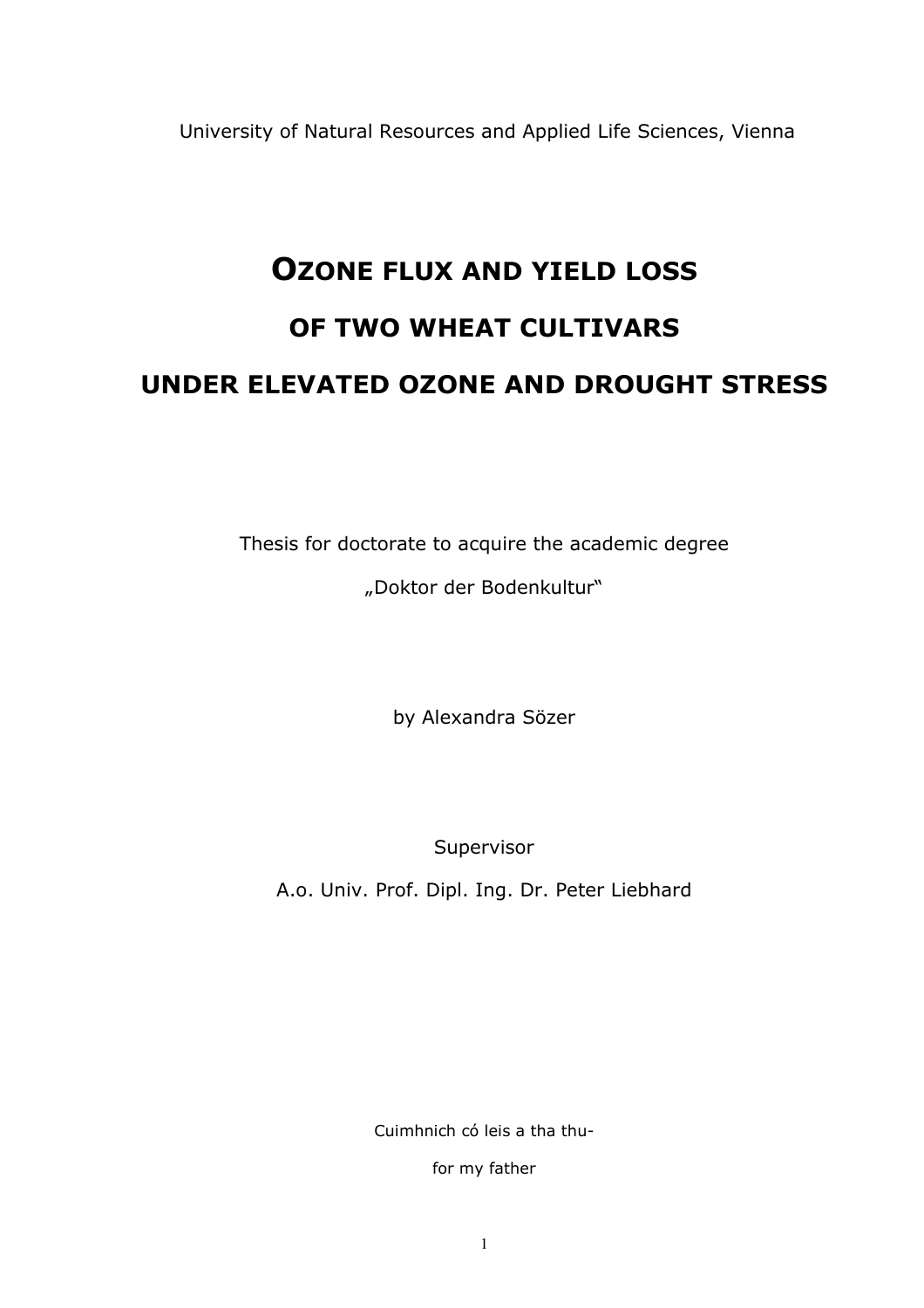# **CONTENTS**

| 1 |  |
|---|--|
| 2 |  |
|   |  |
|   |  |
|   |  |
| 3 |  |
|   |  |
|   |  |
|   |  |
|   |  |
| 4 |  |
|   |  |
|   |  |
| 5 |  |
| 6 |  |
| 7 |  |
| 8 |  |
| 9 |  |
|   |  |
|   |  |
|   |  |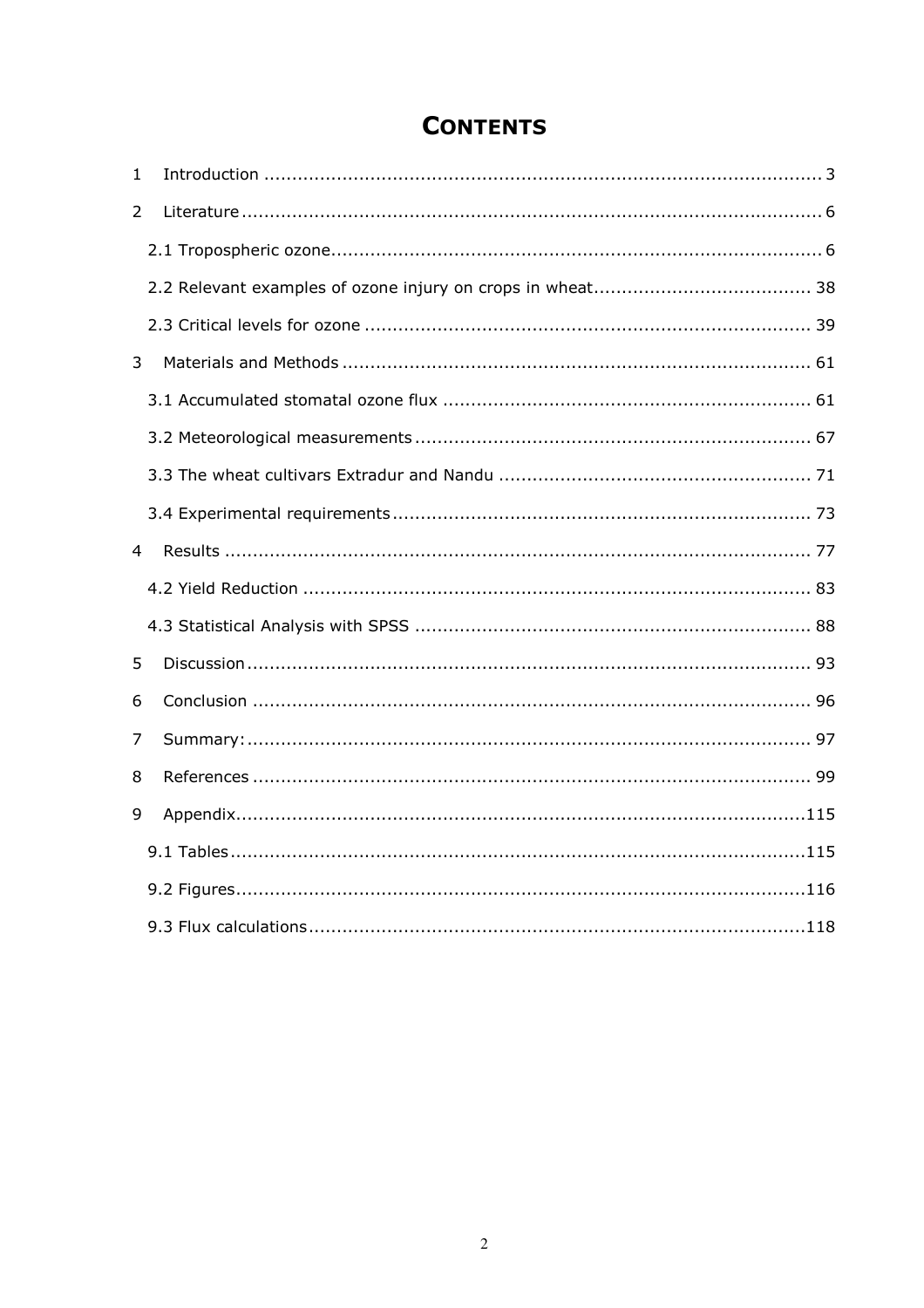# 1 INTRODUCTION

Current levels of ozone in the surface air are considered a major threat to humans, plants, materials and eco-systems and have been shown to cause damage to forest trees, agricultural crops and semi-natural vegetation (Kärenlampi and Skärby, 1996). A rise in ozone concentrations has occurred on a large-scale over the past decades, and as a result of the continuing rise in the emissions of precursor substances further increases must be expected in many parts of the world (Fuhrer, 2000).

Ozone is now considered to be one of the most important atmospheric pollutants in Europe, because of it's known toxicity to a wide range of plant species and it's occurrence over wide regions at concentrations sufficient to cause direct effects (UNECE, 2001, Grüters et al., 1994). Field observations and exposure to ozone in open-top chambers within the framework of the National Crop Loss Assessment Network (NCLAN) have indicated that ambient levels of ozone in the USA - similar to those measured in Europe - cause yield losses of many agronomically important crops (Heck et al., 1983, Grüters et al., 1994).

In order to address this problem and to define optimized strategies to reduce the emissions, in 1988 the United Nations Economic Commission for Europe (UN/ECE) with the Convention on Long-range Transboundary Air Pollution (LRTAP) has adopted an effect-based approach, using the critical loads/levels concept.

Critical Levels refer to the levels of ozone above which adverse effects may occur on sensitive receptors, such as plants, ecosystems or materials, according to current knowledge. They have played an important role in the development of the multipollutant, multi-effect protocol which was adopted in the framework of the LRTAP Convention, and are being developed to aid policy formulation to control ozone precursor emissions and reduce European ozone concentrations to acceptable levels (Bull, 1991, Emberson et. al., 2000). This protocol aims at a further control of emissions of sulphur, nitrogen oxides and volatile organic compounds (VOC) which collectively cause acidification, eutrophication, and photochemical oxidants across Europe.

Critical levels were first expressed as cumulative ozone exposures over a threshold concentration of 40 ppb (nl  $1^{-1}$ ) using the index AOT 40 during daylight hours. This corresponded to the ozone exposure which was associated with significant negative effects on the yield of crops, the biomass increment of forest trees, or the species composition of semi-natural plant communities (Fuhrer et al., 2000). From these relationships it has been possible to derive a critical level based on a given level of plant response (Emberson et al., 2000). This analysis, using single values for each of three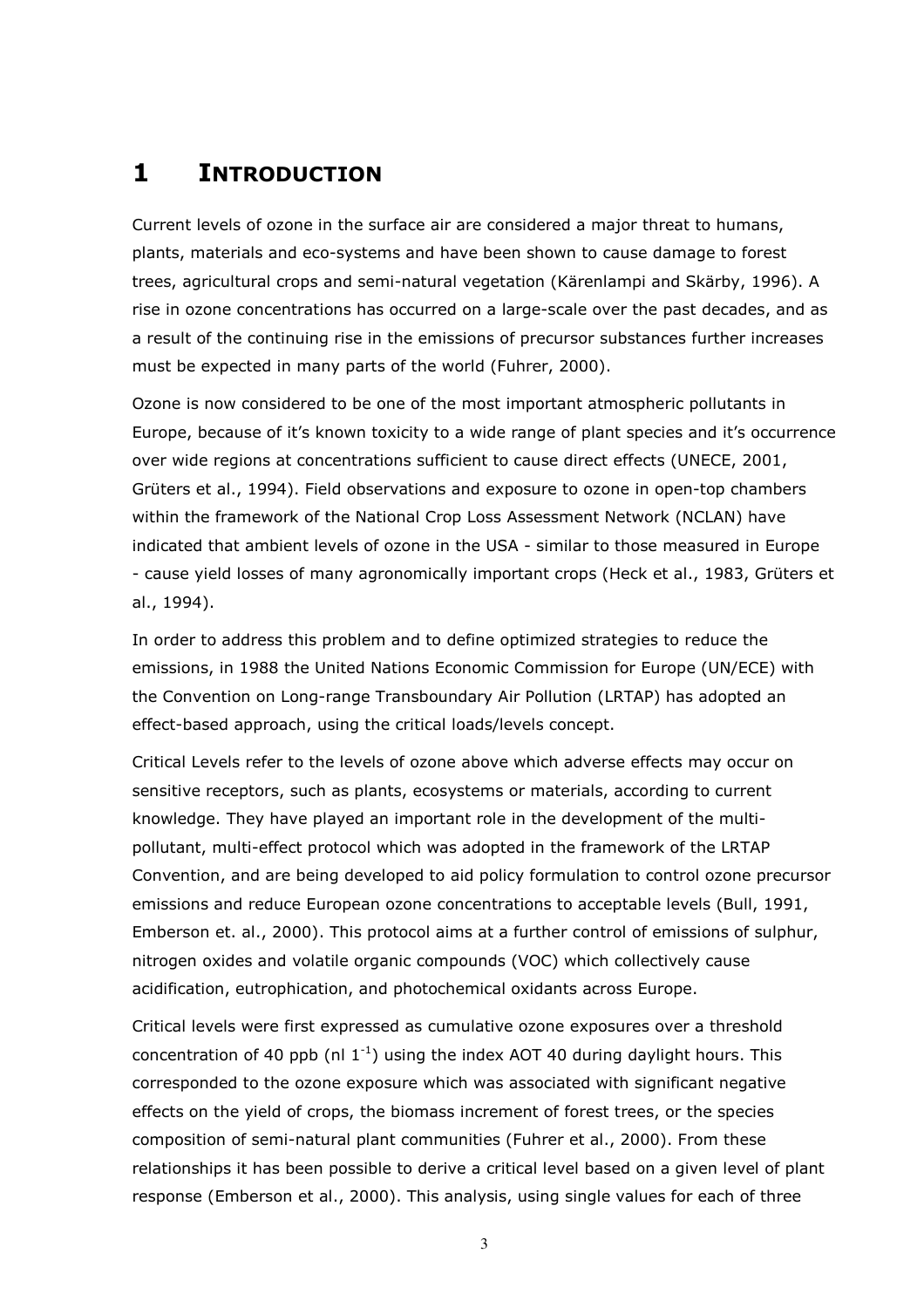receptor types, were referred to as Level I assessment. It was limited by the fact that any factor which may influence a plant's response to ozone is largely ignored.

Numerous studies have concluded that stomatal resistance was the principal or sole factor controlling differential ozone uptake and foliar injury (Guderian et al., 1985, Grüters et al., 1994), provided environmental conditions restrict the influence of other resistances (Grüters et al., 1994). It has long been recognized that plant response is more closely related to the internal ozone dose, or the instantaneous flux of ozone through the stomata, than the ambient ozone exposure (Amiro et al., 1994, Fuhrer et al., 1992, Emberson et al. 2000). It is important to note that high concentrations of ozone are often associated with factors leading to reduced ozone flux, such as high vapour pressure deficits (VPD) (Grünhage and Jäger, 1994, Grünhage et al. 1997, Emberson et al. 2000). As such, the Level I critical level values, which had been used in developing European ozone control strategies both by the UN-ECE and the EU, were intended to protect the most sensitive vegetation types under the most sensitive conditions. Exceedance of these critical levels only provided an indication that some risk exists of damage to vegetation from ozone; the degree of exceedance could be used to provide a measure of the relative risk of damage to vegetation in different areas of Europe. (Emberson et al., 2000).

Hence, a realistic estimate of the actual ozone impact, such as would be required if the benefits of pollution control are to be valued, is not feasible using the Level I approach. The need for an advanced Level II approach to assess potential ozone impacts has long been recognized. There was a general agreement that the development of a flux-based approach which addresses the ozone uptake and the toxicity of the absorbed ozone dose, would lead to the biologically most relevant estimates of ozone risks, and thus the development of a flux-based approach should be the long-term goal of a level II approach. (Fuhrer, 2000)

It is thus clear that an assessment based on ozone flux to receptor sites within the leaf, rather than ozone exposure, could provide an improved estimate of relative degree of risk of ozone damage to vegetation across Europe, and hence allow more cost-effective control strategies to be identified. Existing models of ozone flux (e.g. Baldocchi et al., 1987, Körner et al., 1995, Grünhage and Haenel, 1997) require detailed micrometeorological information, or are applicable to only a limited number of species, and cannot be readily applied at a European scale. Alternatively, models designed to model ozone deposition on a regional scale (e.g. Wesely, 1989, Erisman et al. 1994) have a limited description of the stomatal responses, which are not species-specific (Emberson et al. 2000) This approach required the development of mathematical models to estimate stomatal flux, primarily from knowledge of stomatal responses to environmental factors.

4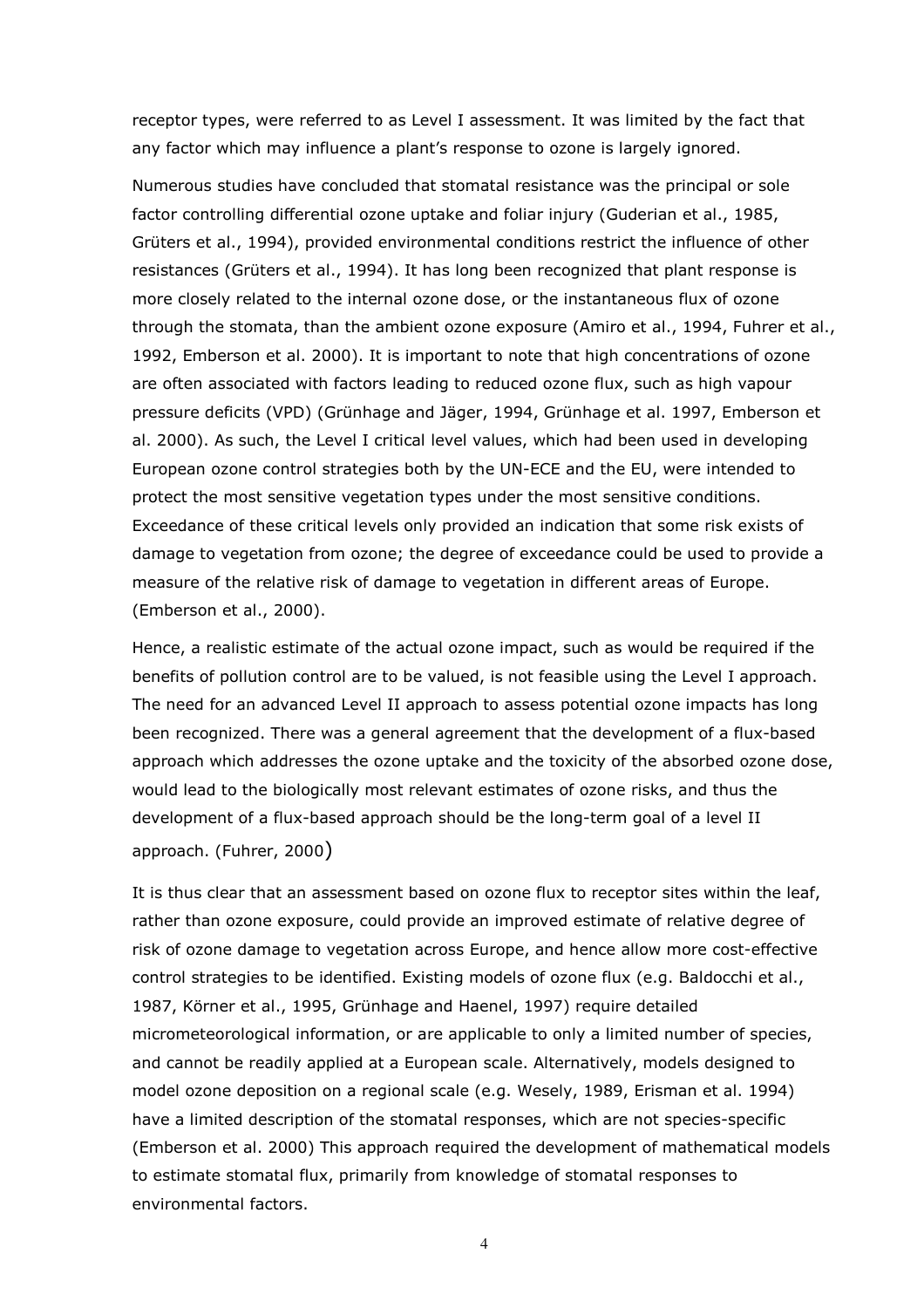Stomatal flux based critical levels (Cle $_f$ ) for ozone take into account the varying influences of temperature, water vapour pressure deficit, light, soil water potential, ozone concentration and plant development on the stomatal flux of ozone. They therefore provide an estimate of the critical amount of ozone entering through the stomata and reaching the sites of action inside the plant. Values of  $Cle<sub>f</sub>$  have been identified for wheat (Mapping Manual, 2004).

The objective of this study was to calculate the ozone flux into two different wheat cultivars under elevated ozone fumigation and drought stress in comparison with ambient air and well watered conditions based on the flux-model of Emberson, taking into consideration those micrometeorological parameters that most likely modify the stomatal conductivity. Consequent yield loss of the experimental plants was determined in response to interactions of species, water availability and ozone flux into the plants.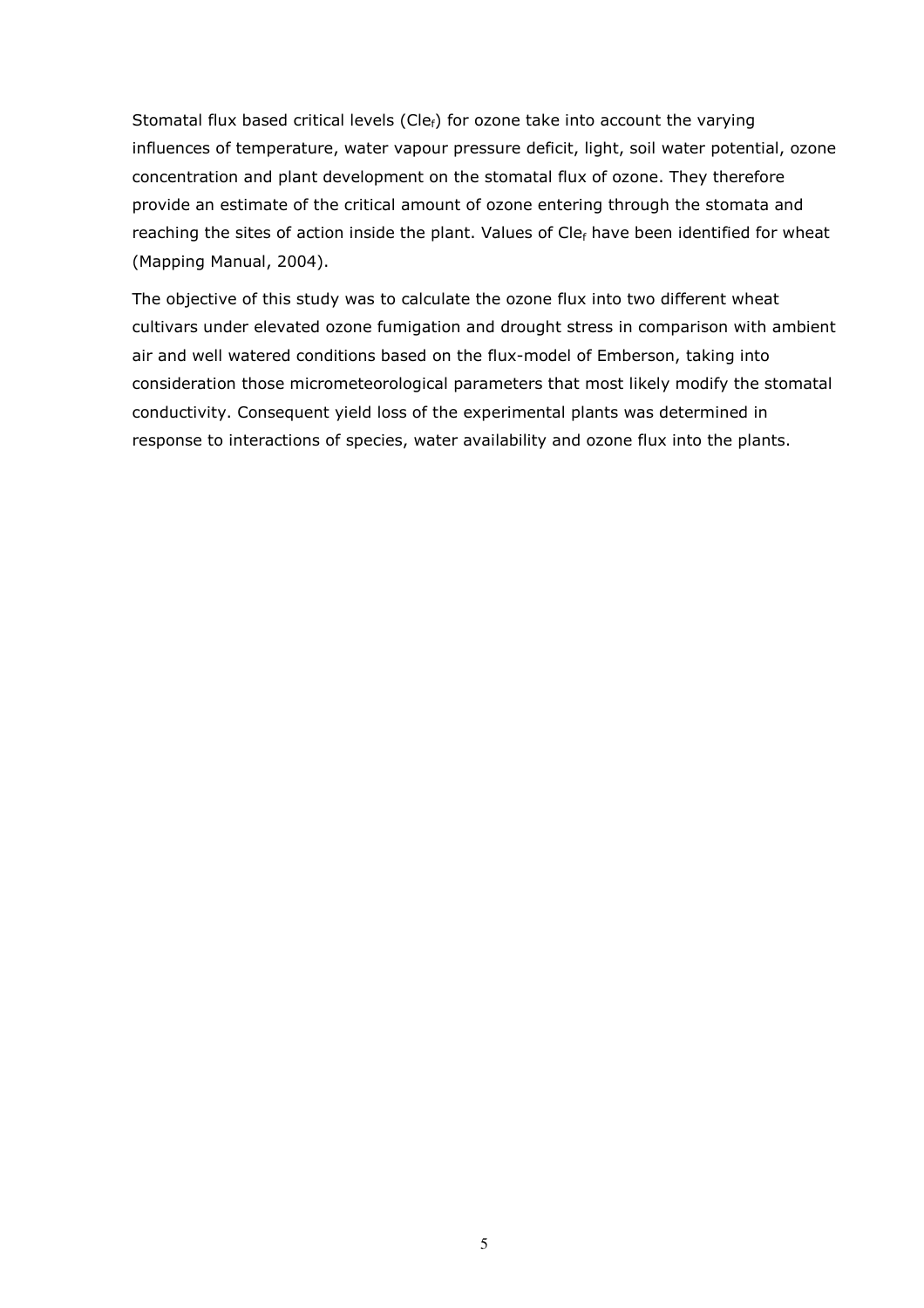# 2 LITERATURE

# 2.1 Tropospheric ozone

# 2.1.1 History

The discovery of the existence of an allotrope of oxygen called ozone (from the Greek word meaning "smelly") is generally attributed to Schönbein, de la Rive, Houzeaum, and Soret, working in the mid 19<sup>th</sup> century (In: Lefohn, 1992). Subsequent investigations by Chappuis (1880), Hartley (1881a), and Huggins and Huggins (1890) established the ultraviolet and visible spectroscopy of the ozone molecule. On the basis of this spectroscopy, Hartley (1881a), and Huggins and Huggins (1890) established the ultraviolet and visible spectroscopy of the ozone molecule. On the basis of this spectroscopy, Hartley (1881b) was able to deduce that most of the atmosphere's ozone was located well above the earth's surface and that absorption by ozone molecules at these higher altitudes prevented solar radiation in the ultraviolet region from penetrating to the earth's surface. In the early part of the last century, the basic photochemical mechanism by which ozone is maintained in the stratosphere was first identified by Chapman (1930). In this reaction sequence, often referred to as the Chapman mechanism, ozone is produced by the ultraviolet photolysis of molecular oxygen at wavelengths less than 242 nm:

 $(R1)$  O<sub>2</sub> + hv  $\rightarrow$  O + O

Followed by the three-body reaction between atomic and molecular oxygen:

$$
(R2)
$$
 0 + O<sub>2</sub> $(+M)$   $\rightarrow$  O<sub>3</sub> $(+M)$ 

M is used to refer to an atmospheric molecule, such as  $N_2$  and  $O_2$ , which takes part in the reaction and acts to stabilize the molecule produced in the reaction.

Ozone loss in the Chapman mechanism is accomplished via

(R3) 
$$
O_3 + hv \rightarrow O + O_2
$$
 and

$$
(R4) \, 0 + O_3 \rightarrow 2O_2
$$

While the Chapman mechanism was able to successfully explain many of the gross, qualitative features of stratospheric ozone, it became apparent upon closer examination that the ozone loss-reactions as described above were inadequate to remove all the  $O<sub>3</sub>$ generated by (R1) and (R2). Subsequent studies established the importance of additional gas-phase reactions in which hydrogen oxides, nitrogen oxides, and halogens catalyze  $O_3$ loss (In: Lefohn, 1992).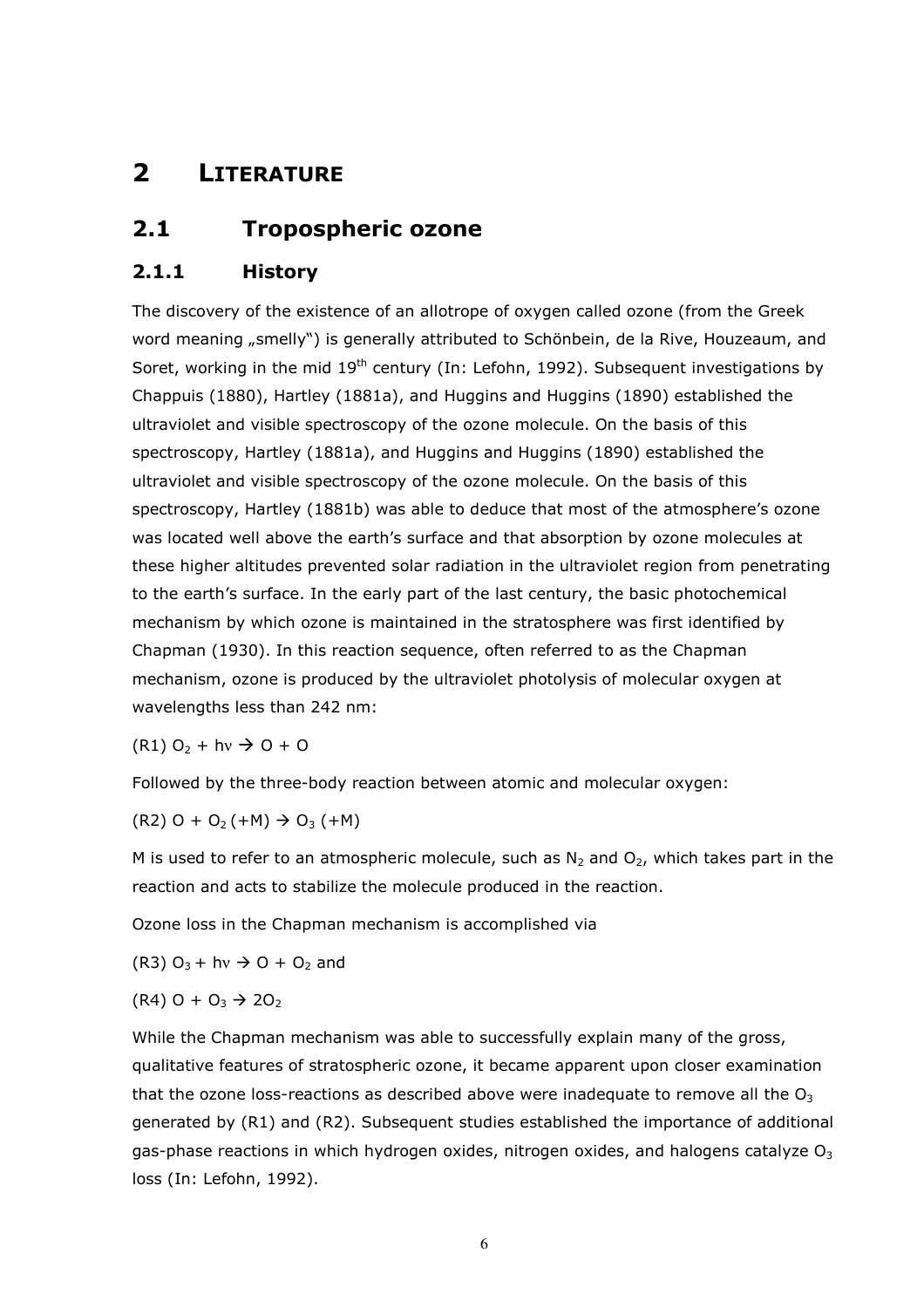While many uncertainties remain in our understanding of the cycle of tropospheric ozone, it has become apparent that tropospheric ozone is influenced by a highly complex set of photochemical reactions that can be profoundly perturbed by human activities (Jenkin, 2000).

# 2.1.2 Ozone Photochemistry

While many uncertainties remain in our understanding of atmospheric photochemical processes, it is now well established that significant production and destruction of tropospheric ozone can occur as a result of photochemical reactions (Lefohn, 1992, Jenkin, 2000).

In regions directly influenced by anthropogenic emissions, the relatively high levels of nitrogen oxides catalyze ozone photochemical generation from the oxidation of anthropogenic and natural hydrocarbons. During the summer months this mechanism can result in frequent air pollution episodes characterized by ozone levels sufficiently high to threaten human health and harm agricultural crops and forests. The control of ozone during these air pollution episodes is a complex problem; recent research concerning the role of natural hydrocarbons suggests that an ozone control strategy that includes nitrogen oxide emissions controls may prove to be effective.

In the remote troposphere ozone photochemistry can be globally significant and can result in either ozone production or destruction, depending upon the local levels of NO. As a result, ozone photochemical production in remote areas appears to be greatest in the upper troposphere where NO levels are high, while ozone photochemical destruction appears most intensive in the remote marine boundary layer where NO levels are typically below 10 pptv. A small shift in global NO levels can trigger a major change in the tropospheric ozone balance in favour of significantly enhanced rates of ozone photochemical production (Lefohn, 1992, Jenkin, 2000).

The possibility cannot be discounted that rising anthropogenic emission rates of nitrogen oxides have already perturbed global NO levels and are, at least in part, responsible for the apparent increase in tropospheric ozone concentrations (Lefohn, 1992)

Like much of the photochemistry of the troposphere, the production of tropospheric ozone requires the presence of OH radicals. In the remote troposphere, primary production of OH radicals occurs from the near-UV photolysis of ozone itself via:

(R5)  $O_3$  + hv  $\rightarrow$  O(<sup>1</sup>D) + O<sub>2</sub>( $\lambda$   $\leq$  320nm)

and

 $(R6)$  O(<sup>1</sup>D) + H<sub>2</sub>O  $\rightarrow$  2OH

(Levy, 1971).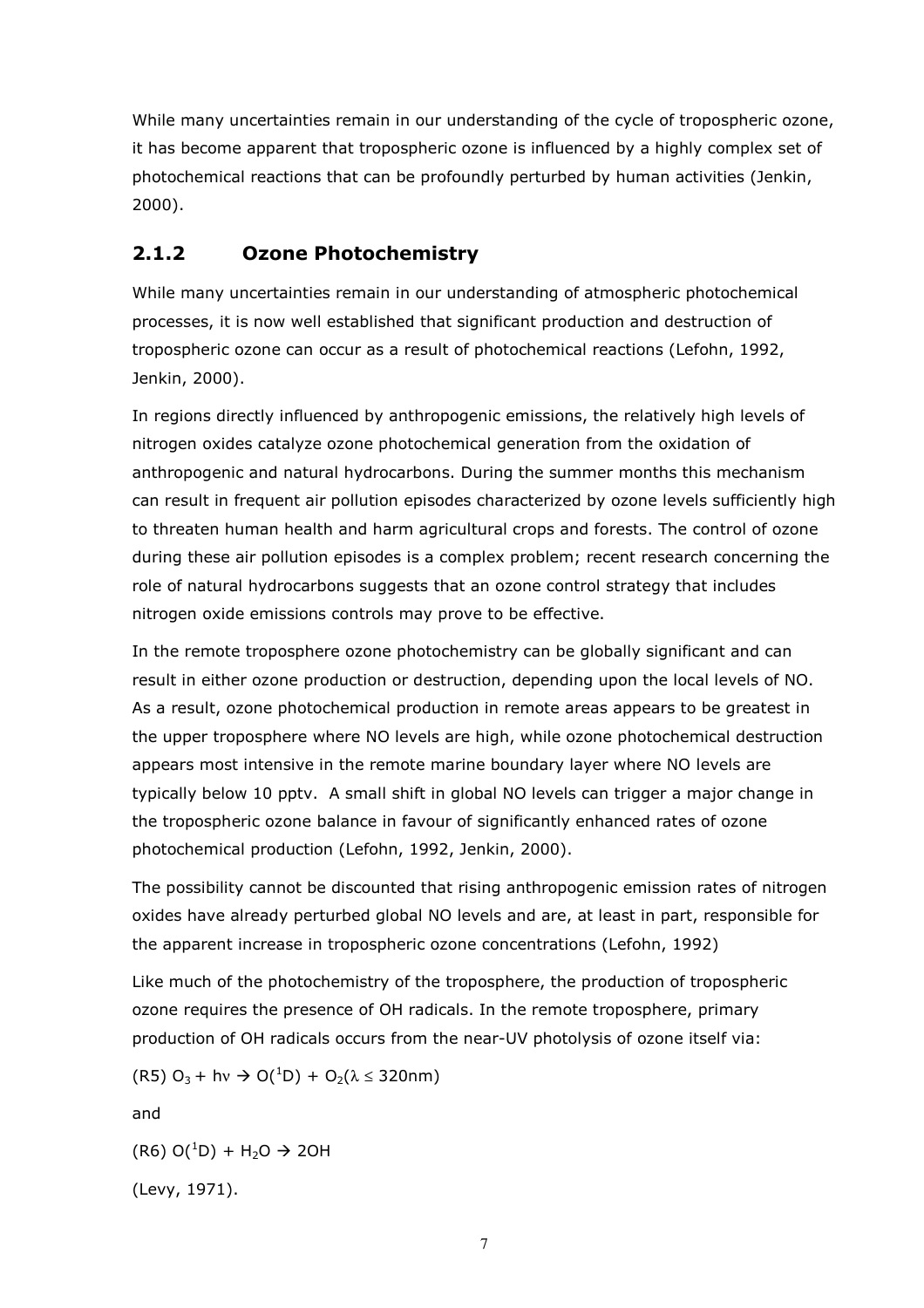In polluted atmosphere, primary production of radicals can also occur from the direct emissions of aldehydes (RCHO, where R=H,  $CH<sub>3</sub>$ , etc.) and nitrous acid (HONO), followed by their photolysis (Lefohn, 1992, Chatfield, 1996, Jenkin, 2000, Stedman, 2004).

Once OH radicals have been generated, photochemical production of ozone is possible in the troposphere by converting these OH radicals into peroxy radicals in the presence of nitrogen oxides. In the remote, marine troposphere where there are relatively few nonmethane hydrocarbons, ozone production is often triggered by the oxidation of carbon monoxide (CO):

 $(R7)$  CO + OH  $\rightarrow$  CO<sub>2</sub> + H

 $(R8) H + O<sub>2</sub> (+M) \rightarrow HO<sub>2</sub> (+M)$ 

 $(R9)$  HO<sub>2</sub> + NO  $\rightarrow$  OH + NO<sub>2</sub>

(R10)  $NO<sub>2</sub> + hv \rightarrow NO + O ( $\lambda \le 420 \text{ nm}$ )$ 

 $(R2)$  O + O<sub>2</sub> (+M)  $\rightarrow$  O<sub>3</sub> (+M)

Net:  $CO + 2O<sub>2</sub> + hv \rightarrow CO<sub>2</sub> + O<sub>3</sub>$ 

The oxidation of methane  $(CH_4)$  can also be an important source of tropospheric ozone:

$$
(R11) CH_4 + OH \rightarrow CH_3 + H_2O
$$

 $(R12)$  CH<sub>3</sub> + O<sub>2</sub> (+M)  $\rightarrow$  CH<sub>3</sub>O<sub>2</sub> (+M)

 $(R13)$  CH<sub>3</sub>O<sub>2</sub> + NO  $\rightarrow$  CH<sub>3</sub>O + NO<sub>2</sub>

 $(R14)$  CH<sub>3</sub>O + O<sub>2</sub>  $\rightarrow$  HCHO + HO<sub>2</sub>

 $(R9)$  HO<sub>2</sub> + NO  $\rightarrow$  OH + NO<sub>2</sub>

$$
2x (R10) NO2 + hv \rightarrow NO + O
$$

 $2x (R2) O + O<sub>2</sub>(+M) \rightarrow O<sub>3</sub>(+M)$ 

Net: CH<sub>4</sub> + 4O<sub>2</sub> + 2hv  $\rightarrow$  HCHO + H<sub>2</sub>O + 2O<sub>3</sub>

The generation of Formaldehyde (HCHO) from the above oxidation sequence can also result in the production of  $O<sub>3</sub>$  via:

(R14) HCHO + hv  $\rightarrow$  H + HCO ( $\lambda \le 330$  nm)

and

(R15) HCO+ hv  $\rightarrow$  H + CO ( $\lambda \le 360$  nm)

Followed by reactions (R8),  $(R9)$ ,  $(R10)$  and  $(R2)$ .

Similar to the methane oxidation sequence, oxidation of non-methane hydrocarbons can also result in ozone generation via reaction sequences such as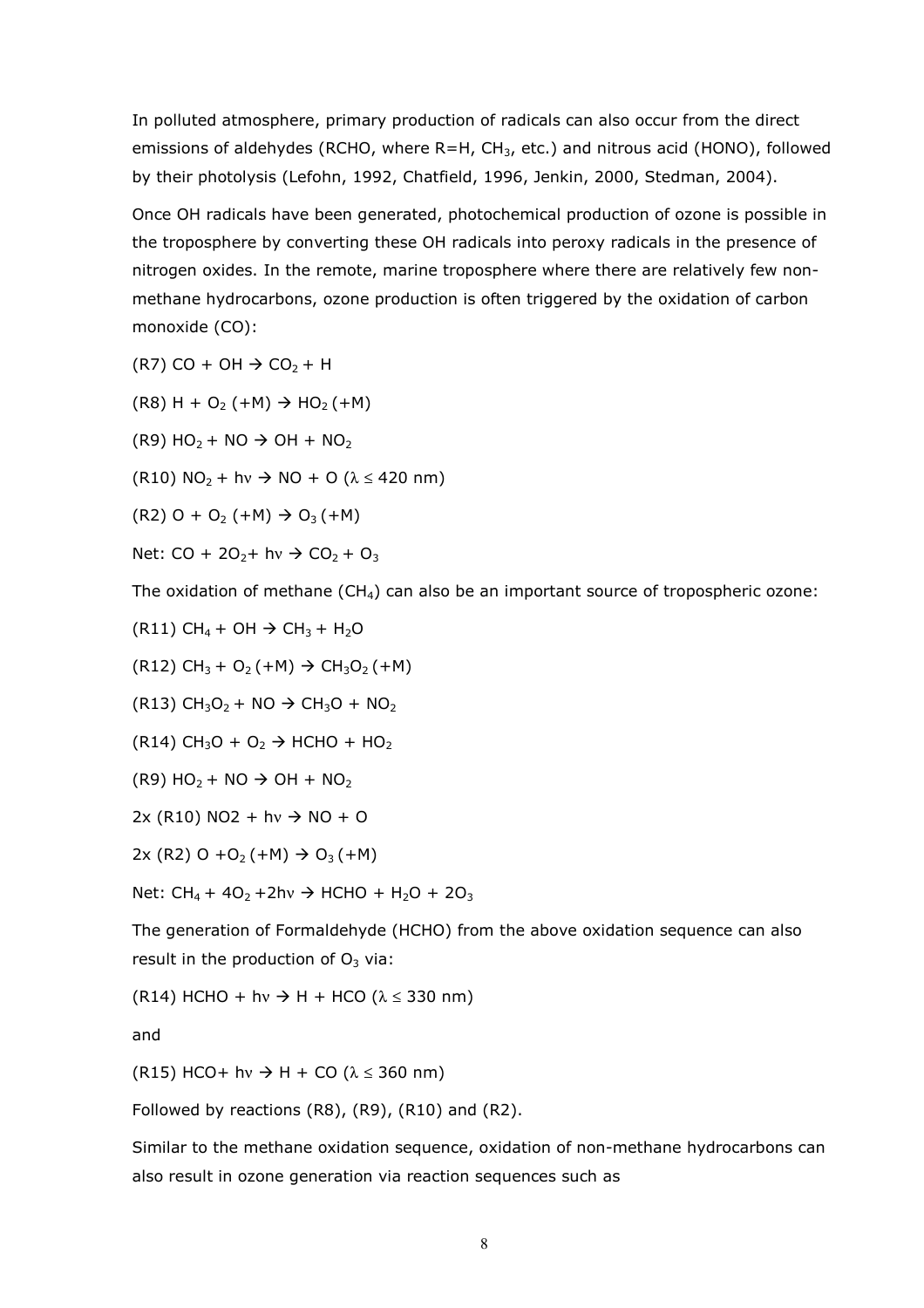$(R16)$  RH + OH  $\rightarrow$  R + H<sub>2</sub>O

 $(R17) R + O_2 (+M) \rightarrow RO_2$ 

 $(R18)$  RO<sub>2</sub> + NO  $\rightarrow$  RO + NO<sub>2</sub>

(R19) RO +  $O<sub>2</sub>$   $\rightarrow$  HO<sub>2</sub> + R'CHO

 $(R9)$  HO<sub>2</sub> + NO  $\rightarrow$  OH + NO<sub>2</sub>

 $2x (R10) NO<sub>2</sub> + hv \rightarrow NO + O$ 

 $2x (R2) O + O_2 (+M) \rightarrow O_3 (+M)$ 

Net: RH +  $40_2$  + 2hv  $\rightarrow$  RCHO + H<sub>2</sub>O + 2O<sub>3</sub>

RH is used to denote a hydrocarbon with R representing a hydrocarbon chain, such as  $CH<sub>3</sub>CH<sub>2</sub>$  in the case of ethane, and R' is used to denote a chain with one fewer C atom. Similar to the photolysis of HCHO, additional  $O_3$  molecules can be generated from the

photolysis of R'CHO produced from (R19).

Peroxy radicals are a key intermediate leading to  $O<sub>3</sub>$  generation in all above reaction sequences. However, the production of peroxy radicals in the atmosphere does not guarantee that  $O_3$  will be produced; in order to produce  $O_3$ , the peroxy radicals must first react with NO. When the NO<sub>x</sub> (NO+NO<sub>2</sub>) levels are relatively small, the peroxy radicals can react with other constituents besides NO, and as a result,  $O<sub>3</sub>$  is not produced. Under these conditions, photochemistry can actually result in a net loss of  $O<sub>3</sub>$  from (R5) and (R6), reactions of  $O_3$  with olefinic hydrocarbons such as propylene and isoprene, and reaction with  $HO<sub>2</sub>$  radicals via:

 $(R20)$  HO<sub>2</sub> + O<sub>3</sub>  $\rightarrow$  OH + 2O<sub>2</sub>

As a result of these complex reactions the relationship between ozone photochemistry and the concentrations of  $NO<sub>x</sub>$  and hydrocarbons can be quite nonlinear (In: Lefohn, 1992).

In "low  $NO_x$ " environments ( $NO_x$ <400pptv),  $NO_x$  plays the central role in controlling ozone photochemistry. As  $NO<sub>x</sub>$  concentrations vary from 10 to 400 pptv, the photochemistry rapidly increases and shifts from representing a net sink to representing a net source of ozone. Increasing propylene under low  $N_{\rm x}$  conditions tends to increase the rate of ozone destruction due to the reaction between ozone and propylene.

In contrast to "low NO<sub>x</sub>" environments, hydrocarbons can significantly enhance ozone production in more polluted regions where  $NO<sub>x</sub>$  > 400pptv.

In areas with extremely high  $NO<sub>x</sub>$  concentrations, characteristic of some urban areas, the rate of ozone production can actually become depressed by additional  $NO<sub>x</sub>$  and, essentially, solely limited by the availability of hydrocarbons.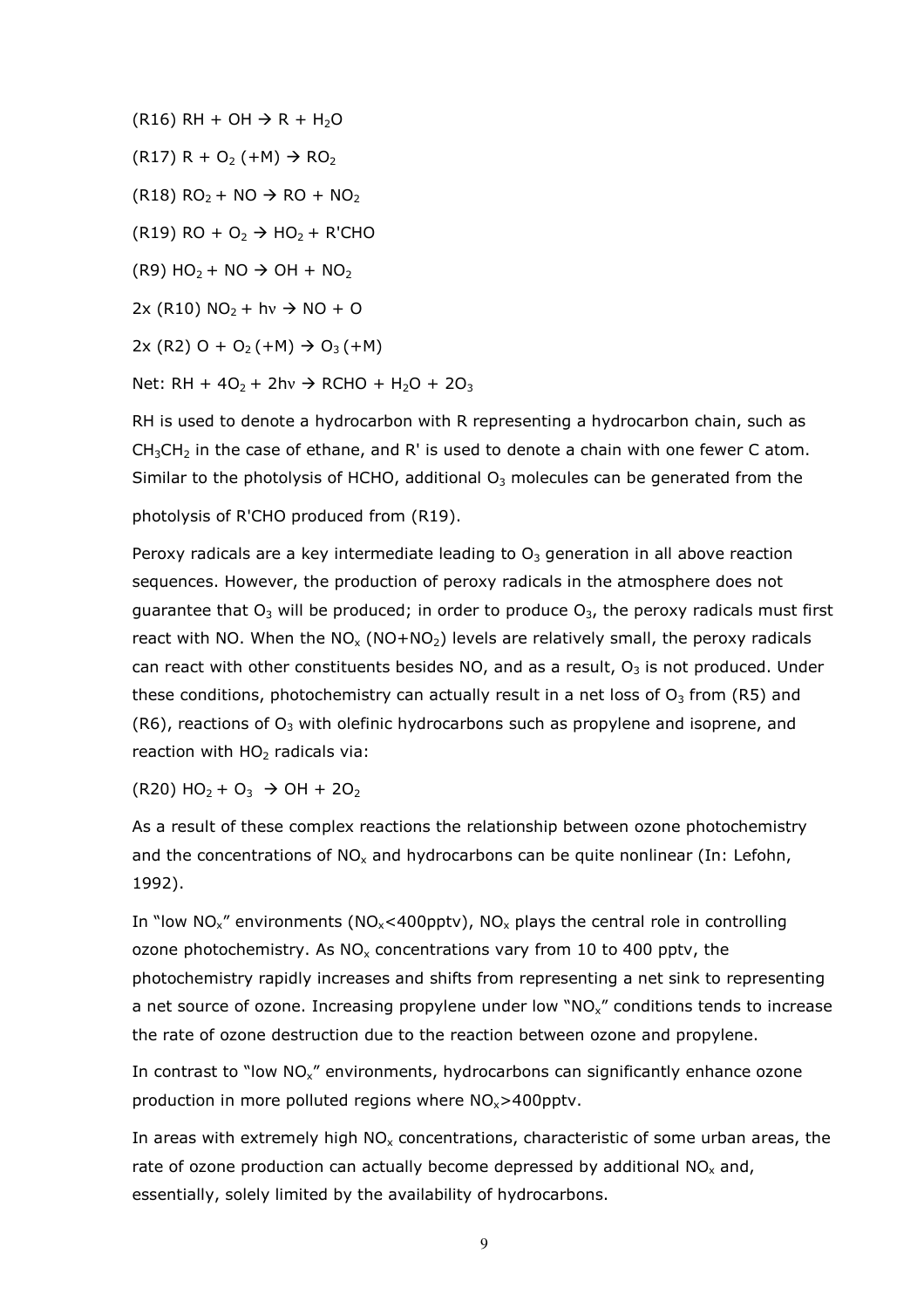An additional complication in ozone photochemistry arises from the possible effects of halogenated compounds, which may catalyze ozone destruction in the troposphere (Lefohn, 1992, Chatfield, 1996, Jenkin, 2000, Stedman, 2004).

# 2.1.3 Uptake of Ozone by Vegetation

Surface deposition may lead to chemical changes in the cuticle and cuticular waxes on the leaf surface, but movement into the interior tissues is the essential prerequisite for most of the biochemical and physiological effects of exposure that have been observed.

Without access to the internal sites of reaction, a gaseous pollutant such as ozone may be relatively harmless to vegetation. Thus, uptake plays a key role in determining the effects on metabolism and physiology, and in the description and quantification of dose response (Lefohn, 1992, WHO Regional Office for Europe, Kohut, 2007).

# 2.1.3.1 The nature of the Atmosphere-Plant-Soil System

 Since the plant is part of the larger system involving the atmosphere, vegetation, and soil, it is appropriate to review the features of this overall system as they relate to ozone pollution.

As depicted in the simple diagram of the overall system in Fig. 1 vegetation provides only one of the major "sinks" for any ozone presented in the ambient air. The pollutant may also be adsorbed by soil and other materials and be deposited in snow and bodies of water.



Fig. 1: Overall scheme of gaseous pollutant uptake and deposition (Lefohn, 1992).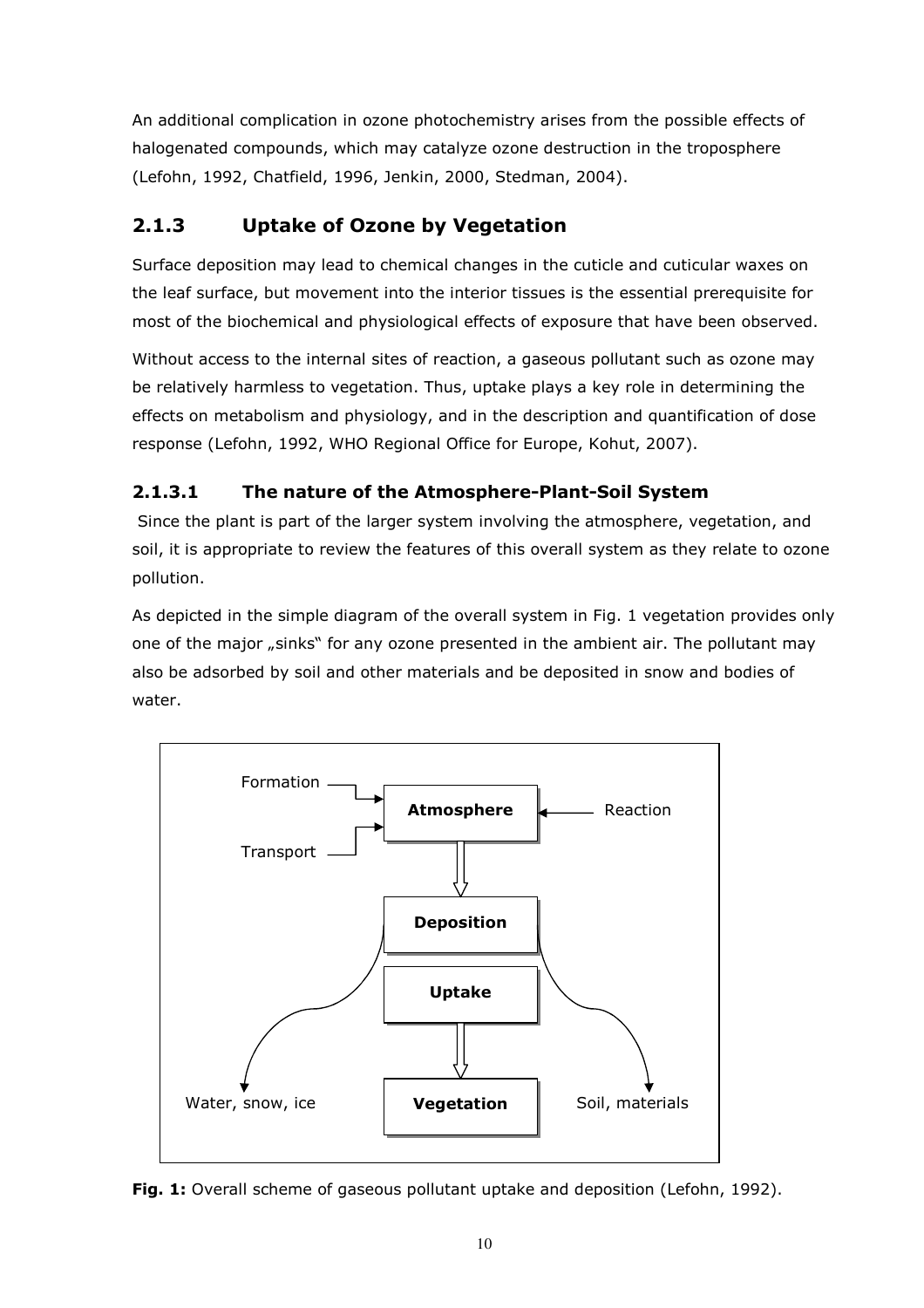Fig.1 also recognizes that the system is dynamic: ozone is entering or being formed (and destroyed) within this reservoir and is leaving it via various routes. These routes of depletion are summarized in the term "deposition", best reserved for describing transfer from the ambient air, regardless of which sinks are involved, leaving "uptake" for when the focus is on the plant response. For uptake is concerned not only with sorption on the leaf and entry into its interior, but with transport to, and utilization at, the various reaction sites within it (Lefohn, 1992).

The relative importance of the three major sinks depicted in Fig. 1 is obviously dependent on location, meteorology, and the extent and nature of the vegetative cover. Appreciable deposition of ozone may occur on soil surfaces. On the other hand, deposition on water bodies or snow is usually one order of magnitude less than on vegetation; roughness of the water surface may double such deposition. Transfer of ozone to foliage does not require rainfall, as in the "wet deposition" of several other air pollutants, although the presence of water on leaf surfaces can reduce uptake (Lefohn, 1992, WHO Regional Office for Europe, 2000, Kohut, 2007).

With regards to uptake by plants, numerous studies have led to the description of more detailed models, but it is appropriate to summarize the models in terms of three major components: the free air above the vegetation; the layer of air immediately above the vegetation (the boundary layer); and the vegetation itself, with its canopy of foliage (Lefohn, 1992).

While these three components provide a simplistic view of uptake, their use can nevertheless provide insights into their individual importance to plant uptake and the conditions under which their roles may be modified.

Hicks and Matt (1988) have suggested that conditions above and within the canopy are more important than those within the boundary layer in affecting the uptake of gaseous sulphur dioxide; the same may well be true for ozone. They point out that their treatment is based upon the "big leaf" concept, which regards the canopy as a homogeneous entity rather than as a heterogeneous assemblage of foliar and other surfaces and structures. The "big leaf" concept has provided a useful means of investigating uptake and its regulation, at the population and community levels (Lefohn, 1992).

#### 2.1.3.2 The canopy, the plant, and the pathways of uptake

Since foliage is a major sink for ozone, the structure of the canopy and the density of the foliage within it will have a pronounced effect upon the concentration of ozone to which individual leaves will be exposed. It has been clearly shown that the concentration of ozone diminishes as one passes down through a canopy to soil level. As a result, leaves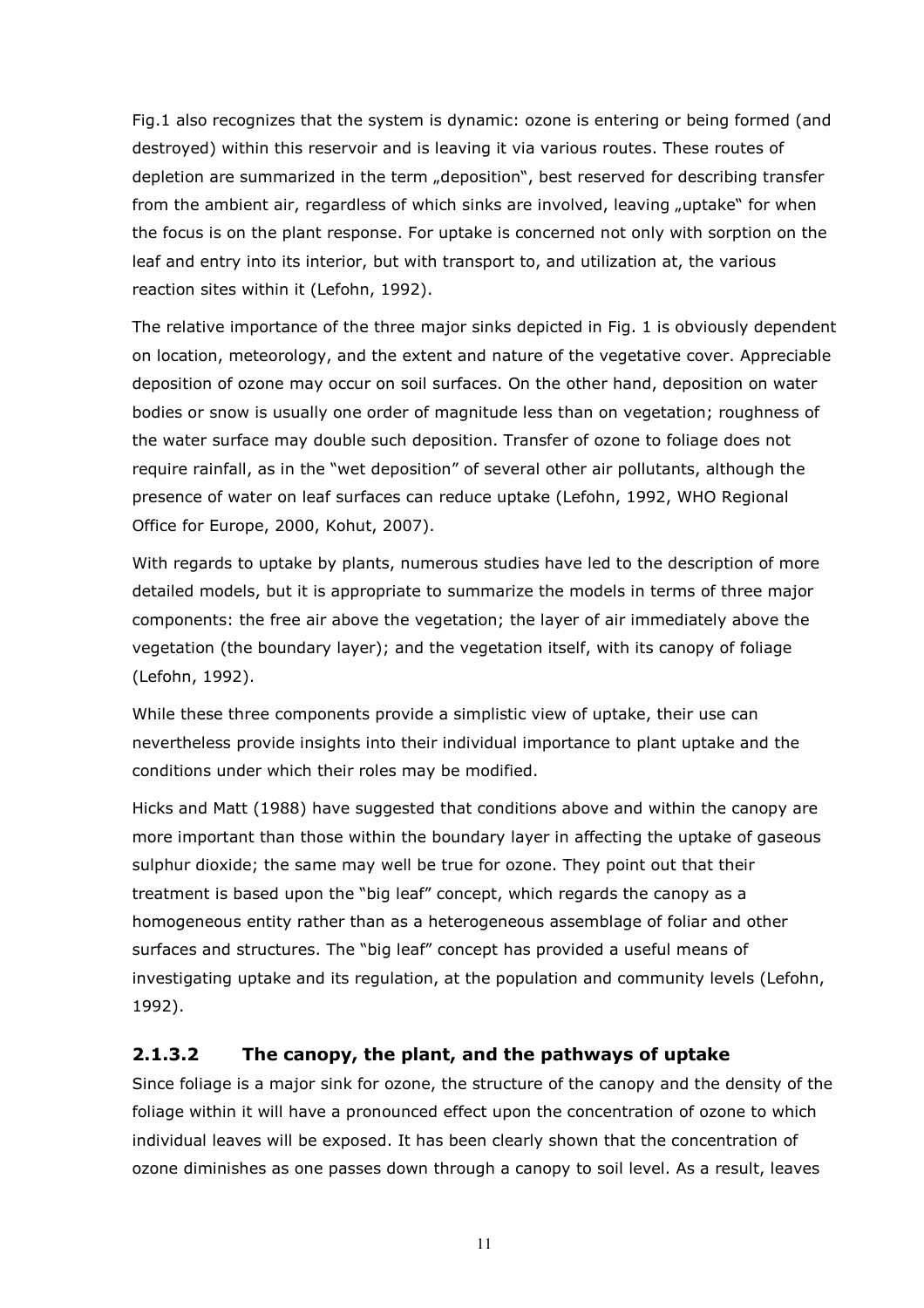within a dense canopy will tend to be exposed to lower concentrations than those on the surface or at its edges.

Other features of the environment of leaves within a canopy are also modified in relation to those on the outside, e.g., reduced light intensity, increased temperature, and increased humidity, so that the impact of a given ambient ozone concentration outside the canopy on such leaves will be a function of all of these factors.

In many crop situations the spacing of rows opens up the canopy to provide optimal leafarea indices, permitting light penetration. However, such spacing also tends to reduce the resistance to the transfer of ozone between different layers of the canopy, thereby reducing the gradient within the crop and maintaining the potential for uptake down to the lowest leaves.

Canopy structure and density become particularly important when attempting to extrapolate to field situations from results obtained under laboratory or controlled conditions utilizing individual plants, though in some situations, comparable responses have been reported. Furthermore, canopy structure influences the magnitude of the response of different species in mixtures, whether of agricultural crops or of natural vegetation. In such mixed vegetation, some species may well "protect" others by virtue of their relative locations within the layers of the canopy. Their capacity to act as sinks (thereby influencing the ozone concentration) and to modify other environmental factors may influence the responses of the other species.

The combination of leaf anatomy and physical conditions therefore leads to several possibilities with regard to the fate of ozone molecules in the ambient air surrounding a leaf (In: Lefohn, 1992):

- Sorption and reaction on the cuticular surface
- Passage through the cuticle into the epidermis
- Reaction in the epidermal cells or passage to the interior of the leaf
- Diffusion through the stomata into the substomatal cavities
- Reaction with gases within the substomatal cavities and other air spaces
- Sorption, partition into the liquid phase, and reaction on the epidermal and mesophyll cell surfaces within the substomatal cavities
- Diffusion of ozone or its reaction products through the air spaces between the mesophyll cells
- Following sorption and partition into the liquid phase, movement of ozone or Products of its reaction through the cell walls to the cell membrane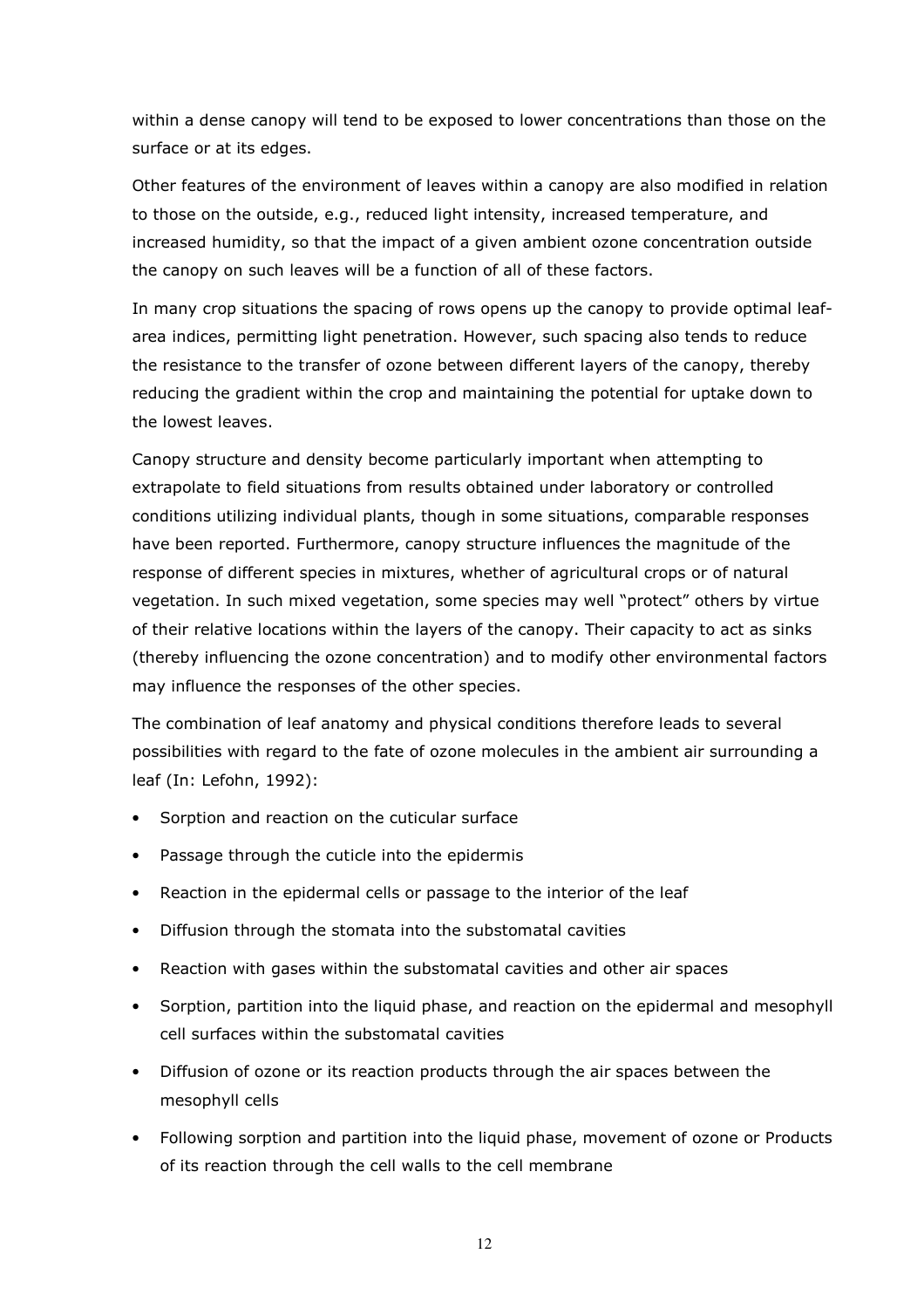• Movement of ozone or its reaction products through the cell membrane to the Interior of the cell and its organelles (nucleus, chloroplasts, mitochondria, vacuole)

It is not known whether ozone itself or the products of its reaction within the air spaces or with cell wall constituents and the cell membrane are the chemical species that are directly responsible for many of the various phytotoxic effects attributed to ozone. It may well be that some effects are caused directly by ozone, while others are caused by its reaction or decomposition products. The relatively low solubility of ozone suggests that it is likely to penetrate deep into the interior air spaces. This, together with the high palisade surface area interfacing the air spaces, may help explain why the acute effects of ozone injury that results in cell necrosis typically occur in the palisade layer (Lefohn, 1992, Nussbaum, 2003, Massman, 2004, Zhang, 2006).

#### 2.1.3.3 Models of pollutant uptake

Following the early work of Gaastra (1959), numerous models of photosynthetic gas exchange based on the electrical circuit analogue of a network of resistances to gas flow have been described and reviewed. The concepts involved have been applied to the development of models of gaseous air pollutant uptake by numerous workers (Lefohn, 1992).

A common feature of models applied to the uptake of ozone (or any gas) is that they are essentially extrapolations from the theory developed to describe the movement of water vapour out of transpiring leaves and, to a lesser degree, the exchange of  $CO<sub>2</sub>$  between the atmosphere and the leaf. The two sets of basic assumptions made are (1) that the eddy and molecular diffusivities of the gas of interest are inversely proportional to molecular weight: the greater the molecular weight, the lower the diffusivity; and (2) that the water vapour gradient starts from near saturation within the leaf's air spaces, particularly the substomatal cavities. The values reported for the various resistances to the uptake of ozone are, for the most part, obtained by calculation from porometric measurements of water vapour transfer.

Some of the uptake models described are concerned with overall dry deposition and, hence, incorporate soil and other sinks in addition to vegetation. Most are based upon the electrical resistance analogue in which total pollutant flux,  $F_t$  (g m<sup>-2</sup> s<sup>-1</sup> units), onto and into the foliage, is treated as the result of the concentration difference between the ambient air,  $C_a$  (g m<sup>-3</sup> units) and the internal sinks ( $C_i$ ; usually  $C_i$  is considered to equal  $C_0=0$ ), such that

$$
F_t = \frac{(C_a - C_0)}{r_t}
$$

Where  $r_t$  (s m<sup>-1</sup> units) is the overall resistance to gas movement (In: Lefohn, 1992).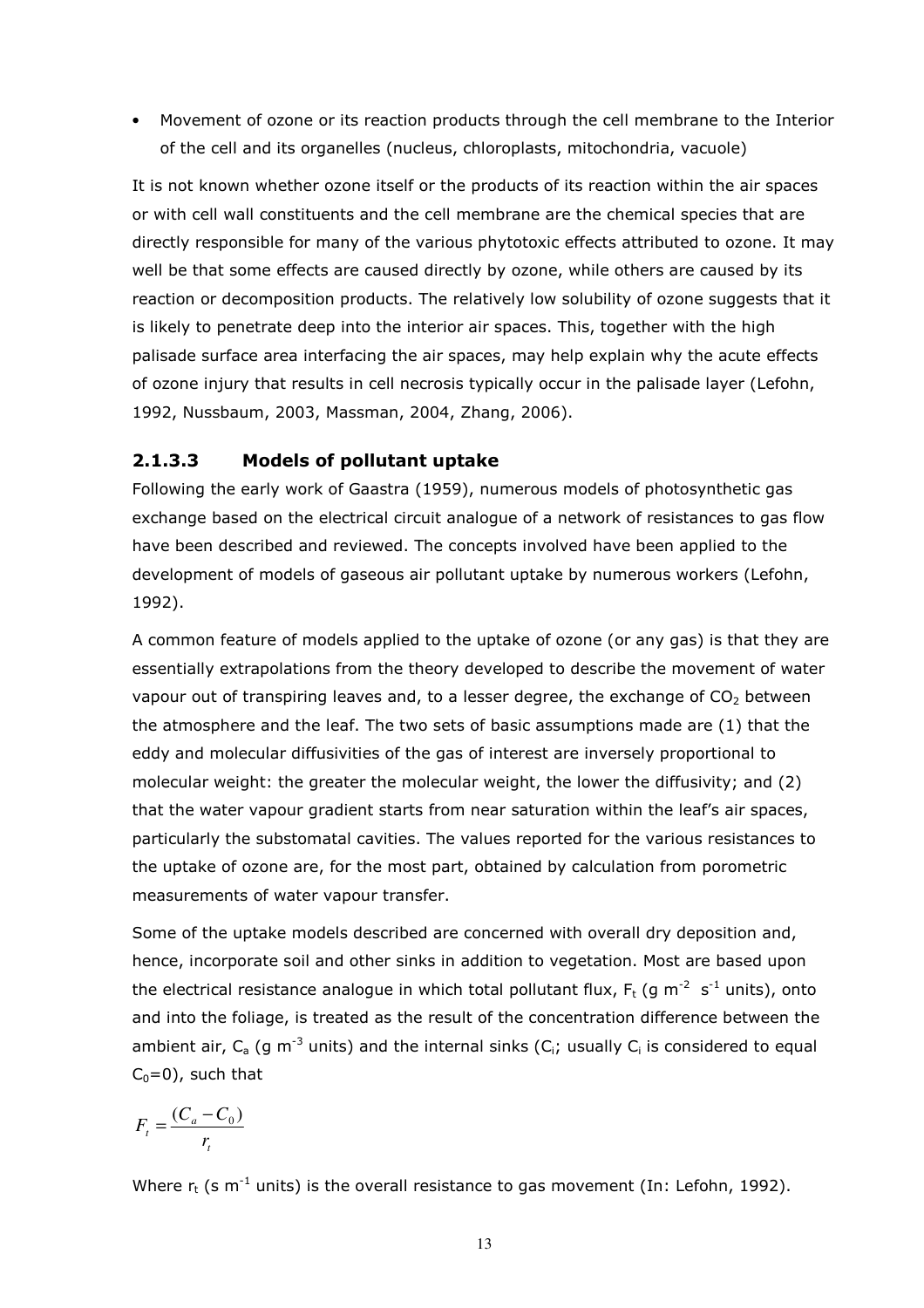Such models are conventionally described in terms of networks of resistances and therefore appear to describe the steady-state situation with regard to the fluxes resulting from a particular set of conditions occurring at a particular instant, the networks are dynamic and some or all of the resistances involved may vary appreciably over time.

Furthermore, although most models have utilized the concentration of pollutant (expressed in g  $m^{-3}$  units) as the equivalent of the electrical potential across the network, the transfer process may also be viewed as being the outcome of differences in the partial pressure of the pollutant, or differences in mole fraction. Since mole fraction (or mixing ratio) is dimensionless, resistance, on this basis, is expressed in  $m^2$  s mol<sup>-1</sup> units.

Its reciprocal, conductance, has the same units as flux (mol  $m^{-2}$  s<sup>-1</sup>). The use of mole fractions offers the advantage that the resistance values obtained are independent of concentration and pressure and less dependent on temperature than those based on absolute concentrations. And mole fraction is equivalent to the widely used parts per million by volume (ppmv) of expressing concentration.

The resistance,  $r_{\rm b}$ , external to the leaf surface, limits transfer through boundary layers. The other resistances relate to diffusion through the stomata  $(r_s)$  and cuticule/epidermis  $(r_c)$  and to sorption and reaction on the leaf surface  $(r_p)$ . Since the resistance analogue is strictly appropriate only for gas-phase processes, the resistances of the parts of the pathway that involve internal gas-phase diffusion, partition into the liquid phase, diffusion in the liquid phase, and the quasiresistances of any chemical reactions that a pollutant enters into, are amalgamated for convenience into "residual" or "internal" resistances in the mesophyll  $(r_i)$  and the cuticule/epidermis  $(r_{ci})$  (Lefohn, 1992).

Several models have incorporated the concept of deposition velocity,  $v_q$  (m s<sup>-1</sup> units), defined as  $v_q = F/C$ , for an average driving concentration, C, expressed in absolute rather than mole fraction units. Deposition velocity is thus equivalent to conductance and is the reciprocal of the overall resistance:

#### $\mathsf{v}_\mathsf{g} = [\mathsf{r}_\mathsf{t}]^\text{-1}$

Unsworth (1981) has pointed out, one should not assume that  $v_q$  is constant, since it clearly depends upon wind speed, physiological responses, and chemical reactivity and may vary by at least an order of magnitude, depending on the canopy environment.

Application of these models has led to certain general conclusions. With regard to uptake by foliage itself, the most important resistances are usually those affecting flux to the foliar surfaces (i.e., the boundary layer resistance,  $r_{b}$ , and external aerodynamic resistances affecting transport to the boundary layer) and the flux into the foliage (i.e., the stomatal resistance,  $r_s$ ). The composite internal resistances,  $r_i$  and  $r_{ic}$ , may also be significant.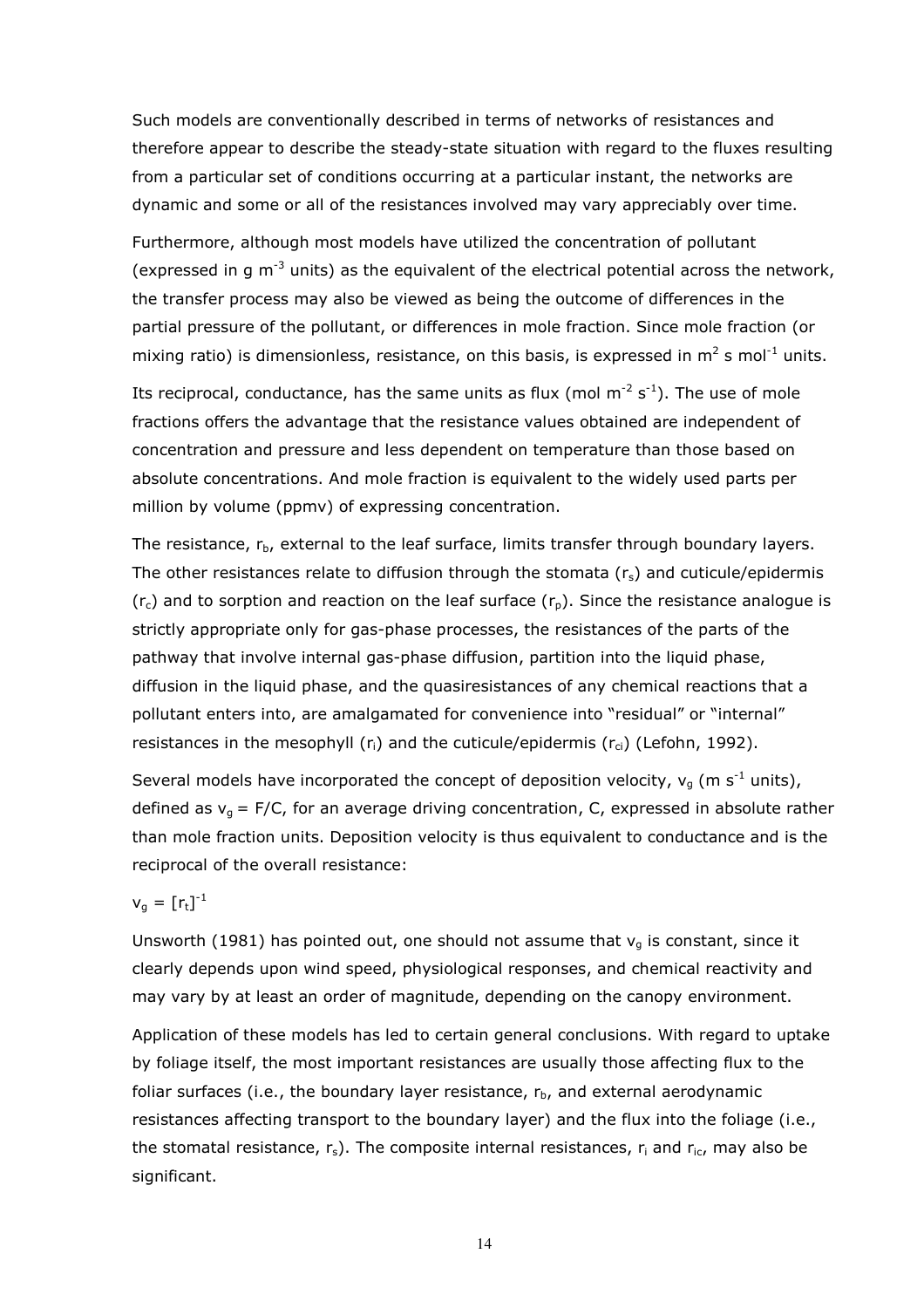Leuning (1983) has pointed out that the net influx of a gas such as ozone is somewhat impeded by the outward flux of water vapour, as a result of intermolecular collision, the net result of which would be to raise  $r_s$  by a few percent.

Chameides (1989) argues that, while flux to the leaf is largely dependent upon stomatal resistance, flux to the plasmalemma,  $F_{pl}$ , is highly dependent upon the ascorbate content of the mesophyll cell walls and, hence, upon the reactive resistance of ascorbate oxidation by ozone, in the cell walls. This resistance can vary from about 100 to 1500 s  $m^{-1}$  as the ascorbate content decreases from  $10^{-3}$  ascorbate concentration to zero.

In spite of the differences that may exist in  $r_i$  among species in different environmental conditions, there is no question that stomatal resistance exercises a major control of ozone uptake, as shown by the daily rise and fall in flux that accompanies the typical daily cycle of stomatal opening and closing, regardless of any changes in ambient ozone levels. However, stomatal response is itself capable of being modified by exposure to ozone. While most reports indicate that ozone causes reductions in aperture (Winner et al., 1988), the response may be significantly modified by the leaf's previous history of exposure (In: Lefohn, 1992).

An alternative approach to the determination of the overall deposition of ozone involves the use of micrometeorological measurements alone, without specific information about the component resistances to ozone flux. Measurements of the temperature and humidity gradients above a canopy permits computation of Bowen ratios,

B: 
$$
B = \frac{j \cdot (T_2 - T_1)}{e_2 - e_1}
$$

Where j is the psychrometer constant (Pa  $^{\circ}$ C<sup>-1</sup> units), and (T<sub>2</sub> – T<sub>1</sub>) and (e<sub>2</sub> – e<sub>1</sub>) are measured gradients of temperature (T; °C) and water pressure (e; Pa units), respectively. Since the net radiation at the canopy, R, may be partitioned into sensible heat flux, H, latent heat flux, LE, and soil heat flux, G (all in W  $m^{-2}$  units),

$$
LE = \frac{R - G}{1 + B}
$$

Assuming that the eddy diffusivities of ozone and water vapour are the same above the canopy, the combined flux of ozone to the canopy and the soil is given by

$$
F = \frac{f \cdot j}{d \cdot C_p} \cdot LE \cdot \frac{x_2 - x_1}{e_2 - e_1}
$$

Where f is the conversion factor relating the ozone mole fraction, X ( $m^3 m^{-3}$  units), to density (kg  $m^{-3}$  units) (approximately 2.0 kg  $m^{-3}$  at 20°C and 101.3 kPa; d is the density of air (kg m<sup>-3</sup> units); and C<sub>p</sub> is the specific heat of air (J kg<sup>-1</sup> °C<sup>-1</sup> units). (x<sub>2</sub>-x<sub>1</sub>) and (e<sub>2</sub> $e_1$ ) are measured over the same height interval.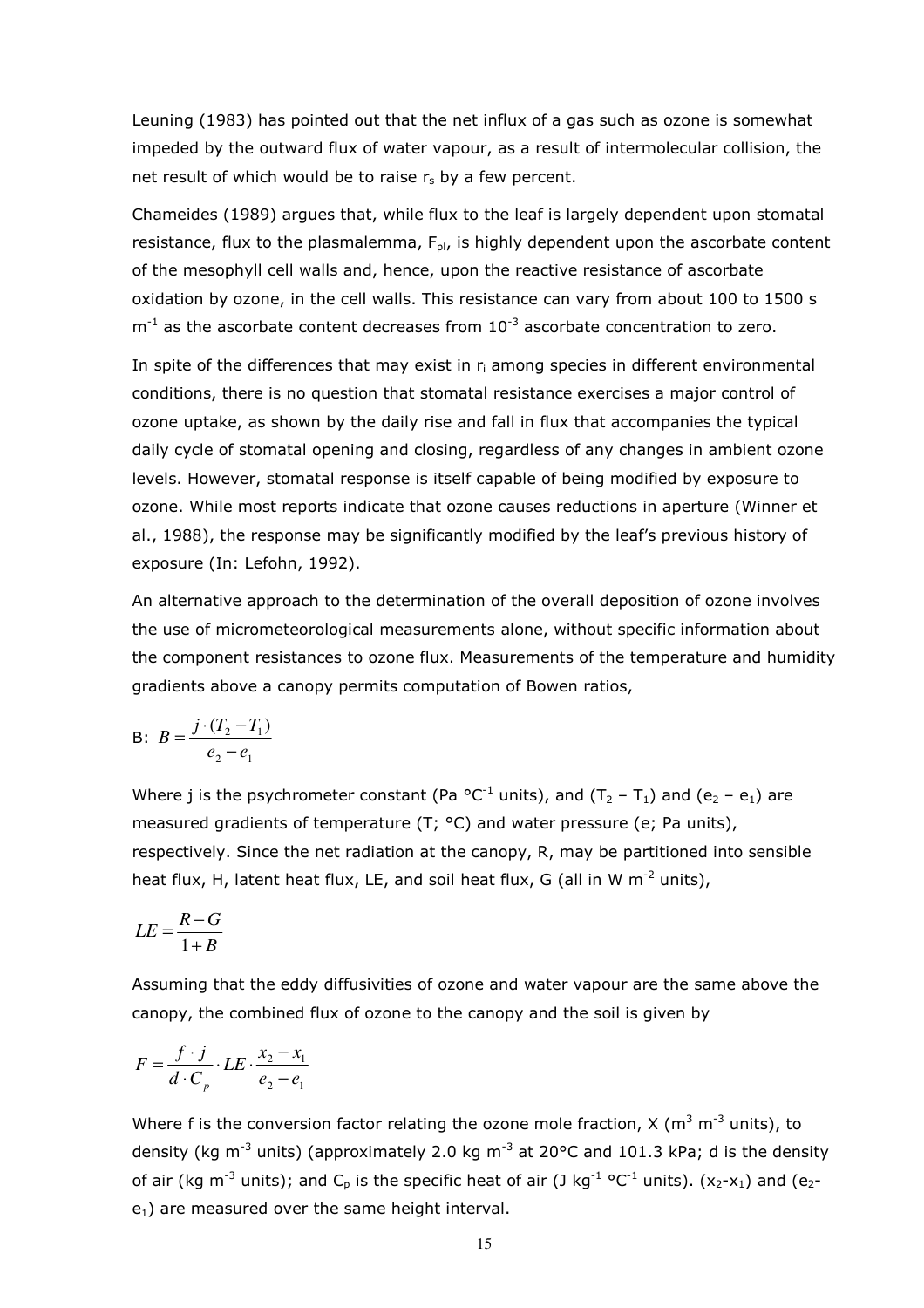Leuning et al. (1979a) point out that the main shortcoming of this approach is that it does not distinguish between flux to the vegetation and flux to the soil and, hence, cannot be used to explore specific plant uptake-response relationships unless the usually appreciable deposition to the soil is also determined. Nevertheless, in spite of this need to be able to partition the major fluxes, the micrometeorological approach has distinct advantages when dealing with the diversity of species found in many natural habitats.

Recognition of the roles of environmental conditions in determining uptake has led to a few reports in which such information was used as an alternative to stomatal resistance measurements in order to provide better estimates of dose. Mukammal et al. (1982) applied the concept of utilizing meteorological data as an alternative to direct stomatal information in developing an empirical linear relationship between ozone-induced injury on white beans (Phaseolus vulgaris). In this they used a modified exposure term given

by 
$$
D = R \cdot CHU \cdot O \cdot \frac{M}{E}
$$

Where D is the modified dose, R is a relative rainfall factor to normalize different sites, CHU is the ratio of corn heat units accumulated to the time of assessment of injury to the accumulated corn heat units required for crop maturity, O is a weighted cumulative daily ozone exposure (ppmv-h), E is the weighted cumulative pan evaporation, and M is the minimum weighted pan evaporation observed during the July-August season, also used to normalize E. The weighting function, running backwards in time, used to derive O, E, and M is given by

$$
F=e^{-\frac{(x-1)}{k}}
$$

Where  $x=1$  is the day before assessment, and k is a time constant found to equal 4 d for the best fit of the data.

Resistance models have led to improved understanding of the importance of the different pathways of uptake. However, such information has so far seen little application in response modelling. Runeckles (1974) introduced the concept of "effective dose", which incorporates uptake, as the basis for establishing dose-response relationships. As a development of this concept, and by analogy with the medical usage of the RAD as the unit of absorbed dosage of ionizing radiation, Fowler and Cape (1982) proposed the dose unit PAD (pollutant absorbed dose or cumulative uptake,  $q m<sup>-2</sup>$  units), defined as the product of ambient concentration, time, and stomatal (or canopy) conductance:

$$
PAD = C_a^* \cdot \left(\frac{1}{r_s^*}\right) \cdot t
$$

or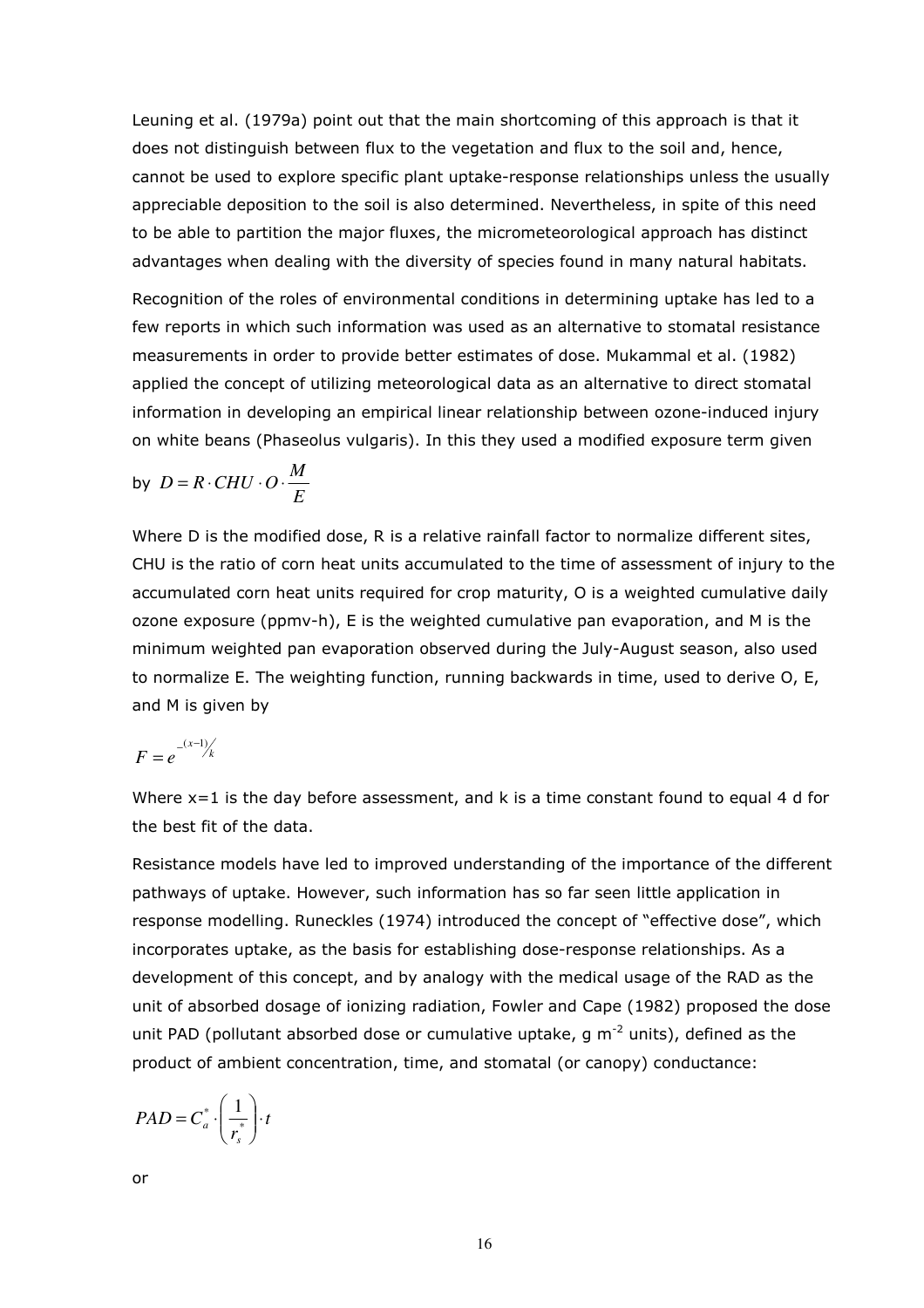$$
PAD = \sum_{t=1}^{N} C_a \cdot \left(\frac{1}{r_s}\right)
$$

Where t is the time interval over which n measurements are taken, and  $C_a$  and  $r_s$  are mean concentrations and resistances for the period t.

There is no doubt that changes in stomatal aperture during the day can result in dramatic differences in flux and uptake, and Leuning et al. (1979a) expressed high confidence in the fluxes calculated from ozone concentration and stomatal resistance measurements. Furthermore, Reich (1987), in his review of ozone effects on photosynthetic rates and growth, justified his computation of ozone uptakes as the products of dose and mean diffusive conductance even when dose-response and conductance data were only available (for a given species) from unrelated experiments, because the error is likely to be small compared to interspecific variation in leaf conductance which covers a 10-fold range.

Several workers have suggested that flux (g  $m^{-2}$  s<sup>-1</sup>) has to be used to define dose. The definition of PAD is in accordance with this concept, since it is essentially the accumulated flux over time. Experiments in which various species were subjected to different types of exposure to ozone failed to reveal any simple relationship between degree of foliar injury and PAD, based solely on stomatal resistance, although the magnitude of the response decreased dramatically the later the peak concentration occurred during the exposure period.

Short-term variations in uptake computed in PAD units will reflect variation in both concentration and canopy (stomatal) resistance. The daily changes in the plant's external atmospheric environment are stochastic and are governed by meteorology, photochemical synthesis, chemical reaction, and transport. In many locations, the overall consequences of photochemical formation of ozone lead to the typical daily pattern of rising concentrations during the daylight hours and a subsequent decline during the night, with minima usually occurring between 04:00 and 07:00 h.

Stomatal resistance (over which the plant has limited control) similarly follows a general cycle of daytime opening and night time closure. The more closely the cycles are in phase, the greater will be the flux and the greater the uptake. The cumulative uptakecurves clearly show the degree to which phase differences dictate the cumulative uptake. The curves may be used to illustrate several ways in which differences in uptake patterns may dictate plant response. Thus, although the fluxes are greatest overall when the concentration and stomatal conductance cycles are synchronized, the steady-state situation, or one with a much less pronounced early morning minimum concentration than any of the three cycles depicted may result in greater flux values for the first few hours following stomatal opening than those in the synchronous case. Since plants

17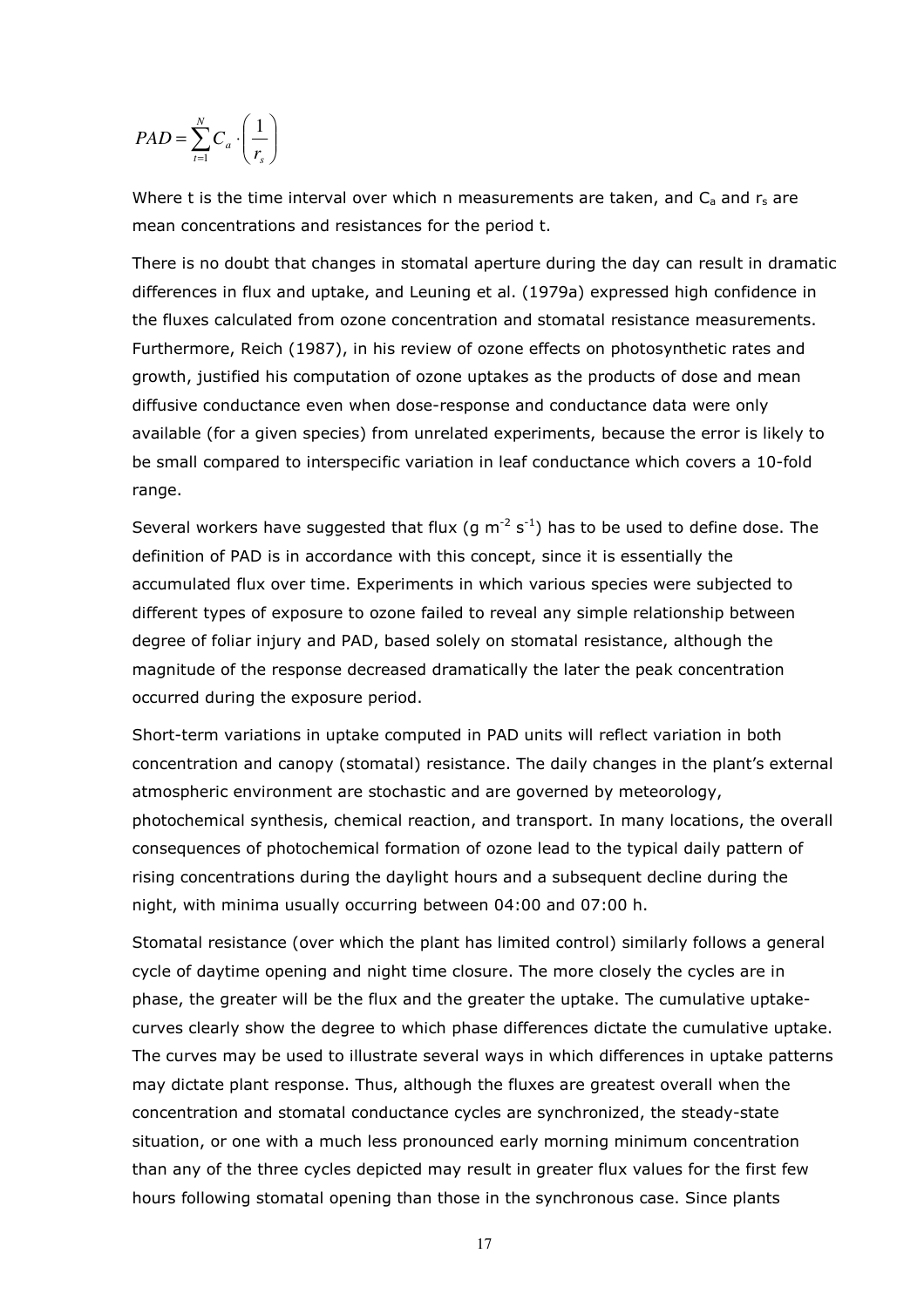appear to be most sensitive to ozone at the beginning of an exposure period (Bicak, 1978), the occurrence of such situations may have a significant bearing on response.

Although knowledge of uptake is essential in attempting to predict response, information about flux rates and their rates of change may be equally important (In: Lefohn, 1992).

# 2.1.4 Crop responses to ozone

Since first identified as a significant, phytotoxic, gaseous air pollutant half a century ago, ozone has progressively become the major air pollutant in many parts of the world.

Several general reviews of the effects of air pollutants on vegetation including some discussion of the biochemical, metabolic, and physiological consequences of exposure to ozone, have appeared over the past decades (e.g., Darrall (1989) and Roberts (1984), Koziol and Whatley, 1984; Heck et al., 1988; Treshow, 1984; Unsworth and Ormrod, 1982; Ashenden et al., 1995; Lefohn, 1992, Martin et al., 2000; Chevone et al., 1998; Fiscus, 2005, Cape, 2008).

There is no clear dividing line between many of the biochemical and physiological effects of ozone, because the latter have their origins in the chemical reactions of ozone (or its reaction products) with cellular constituents. The effects may be the result of reactions with proteins and other components of various cell membranes, or may be on soluble enzymes and substrates, resulting in modifications of normal metabolic processes.

Observations of such effects are merely observations of the results of the collective integration of cellular events, and while they may lead to an empirical knowledge of the effects of ozone and such empirical knowledge is not un-useful in applications such as the estimation of the magnitudes of crop losses by ozone, but much remains to be learned about the ways in which such losses are modified by other environmental factors. Ongoing research is needed because the current levels of tropospheric ozone are largely anthropogenic in origin and will continue to impose an unwanted stress on crops and other vegetation for the foreseeable future (Lefohn, 1992, Cape, 2008, Xu, 2007).

# 2.1.4.1 Reactions of Ozone with biological materials

Ozone can react with a diverse array of biological compounds and metabolites that are normally present in plant cells. Historically, ozone toxicity has been attributed to lipid peroxidation and/or ozonolysis of the plasma membrane (Tomlinson and Rich, 1969), followed by increases in cell permeability and subsequent failure of chemiosmoregulatory processes (Chimiklis and Heath, 1975; Sutton and Ting, 1977). While this series of events may represent conditions at extreme concentrations (>0,5 ppmv), reviews by Mudd (1982), Heath (1984), and Heath and Castillo (1988) have emphasized the importance of the interactions of ozone with the plant cell, which involves the oxidation of reactive sulfhydryl groups located on membrane and other proteins or the oxidation of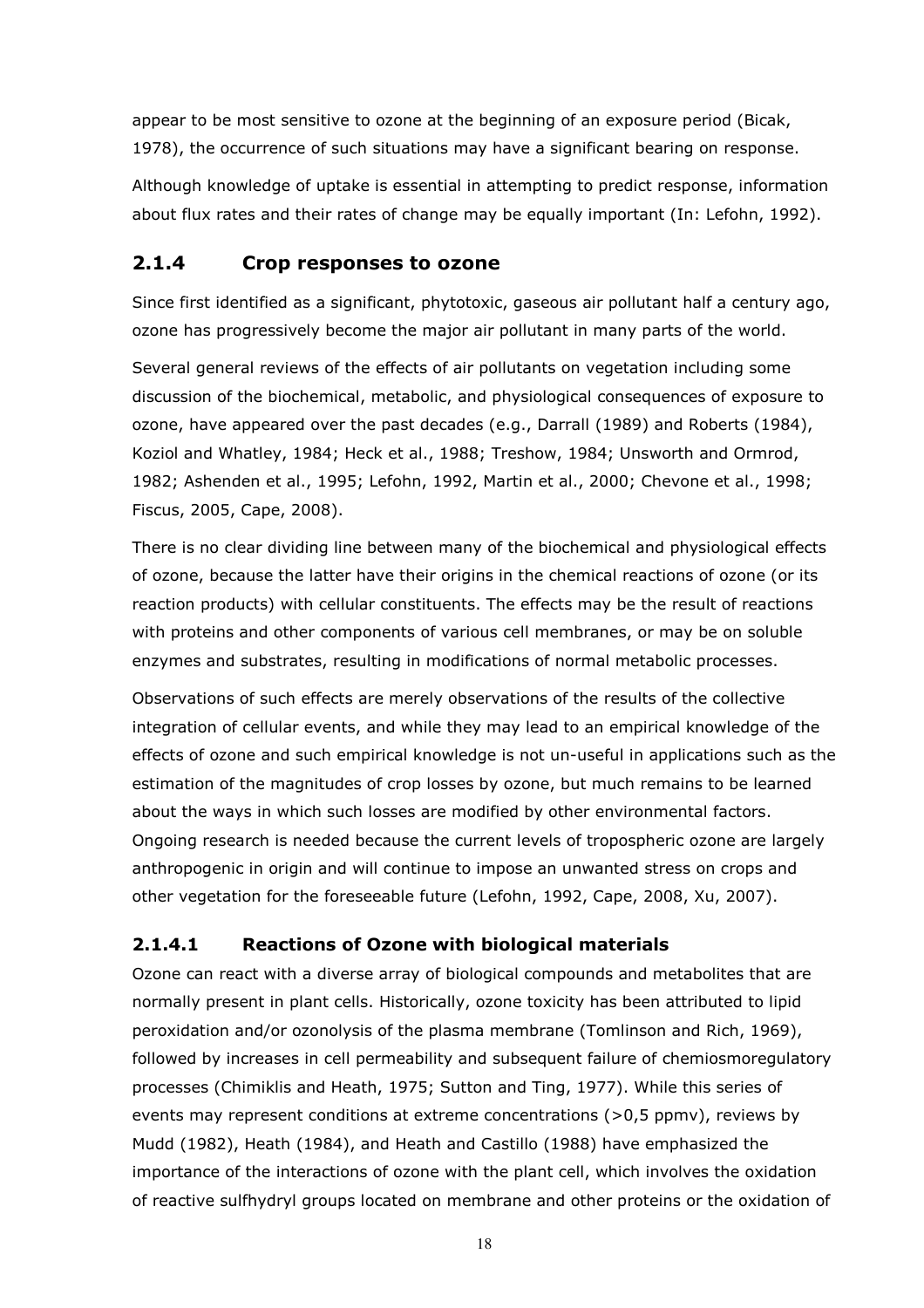other cellular scavenging compounds. They present convincing arguments against an initial direct attack of membrane lipids (In: Lefohn, 1992).

A wide range of cellular constituents can be directly oxidized by ozone in vitro. The rate constants for the reaction of ozone with biological compounds in vitro are presented in Tab.1. The most reactive compound is the sulfhydryl-containing tripeptide, glutathione (c-glutamylcysteinylglycine), with a rate constant >1.0 $\cdot$  10<sup>9</sup> M<sup>-1</sup> s<sup>-1</sup> at pH 7.0. Cysteine, the sulfhydryl-containing amino acid of glutathione, has a similar rate constant, which suggests that other sulfhydryl - rich peptides and proteins are highly susceptible to ozone attack. The reactivity of ascorbate is relatively high and is one to two orders of magnitude greater than the reaction rates with simple polyunsaturated fatty acids. Amines, amides, alcohols, and carboxylic acids are among the least reactive compounds.

The localization of the different reactions with ozone will influence the terminal effect of ozone on the plant cell. Glutathione and ascorbate may be considered among the primary reactants and scavengers of ozone because of their high rate constants for oxidation, molecular mobility, high cytoplasmic (and chloroplastic) concentrations, their generalized dispersion throughout the cell, and, in the case of ascorbate, its occurrence within the cell wall (Lefohn, 1992, Lerner, 2003, VanderHeyden, 2001).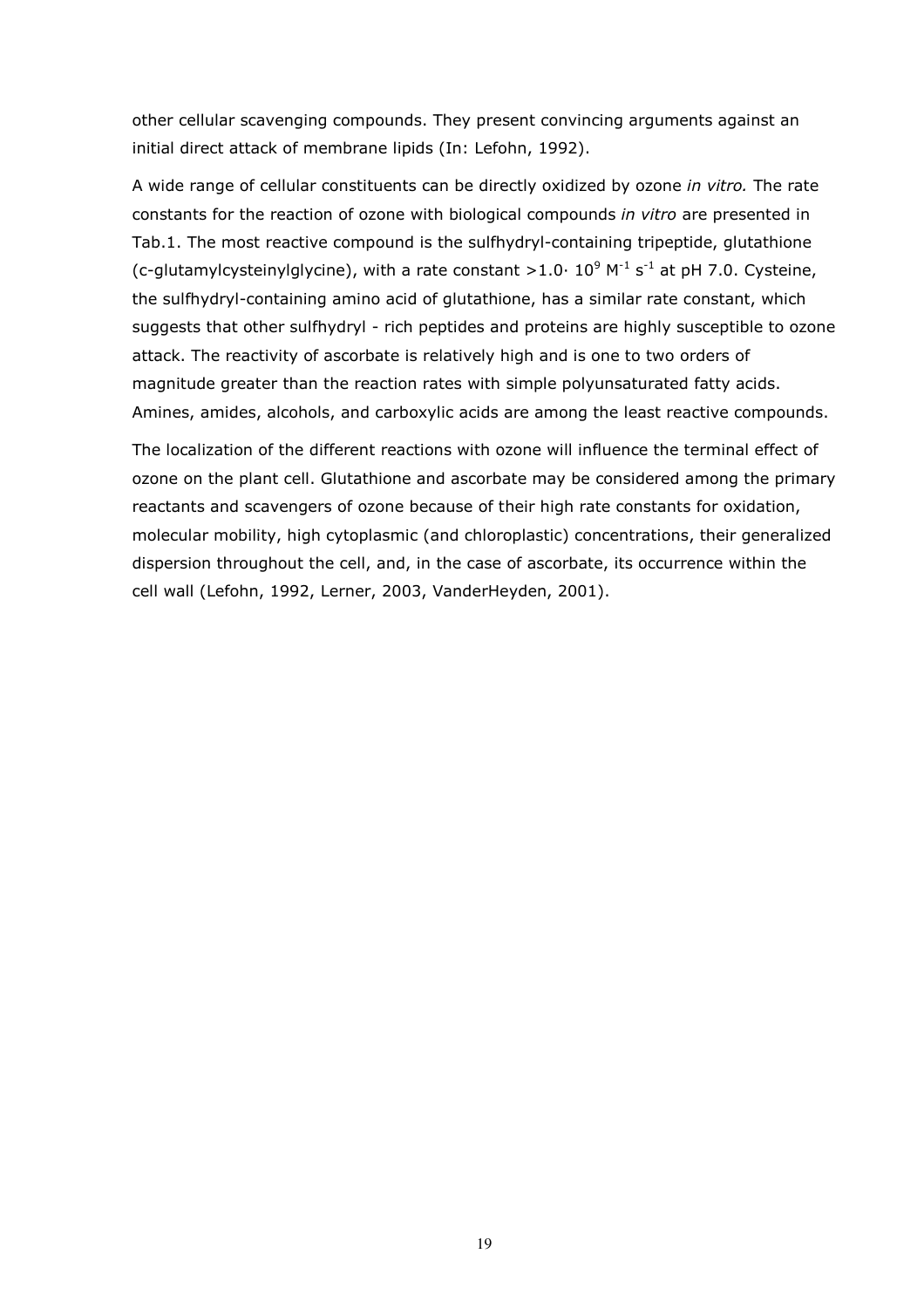| Compound                                     | Rate constant<br>$(M^{-1}s^{-1})$     | <b>References</b>               |
|----------------------------------------------|---------------------------------------|---------------------------------|
| Glutathione (pH 7.0)                         | $>1.0 \cdot 10^{9}$                   | Pryor et al., 1984              |
| Free amino acids                             |                                       |                                 |
| cysteine (pH 7.0)                            | $>1.0.10^{9}$                         | Pryor et al., 1984              |
| trytophan (pH 7.0)                           | $7.0 \cdot 10^{6}$                    | Pryor et al., 1984              |
| methionine                                   | $4.0 \cdot 10^{6}$                    | Pryor et al., 1984              |
| proline                                      | $4.3 \cdot 10^{6}$                    | Pryor et al., 1984              |
| Ascorbic acid (pH 7.0)                       | 5.6 $\cdot 10^{7}$                    | Giamalva et al., 1985           |
| $\alpha$ -tocopherol (pH 7.0)                | $7.5 \cdot 10^5$                      | Giamalva et al., 1985           |
| Simple polyunsaturated fatty acids<br>(PUFA) | $\approx 1.0 \cdot 10^6$              | Giamalva et al., 1985           |
| oleic acid                                   | $98.10^{5}$                           | Giamalva et al., 1985           |
| methyl oleate                                | $87 \cdot 10^{5}$                     | Giamalva et al., 1985           |
| linoleic acid                                | $1.0 \cdot 10^{6}$                    | Giamalva et al., 1985           |
| 2°, 3° Amines                                | $\approx 1.0 \cdot 10^2$              | Pryor et al., 1984              |
| Water                                        | $\approx$ 5.0 $\cdot$ 10 <sup>1</sup> | Staehelin and Hoigne 1982, 1985 |
| 1°, 3° Alcohols                              | ≈5.0 $\cdot$ 10 <sup>0</sup>          | Pryor et al., 1984              |
| Carboxylic acids                             | 0.0                                   | Pryor et al., 1984              |
| Amides                                       | 0.0                                   | Pryor et al., 1984              |

Tab. 1: Rate Constants for the Reaction of Ozone with Biological Compounds in vitro (Lefohn, 1992)

#### 2.1.4.2 Ozone and the production of oxyradicals

The interactions of ozone with substrates that yield hydrogen peroxide can lead to increased levels of  $O<sub>2</sub>$ - and to the subsequent generation of the highly reactive hydroxyl radical. Hydrogen peroxide itself combines with superoxide to produce the OH radical through the Haber-Weiss reaction:

 $O_2$  + H<sub>2</sub>O<sub>2</sub>  $\rightarrow$  OH + OH + O<sub>2</sub>

The potential importance of systems that result in the production of OH radicals needs to be viewed in the context of the extreme reactivity of such radicals and their concomitant brief lifetimes (1.2ns) and diffusion path lengths (3.5nm). In particular, the diffusion path length is comparable to such intracellular dimensions as the thickness of phospholipid bilayers (5nm), membrane globular proteins (7.5nm), and the mean water thickness around biomolecules in general (3nm). These considerations led Saran et al. (1988) to conclude that such radicals could only react with specific target biomolecules in the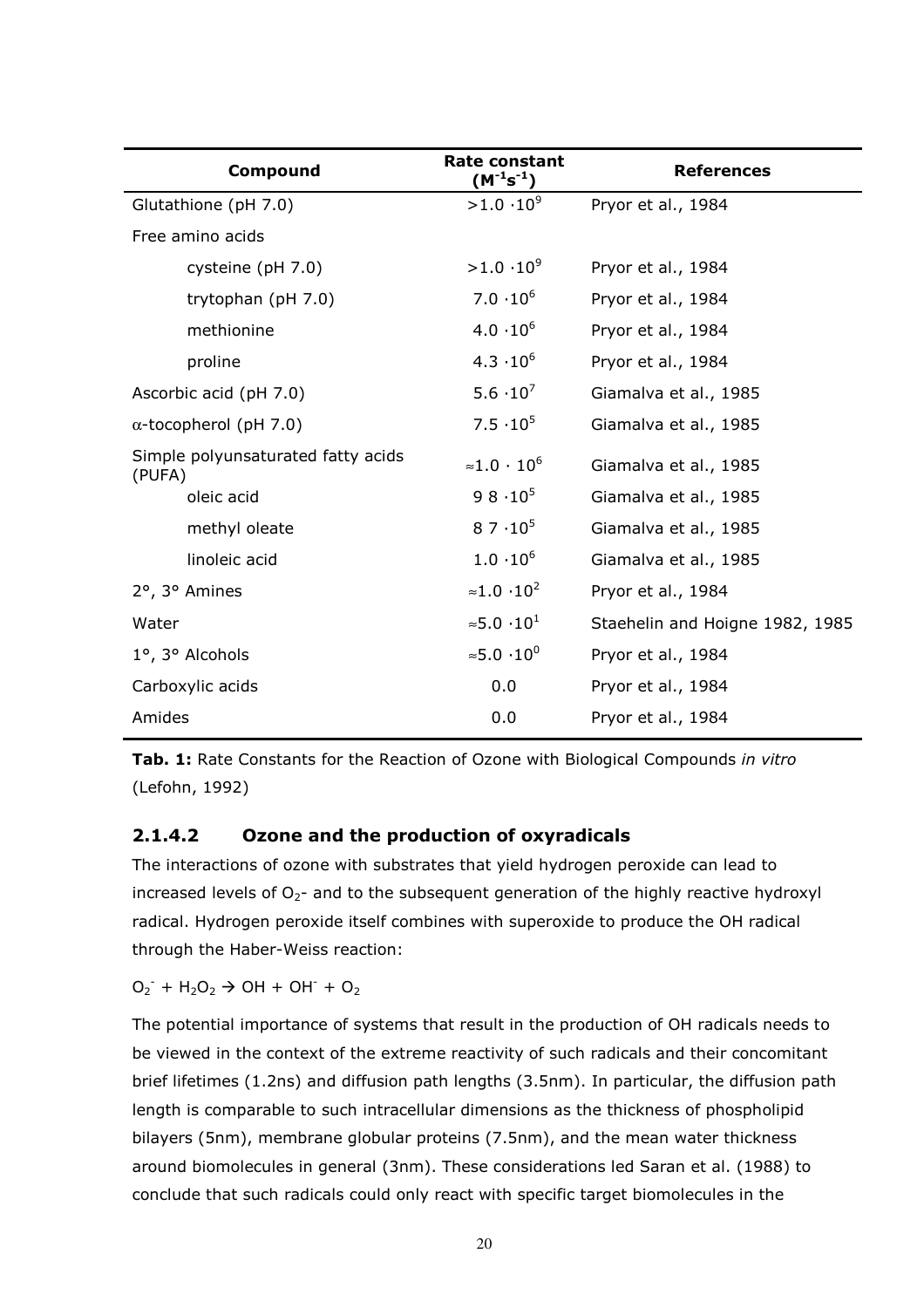immediate proximity of the site of their production. In contrast, the less reactive superoxide anion (with an approximate lifetime of 1 ms) could travel several molecular distances to reach a specific target site.

The production of the superoxide anion and hydroxyl radicals thus presents an attractive hypothesis for the initial effects of ozone that lead to cellular perturbations.

Cassab and Varner (1988) have speculated that histidine residues within cell wall protein may be attacked by oxygen radicals (Rivett, 1986), which would result in changes in cellwall pH and the interrelationships of ionized wall constituents such as proteins, and  $Ca^{2+}$ . Oxyradicals have also been implicated in the chemical modification of DNA. In the case of hydrogen peroxide toxicity to Escherichia coli, which is largely attributable to DNA damage resulting from the reaction of  $H_2O_2$  with D N A – bound iron in the presence of a source of reducing equivalents, oxygen itself may work together with SOD (superoxide dismutase) and catalase to form a scavenging system that converts other oxyradicals to O<sub>2</sub><sup>-</sup>, which is then destroyed (In: Lefohn, 1992).

# 2.1.4.3 The extent of ozone penetration into the cell

The observation that the ozone concentration in the intercellular airspace of sunflower leaves is close to zero, even when the leaves are exposed to ozone concentrations as high as 1 ppmv (Laisk et al. 1989), suggests that the apoplastic space and the plasmalemma are major sinks for ozone, at least during the first few minutes of exposure, and prevents the penetration of ozone per se into the deeper layers of the cell.

There have been many reports of ultrastructural changes to internal membranes, such as identations of chloroplast envelope, the swelling of chloroplast thylakoids, golgi body cisternae, the endoplasmatic reticulum, the nuclear envelope, the shrink of mitochondrial cristae, and the appearance of crystalline bodies within the chloroplast.

Many of these effects of ozone might be interpreted as indicating disturbed osmotic relationships within the cell, caused by changes in the plasmalemma, since they resulted from exposures to relatively high ozone concentrations (0.4 to 0.5 ppmv) which led to the appearance of visible symptoms of injury (Lefohn, 1992, UNEP, 2000).

# 2.1.4.4 Intercellular reactions

Ozone may react with olefins, such as ethylene, and terpenoids, released the intercellular spaces. Mehlhorn and Wellburn (1987) suggested that the foliar injury attributed to ozone is the result of ozonolysis of stress-induced ethylene, leading to the formation of free radicals such as the superoxide anion, since injury and rate of ethylene production were found to be directly correlated. At levels of ozone insufficient to cause acute injury or necrosis, Taylor et al. (1988) similarly observed that the reduction in  $CO<sub>2</sub>$  assimilation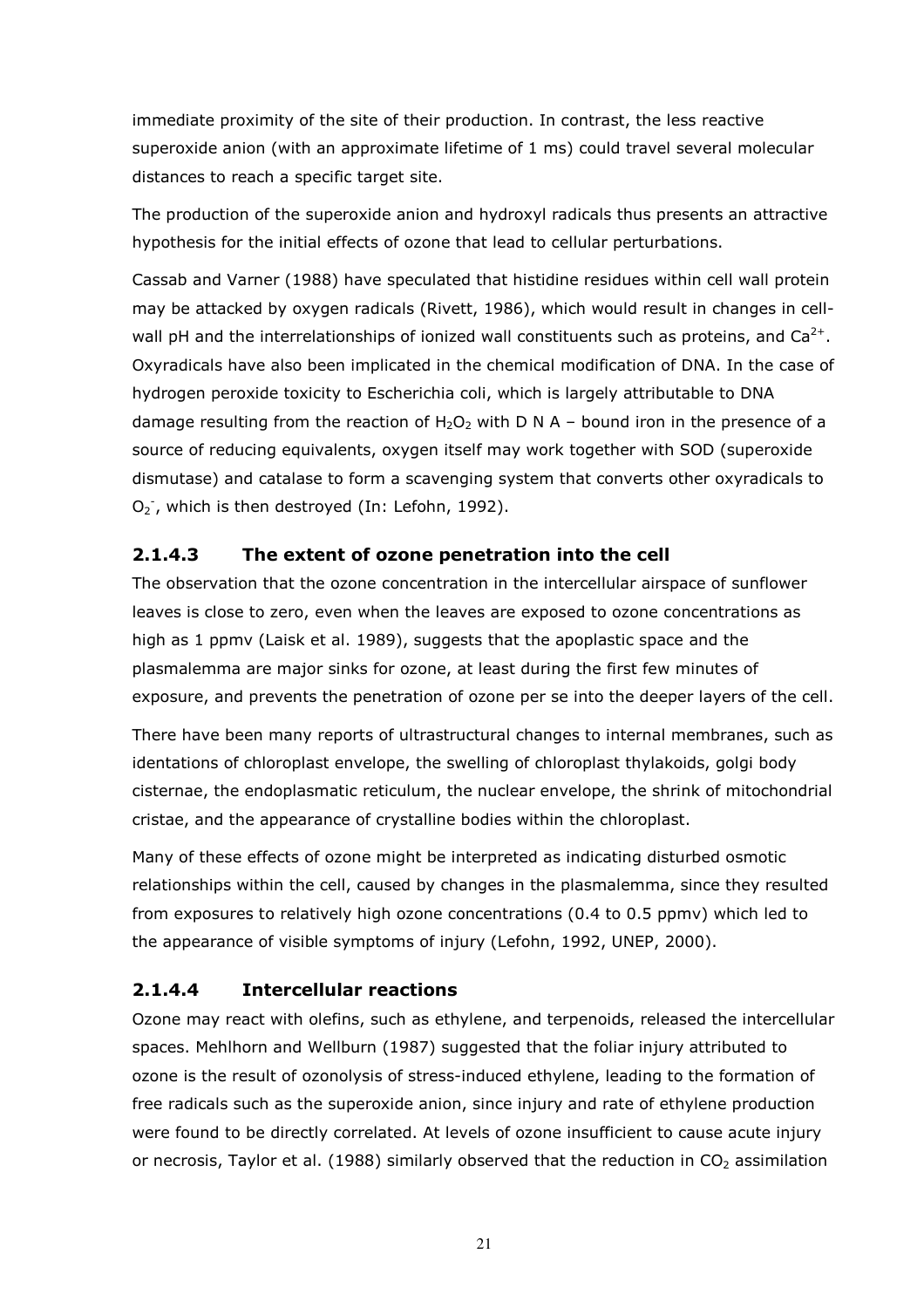rates and stomatal conductance caused by ozone were diminished or eliminated when stress-ethylene production was metabolically inhibited (In: Lefohn, 1992).

On the other hand, there is increasing evidence for ozone-induced changes in apoplastic constituents, especially ascorbate.

The increased levels of extra cellular ascorbate could act as direct sinks for ozone, as suggested by Chameides (1988). However, in order to function as an enhanced detoxification system for ozone, the increased activity of ascorbate peroxidase requires that ozone is converted to hydrogenperoxide either directly or via the superoxide anion. As a result of the observations, it becomes apparent that, although many of the effects of ozone observed in leaves involve intracellular processes such as photosynthesis and respiration, the actions of ozone on non-structural constituents of the cell wall outside the plasmalemma are important indirect determinants of the magnitudes of these internal effects (Lefohn, 1992, Loreto F., 2007, Smirnoff, 2007, Altimir, 2008).

# 2.1.4.5 Potential intracellular ozone-scavenging systems

Oxyradical formation is an inevitable consequence of life in an oxygen-rich environment (Halliwell, 1974). As a consequence, numerous scavenging systems have evolved in order to minimize their harmful effects.

In addition to the ability of ascorbate to act as a sink for ozone prior to its reaching the plasmalemma, both ascorbate and glutathione have the potential to scavenge ozone within the cell. There are numerous reports of changes in ascorbate and glutathione levels during and following exposures to ozone.

The initial reaction between reduced ascorbate (AA) and hydrogenperoxide is catalysed by ascorbate peroxidase:

 $H_2O_2$  + AA  $\rightarrow$  dHAA + 2H<sub>2</sub>O

with the monodehydro ascorbate radicals as an intermediate (In: Lefohn, 1992).

The monodehydroascorbate radical can dismutate to dehydroascorbate (dHAA) or be reduced to ascorbate by NADHP-dependent monodehydroascorbate reductase. The oxidized dehydroascorbate is reduced back to ascorbate by dehydroascorbate reductase, using two molecules of glutathione:

 $dHAA + 2GSH \rightarrow AA + GSSG.$ 

The oxidized glutathione (GSSG) is then reduced to GSH by NADPH-dependent glutathione reductase:

 $GSSG + NADPH + H^+ \rightarrow 2 GSH + NADPH^+$ 

(In: Lefohn, 1992).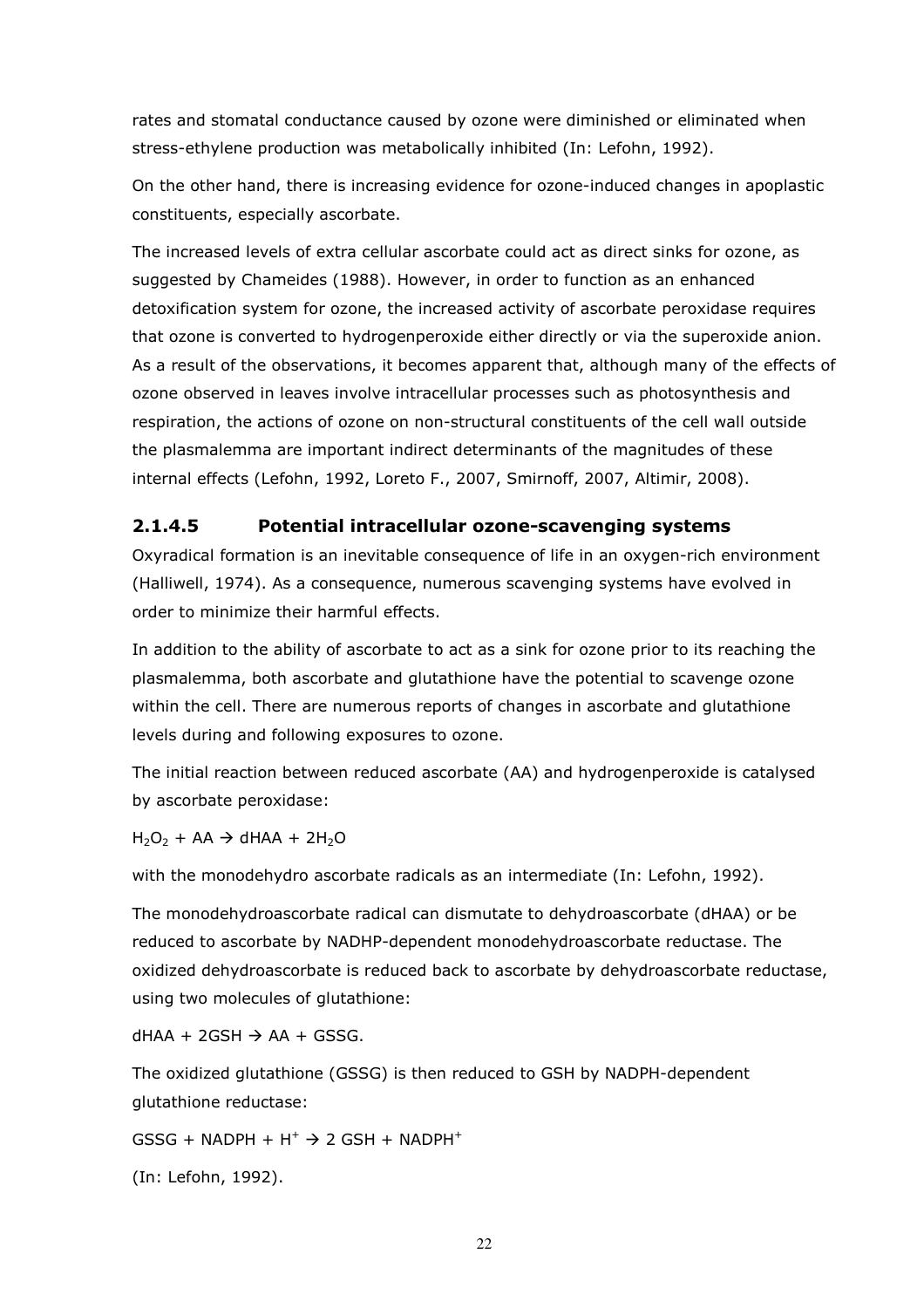Normal electron flow arises from the photolytic cleavage of water associated with photosystem II. The electrons are ultimately accepted by oxidized ferredoxin, transferred to NADPH<sup>+</sup>, and utilized in carbon dioxide reduction. Ferredoxin can donate a single electron to oxygen, forming the superoxide anion. A subsequent series of reactions involves the production of hydrogenperoxide and its reduction to water through ascorbate, glutathione, and NADPH. The NADPH is then generated by normal electron flow through ferredoxin. Hydrogenperoxide is a pivotal metabolite in this alternate pathway of electron flow and, if not removed, will damage chloroplast function. In addition, the reaction of the superoxide anion with hydrogenperoxide produces the hydroxyl radical (\*OH), which is a potent initiator of lipid peroxidation. In this respect, it may not be surprising that Alpha-Tocopherol, which has been found to be predominantly associated with chloroplast membranes, is an efficient scavenger of lipid radicals (Lefohn, 1992, Moldau, 1998).

## 2.1.4.6 Effects of ozone on photorespiration on respiration

Photorespiration involves reactions within the chloroplast, the cytoplasmic glyoxysomes, and the mitochondria and results from the action of the oxygenase function of rubisco.

The oxygenase function of rubisco has been suggested to involve the formation of the superoxide anion, which is retained within the "cage" of the catalytic site of the enzyme.

There appear to have been few studies of specific effects of ozone, probably because of the difficulties in making quantitative measurements.

Normal respiration is primarily a function of the mitochondria. As in the case of ozone effects on chloroplast ultrastructure, changes to mitochondrial structure have been reported. Black (1984) has pointed out that it is difficult to differentiate between direct effects on the respiratory processes and changes due to leaf injury. Earlier evidence supporting the latter view comes from the observation that a high concentration of ozone (0.5 ppmv) increased glucose-6-phosphate dehydrogenase and decreased glyceraldehydes-3-phosphate dehydrogenase activities in soybean (Lefohn, 1992, McKee, 1997, Madhoolika, 2003, Hay, 2006).

#### 2.1.4.7 Effects of ozone on carbohydrate metabolism

The key roles that carbohydrates play in the carbon and energy economies of the plant, therefore, also lead to effects on almost all other aspects of metabolism and growth.

Among the reported effects of ozone on carbohydrate levels, a common finding has been a general decrease in free sugars and storage polysaccharides in roots although the levels of individual sugars, such as fructose and sucrose, have been found to increase (Lefohn, 1992, Sild, 2002).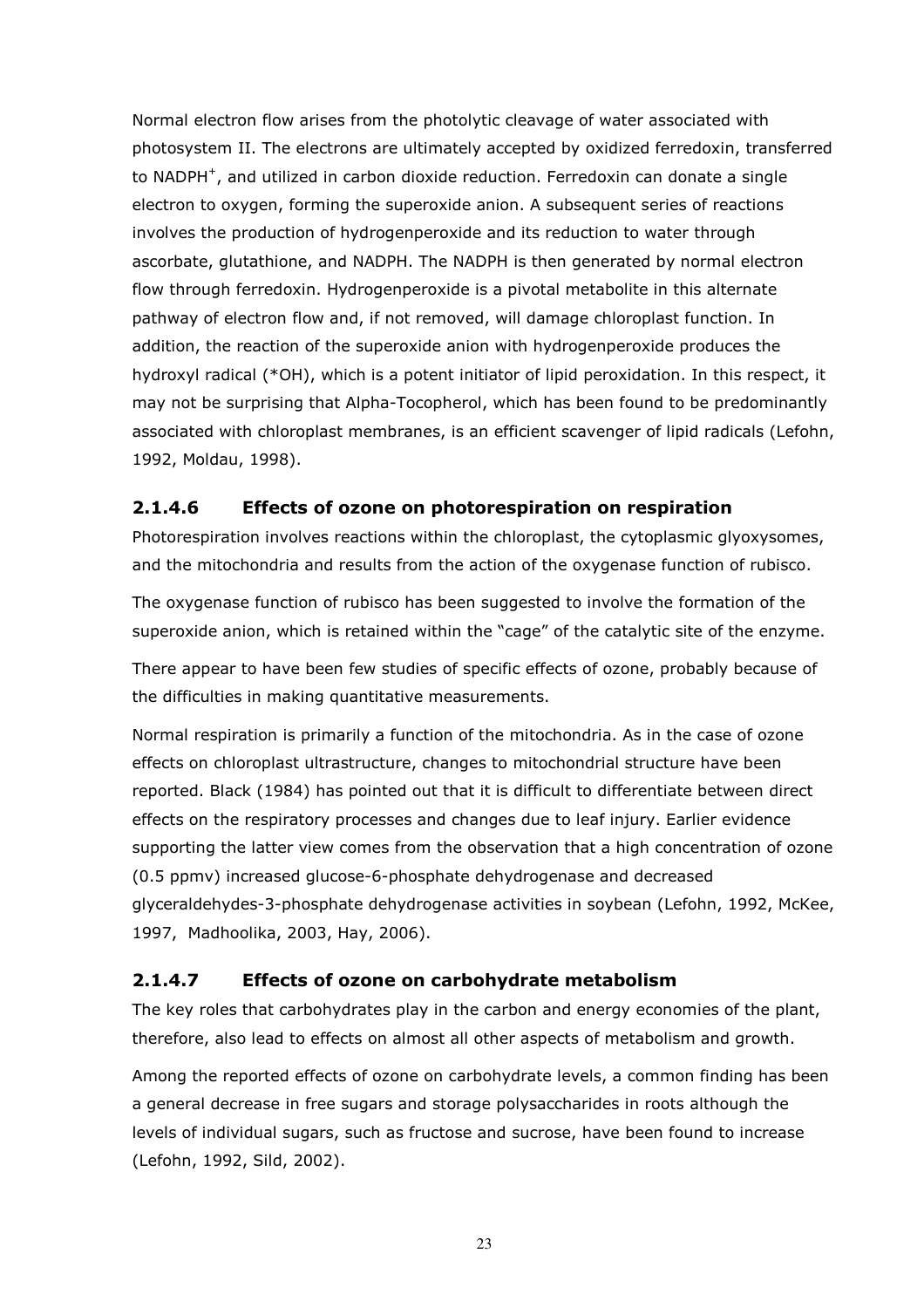# 2.1.4.8 Effects of ozone on organic acids and lipids

Because of the key role of lipids in membrane structure and function and the potential for their direct chemical reactions with ozone, much early work was directed towards relating plant injury to lipid decomposition and the formation of malondialdehyde.

Various lipid and fatty acid fractions have been shown to undergo changes as a result of exposure to ozone. A decrease in wheat leaf phospholipids was accompanied by an increase in free fatty acids (Lefohn, 1992, Loreto, 2001, Sild, 2002, Goodman, 2003, Agrawal, 2007).

## 2.1.4.9 Effects of ozone on secondary metabolism

The effects of ozone on the levels of phenolic compounds have received the most attention, possibly because of their known involvement with enzymatic browning reactions and the frequent observation of pigmentation as a visual symptom of ozone injury.

The conclusion of the different reports was drawn that the increases in phenolics resulted from the activity of polyphenoloxidases acting upon precursors released as a result of membrane breakdown. In some instances, the changes were detectable without the subsequent appearance of visible injury symptoms (Lefohn, 1992, Loreto, 2001, Sild, 2002, Agrawal, 2007, Goodman, 2003).

# 2.1.4.10 Effects of ozone on the physiology of plant cells and tissues

An important physical feature of membranes is their semipermeability to many solutes. The plasmalemma that surrounds the cell is particularly vulnerable, it separates the apoplast and symplast and is the first membrane likely to be encountered by ozone following its entry into the leaf. Hence, the reactions of ozone with its protein and lipids components will have far-reaching consequences for the plasmalemma's physicochemical functions. These in turn will affect intracellular activities and may lead to effects at the tissue level. Heath (1987a) made the important distinction between chronic responses, which may be reversible and acute responses, which are not. The intitial acute response is the appearance of waterlogging within the palisade mesophyll tissues of exposed leaves, indicating a breakdown of membrane function and leakage into the apoplastic space.

Ozone can also alter the physical condition of membranes. Dominy and Heath (1985) and Finchk and Heath found that ozone inactivated the  $Mg^{2+}$ -dependent and K<sup>+</sup>-stimulated plasmalemma ATPases that are thought to be associated with the ion pumps on the membrane, presumably by oxidizing sulhydryl groups (Lefohn, 1992, Loreto, 2001, Sild, 2002, Goodman, 2003, Agrawal, 2007).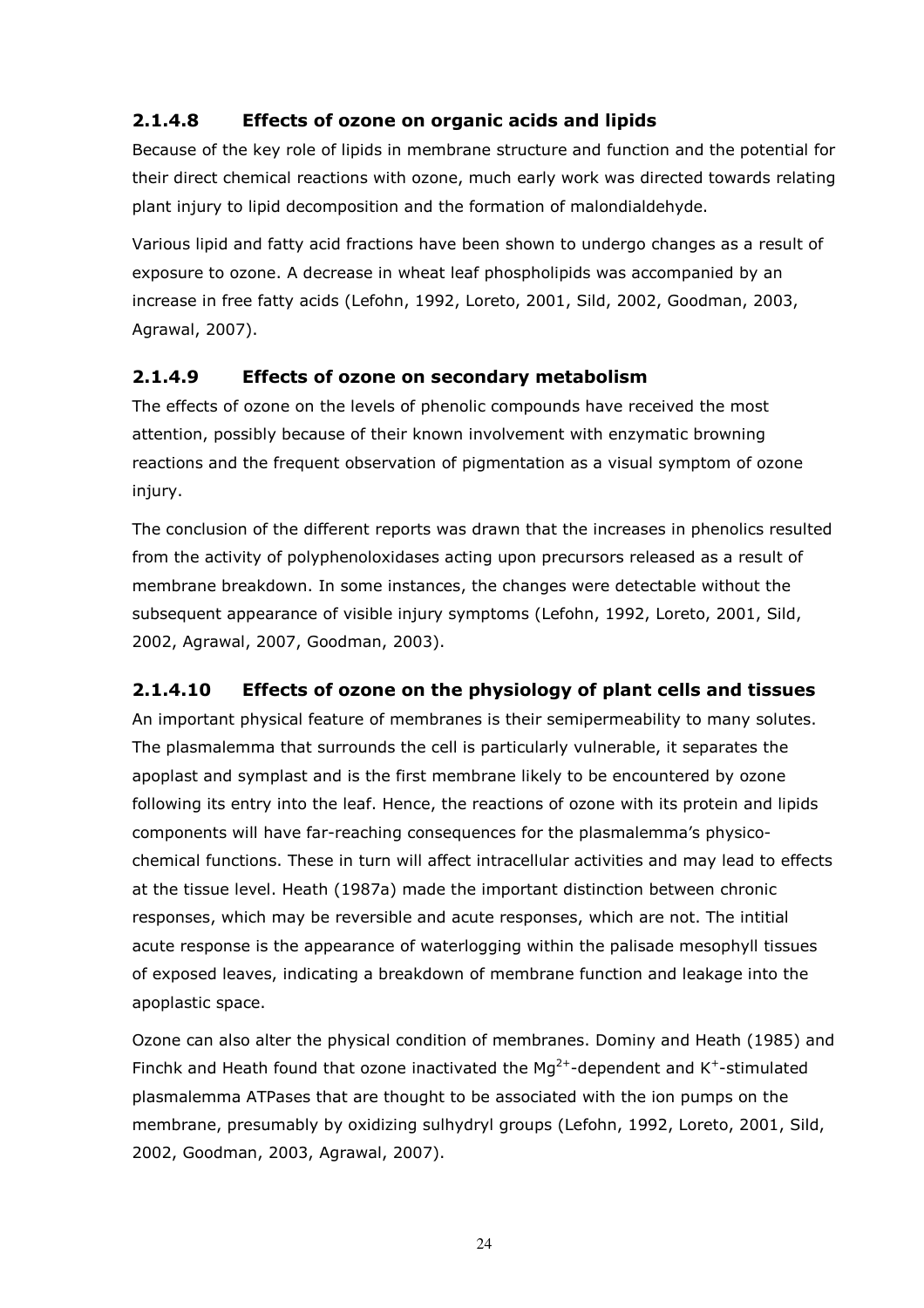#### 2.1.4.11 Permeability and leakage

Heath and Castillo (1988) stress the potential importance of membrane disturbances that affect the transport of  $K^+$  and Ca<sup>2+</sup> ions, because of their important regulatory roles in a wide range of cellular functions. They point out that the cell expends considerably energy in maintaining low levels of free Ca<sup>2+</sup> in the cytoplasma (<10<sup>-6</sup>M) vs. higher levels outside the plasmalemma (in the cell wall) and within organelles such as the mitochondria and the vacuole. Heath and Castillo (1988) suggest that ozone may cause in free  $Ca^{2+}$  in the cytoplasm. If excessive free  $Ca^{2+}$  levels occur, the recovery processes would be overwhelmed, leading to irreversible and fatal changes. They further write that  $Ca<sup>2+</sup>$  imbalance may disturb the normal functioning of scavenger system for ozone and its products. Peroxidases are activated by  $Ca^{2+}$ , and Castillo et al. (1984) observed ozoneinduced increases in extracellular peroxidase activity, because of greater secretion from the cell caused by an increase in cytoplasmic  $Ca^{2+}$  levels, which is the result of the cell membranes' inability to maintain normal  $Ca^{2+}$  balances. There is abundant evidence at the tissue level for the ozone-induced breakdown of general membrane integrity in leaf cells, as revealed by an increased ability to leach a range of ionic and non-ionic solutes from treated leaves. It is important to recognize that many effects may be mediated by changes in membrane structure and function that profoundly influences the physiology of the affected cells, the tissues in which they occur, and the plant as a whole. Plant responses that result in visual changes in foliar characteristics are secondary processes of ozone toxicity, which appear after initial defence mechanisms are overrun. Cellular, biochemical and physiological alterations occur without visible injury symptoms appearing, and these modifications affect critical metabolic functions capable of limiting oxidative stress and ozone toxicity both directly and via more complex physiological interactions within the cell. It is the integrated cellular system that confers and determines plant sensitivity to ozone (Lefohn, 1992, Loreto, 2001, Sild, 2002, Goodman, 2003, Agrawal, 2007).

#### 2.1.4.12 Effects of ozone on plant physiology and growth

#### 2.1.4.12.1 Photosynthetic gas exchange

The general finding has been that ozone inhibits photosynthetic gas exchange, although the degree of inhibition is highly dependent upon the concentration of ozone, the duration of the exposure, and the species or cultivar tested. From the earliest studies it was recognized that the effects of ozone on  $CO<sub>2</sub>$  exchange rates could be modified by numerous environmental variables (light, humidity, ambient  $CO<sub>2</sub>$ , other gaseous pollutants), and other biological factors (leaf age, plant water status, respiration rate), and that it was necessary to distinguish between the effects of short duration exposures to high ozone levels and to prolonged or repeated exposures to lower levels. In particular, at low exposure levels, reduction in  $CO<sub>2</sub>$  exchange rates are usually only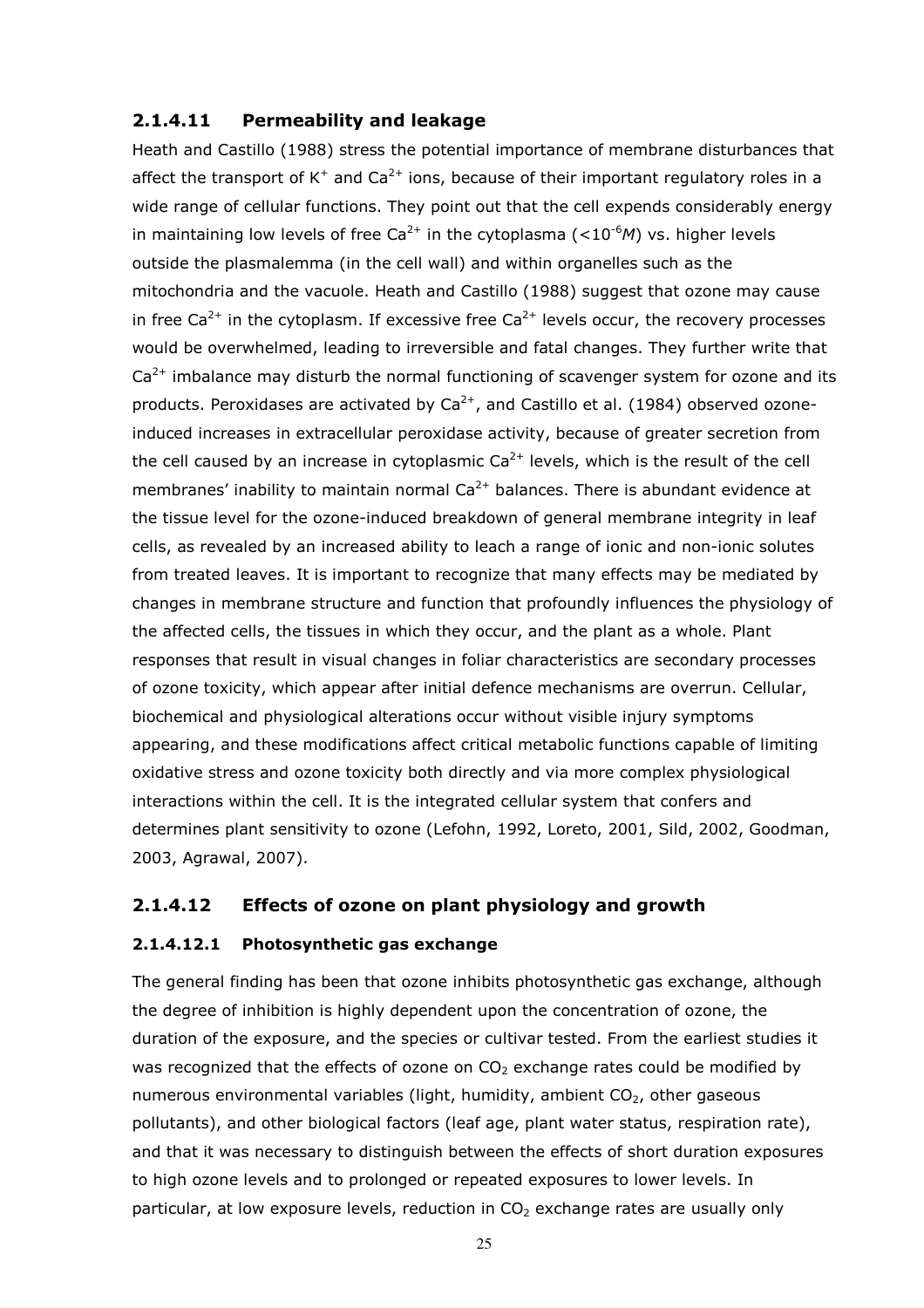observed during the exposure to ozone, with almost full recovery afterwards. At higher levels (e.g., greater than 0.2 ppmv for 4h - broad bean, In: Lefohn, 1992), lack of subsequent recovery indicated permanent damage to the photosynthetic system.

It is apparent that although there are many independent observations to the effect that ozone causes transient or permanent inhibitions of photosynthetic rates, the diversity or responses reported for different species (and cultivars), environmental conditions, and experimental procedures for conducting the exposures to ozone has yet to lead to a clear picture of the nature of the inhibition and its mechanism. This result, in part, from our inability to relate short-term responses (which are usually reversible provided that the level of ozone stress is not excessive) to long-term, chronic responses that may include some degree of adaptation, and, in part from the interaction between effects of photosynthesis, photorespiration, and stomatal function. It is nevertheless clear that in chronic exposure situations, impaired photosynthetic ability is closely related to accelerated senescence and decreased overall growth (Lefohn, 1992, McKee, 2001, Fiscus, 2005).

#### 2.1.4.12.2 Interaction of photosynthesis and stomatal conductance

There are several reports that indicate that reductions in photosynthesis  $(P_N)$  cannot be accounted for solely by stomatal closure and its consequences. Nevertheless, the development and maintenance of a reduced steady-state photosynthesic rate observed during short-term ozone exposure (for example, barley, Rowland-Bamford et al., 1988; eastern white pine, Yang et al., 1983, In: Lefohn, 1992) suggests the attainment of an equilibrium condition between ozone influx and  $P_N$  inhibition.

Fig. 2 represents a model system that summarizes the physiological and biochemical processes that are likely to be important in the development of such an equilibrium state. In the upper sequence of events, ozone influx to the intercellular spaces ( $O_{3 \text{ int}(o)}$ ) is controlled by the initial stomatal conductance  $(g<sub>s(o)</sub>)$  and the external ozone concentration  $(O<sub>3 ext</sub>)$ . Within the leaf tissue, ozone molecules can undergo a variety of physicochemical interactions with cellular components. Some of the reactions result in the production of less damaging, or non-toxic, metabolites (e.g., water or molecular oxygen), whereas other reactions may generate chemical entities as toxic as ozone or more (e.g., hydrogen peroxide, hydroxylradical).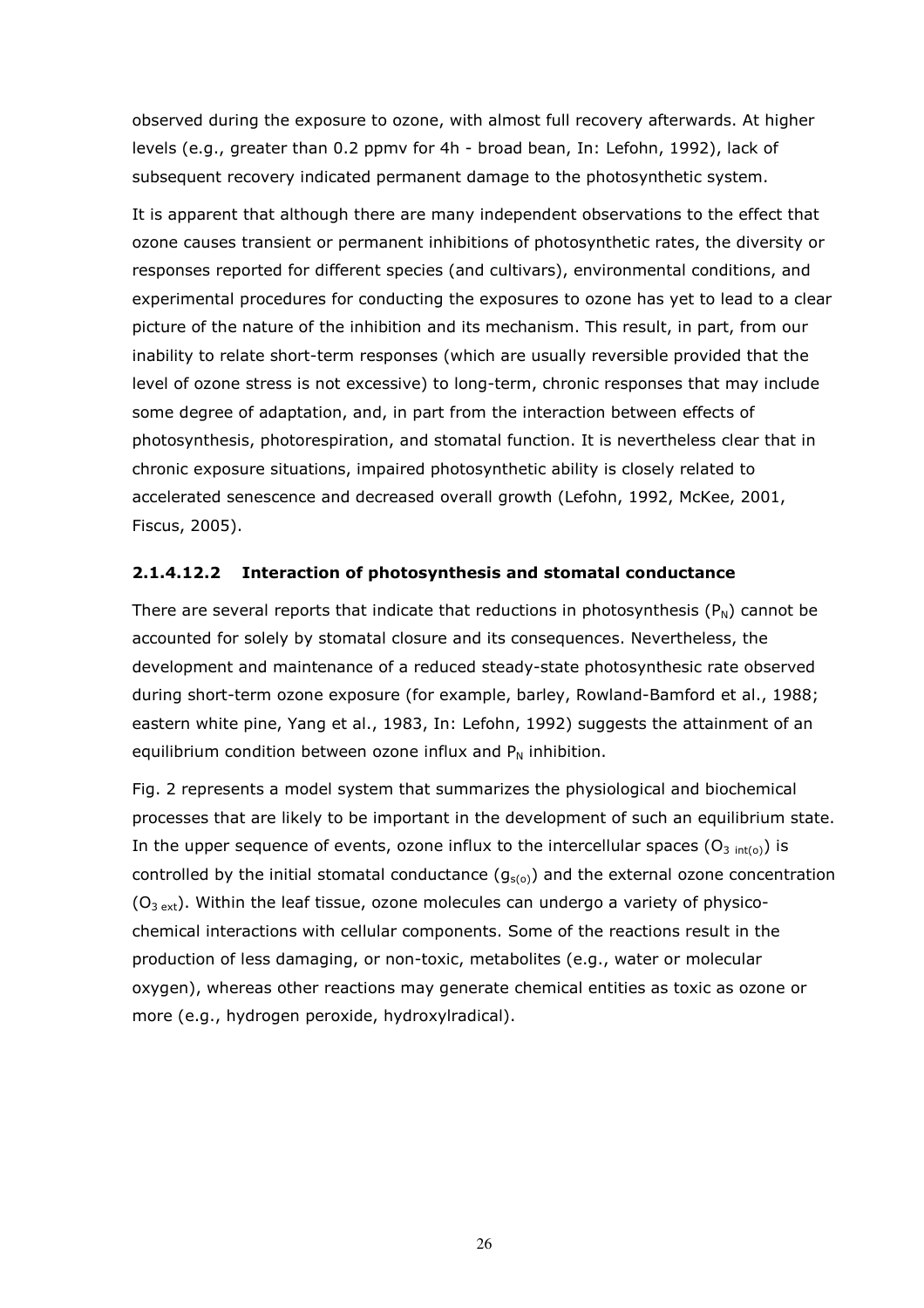

Fig. 2: Schematic model representing interactive processes involved in an ozone-induced steady-state inhibition of net photosynthesis  $O_{3 \text{ ext}}$ =ambient ozone concentration external to the leaf;  $O_{3 \text{ int}}$ =intercellular leaf ozone concentration; Ox= ozone or metabolites that inhibit  $P_N$ ;  $P_N$ <sub>amb</sub>= net photosynthetic rate in ambient air containing no ozone;  $g_s$ =stomatal conductance to ozone;  $k_n$ =net accumulation rate of ozone or toxic metabolites;  $k_r$ =inhibition rate of Ox on  $P_N$ ; T=time; (0) subscripts represent initial events in ozone fumigation; (s) subscripts represent steady-state events (Lefohn, 1992).

The mesophyll flux of ozone and toxic metabolites  $(Ox_{(0)}) (k_{n(0)})$  is the resultant of those processes producing toxic substances and those involved in detoxification.

As  $Ox_{(0)}$  accumulates, the rate of photosynthesis in unpolluted air ( $P_{\text{Namb}(0)}$ ) declines along curve d. The characteristics of  $P_{Namb}$  reduction depend upon the mechanisms involved, the net rate of the inhibition process (e<sub>s</sub>) ( $k_{r(0)}$ ), which also depends upon the cell's (and its organelle's) capacity for repair of biochemical and cytological lesions. The decrease in  $CO<sub>2</sub>$  fixation results in an increase in light saturation  $(C<sub>i</sub>)$  and a subsequent change in stomatal opening through feedback. Stomatal conductance will therefore gradually decrease *a*  $\frac{1}{2}$ to a new steady-state level  $(g_{s(s)})$ . The intercellular ozone flux will also diminish *b*  $\rightarrow$ from  $O_{3int(o)}$  to the equilibrium rate,  $O_{3int(s)}$ . Assuming that  $k_{n(o)}$  remains unchanged, the mesophyll flux of toxic compounds will then decrease  $\vec{c}$  $\rightarrow$ from  $Ox_{(0)}$  to Ox<sub>(s)</sub>. The decreased flux (Ox<sub>(s)</sub>) will establish a new net inhibition rate (K<sub>r(s)</sub>), and net photosynthesis will attain an equilibrium rate at  $P_{N \text{ amb}(s)}$ , determining both  $g_{s(s)}$  and  $k_{r(s)}$ .

The development of a reduced, steady-state  $P_{N \text{ amb}(s)}$  rate, caused by ozone exposure, can therefore be viewed as a series of interactive processes whereby ozone influx is regulated by the inhibition of net photosynthesis, the increase in  $C_i$ , and the subsequent decrease in  $q_s$  (In: Lefohn, 1992).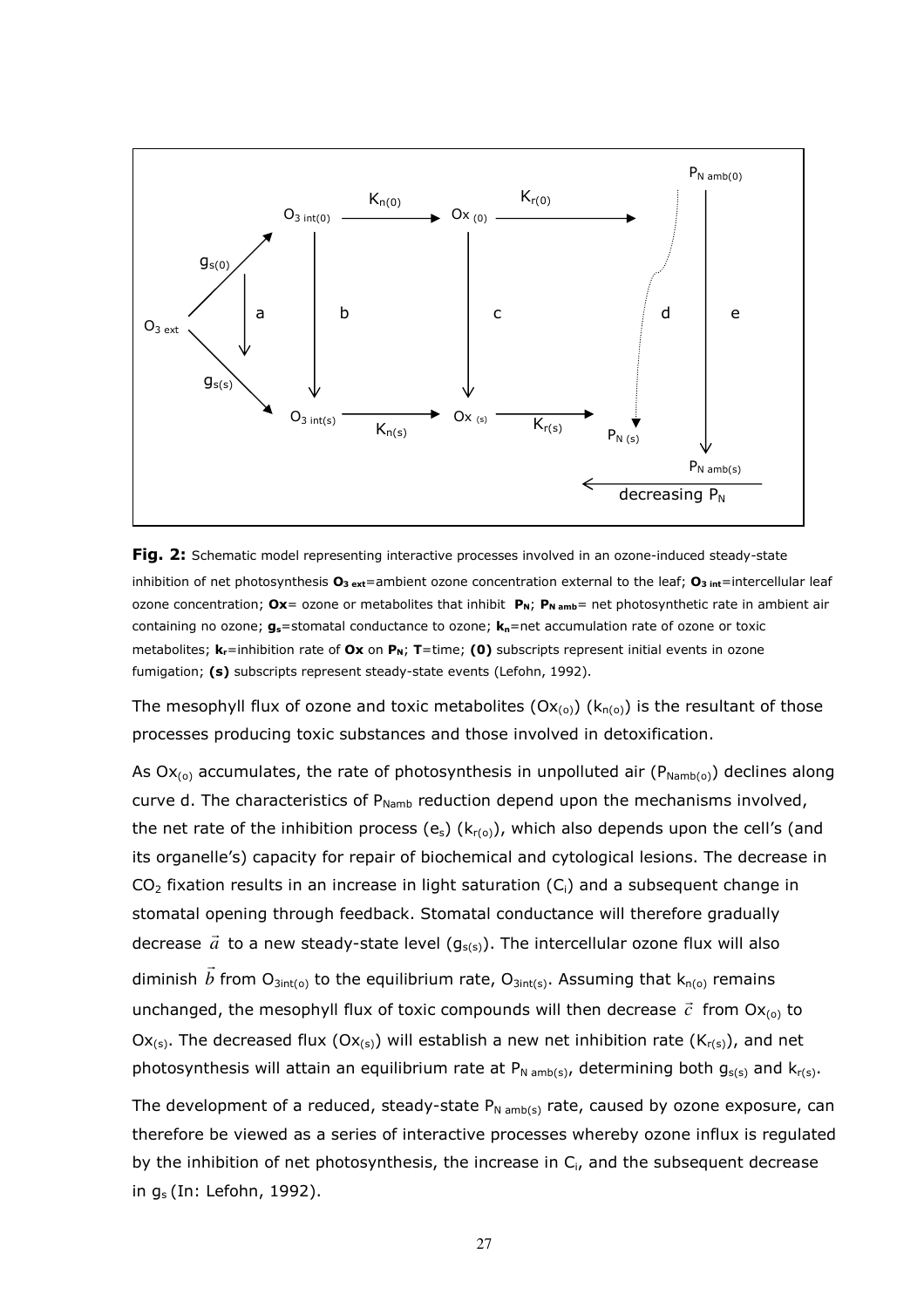The model is useful in providing an explanation for differences in tolerance and response. A tolerant genotype may possess a relatively low  $g_{s(s)}$ , resulting in low intercellular flux of ozone  $(O_{3int(s)})$ . In addition, high endogenous concentrations of ascorbate, which are all scavengers of ozone or toxic oxygen species, may favor a low accumulation rate  $(k_n)$  of intermediate toxic metabolites (Ox). The concentration of Ox may never rise sufficiently to surpass the maintenance/repair capacity within the chloroplast, and net photosynthesis will remain unaffected by ozone exposure (Lefohn, 1992, McKee, 2001, Fiscus, 2005).

#### 2.1.4.13 Effects on Transpiration

Ozone-induced changes in stomatal diffusive resistances will affect the efflux of water vapour as well as the exchange of other gases. Stomatal closure has the immediate effect of decreasing the transpiration rate (E). Stomatal closure induced by ozone may thus serve to conserve water as well as reduce ozone stress by reducing ozone flux. Conversely, there is considerable evidence indicating that drought-stressed plants are less susceptible to ozone than are well-watered plants, because of their increased diffusive resistance, regardless of the mechanism responsible for stomatal closure.

Where E is reduced by stomatal closure,  $CO<sub>2</sub>$  flux is reduced, but the flux of H<sub>2</sub>O changes proportionally more with changes in  $g_s$ . Hence, ozone-induced decreases in  $g_s$  may result in increased water-use efficiency (WUE, expressed as g  $CO<sub>2</sub>$  per kg H<sub>2</sub>O). Although WUE may increase, concomitant reductions in  $CO<sub>2</sub>$  assimilation resulting from decreased flux of CO2 will inevitably lead to reduced growth (Lefohn, 1992, McKee, 2001, Fiscus, 2005).

#### 2.1.4.14 Effects on growth

Plant growth results from the integration and coordination of the processes of photosynthesis, respiration, translocation, and biosynthesis, controlled by the plant's genetic composition and modified by environmental factors (Runeckles and Chevone, 1992). Growth can be readily determined as a gain in weight or size of the plant as a whole or of any of its parts (e.g. fruits, seeds or tubers). Extensive series of field studies in the framework of the U.S. National Crop Loss Assessment Network (NCLAN)-program (summarized in Heck et al., 1988, In: Lefohn, 1992) have provided abundant evidence that exposure to increased ozone levels usually results in decreased growth and yield, if exposure results in decreased photosynthesis. The relative impact on the growth of the different parts of the plant is the result of differential effects on the translocation of assimilates from the leaves (Reich and Amundson, 1985). A frequently observed wholeplant response to gaseous air pollutants in general is that root growth is reduced more than shoot growth, because of reduced translocation to the root, and a consequence is the reduction in the supply of metabolites and energy to heterotrophic microorganisms.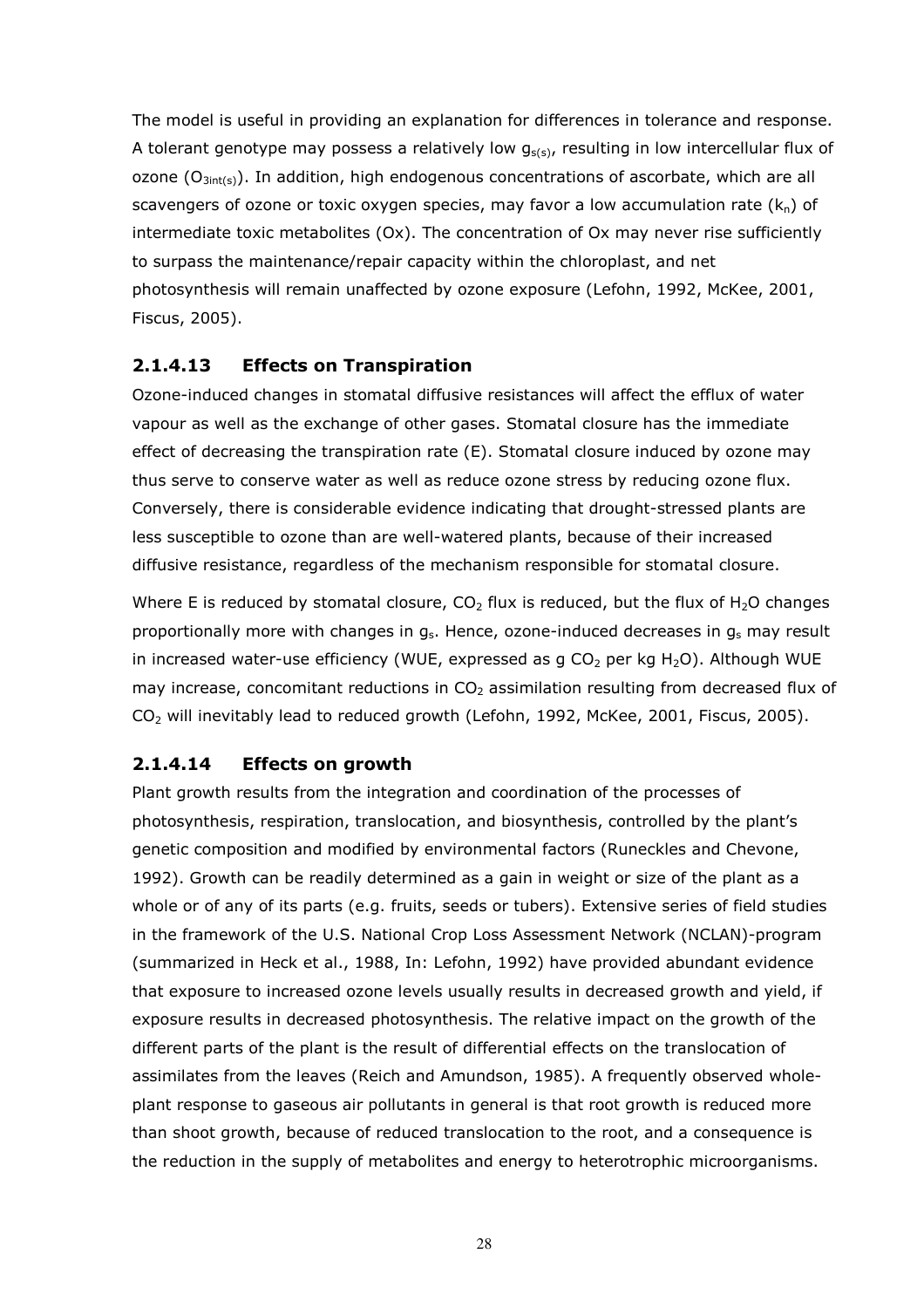These include both symbionts, such as rhizobium and mycorrhiza, and soil microorganisms in the rhizosphere (Lefohn, 1992, McKee, 2001, Fiscus, 2005).

#### 2.1.4.14.1 The analysis on the effects of ozone on growth dynamics

Many studies of the effects of ozone have been concerned with harvest yields. Haas (1970) appears to have been the first to apply some of the plant growth-analysistechniques (in his investigation of the relationship between ozone-induced foliar injury and overall growth of bean plants in the field).

Bennett and Runeckles (1977a, In: Lefohn, 1992) examined such relationships in their studies of the long-term effects of ozone on growth of clover (Trifolium incarnatum) and annual ryegrass (Lolium multiflorum). They observed that root growth was most severely impaired (increased S/R ratios). In both species, specific leaf area (SLA) and leaf area ratio (LAR) were reduced, indicating smaller heavier leaves. However, there was no effect on overall relative growth rate.

 $(R)$ . LAR and R are linked with unit leaf rate E:

 $R = F \cdot I AR$ 

In spite of the ozone-induced decrease in LAR with no change in R, no significant increase in E was observed (In: Lefohn, 1992).

Walmsley et al. (1980) partitioned E in order to show that the partitioning of assimilates was persistently reduced by ozone, whereas partitioning of the leaves was significantly enhanced during the middle of the growth period. This implies that the accelerated senescence of the earlier leaves induced physiological changes in the plant which caused more of the available assimilate to be used for the production of new leaf tissue (Lefohn, 1992, McKee, 2001, Fiscus, 2005).

Furthermore they observed that under relatively severe and continuing ozone stress, increased leaf senescence was more than offset by the accelerated development of new leaves. Ozone caused a shift in the occurrence of the maximum LAR, and the new leaves were acclimated to ozone, but the acclimation was not related to stomatal function.

Accelerated senescence and necrosis of leaves are plant responses to various environmental stresses, including air pollutants. Runeckles (1982) used growth analysis concepts in developing the relative death rate,  $R_d$ , that defines the dynamics of senescence as a function of the healthy tissue present, according to the relationship:

$$
R_d = \frac{1}{M_1} \cdot \frac{dM_d}{dt}
$$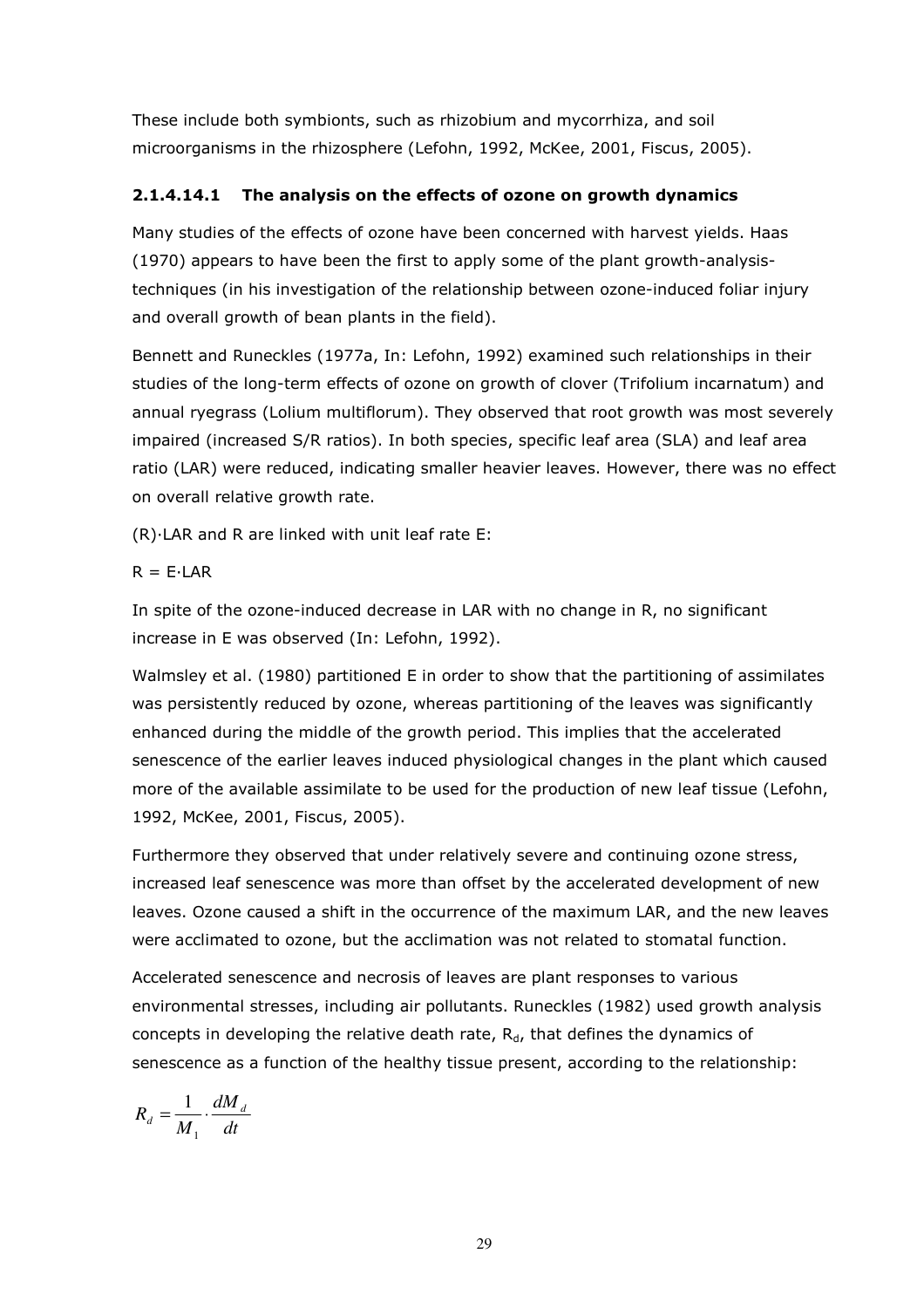Where  $M_1$  and  $M_d$  are measures of the living and senescing tissues or organs, respectively, and can reveal how the senescence response varies over time (In: Lefohn, 1992).

Other approaches to the analysis of effects of environmental variables on long-term growth and its dynamics include demographic analysis, sequential yield component analysis, and their combination with plant growth analysis (Lefohn, 1992, McKee, 2001, Fiscus, 2005).

# 2.1.4.15 Effects of ozone on reproduction

The reproductive yield of many crops is reduced by ozone stress. In some cases because of changes in partitioning, but also because of reduced floral initiation and development, and adverse effects on the success of fertilization, for example, in wheat (Heagle et al., 1979b), and soybean (Heagle and Letchworth, 1982). Kress and Miller (1983) reported decreases in filled pods per plant and seeds per filled pods with increased ozone stress (Lefohn, 1992, Heagle, 2000).

# 2.1.4.16 Exposure-yield relationships

From the earliest studies of the effects of air pollution on plants, there has been an ongoing interest in defining "dose-response"-relationships for all pollutants. The elucidation of quantitative relationships between exposure and crop yields is essential for purposes of estimating the magnitude of the adverse effects of tropospheric, groundlevel ozone pollution on agricultural production, and as an important contribution to the process of establishing standards of air quality.

In defining a relationship between exposure to a gaseous pollutant, such as ozone, and a plant response, two points need to be emphasized:

1. "Exposure" and "dose" are not synonymous (Lefohn, 1992). The former merely defines the condition of the ambient air in which the plant is growing. The latter concerns the amount of pollutant or its products that reacts of the reactive sites within the plant tissue that are adversely affected and

2. exposure in field conditions constitutes a sequence of different instantaneous concentrations that are a consequence of the fluid nature of the atmosphere and the influence of meteorological factors, particularly wind and turbulence.

Approximations of ozone flux rates have been found to lead to statistically improved empirical relationships. Simple linear repressions may be used to define yield responses, but suffer from their inability to reflect the curvilinear nature of the responses observed in most crops.

Runeckles and Wright (1989) proposed a gamma-function model of comparable flexibility to the Weibull model to overcome its limitation, as it is a monotonic-decreasing function,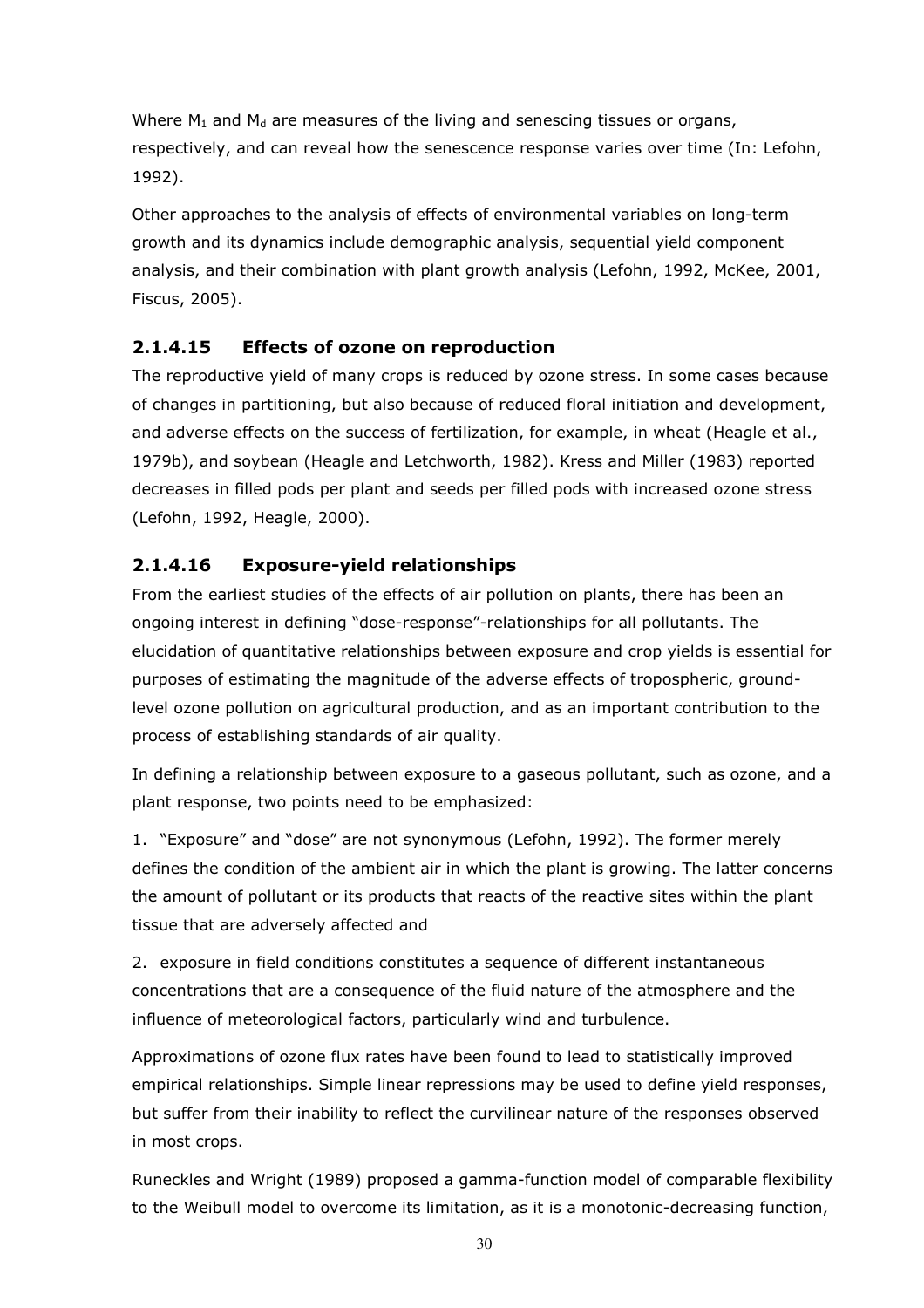and the literature contains reports of stimulations of various growth measures caused by exposures to low ozone levels. Their 3-parameter model has the form:

#### $Y = \alpha \cdot (X+1) \cdot \gamma$  e  $\beta x$

Where Y is yield, and X is exposure index, Parameter Alpha is the yield at zero exposure. The function does not require that increases in yield occur at low exposures, but can respond to their presence (Lefohn, 1992, Nali, 2002, Elliingsen, 2008).

#### 2.1.4.17 Ozone-flux-dose

Especially in the context of establishing control strategies based on flux-oriented doseresponse relationships,  $O_3$  flux measurements and  $O_3$  exchange simulations are needed for representative ecosystems. Meanwhile, it is accepted in the United States and in Europe that there is a need to establish a basis for control strategies based on critical  $O_3$ doses. Any perturbation of plant metabolism depends on the amount of molecular diffusion of  $O_3$  into the leaf interior (uptake or absorbed flux density,  $F_{absorbed}$ ), the integral of which over time t is the pollutant absorbed dose, PAD:

$$
PAD(O_3) = \int_{t_1}^{t_2} IF_{absorbed}(O_3) \cdot I \cdot x \cdot dt
$$

 $O_3$  uptake,  $F_{absorbed}(O_3)$  is only one part of the total flux to the canopy,  $F_{total}(O_3)$ , which also comprises deposition on external plant surfaces,  $F_{\text{external}}$  plant surfaces( $O_3$ ), and on the soil surface,  $F_{\text{soil}}(O_3)$ .

Because  $O_3$  stomatal uptake cannot be measured directly, it must be modelled. Generally, stomatal resistance for trace gas exchange is parameterised as a function of water vapour or carbon dioxide  $(CO<sub>2</sub>)$  exchange. Therefore, such models of trace gas exchange between phytosphere and atmosphere need a basis validation by quantification of water vapour and/or  $CO<sub>2</sub>$  exchange on canopy level.

In models with multi-layered resolution of vegetation the transfer mechanism are resolved more explicitly than in single source models. As stated by, for example, Raupach and Finnigan (1988) models with a vertical resolution of the canopy are more precise but less useful than models without it. As shown by several authors in the last years water vapour and  $O_3$  exchange simulated by more or less sophisticated big leaf models seem to be able to reasonably reproduce the observed response of canopy (Lefohn, 1992, Nali, 2002, Elliingsen, 2008).

Because any administrative/political measure on European level must be based on risk evaluations as accurate as possible, flux model parameterisations need a validation in two steps: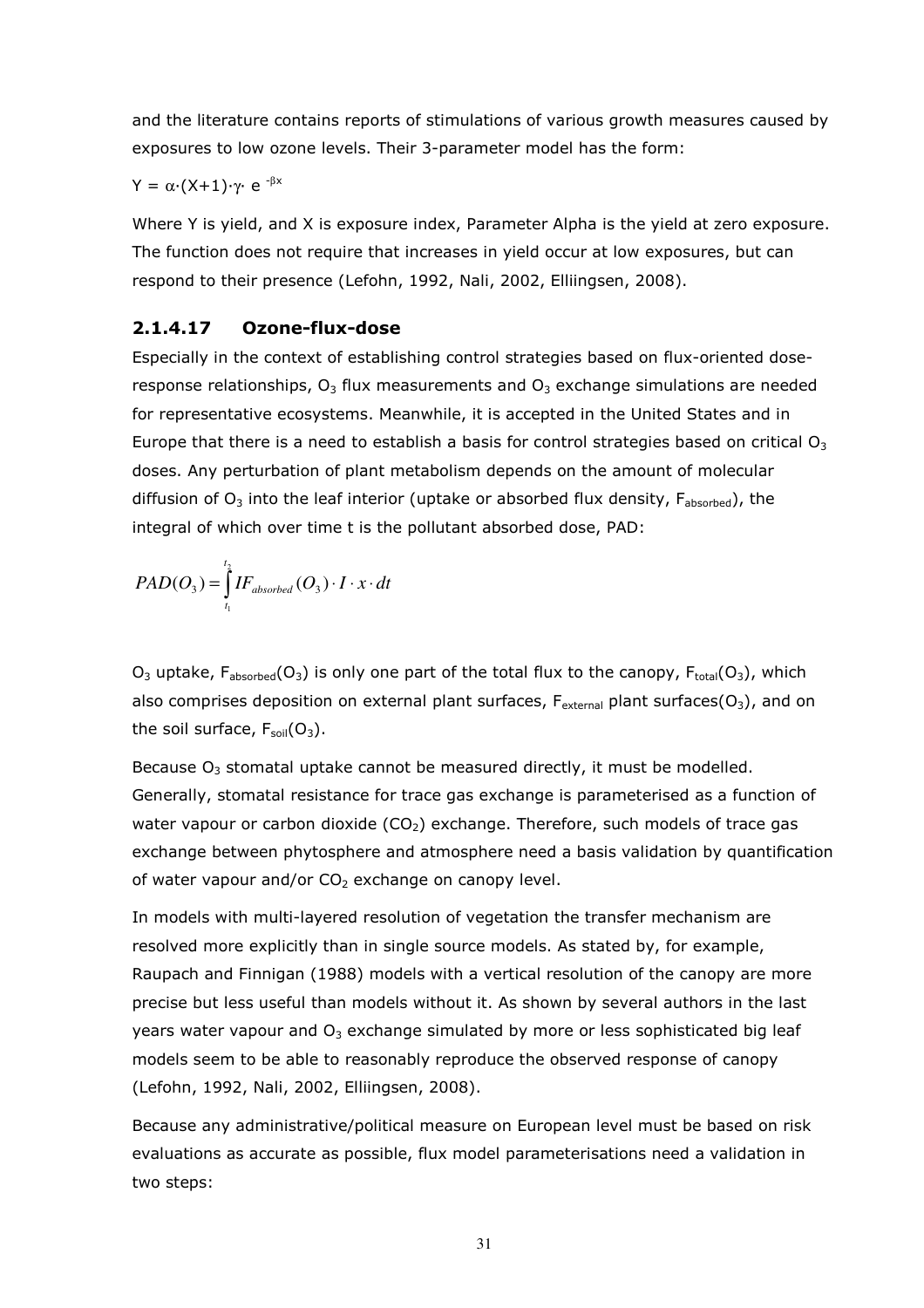1. Validation of the parameterisation of stomatal conductance via micrometeorological flux measurements of water vapour.

2. Validation of the parameterisation of  $O_3$  stomatal uptake and non-stomatal deposition via micrometeorological  $O<sub>3</sub>$  flux measurements.

This concept requires a limited number of micrometeorological flux measurements sites distributed over Europe.

As mentioned by Grünhage and Jäger (2002) flux-response relationships based on chamber experiments are biased in principle. Exposure-response relationships deduced from chamber experiments show increasing intensities of plant responses with increasing  $O<sub>3</sub>$  exposure concentration due to the experimental design (Grünhage, 2002). The chamber environment may affect plant and plant community responses independently of a pollution stress due to the differences in radiation, air temperature and air humidity between chamber and ambient microclimate (Grünhage et al., 1990, Grünhage, 2002).

Taking into account NO emissions from fertilised arable land and their impacts on  $O_3$ deposition, it might be reasonable to improve gas exchange parameterisations based on the big-leaf approach by multi-layer models at some flux measurements sites (Fig.3) Grünhage, 2002). The European  $O_3$  risk assessments have to be based on relatively generalised concepts. Such a generalised approach must be carefully calibrated by well validated models for site level risk assessments flux-based approaches for local scale risk evaluations for crops and natural and semi-natural vegetation are ranked by the degree of their uncertainty as described in Fig. 3 (Grünhage et al., 2002).

| <b>EMEP</b><br>big leaf<br>approach<br>"vegetation | Big leaf<br>approach<br>"species<br>specific<br>$\rightarrow$ critical<br>load | Multi-layer                                          |
|----------------------------------------------------|--------------------------------------------------------------------------------|------------------------------------------------------|
|                                                    | degree of uncertainty                                                          | approach<br>Including                                |
| German VDI<br>big leaf                             | Big leaf approach<br>"species specific                                         | NO/NO <sub>2</sub> /O <sub>3</sub> /VOC<br>chemistry |
| approach<br>"short                                 | $\rightarrow$ critical load<br>bottom-up approach                              | $\rightarrow$ critical load                          |
| vegetation"<br>bottom-up approach:                 | derived from<br>leaf-level estimates are upscaled to canopy level              |                                                      |
| top-down approach:                                 | canopy estimates with weights taking into account the                          |                                                      |
| canopy development                                 | stage                                                                          |                                                      |

**Fig. 3:** Conceptual degree of uncertainty in flux-based  $O_3$  risk assessments for crops, natural and semi natural vegetation using measured data (Grünhage, 2002).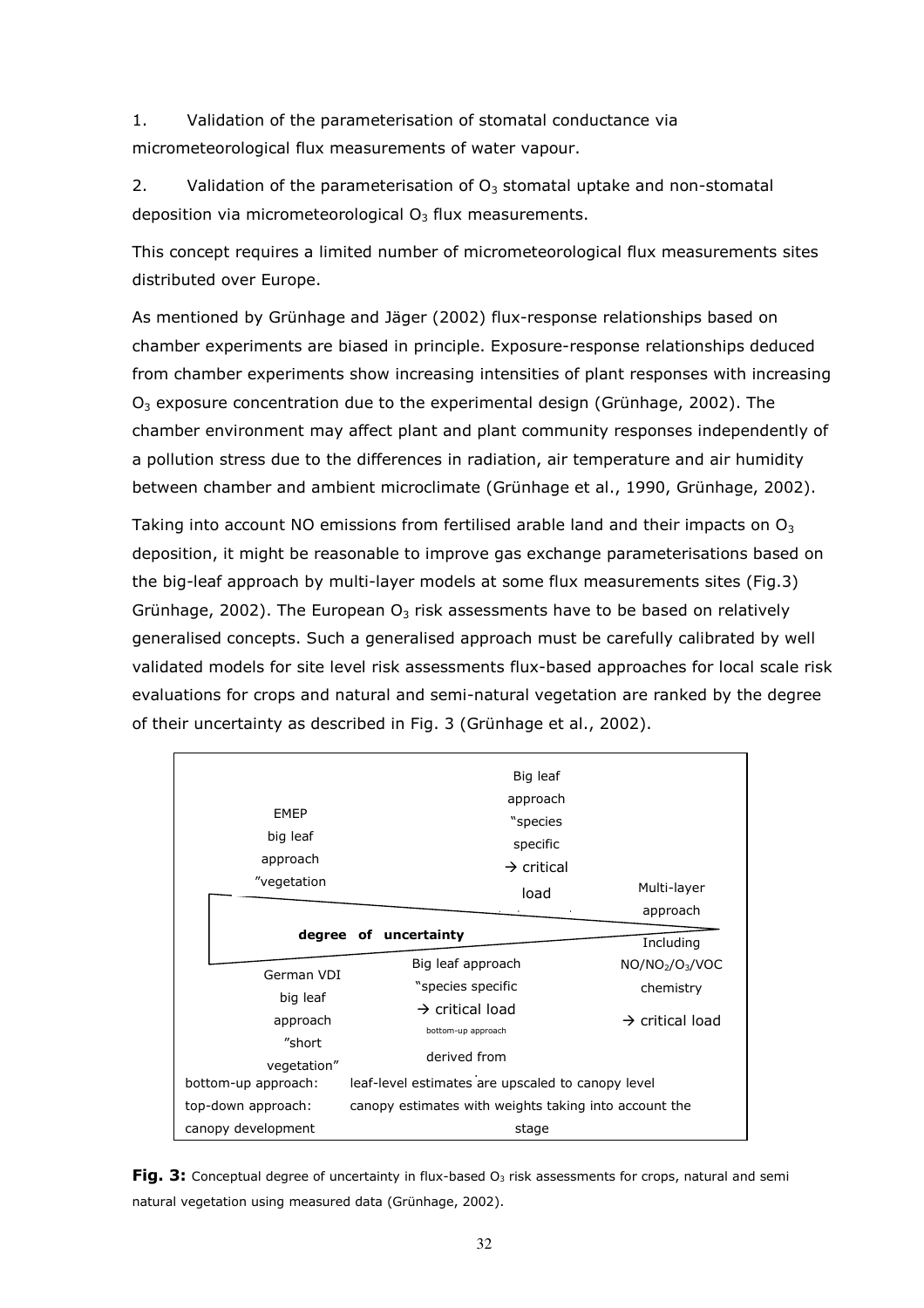## 2.1.4.18 Effects of ozone coupled with other environmental factors

The effects of ozone on plants are functions of both the severity of the stress induced by ozone itself, and a wide range of factors that influence susceptibility or modify the plant's metabolism and physiology. Some of these factors are inherent, including those dictated by genetic composition and developmental stage at which the stress is imposed, while others relate to abiotic and biotic components of the plant's environment.

#### 2.1.4.18.1 Other pollutants

Lefohn and Tingey (1984) and Lefohn et al. (1987) found that simple co-occurrences of exposure to elevated levels of ozone and  $SO<sub>2</sub>$  in ambient air in urban and rural areas were less frequent than sequential or combined sequential/concurrent exposures.

However, where exposure conditions have been realistic in terms of their likelihood of occurrence in ambient air, certain responses are clear: For example, ozone and  $SO<sub>2</sub>$ , at sufficiently high levels, act synergistically in causing acute injury (In: Lefohn, 1992). The symptoms resembled those of ozone rather than those of  $SO<sub>2</sub>$ .

Runeckles and Palmer (1987) exposed bean, mint, radish and wheat plants to  $NO<sub>2</sub>$ followed by ozone. With radish and wheat the sequence acted synergistically, reducing shoot growth more than ozone alone ( $NO<sub>2</sub>$  alone increased shoot growth). On the other hand, pre-exposure to  $NO<sub>2</sub>$  reduced the negative impact of ozone (Lefohn, 1992).

#### 2.1.4.18.2 Plant nutrition

It has long been known that plant response to ozone can be influenced by nutritional status. The non-specific term "influenced" is appropriate because of the diversity of effects that have been reported. Reports exist that indicate that sensitivity increases with both increasing and decreasing levels of general soil fertility and that adverse effects of ozone on growth may be ameliorated or enhanced. Nevertheless the bulk of the evidence suggests that optimal nitrogen minimizes, and nitrogen deficiency increases, foliar injury.

Cowling and Koziol (1982) felt that there was sufficient evidence to suggest that, in spite of the discrepancies among the various findings, the interactive effects of ozone and fertility were probably caused by different levels of fertility shifting the plant's soluble carbohydrate pool away from the optimum. Fertility may also influence response of ozone indirectly, as in field situations, adequate nutrition results in denser canopies that will affect uptake, which could lead to compensatory effects favouring the growth of lesssensitive individual genotypes (Lefohn, 1992, Loreto, 2001, Sild, 2002, Goodman, 2003, Agrawal, 2007).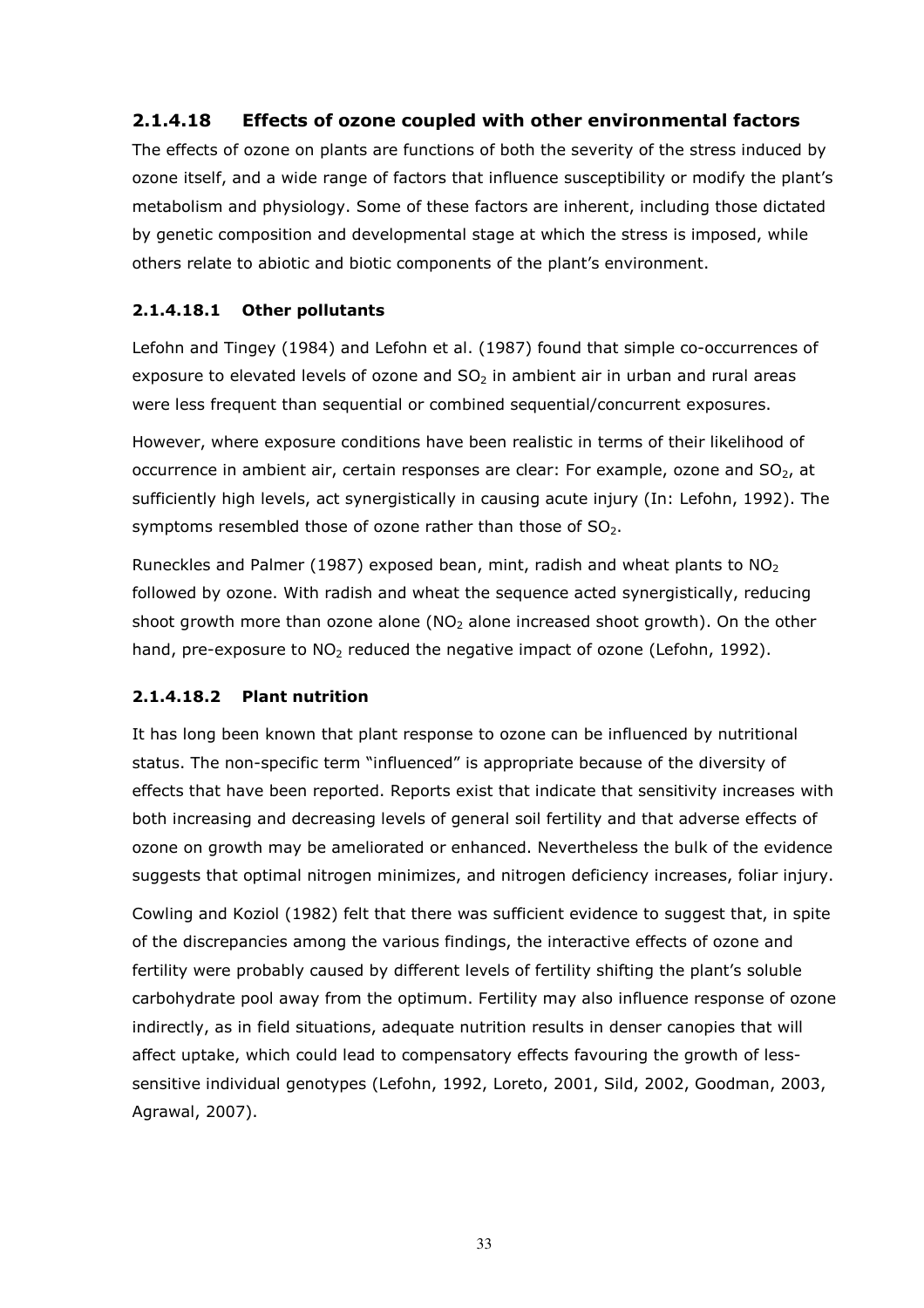#### 2.1.4.18.3 Drought stress

Drought stress is frequently an important modifier of plant response to ozone. Susceptibility has generally been found to decrease inversely with the level of stress, as reviewed by Heagle et al. (1988).

Where interactions occurred, growth was usually more severely reduced by ozone in plots with adequate water supply, but in some study years, there was no significant influence of drought stress on yield reductions due to ozone. Greenhouse studies with potted plants have also shown the reduced impact of ozone on plants provided with limited water supply.

Several studies examined the effects on components of growth and yield, and Moser et al. (1988) developed ozone-response curves for various components, to further demonstrate the importance of the time of occurrence of drought stress during plant development on the nature and magnitude of the interaction.

Where drought stress has been observed to reduce the adverse effect of ozone on yield, the weight of the evidence indicates that this is related to stomatal closure (Lefohn, 1992, Bender, 1999, Khan, 2005, Hassan, 2006).

#### 2.1.4.18.4 Other abiotic factors

Darrall (1989) has reviewed the effects of light intensity and  $CO<sub>2</sub>$  levels and pointed out that, although it is under high light intensities that the potential for the endogenous production of harmful oxyradicals is greatest, and they may combine with ozone derived radicals to overcome scavenging capacity, at low intensities, overall  $CO<sub>2</sub>$  assimilation may limit the scavenging of energy for maintenance and repair (In: Lefohn, 1992).

Ambient humidity can play a role in determining ozone uptake. There are several reports of increased susceptibility to ozone, both short and long term, resulting from increased humidity (Lefohn, 1992).

#### 2.1.4.18.5 Biotic factors

Various biotic and ecological factors play important roles: the incidence and severity of disease and pest infestations, the establishment of symbiotic relationships, and the competition for resources. These relationships may involve individuals or populations of different species, each of which may be differentially affected by ozone.

#### 2.1.4.18.5.1 Diseases

Plant-pathogen relationships may also be affected by ozone as a result of effects on the host plant, on the pathogen, or on both. Such effects may lead to stimulations or inhibitions of disease incidence or severity.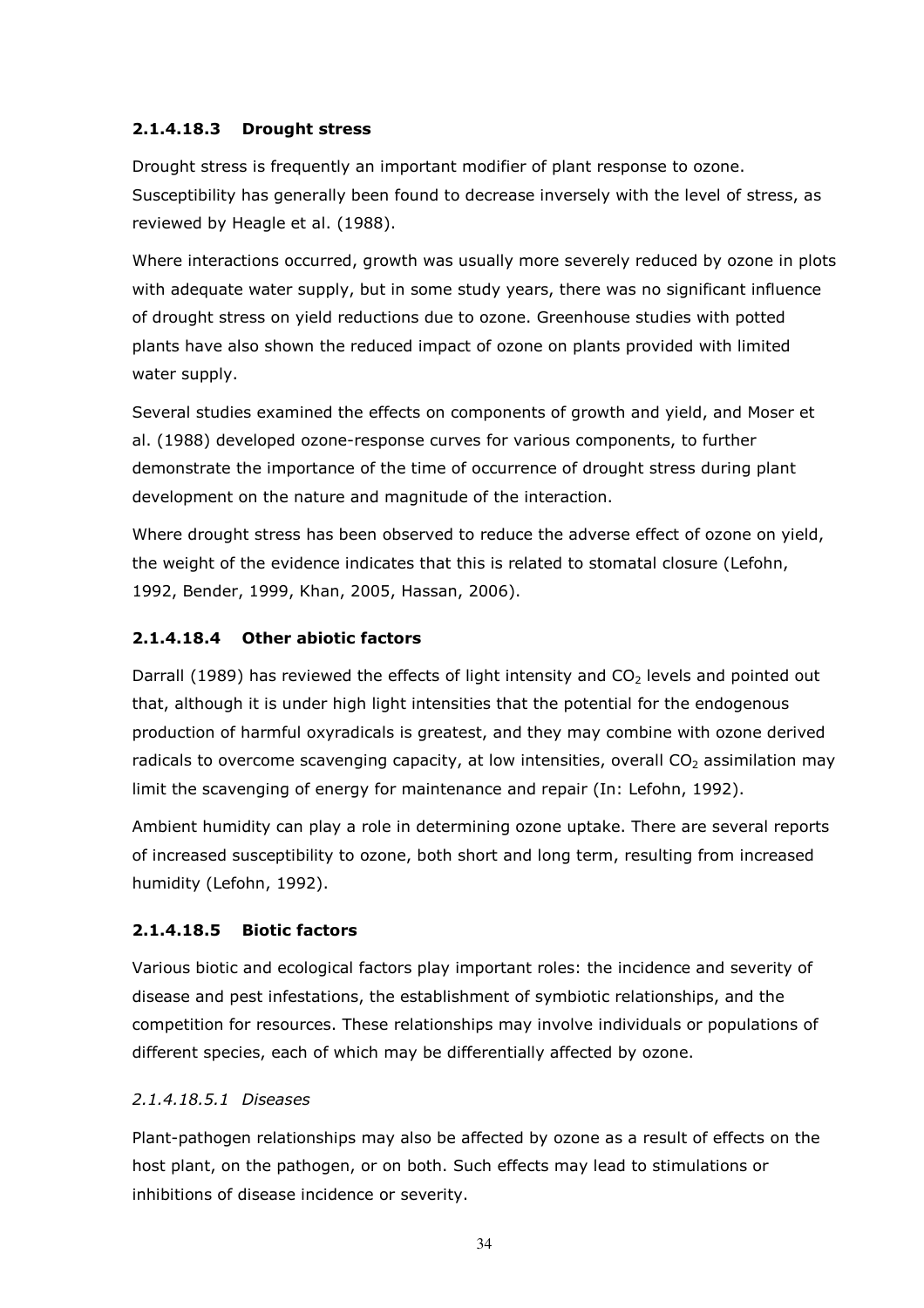The diverse interactions between fungal pathogens and ozone on the leaf surface have been discussed by Dowding (1988) and include effects on cuticular chemistry and surface properties, exuded materials, and stomatal response. The growth and development of the host may be inhibited directly by ozone, since ozone toxicity has been observed in axenic culture.

Following infection, ozone may influence the severity of the disease through its effects on the host plant. Conversely, the development of the pathogen may affect the susceptibility of the host plant.

There have been numerous reports of reduced susceptibility to ozone being conferred by infection with viruses and with fungi: for example Puccinia graminis on wheat (In Lefohn, 1992).

There is considerable evidence indicating that exposure to ozone can reduce infection, invasion, and sporulation of fungal pathogens. However, examples also exist of increased infection of ozone-injured plants. This diversity of response is not surprising in view of the complex interrelationships involved in which the genetics of the host and pathogen play important roles, but one generalization can be made about the impact of ozone on diseases, pathogens that can benefit from injured host cells and disordered transport mechanism will be enhanced by earlier exposure of the host to ozone, while those that depend on "healthy" host tissues will be disadvantaged (Lefohn, 1992).

#### 2.1.4.18.5.2 Insects and related pests

The topic can be sub-dividend into the influence of ozone on insect attack and population dynamics, and the converse effects of insect attack on plant response to ozone. Hostplant resistance to attack may be modified through metabolic changes that affect feeding preference and insect behaviour, development, and fecundity. Ozone-induced changes in both major and secondary metabolites may be qualitative and quantitative, and while there is abundant evidence that such changes can influence insect growth and development, there have been few experimental investigations of the specific effects of ozone (Lefohn, 1992).

For example Trumble et al. (1987) reported that the tomato pinworm (Keiferia Lycopersicella) developed faster on ozone-injured tomato plants. The Mexican bean beetle (Epilachna varivestis) preferentially selected soybean foliage that had been exposed to ozone (Lefohn, 1992).

#### 2.1.4.18.6 Weed and plant competition

Although in many crop situations, competition from weeds contributes more to yield losses than any other factor, there have been few studies of its effects in crop mixtures.

35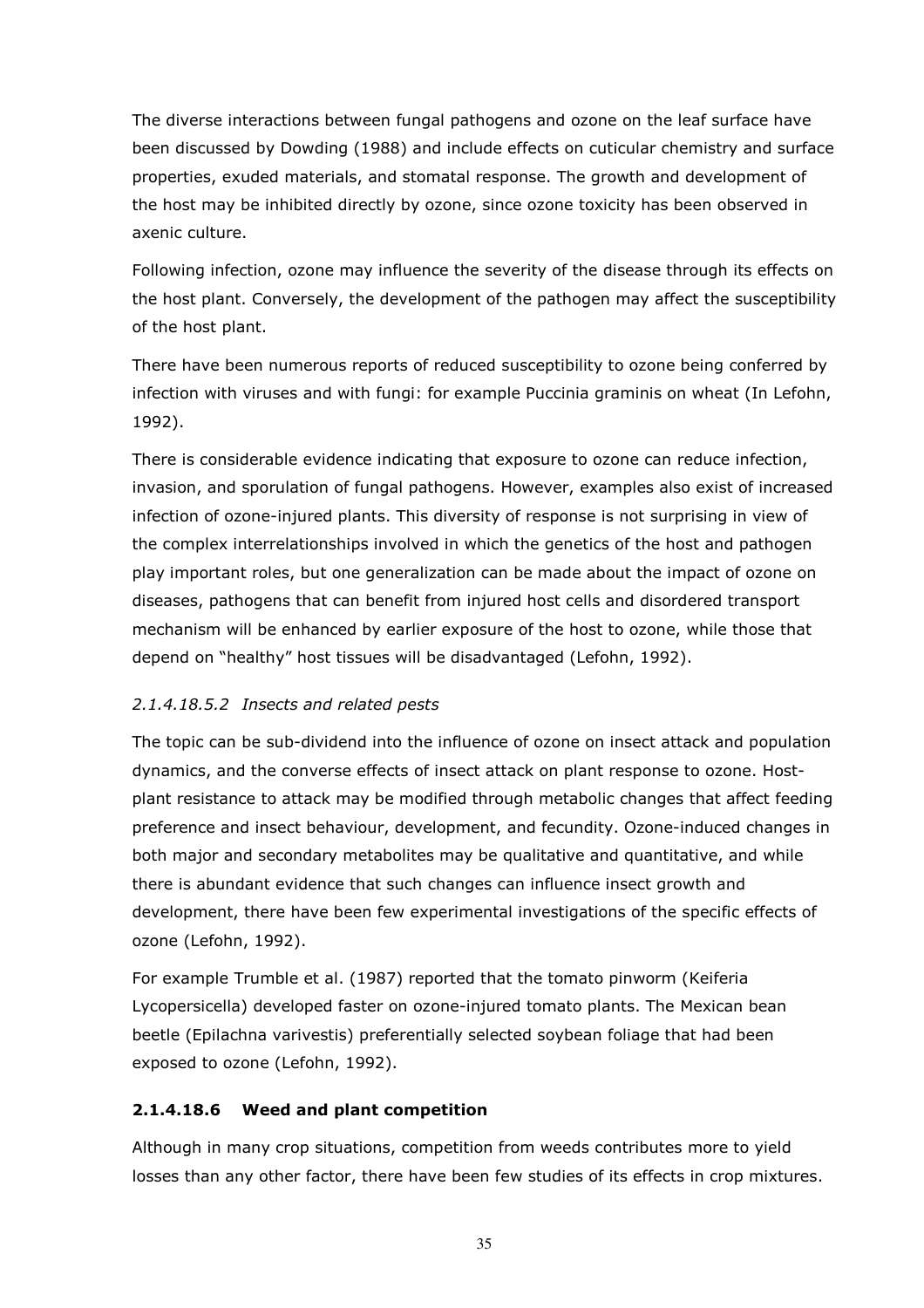Grass-legume studies have confirmed the fact that ozone exposure results in a shift in mixture biomass in favour of the grass species (Bunce, 2000). Rebbeck et al. (1988) observed that a 40% reduction of the ambient ozone level (averaged 0,048 ppmv over 12 daytime hours) resulted in a shift towards dominance of clover (Lefohn, 1992).

## 2.1.4.19 Genetic variability and protection against ozone

The diverse responses to ozone exhibited by different species and cultivars are phenotypic expressions of genotypes that have evolved naturally or have been selected by plant breeders. The variation in susceptibility to ozone that is under genetic control permits the selection of resistant types as a means of minimizing the adverse effects of tropospheric ozone. Furthermore, since sensitivity is also influenced by numerous environmental factors, many of which can be managed (e.g., fertility, water availability), the judicious selection of appropriate cultural practices may also minimize the adverse impact of ozone on crops. Normal crop production practices continue to make frequent use of various agricultural chemicals in weed, disease, and pest management programs, and studies showed that several fungicides and insecticides had antioxidant properties that could provide some degree of protection against ozone field. Natural and synthetic compounds have been found to be capable of conferring some degree of protection against ozone. These have ranged from the plant growth substances, kinetin and abscisic acid, to commercial antioxidants such as ascorbic acid derivatives and n-propyl gallate, the experimental ethylene diurea, which has to be developed for commercial use (Lefohn, 1992, Rötter, 1999, Black, 2000, Smirnoff, 2007).

# 2.1.5 Ozone standards and their relevance for protecting vegetation:

In order to develop ozone standard(s) that provide an adequate measure of protection to vegetation, it is necessary to define, in as precise terms as possible, the relationship between ozone exposures and the potential for adverse effects on vegetation (Lefohn, 1992). It is important to define clearly what the proposed standard is designed to protect. Tingey et al. (1989) have discussed the definition of "adverse" as the word relates to the standard-setting process, and point out that injury encompasses all measurable plant reactions, such as reversible changes in metabolism, reduced photosynthesis, leaf necrosis, leaf drop, altered quality, or reduced growth, that do not influence agronomic yield (Lefohn, 1992).

Damage, on the other hand, includes all effects that reduce the intended human use or the value of the plant ecosystem.

Exposure indices are important because they form the linkage between air quality standards that are promulgated to protect specific targets and the actual dose that is responsible for eliciting an effect (Lefohn, 1992).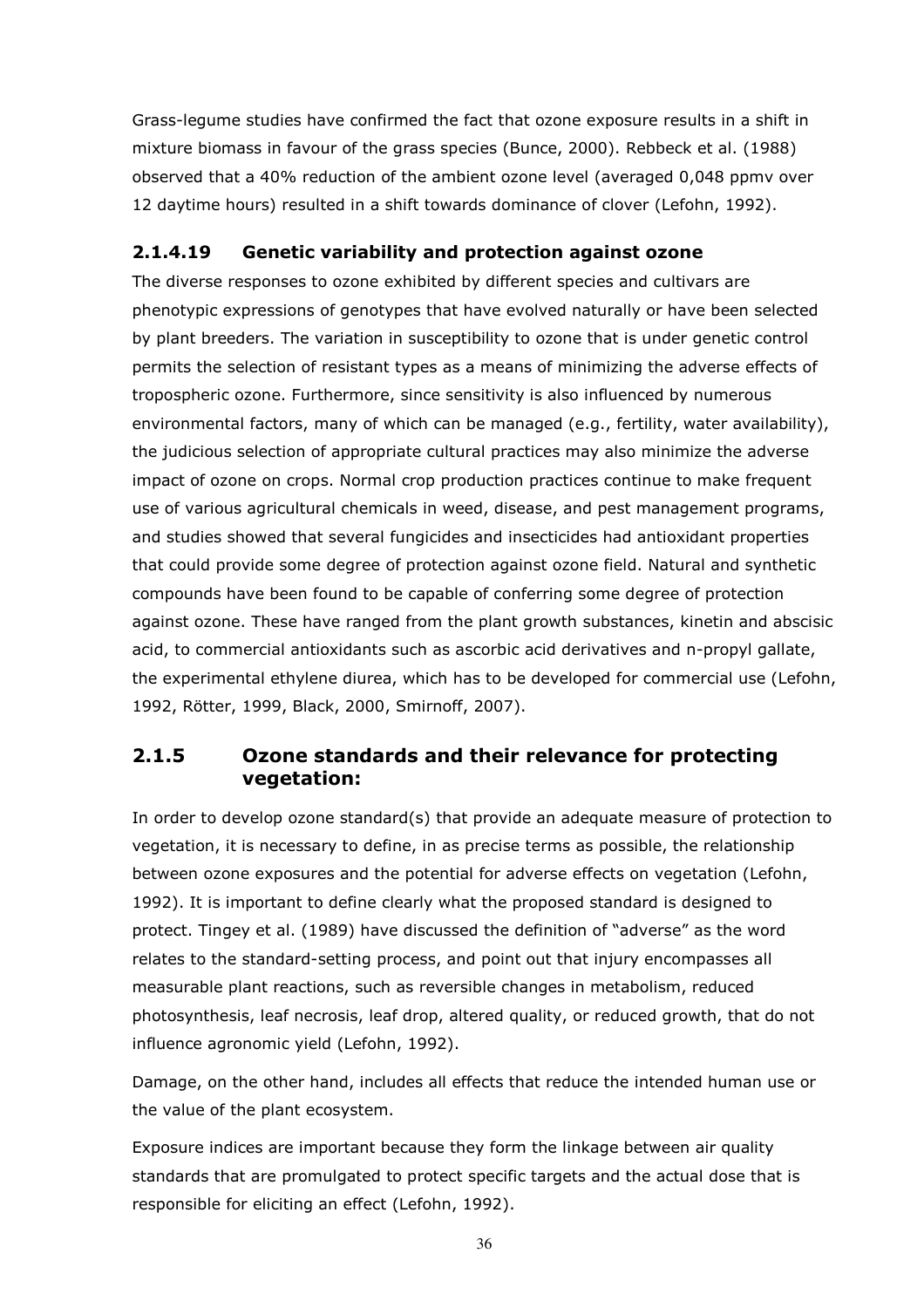Long-term seasonal average concentrations (e.g., 7- or 12 h average concentrations) do not correlate strongly, at most ozone monitoring sites, with the components of exposure regimes that are most important in affecting vegetation. Before an ozone standard can be established to protect vegetation, the actual pollutant levels below which plants will be protected must be identified. Guderian et al. (1985) have pointed out that plant growth is influenced more by concentration than by exposure duration, when similar products of concentration and time are used (Lefohn, 1992).

Although all plants are capable of being adversely affected by exposure to phytotoxic gases and particulates in polluted air, the nature of the response can be extremely variable.

Any ozone exposure index that is used to describe those regimes that cause vegetation effects must be able to characterize adequately the upper tail of the hourly averagedistribution curve. It appears that a combination of indices may be required to adequately describe the upper end of the distribution curve.

Krupa and Nosal (1989) have discussed the use of the application of spectral coherence analysis to develop multiple-parameter indices to describe the relationships between ozone exposure and crop growth (Lefohn, 1992).

By addressing simultaneously acidification, eutrophication and ground-level ozone, the 1999 Gothenburg Protocol (Kärenlampi and Skärby, 1996) was the most comprehensive protocol under the Convention on Long-range Transboundary Air Pollution (CLRTAP) and the first that specifically addressed the control of ozone pollution. The basis of effectsbased approach used for the Protocol was the bringing together of quantitative information on effects (critical loads and levels), emissions (from reported information), pollutant loads and levels (calculated from emissions using atmospheric transport models) and costs of abatement technology (described in cost curves for emission abatement for each country). Hence, relatively simple critical levels of ozone (level I) were used for integrated assessment modelling, even if it was recognized that they were provided only an approximate solution. In 1999, several options for a level II approach were identified at the workshop in Gerzensee, Switzerland. There was general agreement that the development of a flux-based approach should be the long-term goal of a level II approach. The Executive Body for the Convention at its nineteenth session (2001) decided "to schedule the review of the Gothenburg Protocol, in view of its expected entry into force in 2003, to commence in 2004" (ECE/EB.AIR/75, para. 69 (a)). The Working Group on Effects at its twenty-first session (2002) approved the updated medium-term work-plan for the future development of the effect-oriented activities, containing, inter alia, the following tasks (EB.AIR/WG.1/2002/4, para 8).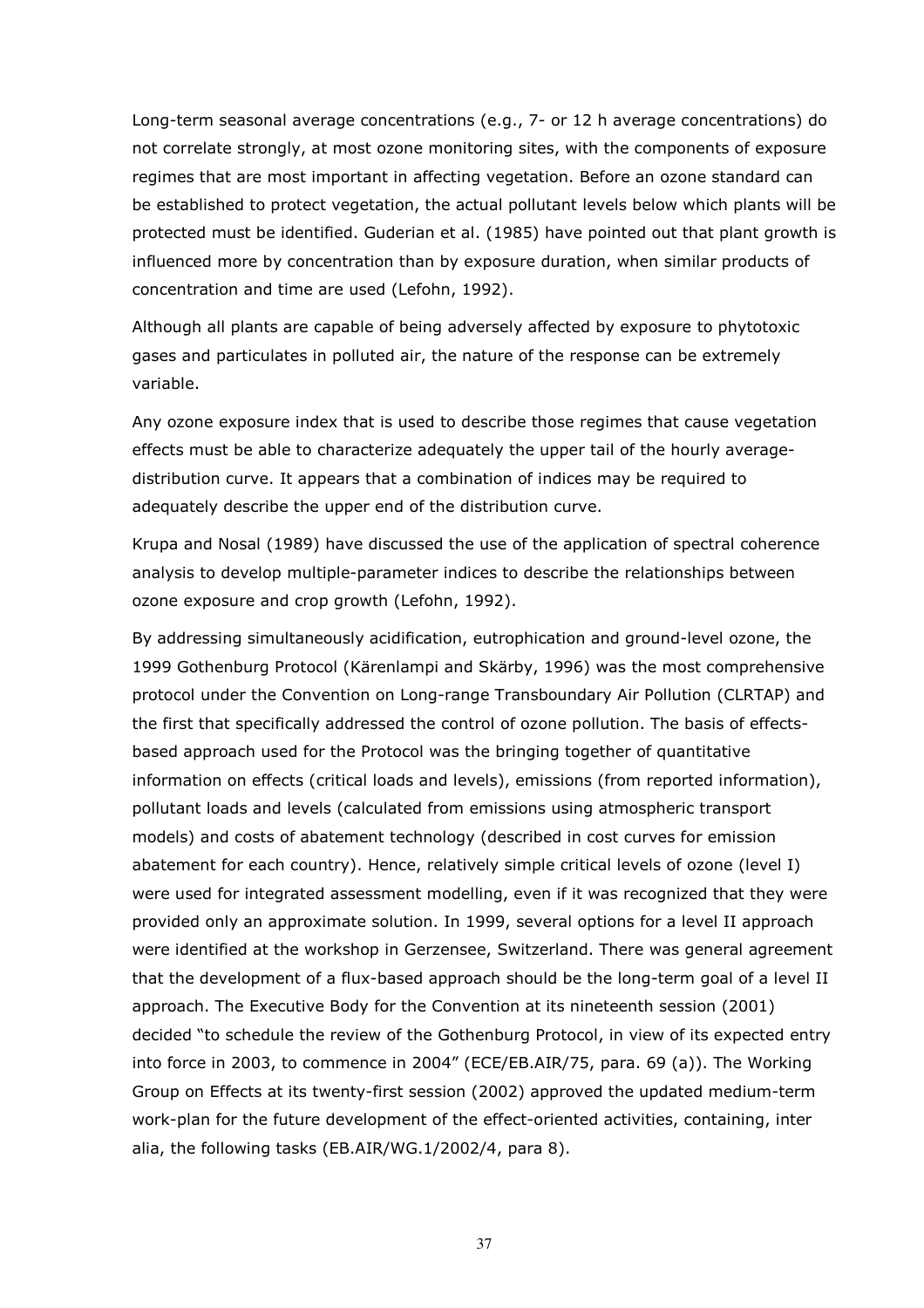1. Further develop the ozone flux-effect model for clover, including validation with data from the 2001 and 2002 seasons, and finalize flux-effect models for wheat and potato;

2. Establish new (level II) or revised (level I) critical levels of ozone for crops, seminatural vegetation and trees.

The decisions are taken must be applicable to a range of vegetation types across the different climates of Europe and consistent with transport model outputs and must lend themselves to integrated assessment modelling and economic assessments (Radovan Chrast, Keith Bull, Heinz-Detlef Gregor, 2002).

# 2.2 Relevant examples of ozone injury on crops in wheat

Pleijel et al. (1996) found that ozone exposure is much more effective in decreasing the grain yield of wheat between the onset of anthesis and end of grain filling than before anthesis. The increase in the protein content of the grain, which has been associated with ozone effects on the grain yield of wheat in a number of studies, was found only in the NF post treatment. This confirms the conclusion that the post-anthesis period is more sensitive to ozone exposure in wheat than the pre-anthesis period.

Soja et al. (1996) studied the interaction of ozone exposure with drought stress in winter wheat. Abundant water supply made the plants most sensitive to ozone exposure, and AOT 40 ozone dose of 27.7 ppmh caused a reduction of 35% in grain yield. At intermediate water availability the same ozone dose reduced yield only by about 15%, whereas under severe drought stress no ozone-induced yield reduction at all could be observed. They concluded that soil water availability should be considered in the definition of critical level of ozone.

Krupa et al. (1993) examined 73 crop harvests-data from OTC-experiments carried out from the National Crop Loss Assessment Network (U.S. NCLAN). 77% of the examined harvests showed no statistically significant yield differences between NF and AA treatments. Univariate linear regressions between various  $O<sub>3</sub>$  exposure parameters and per cent yield losses in NF showed that the cumulative frequency of occurrence of  $O<sub>3</sub>$ concentrations between 50 and 87 ppb was the best predictor (adjusted  $R_2=0.712$ , p=0.011).

Fangmeier et al. (1992) examined spring wheat, which was exposed to different levels of  $O<sub>3</sub>$  and water supply in OTC. The plants were grown either in CF, NF and in CF-air with proportional addition of ambient ozone  $(CF<sub>1</sub>)$  as well as with twice proportional addition of ambient ozone (CF<sub>2</sub>). O<sub>3</sub> enhanced senescence and reduced growth and yield. At final harvest, dry weight reductions were mainly due to reductions in ear weight. Grain yield loss by ozone mainly resulted from depressions of 1000 grain weight, whereas numbers

38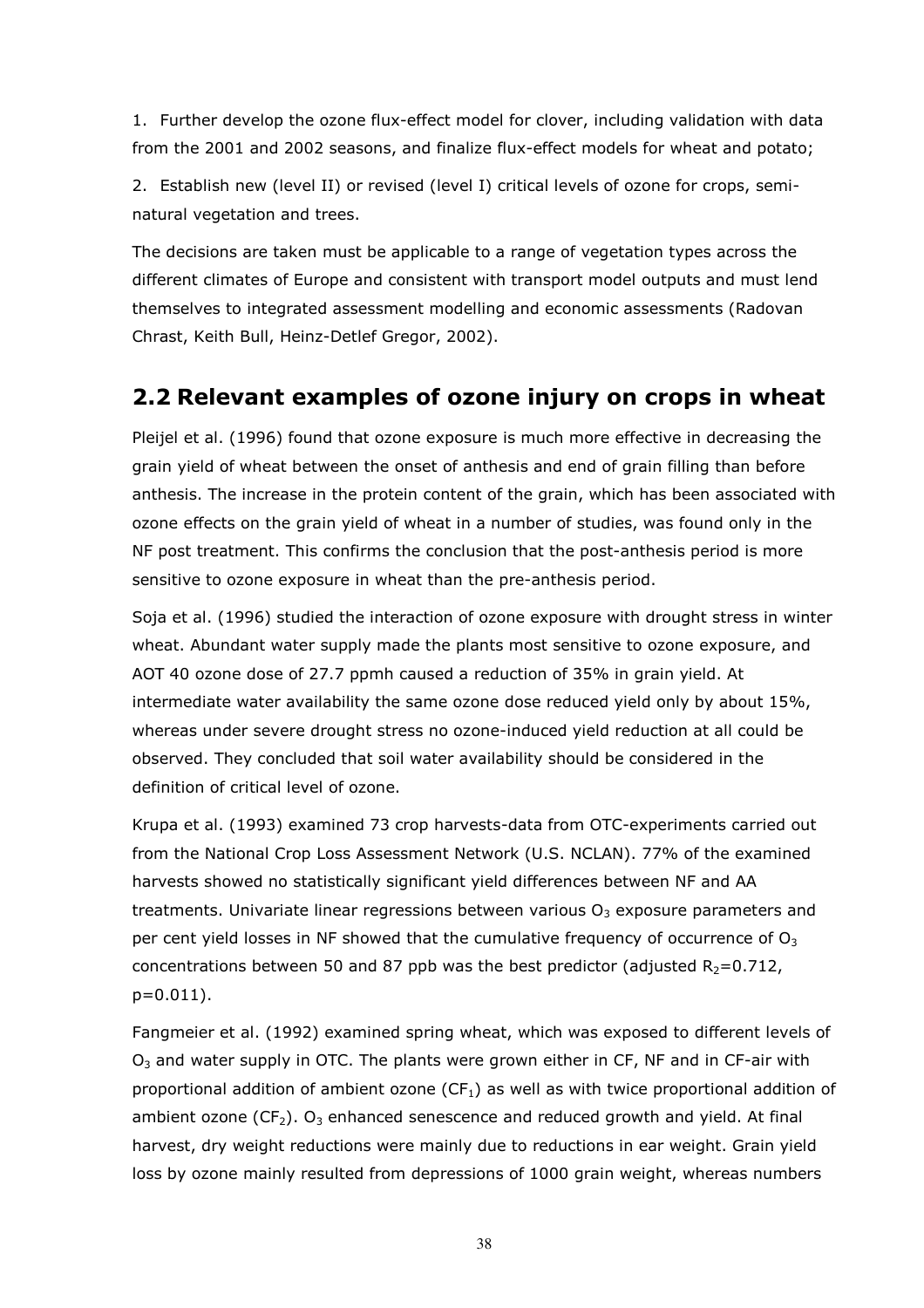of ears per plant and of grains per ear remained unchanged. Water stress alone did not enhance senescence, but also reduced growth and yield.

Fuhrer (1995) derived a correlation factor ( $f_{water}$ ) for soil water availability in spring wheat by applying a simple model to predict the mean available soil water content (%FC) from precipitation and potential evapotranspiration, an empirical relationship between %FC and yield, and by assuming that the decrease in grain yield due to reduced soil water is proportional to the reduction in ozone sensitivity. The model was also used to analyze the variability of f<sub>water</sub> across Europe. It is concluded that without introducing a correlation factor, under dry conditions potential yield losses may be significantly overestimated.

# 2.3 Critical levels for ozone

A critical level is defined as the "concentration of a pollutant in the atmosphere above which direct adverse effects on receptors may occur according to present knowledge" (UBA, 1996).

Critical levels for ozone have been established in recent years (Fuhrer and Achermann, 1994, Kärenlampi and Skärby, 1996), and maps showing the spatial distribution and the extent of exceedance have been produced both at the national and international level. As such maps become available, two questions must be raised:

1. Are there negative effects on plants in areas where the critical level is exceeded?

2. How certain can we are that the prediction of negative impacts is correct?

What is needed to answer these questions is called *Ecological Risk Analysis*, which can be defined as "process that evaluates the likelihood that adverse effects occur or are occurring as a result of exposure to one or more stressors". In this context, "stressors must have (1) the ability to cause adverse effects and (2) to co-occur with or contact an ecological component long enough and at sufficient concentrations to cause the identified adverse effects" (USEPA, 1992). Adverse effects can be detected as changes at any level of biological organisation, ranging from molecular to the ecosystem level. According to Guderian et al. (1985) adverse effects can be classified into injury and damage. Injury includes all measurable effects that do not influence yield or biomass, and damage includes all effects that reduce the intended value. In the context of ozone risk analysis, Tingey et al. (1990) considered adverse effects as a loss in (i) economic production, (ii) ecological structure, (iii) genetic resources, and (iv) cultural values. In the framework of the UN/ECE Convention on LRTAP, and as the basic for the revised Air Quality Guidelines of the WHO, the main adverse effects presently considered are:

- 1. loss of economic yield (crops)
- 2. reduction in biomass or growth (trees)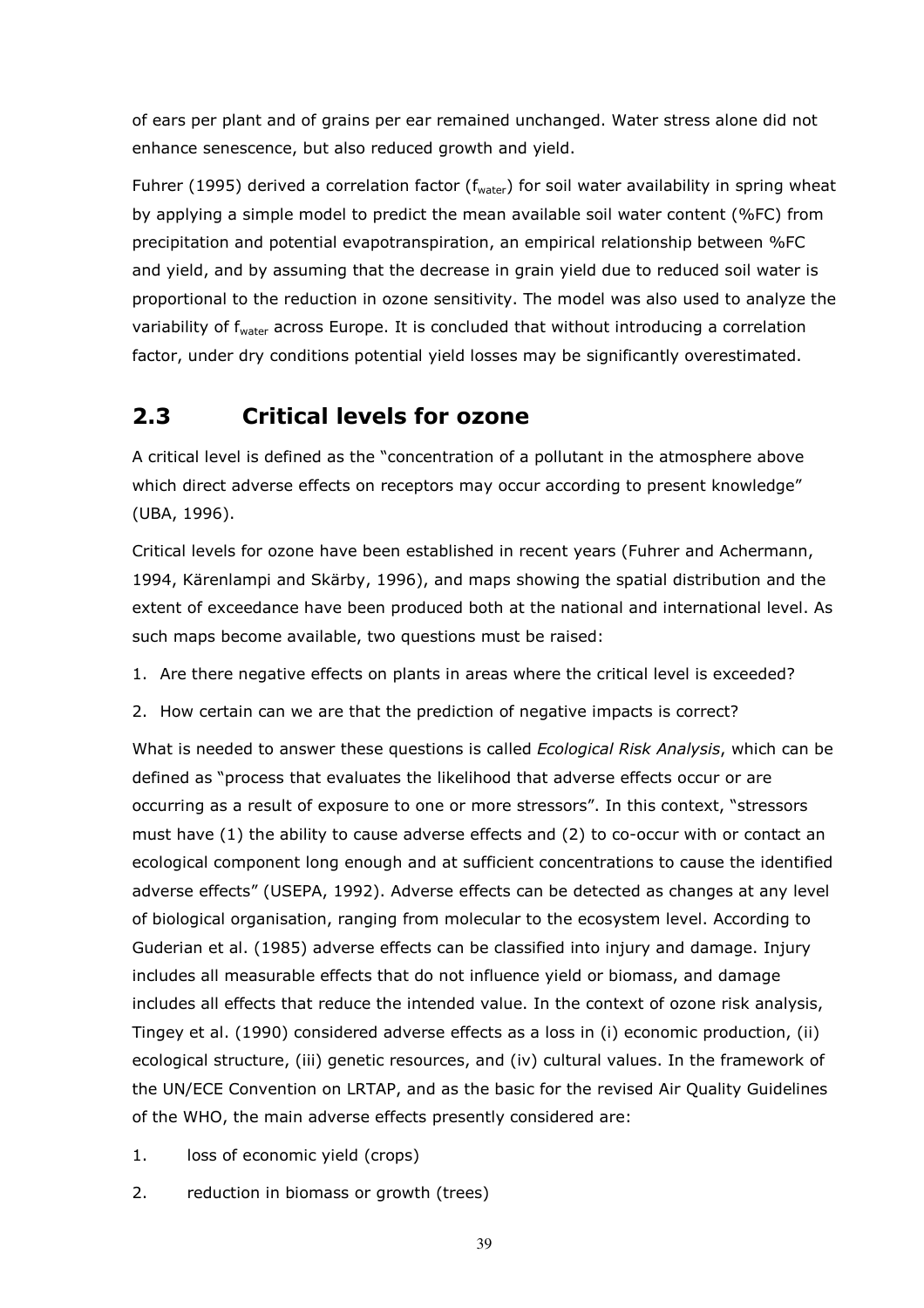3. change in the relative species composition or seed yield (semi-natural vegetation) The choice of specific adverse effects is mainly based on the effects of ozone observed in experiments on the various receptors, and on the ecological and economic importance of changes in these parameters. The term "effect" implies that a particular experimental treatment causes a change in the selected parameter, as compared to the control treatment which should reflect the unpolluted reference. Hence, not only the choice of the assessment endpoint, but also the choice of the reference is an important

determinant for the outcome of the risk assessment. For ozone, there is considerable difficulty in defining the "unpolluted" reference; it is likely that the reference varies with latitude and altitude.



Fig. 4: Conceptual model for ozone risk analysis (Fuhrer, 1993)

Fig. 4 shows a conceptual model for ozone risk analysis, which is composed of physicalchemical components, including ozone exposure, and biological components, including ozone uptake, ozone effects, and the influence of modifying factors on both uptake of ozone and effect. Physical-chemical and biological components are separated by the boundary between outside and inside of leaves, i.e., the leaf surface, and the flux across the boundary is controlled by stomatal conductance (Fuhrer, 1996).

In order to define the critical level for a particular pollutant-receptor combination, exposure-response information is essential. This can be obtained experimentally by using different exposure systems, or by field observation (Sanders et al., 1995). In order to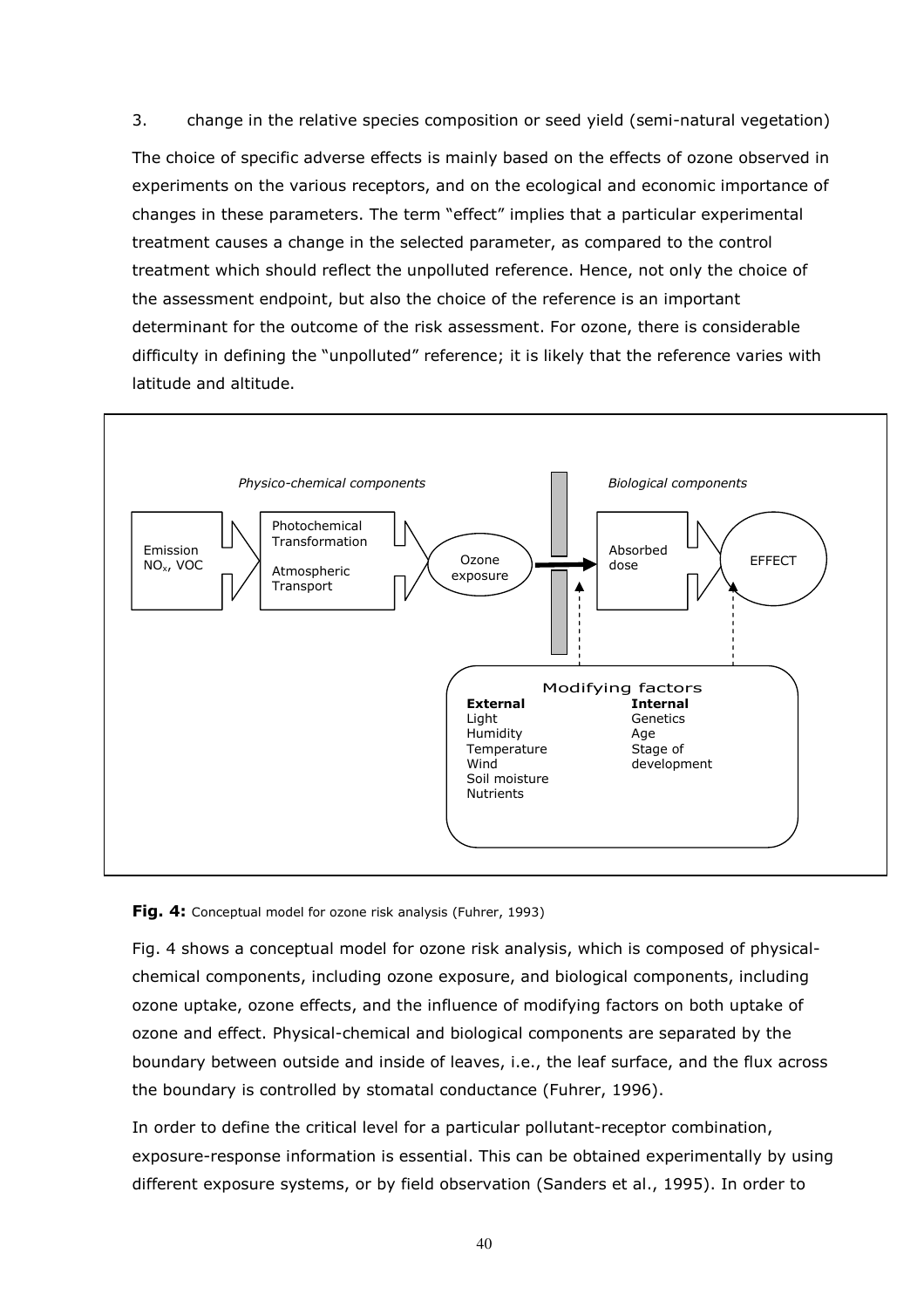construct exposure-response relationships it is necessary to characterize ozone exposure by using a single statistical index, which efficiently captures those components of exposure which are biologically most effective. The most suitable exposure indices to be related to long-term effects are cumulative, i.e., they integrate exposure over time. This was shown both for crops and for forest trees.

Previous air quality guidelines and critical levels for long-term effects have been based on mean concentrations over a fixed period of time, e.g., the arithmetic mean over the growing season (e.g., April to September) of the daily mean concentrations for a specific 7-h period (usually 09.00-16.00). The use of a mean concentration implicitly gives equal weight to all concentrations. However, experimental exposure-response studies with ozone suggest that this is not appropriate; it was shown that it is the intermittent exposure to higher concentrations which is most important in causing long-term effects (Lefohn, 1992). This can be explained physiologically by the capacity of the plant to detoxify ozone and other oxidants; it is only when the concentration of flux, of ozone exceeds this capacity that adverse effects result.





This phenomenon can be incorporated into the exposure index by using procedures for continuous or discontinuous weighting of concentrations. Fig. 5 illustrates two possibilities: (a) The use of a discontinuous weighting procedure. This approach assigns the weight of 0 to all concentrations below a cut-off value and a weight of 1 to all concentrations above the cut-off (b). The concentration can be weighted with a sigmoid function, i.e. a multiplicative weighting factor between 0 and 1, which depends on concentration, is used for each hourly  $O_3$  concentration (b1). Alternatively, by using an allometric weighting function the concentration is raised to a power (b2). In theory the latter procedure, using continuous weighting, gives in theory a better representation of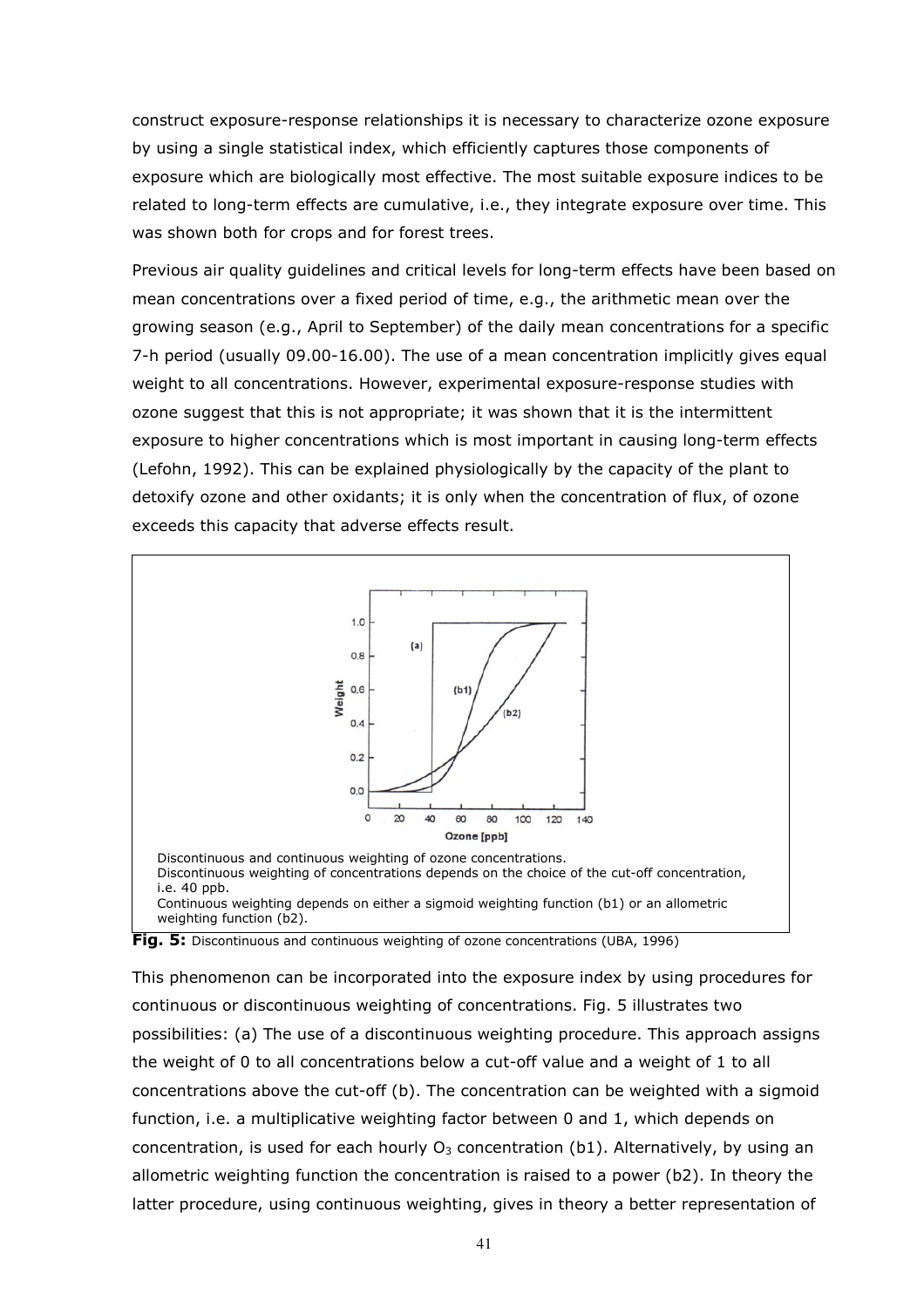exposure. An index based on a sigmoid function which has been used successfully to fit exposure-response data is referred to as W126 and considers concentrations above 30 ppb (Lefohn et al., 1988). In order to calculate a cumulative exposure index, such as the AOT (accumulated over threshold), the positive differences between the actual hourly mean concentration and the cut-off concentration are summed for the exposure period of interest.

An alternative cumulative-type index often used in the US is the sum of concentrations equal or higher than a cut-off, for instance 60 ppb (SUM06) (Lefohn and Foley, 1992). As opposed to the calculation of an AOT, a SUM index considers the total hourly concentrations instead of the difference between the cut-off and the measured value. Hence, the AOT index focuses more directly on the portion of exposure which is thought to be biologically effective. This concept was adopted at the UN/ECE workshop at Egham in 1992, when a threshold concentration of 40 ppb was tentatively suggested (Ashmore and Wilson, 1993). The exposure index AOT40 is expressed in units of ppb.h or ppm.h. Subsequent statistical analysis of yield data from European open-top chamber experiments has demonstrated that the use of these thresholds generally provides better linear fits to exposure-response data than the use of higher thresholds (Fuhrer, 1994). A linear exposure-response relationship provides a sounder statistical basis to define critical levels corresponding to a specific effect than do other types of exposure-response relationships (Sanders et al., 1995).

Effects of ozone depend on ozone uptake, and it has been suggested that ozone exposure indices should be replaced by flux estimates (Grünhage et al., 1993). In OTCs, ozone flux measurements have been carried out (Grandjean Grimm and Fuhrer, 1992) and it is possible to relate the mean ozone flux density, or mean ozone uptake, to AOT40. The results indicate a direct relationship between the two parameters suggesting that AOT40 can be used as a surrogate for ozone flux. Under ambient conditions, ozone flux is controlled by atmospheric and boundary layer resistance, and high ozone concentrations may or may not be associated with high ozone flux (estimations show an about 20% higher ozone flux in OTCs than under field conditions) (Grünhage and Jäger, 1994). But it has been recognized, that the ozone flux concept could not be applied to critical levels because of a lack of quantitative relationships between ozone flux and longterm ozone effects under field conditions.

Based on the suggestion made at the Egham UN/ECE Workshop, results from recent European OTC experiments with a limited number of agricultural crop species were used to test the relationship between the cumulative exposure index using a threshold of 40 ppb (AOT40) and grain or seed yield. Indices with other cut-offs, such as AOT30 and AOT60, were included for comparisons. These experiments (data from eight experiments were used; Fuhrer, 1994) represented a range of site conditions with locations from

42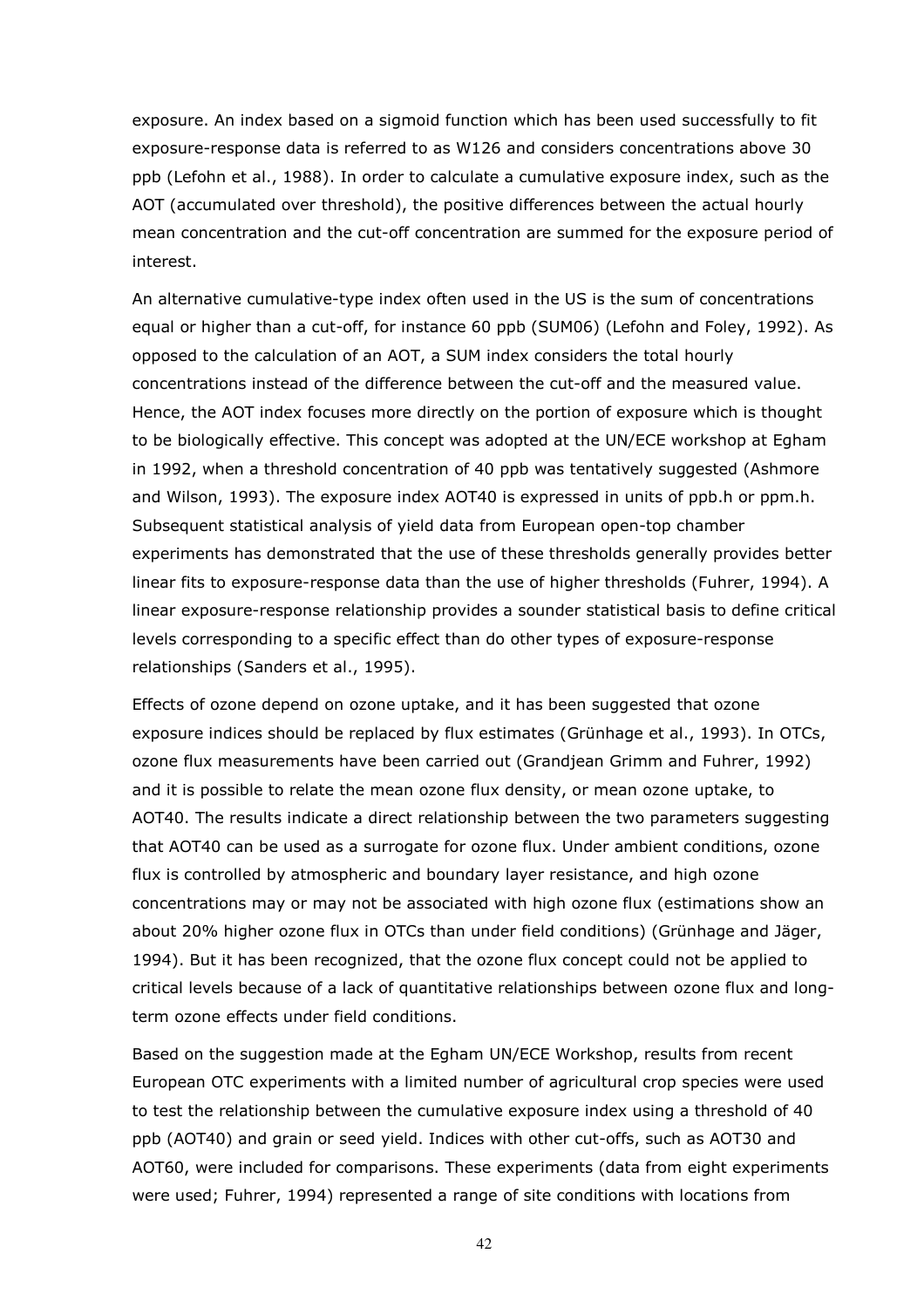southern Sweden to Switzerland. The data from all experiments were combined and subjected to linear regression analysis. Based on the resulting regression equation, the AOT corresponding to different levels of relative yield reductions were calculated. For a 10%-reduction in grain, the corresponding AOT40 value was 5300 ppb.h, the corresponding AOT30 and AOT60 values were 6800 ppb.h, and 2700 ppb.h, respectively. The coefficient of determination was not different when using AOT30 ( $r_2$ =0.91) or AOT40  $(r<sub>2</sub>=0.91)$ , but it was lower when using AOT50 ( $r<sub>2</sub>=0.88$ ) and much lower when using AOT60  $(r<sub>2</sub>=0.79)$ . This shows that concentrations between 40 and 60 ppb make an important contribution to the observed change in yield and should not be ignored. An introduction of additional data did not change the regression equation, hence, using the AOT40 proved to be a robust exposure index for grain yield of wheat. This may not imply that relationships with other plant traits would be equally good, whereas the yield of grass-clover mixtures was best related to an AOT with a very high cut-off (AOT110) (Nussbaum et al., 1995, Fuhrer, 1996)

But already in the Mapping Manual (1996) it is stated that this level-I critical level is only a minimum requirement. Local factors such as crop species and cultivar, phenological stage, soil moisture deficit, co-occurrence with other pollutants and climatic factors (vapour pressure deficit and wind speed) should be taken into account in calculating sitespecific critical levels of ozone (Posch and Fuhrer, 1999).

The existence of differences in sensitivity to ozone at contrasting stages of plant development, as well as to other environmental stresses, has been recognized for many years (Soja, 1996; Lyons and Barnes, 1998). Consequently, "weightings" for phenological growth stage were included in the Mapping Manuel of critical levels as one of the factors desirable in a Level II approach (Kärenlampi and Skärby, 1996, Soja, 1999).

The role of the United Nations Economic Commission for Europe International Cooperative Programme on effects of air pollution and other stresses on crops and nonwood plants (UN/ECE) ICP-Crops is to monitor and document the effects of ambient air pollution on crop and more recently, non-wood plant species, throughout Europe. Since its initiation, 22 Parties of the Convention on LRTAP-Convention have participated in the programme. The crops of primary interest to the ICP-Crops are from the leguminosae family (Trifolium repens). Characteristic injury symptoms such as bronzing, chlorosis and necrosis of leaf foliage have been widely reported throughout Europe on these and other ozone sensitive species (Sanders and Benton, 1995).

Two critical levels for ozone were defined for agricultural crops, natural vegetation and forest trees at level I at the UN/ECE Critical Levels for Ozone Workshop held in Kuopio, Finland 1996. These were (i) a long-term critical level which would cause reductions in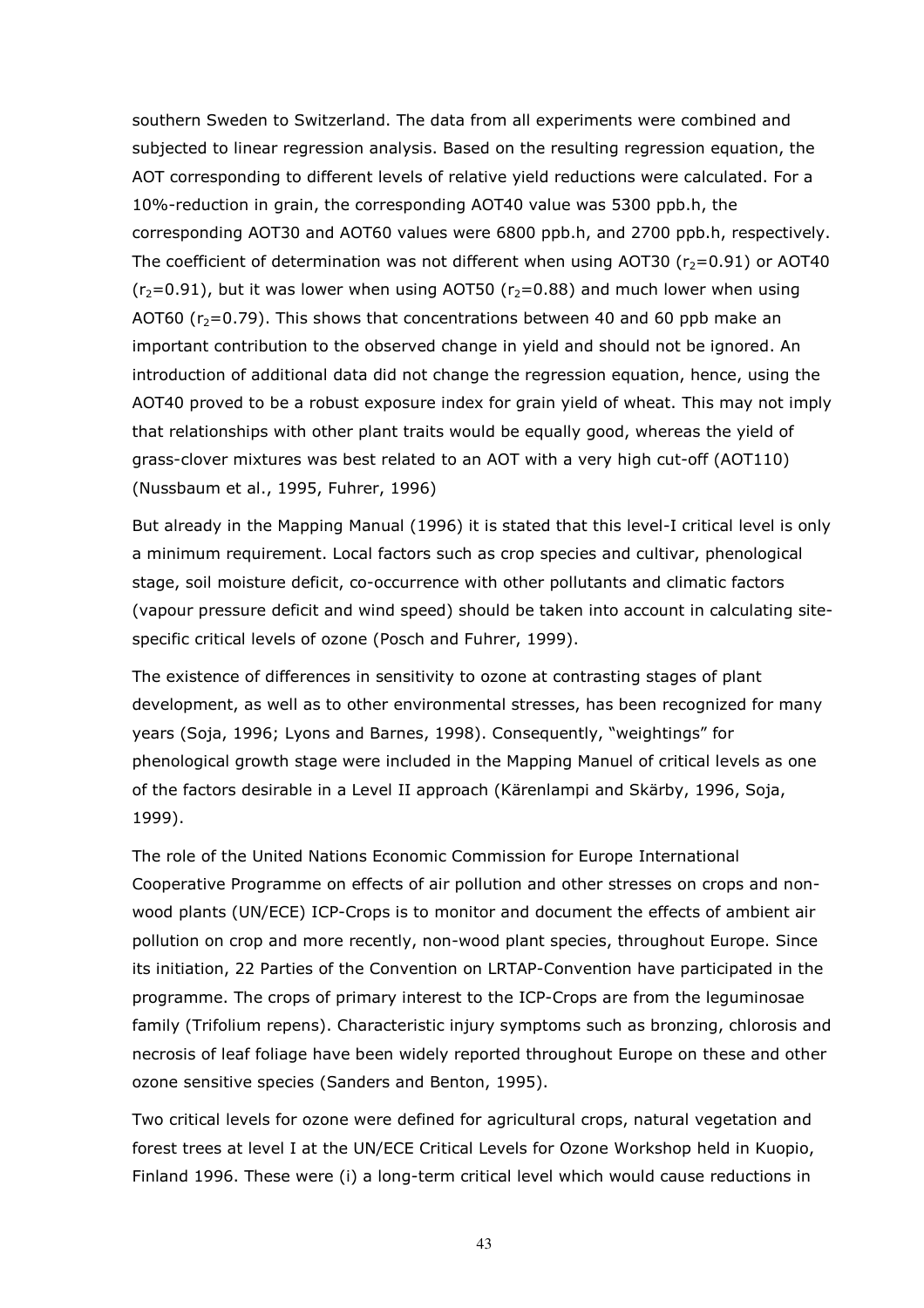biomass or yield if exceeded and (ii) a short-term critical level which, when exceeded, would cause visible injury.

For agricultural crops the long-term critical level at level I was defined as an AOT40 of 3000 ppb.h calculated for daylight hours, defined as calculated global clear-sky radiation above 50W/m<sup>2</sup>, and for three months. If a fixed period is needed for the assessment then the months should be May-July. Otherwise the running three months ozone AOT40 should be calculated, and the most appropriate value for the crop of interest should be used.

The short-term critical levels for agricultural crops were defined on the basis of visible injury and set at AOT40 values of:

500 ppb.h over 5 days for high vapour pressure deficit conditions

200 ppb.h over 5 days for low vapour pressure deficit conditions

based on the analysis of data from white and subterranean clover (Benton et al., 1996).

The Level I critical level is applied to ensure protection of all crops.

A Level II approach is essential for any accurate assessment of the impacts caused by exceedance of critical levels of ozone, e.g., yield loss.

At the workshop in Gothenburg, 2002, it was concluded that for the time being, it is only possible to derive flux-based ozone critical levels for the crops of wheat and potato, using the multiplicative algorithm based on the methodology described by Emberson et al. (2000b).

During the workshop on critical levels of ozone 2006, organized by the Economic Commission for Europe, the flux-based concept was further developed. The workshop proposed the flux-based approach as a common method to assess the risk of effects of ozone on ecosystems in integrated assessment modelling.

The quantitative indicator for flux is  $AF<sub>st</sub>Y$ , the accumulated stomatal flux of ozone above a flux threshold of Y nmol  $m^{-2}$  s<sup>-1</sup> per unit projected leaf area (Economic and Social Council, 2006).

Stomatal flux-based critical levels (Cle $_f$ ) for ozone take into account the varying influences of temperature, water vapour pressure deficit, light, soil water potential, ozone concentration and plant development on the stomatal flux of ozone and therefore provide a estimate of the critical amount of ozone entering through the stomata and reaching the sites of action inside the plant. The hourly mean stomatal flux of ozone based on the projected leaf area,  $F_{st}$  (in nmol m<sup>-2</sup> s<sup>-1</sup> PLA), is accumulated over a stomatal flux threshold of Y nmol  $m^{-2}$  s<sup>-1</sup>.

The accumulated stomatal flux of ozone above a flux threshold of Y ( $AF<sub>st</sub>Y$ ), is calculated for the appropriate time-window as the sum over time of the differences between hourly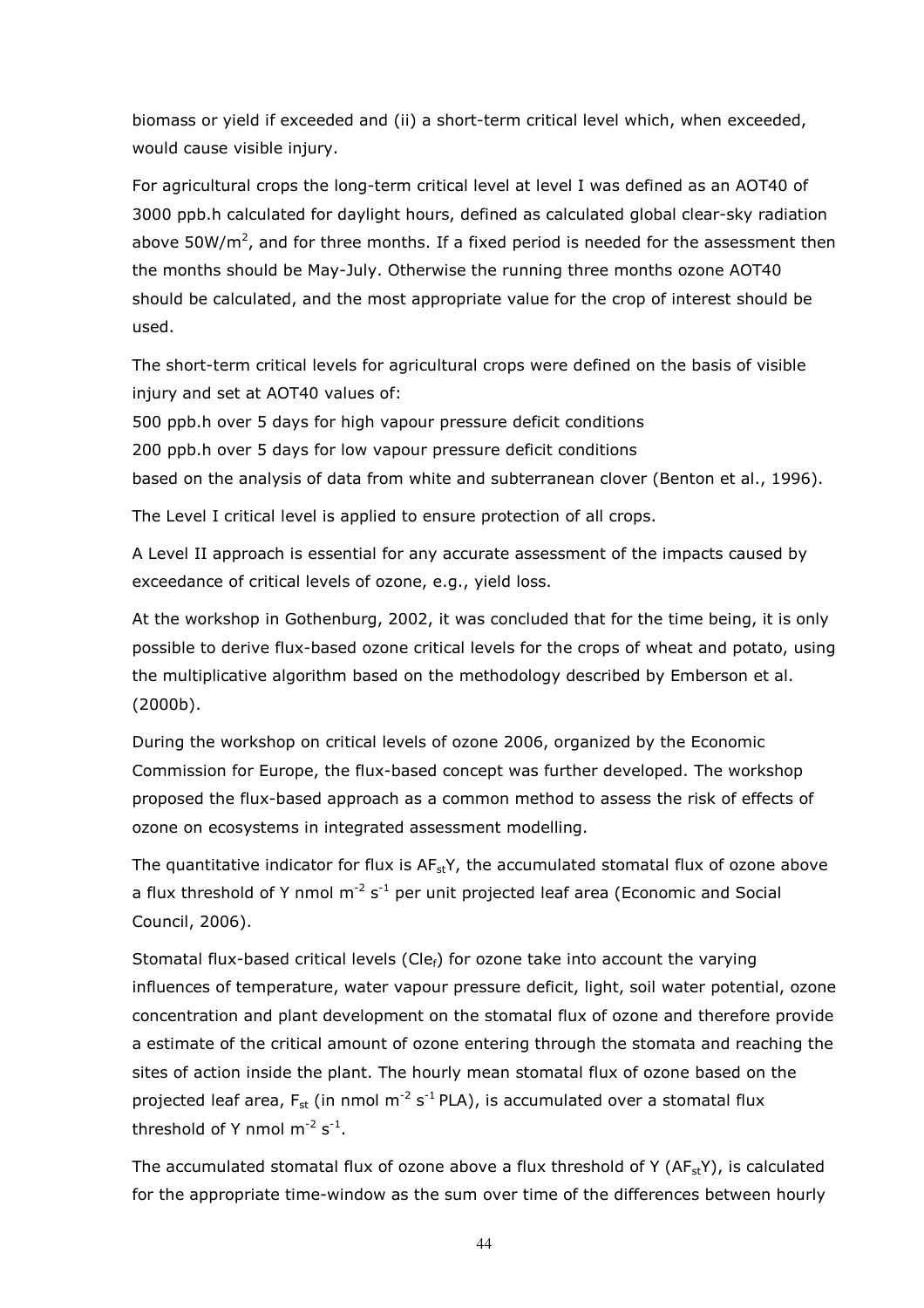mean values of  $F_{st}$  and Y nmol m<sup>-2</sup> s<sup>-1</sup> PLA for the periods when  $F_{st}$  exceeds Y. The stomatal flux-based critical level of ozone,  $Cle<sub>f</sub>$  mmol m<sup>-2</sup> PAL, is then the cumulated stomatal flux of ozone,  $AF_{st}Y$ , above which direct adverse effects may occur according to present knowledge. Values of Clef have been identified for wheat and potato (Mapping Manual, 2004).

# 2.3.1 Criteria of assessment

In order to protect human life and the vegetation the legal emission-limit values for  $O<sub>3</sub>$ and other air pollutants in Austria are established as follows:

|                                                |                                | Human Health                   | Vegetation                         |
|------------------------------------------------|--------------------------------|--------------------------------|------------------------------------|
|                                                | MW1 ( $\mu$ g/m <sup>3</sup> ) | MW8 ( $\mu$ g/m <sup>3</sup> ) | AOT40 ( $\mu$ g/m <sup>3</sup> .h) |
| <b>Information Threshold</b>                   | 180                            |                                |                                    |
| Alarm Threshold                                | 240                            |                                |                                    |
| <b>Target Threshold</b><br>(from 2010 onwards) |                                | $120^*$                        | 18000                              |
| <b>Target Threshold</b><br>(from 2020 onwards) |                                | 120                            | 6000                               |

a) Ozone-threshold values according to the "Ozongesetz" BGBl.Nr.210/1992/2003

 $*$ May not exceed in the mean over three years on not more than 25 days/year.

b) Austrian "Immissionsschutzgesetz Luft" (IG-L) BGBl. 1997/115, BGBl. 2001/62, BGBl. 2003/34, BGBl. 2006/34

The Austrian "Immissionsschutzgesetz Luft" states the extreme value for the following emissions in kt/year:

| SO <sub>2</sub> | 39  |
|-----------------|-----|
| $NO_{x}$        | 103 |
| <b>VOC</b>      | 159 |
| Ammonia         | 66  |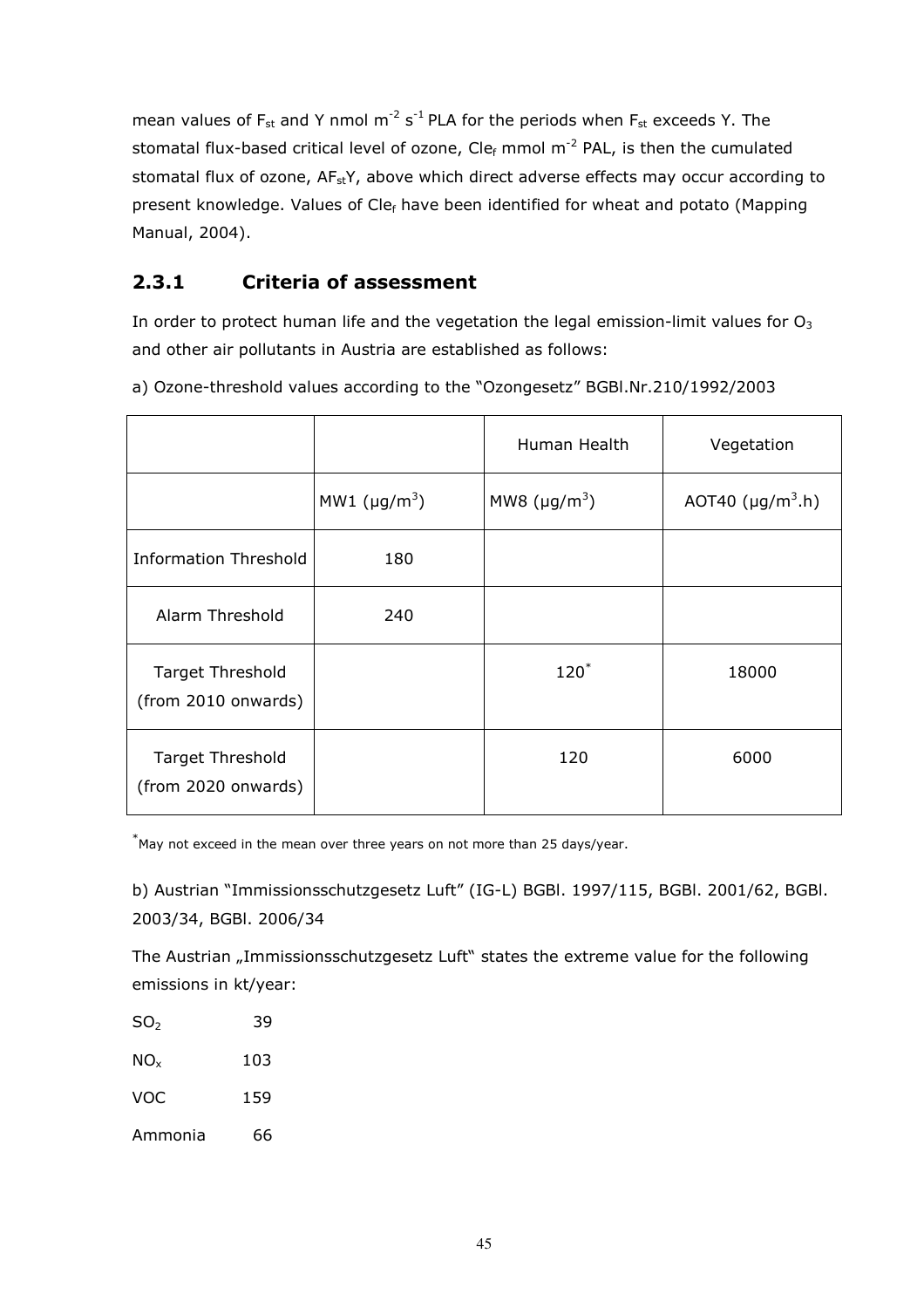## Alarm values:

SO<sub>2</sub>: MW3-500  $\mu q/m^3$ 

NO<sub>x</sub>: MW3-400  $\mu$ g/m<sup>3</sup>

# Target values:

PM10: TMW-50  $\mu$ g/m<sup>3</sup> (max. 7x per year to be exceed): JMW: 20  $\mu$ g/m<sup>3</sup>

NO<sub>2</sub>: TMW-80  $\mu$ g/m<sup>3</sup>

## Ozone:

Information Threshold: 180  $\mu$ g/m<sup>3</sup> as MW1

Alarm Threshold: 240  $\mu$ g/m<sup>3</sup> as MW1

# Target Threshold for a permanent protection of human health:

MW8 (floating) 120  $\mu$ g/m<sup>3</sup>

(may not exceed in the mean over three years on not more than 25 days/year)

## Target Threshold for the protection of vegetation:

AOT40 of 18,000  $\mu$ g/m<sup>3</sup>.h, calculated from MW1 between May and July, as a mean over 5 years.

# Long-term target for the protection of vegetation:

AOT40 of 6,000  $\mu$ g/m<sup>3</sup>.h, calculated from MW1 between May and July.

# 2.3.2 Open Top Chambers (OTCs)

In response to the observed excessive increase in daytime temperature and the lack of exposure to ambient rainfall in closed field chambers (the first version on field chambers developed from Thompson and Taylor, 1969), Heagle et al. (1973) and Mandl et al. (1973) developed large cylindrical OTCs. Charcaol-filtered ambient air is blown into the lower part of the OTCs at a velocity that permits it to rise within the chamber and exit through the open top. This reduces ingress of ambient air from above the OTC and prevents problems with daytime increases in temperature (Skärby et al., 1986). The Heagle-design has been the most popular one, in use for more than 25 years and also used in the Austrian Research Centers Seibersdorf.

The Heagle OTC is a large cylinder (3.05m in diameter, 2.44m high, made of channelled aluminium framework, and covered with upper and lower panels of clear, flexible polyvinylchloride film. The upper panel is a single layer. The lower panel is double layered, with six rows of 2.5 cm diameter holes at 17 to 19 cm intervals on the inner layer of the panel. An air inlet duct is attached to the lower double panel. Air entering from a fanbox is blown into this lower panel via the inlet duct. This inflates the lower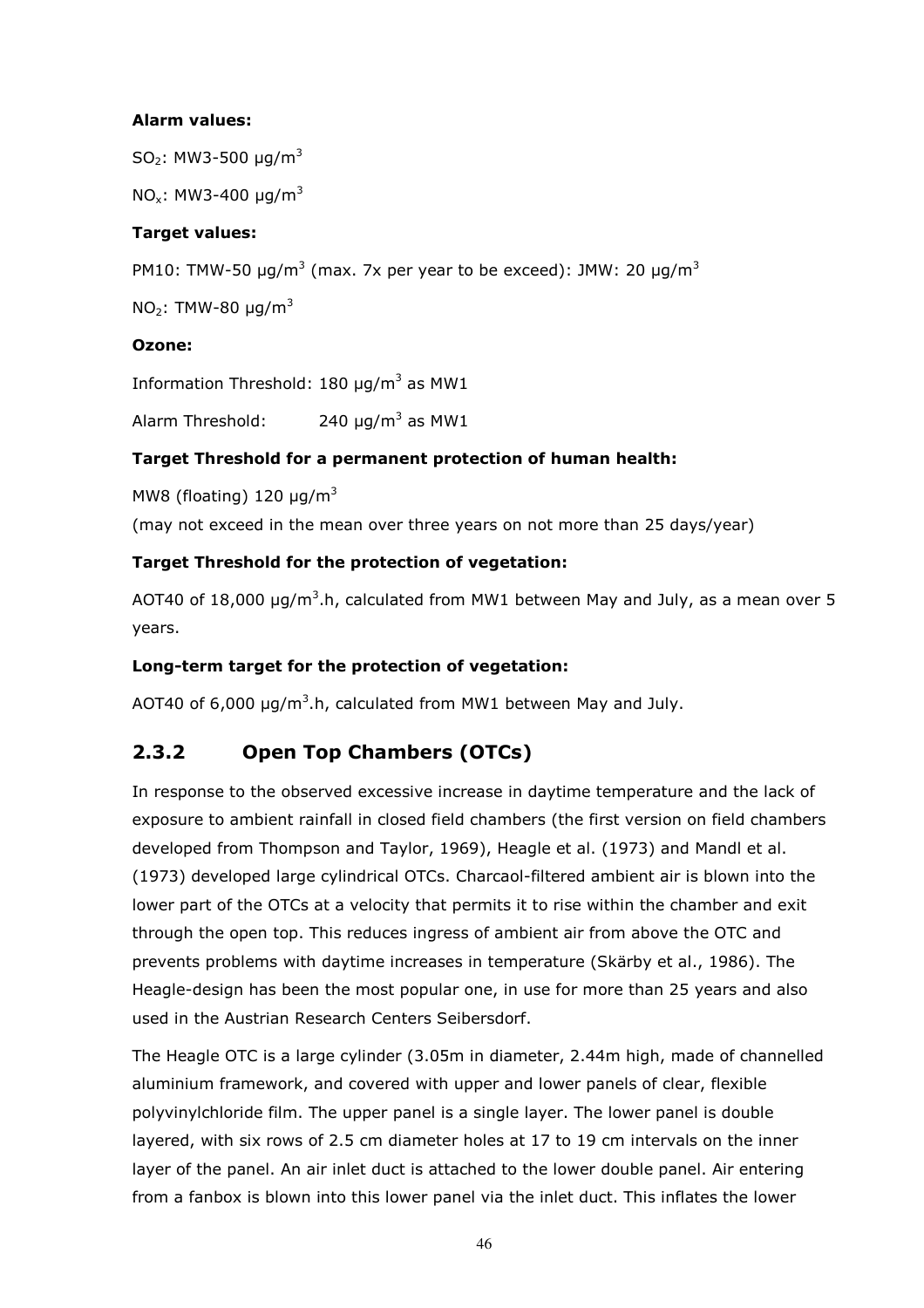double panel; the air passes through the holes of the inner panel into the chamber, and then moves upward within and out of the chamber through the open top. Approximate velocity of air movement through the chamber is 43  $m<sup>3</sup>/m$ , with two or three exchanges per minute. Incoming air is passed through a particle (dust) filter and is designed as nonfiltered air (NF). Activated charcoal elements can be added to the fanbox to produce charcoal-filtered air (CF). Under conditions of low wind velocity, the CFs may revove 50- 60% of the ambient  $O_3$ . Downdraft incursions of ambient air into OTCs increase with wind velocity, causing problems (Skärby et al., 1986).

OTCs have been used for many years, allowing the accumulation of considerable information about their performance under a variety of conditions. Some advantages and disadvantages of the use of OTCs are summarized in Tab. 2.

| <b>Advantages</b>                           | <b>Disadvantages</b>                        |
|---------------------------------------------|---------------------------------------------|
| Widely used with 15+ years historical       | Problems with comparison of results from    |
| record, especially for CF/NF comparison     | CF, NF, and AA <sup>a</sup>                 |
| Crops can be grown to maturity in the field | Limited space in chambers                   |
|                                             | Long-term use may mask effects in           |
|                                             | perennial plants and trees                  |
| Dose-response studies at concentrations     | Microclimate effects may affect results,    |
| above ambient can be made by $O_3$          | e.g., soil moisture problems, changes in    |
| additions                                   | insect and disease incidence                |
| Each OTC is cost effective, portable and    | The many OTCs required for field work are   |
| durable                                     | expensive and labor-intensive.              |
|                                             | Each chamber requires a 20-amp circuit.     |
|                                             | Use leads to increased plant growth in cool |
|                                             | seasons and winter, compared to AA plants   |

 ${}^aCF$  = charcoal filtered; NF = nonfiltered; AA = ambient air plot.

Tab. 2: Some Advantages and Disadvantages of the Use of Open-Top-Chambers (OTCs) (Lefohn, 1992)

OTCs were originally used to compare plant responses to CF and NF under field conditions (Heagle, 1989). CF was found to increase yields of crops, such as wheat or field corn, when comparisons were made with yields from NF. Proportional or fixed concentrations of  $O_{3}$ , separately or combined with other pollutants, can be added to OTCs. This allows dose-response studies in the field with a range of concentrations of  $O_3$ about the ambient (In: Lefohn, 1992).

OTC-dose-response studies have been used to predict how changes in future, elevated ambient  $O<sub>3</sub>$  concentrations will affect plant yield.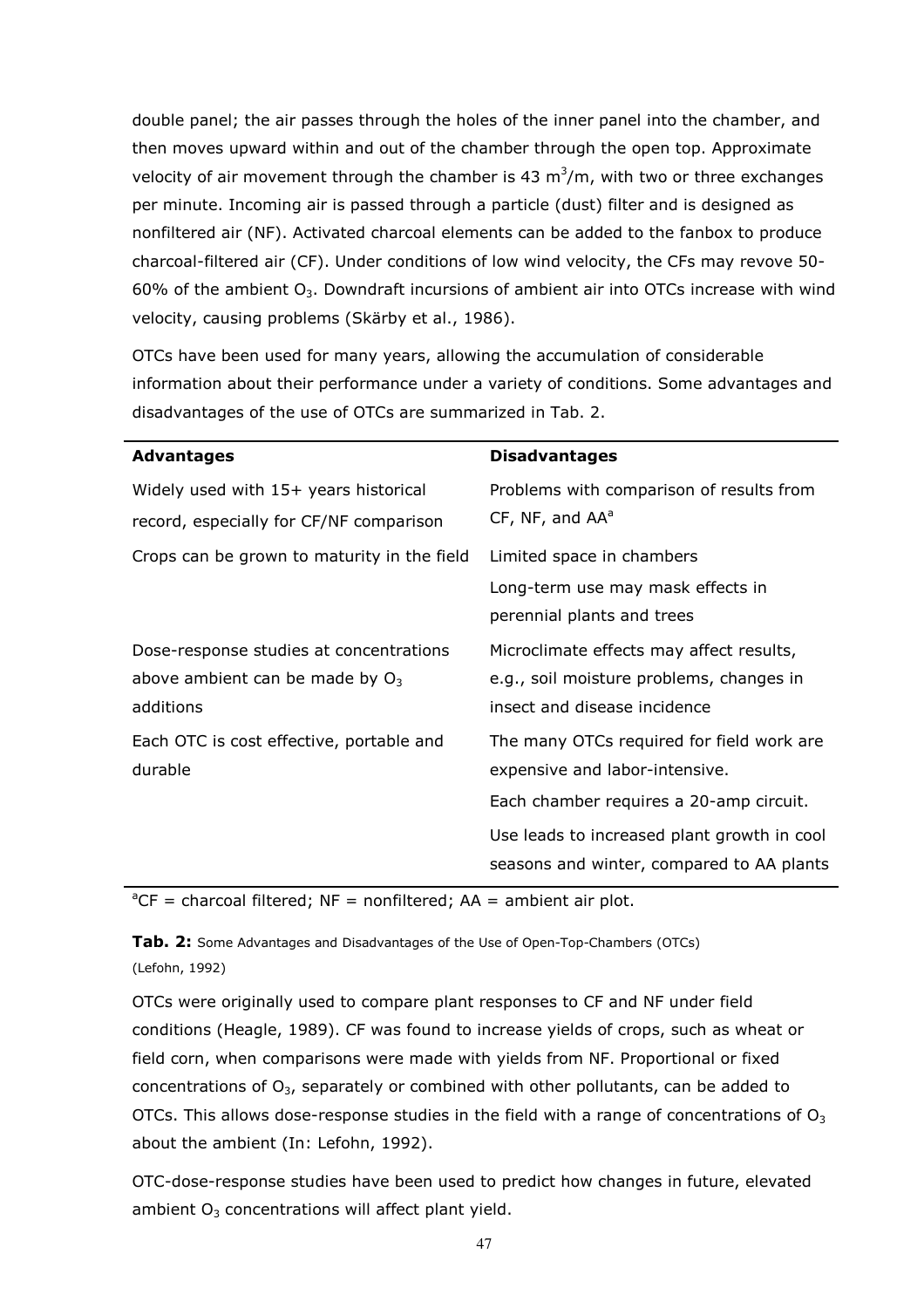Chamber effects have been intensively investigated by Heagle et al. (1988), Manning and Keane (1988), Heagle (1989). A condensed summary of chamber effects is presented in Tab. 3.

In terms of plant response, decreases in light and changes in rainfall distribution seem to be most important variables. Chamber effects need to be investigated in a systematic way to determine their influence on plant responses (In: Lefohn, 1992).

| <b>Parameters measured</b>                        | <b>Changes</b>                                                                                                                 |
|---------------------------------------------------|--------------------------------------------------------------------------------------------------------------------------------|
| Activated charcoal (CF)                           | 50 - 75% reduction in ambient $O_3$ , increase in<br>NO over ambient, and considerable reductions in<br>$NO2$ , PAN, and $SO2$ |
| Particles (dust) (NF)                             | 5 - 10% reduction in ambient $O_3$ , some<br>reduction in $SO2$                                                                |
| Gas exchange                                      |                                                                                                                                |
| Canopy resistance                                 |                                                                                                                                |
| $CO2$ uptake                                      |                                                                                                                                |
| Leaf boundary layer resistance                    |                                                                                                                                |
| Stomatal conductance                              |                                                                                                                                |
| Microclimate                                      |                                                                                                                                |
| Air turbulence<br>(due to ingress of ambient air) | Greater in downwind half of the chamber                                                                                        |
| Dew point                                         | $0.5^{\circ}$ – 2.0°C higher                                                                                                   |
| Light                                             | Decrease of $12 - 20\%$ , especially with dirty<br>plastic, sun shadows possible                                               |
| Relative humidity                                 | 5 - 10% increase or decrease, usually less than<br>5%                                                                          |
| Temperatures air                                  | $2.0^{\circ}$ – 3.7°C increase, usually less than 2.0°                                                                         |
| Leaf                                              | Slight increase                                                                                                                |
| Wind speed                                        | Decrease                                                                                                                       |
| Factors                                           | Changes                                                                                                                        |
| Microclimate effects<br>(not defined)             | Plants in NF may yield less than in AA                                                                                         |
|                                                   | Plant in NF are often taller than in AA;<br>chambers can delay leaf senescence and shoot<br>maturity in grapevines             |
| Pesticide usage<br>(usually increased)            | Unusually low occurrences of diseases, insects<br>and mites                                                                    |
| Pollination problems                              | Fewer bees in chambers reduces pod set and<br>seed yields in broadbeans                                                        |
| Position effects in chambers                      | Higher yields may occur in northern rather than<br>southern half of chambers                                                   |

Tab. 3: Open-Top Chamber Effects (Lefohn, 1992)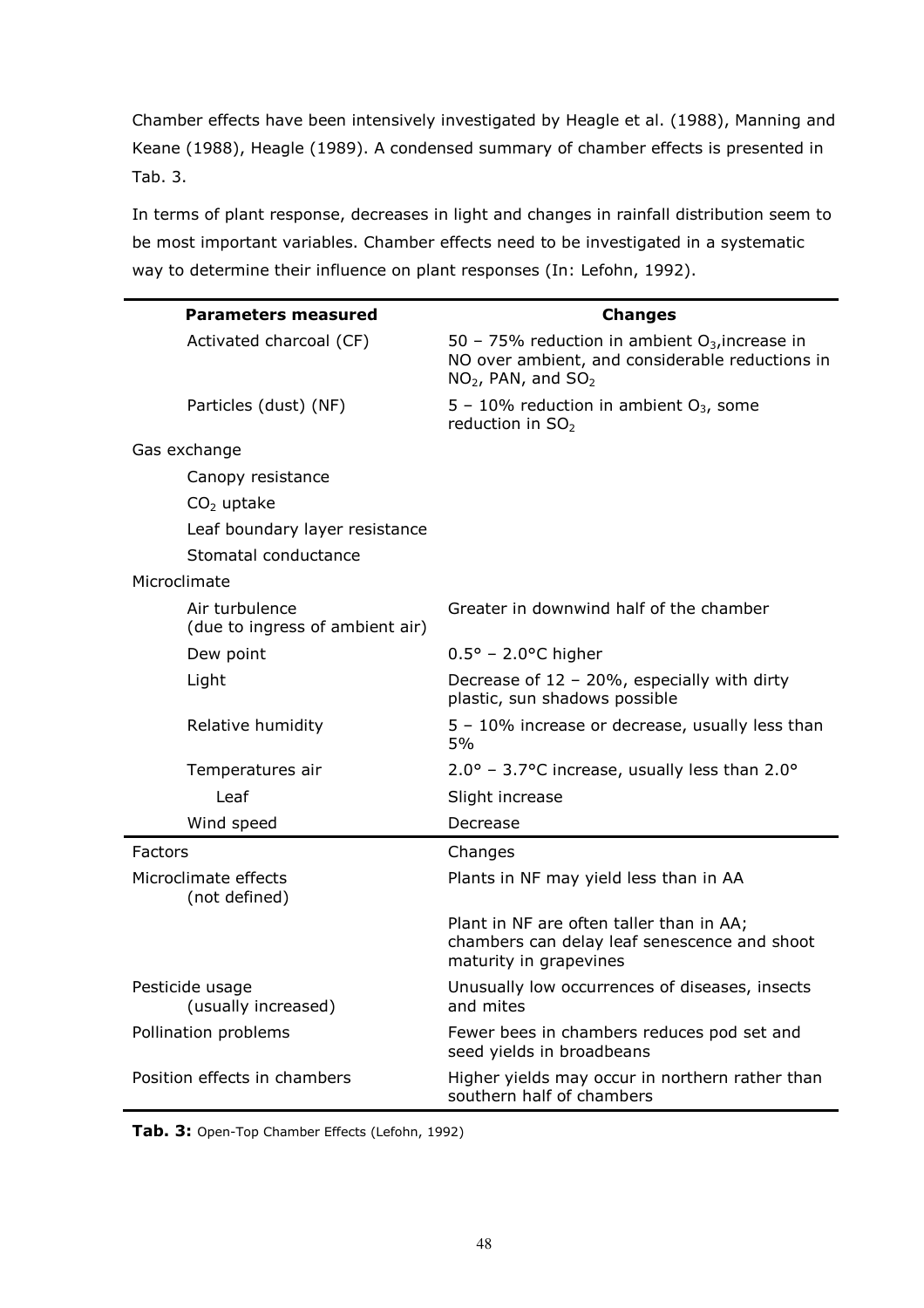#### 2.3.2.1 Technical data



Fig.: 6 Schematic picture of an Open Top Chamber (Air Pollution Research Report 5, 1986)

The OTCs used for this project have a total height of 3.1m with a rain-exclusion cap, which was used to reduce the ingress of rain and are 2.95 in diameter made of channelled aluminium framework, and covered with upper and lower panels of clear, flexible polyvinylchloride film. From  $9^{00}$  to  $17^{00}/7$  days the week the plants were fumigated with additional ozone of 50ppb. All chambers were unfiltered.

ad a) For the project, OTCs with axial-blade fans,  $2000m^3/h$ , 0.5kW were used;

ad b) The duct was made of galvanized iron, 3m long and 0.3m in diameter. To measure air flow it was necessary to have a laminar air flow. This was obtained by putting a blade inside the duct;

ad c) The manifold was made of polyethylene. There were 5 holes distributed above each other and 45 around the OTC with a diameter of 3cm. Around the manifold there were no holes, the height above ground was 0.4m and the upper height 0.7m. The final height of the manifold was 1.1m.

ad d) Additional ozone was produced by a generator from Fischer 502 D. Ozone was delivered into the air stream between the fan box and the chamber via a Teflon-tube (inside-diameter of 4mm, outside-diameter of 6mm). The air stream entered through a double-walled section of the cover which encircled the chamber to a height of 1.2m. Air left the chamber through the top opening at positive pressure. The ventilator also worked in those OTCs, which were not fumigated in order to avoid stagnant air.

ad e) In two chambers air sampling was done from two different positions at canopy height. The chamber ozone concentration is determined by sequential sampling of the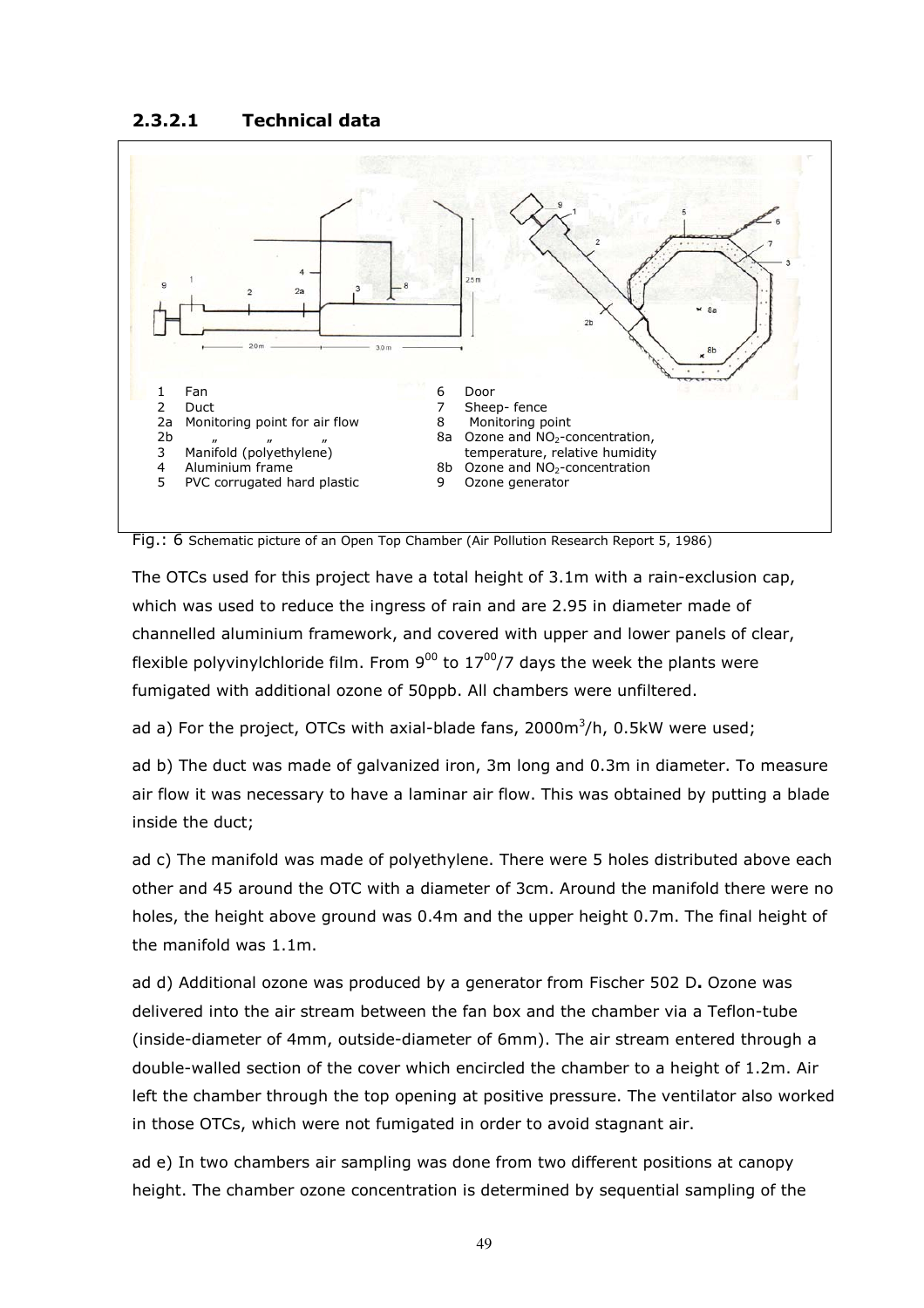chambers. The ozone data are collected by an automated data acquisition system and recorded as a mean value. From a point outside the OTCs, nearby the chamber, an ambient air sample was taken. The air temperature was measured in two OTCs as well as outside nearby the chambers in the shade. General weather and air pollution data were measured and recorded at a monitoring station on the site of the ARC Seibersdorf.

ad f) The ozone concentration in the OTCs, as well as the ambient air samples were controlled by a Horiba APOA 350E. The graph recorder Endress + Hauser (Chromalogger, Line- graph recorder) recorded constantly the  $O<sub>3</sub>$ -values within the OTCs as well as date and time. Primary-bottle relief, secondary-bottle relief, the pressure within the ozone-generator, gas-throughput within the ozone-generator and governor setting in ppb were controlled and recorded one time a day. The ambient air samples were constantly recorded by the Datalogger DL 2 Delta-t devices, Cambridge, England.  $O<sub>2</sub>$  was supplied by Linde Co.

# 2.3.3 Stomata

Stomata (singular stoma), sometimes anglicised as stomatas, provide an essential connection between the internal air spaces of plants and the external atmosphere. The external surfaces of most herbaceous plants and the leaves of woody plants are covered with a waxy layer of cutin, which is relatively impermeable to water vapour and carbon dioxide. This enables plants to conserve water in dry air, but it also hinders the entrance of the  $CO<sub>2</sub>$  essential for photosynthesis. Stomata are pores in the epidermis and associated cuticle bordered by pairs of structurally and physiologically specialized guard cells and adjacent epidermal cells termed subsidiary cells. This group of cells forms the stomatal complex and facilitates gas movement through the epidermis (Kramer and Boyer, 1995). In the absence of stomata the supply of  $CO<sub>2</sub>$  for photosynthesis would be inadequate for survival of most plants, but at the same time the unavoidable loss of water vapour through them creates the danger of dehydration. Thus, the ability of stomata to adjust their aperture is extremely important to the success of plants (Lefohn, 1992, Barnes, 2002, Taylor & Francis, 2004, Chen, 2005, Wiley & Sons, 2006).

#### 2.3.3.1 Historical Review

Malpighi observed the presence of pores in leaves in 1674 and in 1682 Crew pictured them in his plant anatomy. The study of stomatal behaviour began with von Mohl about the middle of the  $19<sup>th</sup>$  century.

Stalfelt (1932, 1956a) and Bange (1953) showed that in moving air, where the boundary layer resistance is low, transpiration is closely correlated with stomatal aperture. Various investigations (Mansfield, 1986, p.202) showed that ABA increases in water-deficient leaves and that an external application of ABA usually causes stomatal closure. This led to the concept that stomatal closure in water-deficient plants often is caused by chemical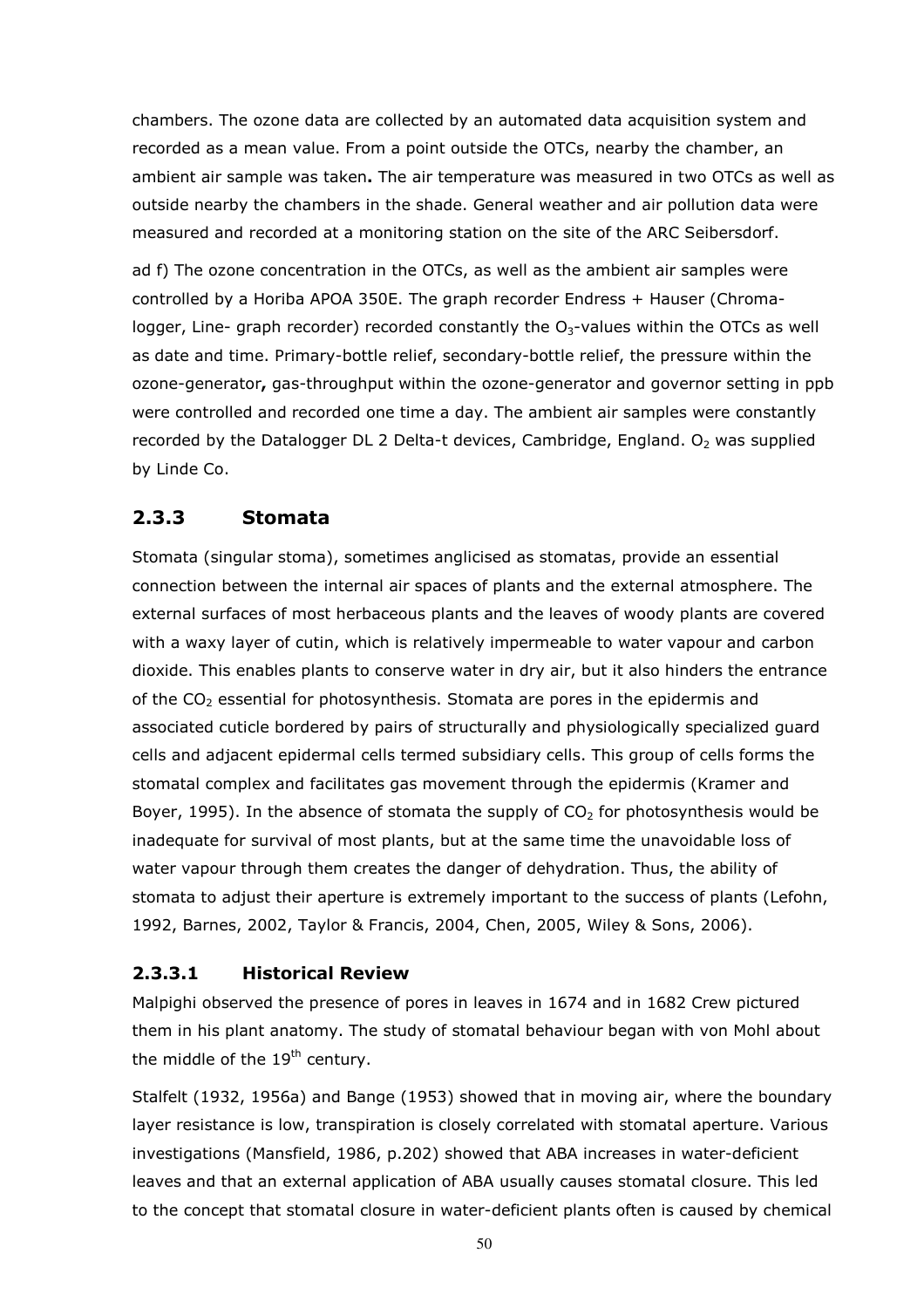signals from the roots. This was reviewed by Davies and Zhang (1991), and Davies et al. 1994 (In: Lefohn, 1992).

# 2.3.3.2 Occurrence and frequency

Stomata occur on stems, leaves, flowers, and fruits, but not on aerial roots. They occur on both surfaces of many leaves (amphistomatous) or on only one surface, usually the lower (hypostomatous), especially in woody plants. Common exceptions among woody plants are poplar and willow, which are amphistomatous. Stomata vary widely in size and frequency and species with smaller stomata usually have a higher frequency. The frequency ranges from 60 to 80 per mm<sup>2</sup> in corn to 150 in clover, 300 in apple, and over 1000 in scarlet oak. There often are variations in the number in various parts of a leaf (Smith et al., 1989) and among genotypes of a species. In monocots, conifers, and some dicots, stomata occur in parallel rows, but in leaves with netted venation they are scattered and usually they open into substomatal cavities in the mesophyll tissue. They are easily visible on leaf surfaces under magnification because of the peculiar shape of the guard cells and the fact that guard cells, unlike other epidermal cells, usually contain chloroplasts (Kramer and Boyer, 1995). Specialized epidermal cells, called subsidiary cells, are associated with the guard cells and play a role in guard cell functioning. According to Meidner (1990) and Stalfelt (1956a), the full opening of stomata is associated with a slight decrease in turgor of epidermal cells (Lefohn, 1992, Taylor & Francis, 2004, Wiley & Sons, 2006).

# 2.3.3.3 Stomatal functioning

# 2.3.3.3.1 Guard cells

The walls of guard cells bordering the pores usually are thickened and sometimes have ledges and projections that extend into the pores. The thickening of the inner walls was supposed to play an essential role in causing turgid guard cells to bulge and separate, opening the stomatal pores, but Aylor et al. (1973) concluded that the micellar structure of the cell wall is more important than the thickening (Mansfield, 1986). Guard cells are often described as kiney or bean shaped, but those of grasses are elongated and the ends are enlarged, resembling dumbbells, and various other shapes occur. When wide open the stomatal pores occupy from less than 1% to 2% or more of the leaf surface (Lefohn, 1992, Kramer and Boyer, 1995, Taylor & Francis, 2004, Wiley & Sons, 2006).

# 2.3.3.3.2 Stomatal behaviour

The most important characteristic of stomata is that they open and close and the change in size of their aperture regulates gas exchange. In general they are open in the light and closed in darkness, although the stomata of plants with Crassulacean acid metabolism (CAM plants) behave in the opposite manner, being largely closed during the day and

51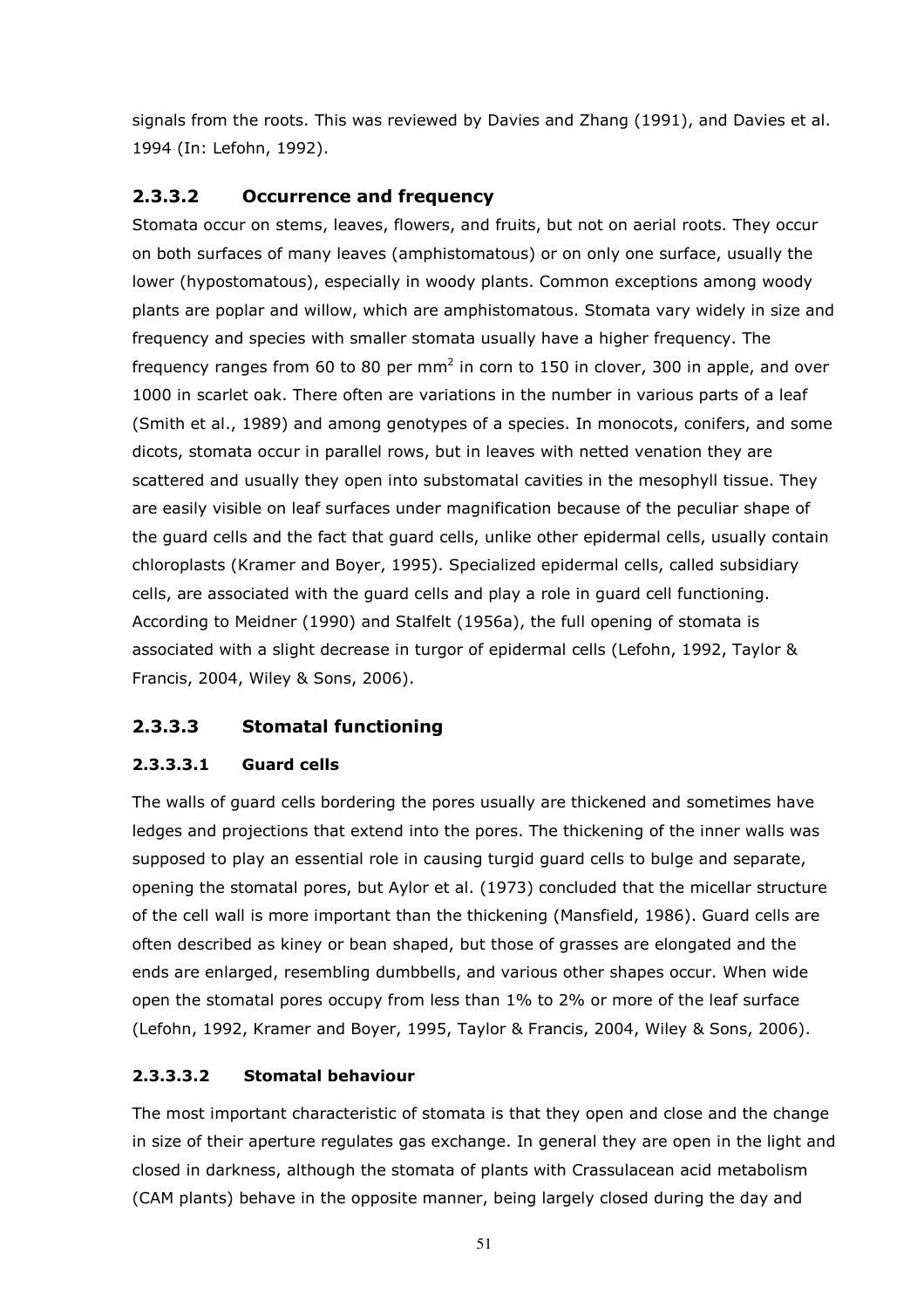open at night to reduce water loss without an equivalent decrease in dry matter production because the rate of transpiration is low at night. It is found in a number of succulents and other plants of dry habitats (Lefohn, 1992, Kramer and Boyer, 1995, Taylor & Francis, 2004, Wiley & Sons, 2006).

#### 2.3.3.3.3 Mechanism of stomatal opening and closing

The opening of stomata requires an increase in turgor of guard cells while closing requires a decrease in turgor. Originally changes in turgor were attributed to changes in proportions of starch and sugar in guard cells (In: Lefohn, 1992). Fischer and Hsiao (1968), and Fischer (1971) showed that the transport of  $K^+$  in and out of guard cells is chiefly responsible for changes in turgor. Macallum observed in 1905 that the  $K^+$ concentration was much higher in guard cells of open stomata than in those of closed stomata, but the significance of this early observation was neglected for more than half a century in favour of Lloyds' explanation (Kramer and Boyer, 1995, Taylor & Francis, 2004, Wiley & Sons, 2006).

It now seems that there appears to be a good correlation between the  $K^+$  content of guard cells and stomatal aperture. In the cell, the  $K^+$  is accompanied by various anions that balance the positive charge on  $K^+$ . Some guard cells take up CI<sup>-</sup> as a balancing anion but organic acids also can be synthesized internally and serve the same function (Kramer and Boyer, 1995, Taylor & Francis, 2004, Wiley & Sons, 2006).

The guard cell chloroplasts exhibit fluorescence transients resembling those of mesophyll chloroplasts, and  $K^+$  and abscisic acid afferts the transient as though energy from guard cell chloroplasts is used to accumulate K<sup>+</sup> (Lefohn, 1992, Taylor & Francis, 2004, Wiley & Sons, 2006).

According to Cardon and Berry (1992), guard cell chloroplasts probably carry on photosynthesis that is similar to that occurring in mesophyll cells, although it may be slow. It now seems most likely that  $CO<sub>2</sub>$  is fixed mainly by the enzyme phosphoenolpyruvate carboxylase and that the oxaloacetate product is reduced to malate (Scheibe et al., 1990) that balances some of the charge of the incoming  $K^+$ . The malate together with incoming CI<sup>-</sup> thus forms osmoticum that adds substantially to the osmotic effect of the incoming  $K^+$ . It is likely that mitochondrial respiration can supply the energy for opening in the absence of guard cell photophosphorylation and photolysis since opening can occur in the dark under certain conditions, particulary low  $CO<sub>2</sub>$  (Fischer, 1968a, Raschke, 1972). The starch of guard cell chloroplasts probably serves as a store of carbon compounds that can be used for energy as well as for organic counterions for  $K^+$  (Raschke, 1975; Zeiger, 1983). The  $K^+$  available in fertile soils appears to be sufficient for guard cell function (Lefohn, 1992, Taylor & Francis, 2004, Wiley & Sons, 2006).

52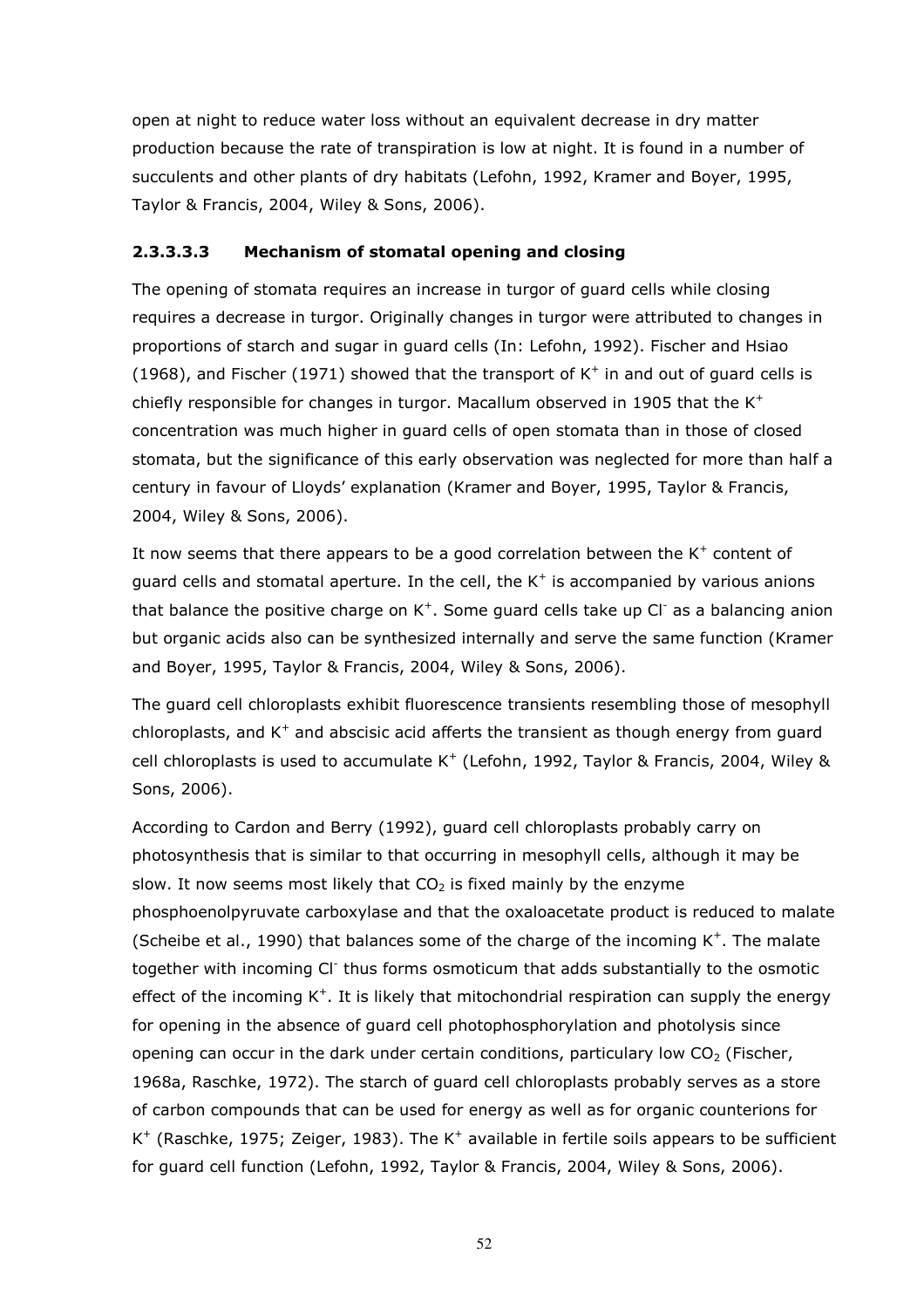Mansfield et al. (1990) suggests that there could be more than one process competing for  $CO<sub>2</sub>$  one of which is inhibitory and the other stimulatory for opening (Lefohn, 1992, Kramer and Boyer, 1995, Taylor & Francis, 2004, Wiley & Sons, 2006).

The loss of  $K^+$  that results in stomatal closure can be brought about by elevated levels of abscisic acid around the guard cells and this probably is the main means of closure. Because the guard cells can metabolise and thus inactivate abscisic acid, they exert considerable local control over the opening and closing process. This suggests that there could be some variability in stomatal aperture across a leaf because of variable rates of local breakdown of the abscisic acid, so that rarely all stomata are at the same aperture (Lefohn, 1992, Taylor & Francis, 2004, Wiley & Sons, 2006).

The loss of  $K^+$  that also occurs during stomatal closure in water-deficient leaves is found whether the roots are present or not and further indicates that local synthesis and metabolism of abscisic acid probably accounts for much of the opening and closing response during water deficits (Lefohn, 1992, Kramer and Boyer, 1995, Taylor & Francis, 2004, Wiley & Sons, 2006).

# 2.3.3.4 Factors affecting stomatal aperture

The changes in guard cell turgor that bring about stomatal opening and closing are dependent on a number of environmental factors, including light,  $CO<sub>2</sub>$ -concentration, humidity, and temperature, and on internal factors such as tissue water status and the level of such plant growth regulators as ABA and cytokinins. Complex interactions often exist among these factors which make it difficult to distinguish the relative importance of individual factors such as light and  $CO<sub>2</sub>$  or water status and ABA.

However, it is not entirely clear how stomatal conductance responds to these environmental signals. Collatz et al. (1991) suggested that responses of stomata to environmental factors be divided into two groups, those dependent on photosynthesis and those independent of photosynthesis, but there are important interactions between the two groups. Farquhar and Sharkey (1982) concluded that although stomatal conductance substantially limits transpiration, it rarely seriously limits photosynthesis because the latter is limited by other factors in addition to those contributing to stomatal closure (Lefohn, 1992, Kramer and Boyer, 1995, Taylor & Francis, 2004, Wiley & Sons, 2006).

#### 2.3.3.4.1 Light

Although it has been known for many years that stomata usually open in the light, it has been difficult to determine whether this is a direct effect of light or whether it occurs because photosynthesis decreases the internal concentration of  $CO<sub>2</sub>$ .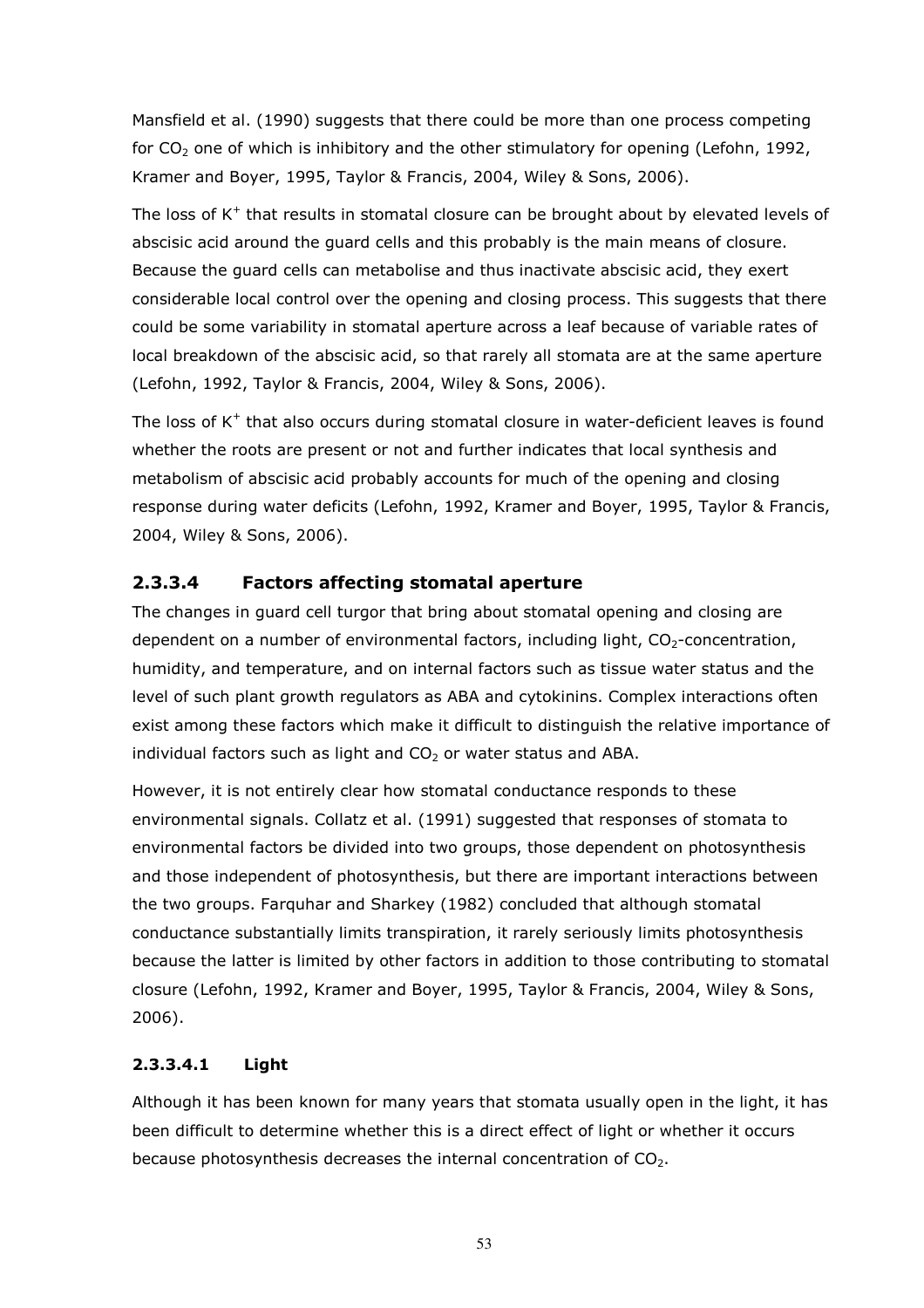It is now believed that two photoreceptors are involved; one that is sensitive to red and far red light and another that absorbs in the blue and ultraviolet (Hsiao et al., 1973; Ogawa et al., 1978). These seem similar, or possibly identical, to the systems controlling photomorphogenetic processes such as photoperiod and phototropism. They must operate by affecting the amount and direction of ion transport across guard cell membranes (Lefohn, 1992, Taylor & Francis, 2004, Wiley & Sons, 2006).

Cardon et al. (1994) reported that oscillations in light intensity cause stomatal conductance to vary widely, either above or below that in steady light, depending on the frequency of the oscillations, and they also reported that oscillations in the carbon dioxide concentration of the atmosphere, such as those caused by air turbulence, can cause oscillations in stomatal conductance (Lefohn, 1992, Kramer and Boyer, 1995, Taylor & Francis, 2004, Wiley & Sons, 2006).

## 2.3.3.4.2 Carbon dioxide

The stomatal aperture of many kinds of plants is approximately inversely proportional to the CO<sub>2</sub> concentration in both light and darkness, increase in CO<sub>2</sub> in the intercellular or ambient air causing closure and decrease causing opening. According to Mott (1988), stomata respond only to changes in the intercellular  $CO<sub>2</sub>$  concentration, but this is effected by the external concentration. Ball and Berry (1982) suggested that the ratio of internal to external concentration of  $CO<sub>2</sub>$  is important in controlling stomatal aperture.

The reaction to  $CO<sub>2</sub>$  seems to vary with light intensity, temperature, humidity, and presence of ABA (Raschke, 1986). As  $CO<sub>2</sub>$  concentration affects photosynthesis and the latter affects stomatal aperture, there may be indirect effects through photosynthesis on stomatal conductance. Penuelas and Matamala (1990) reported that the stomatal density and nitrogen content of leaves have decreased since the  $CO<sub>2</sub>$  concentration of the atmosphere has increased. This is based on a study of leaves of various ages preserved in herbaria (Lefohn, 1992, Kramer and Boyer, 1995, Cousson, 2002, Bunce, 2004, Taylor & Francis, 2004, Wiley & Sons, 2006).

#### 2.3.3.4.3 Humidity

Mansfield (1986) reported that the effect of humidity on evaporation from guard cells is important. However, Nonami and Schulze (1989) found that the water potential of the mesophyll cells in transpiring leaves was lower than that of epidermal cells. This suggests that transpiration from epidermal and guard cells is less important than sometimes claimed (Kramer and Boyer, 1995, Taylor & Francis, 2004, Wiley & Sons, 2006).

Aphalo and Jarvis (1991) found that stomatal conductance is better correlated with a vapour pressure deficit than with humidity in Hedera helix, and Assmann and Grantz (1990) found a similar situation in sugarcane and sorghum. Of course the vapour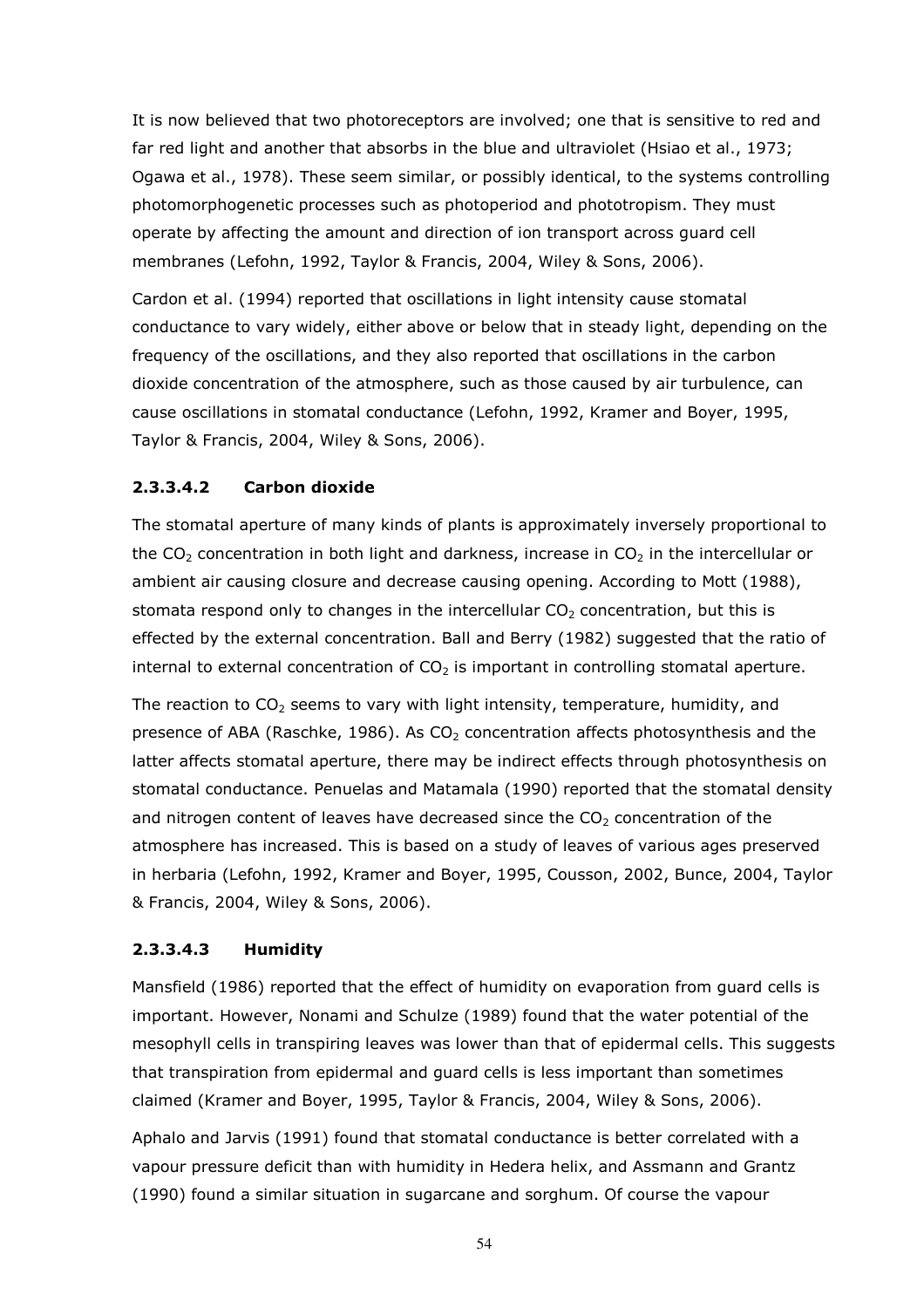pressure gradient is greatly affected by temperature (Lefohn, 1992, Taylor & Francis, 2004, Wiley & Sons, 2006).

# 2.3.3.4.4 Temperature

The effects of temperature on stomatal aperture and the rate of response to stimuli vary among different kinds of plants. It is difficult to separate direct effects of temperature from indirect effects caused by larger vapour pressure deficits associated with increasing temperature. Wuenscher and Kozlowski (1971) found that in five Wisconsin tree species stomatal aperture decreased and stomatal resistance increased significantly as the temperature increased from 20 to 40°C. Pereira and Kozlowski (1977) found considerable interaction between light intensity and temperature on stomatal aperture of sugar maple (Lefohn, 1992, Kramer and Boyer, 1995)

# 2.3.3.4.5 Wind

The effect of wind on transpiration and the varying effects on transpiration of plants of different species probably results at least in part from varying effects on stomata and in part from effects on the boundary layer conductance. The few studies show a decrease of stomatal conductance with increasing wind velocity (Lefohn, 1992).

According to Kitano and Eguchi (1992b), a sudden increase in wind velocity caused strong cycling in absorption, transpiration, and stomatal conductance of cucumber plants in bright lights, but less in low light and none in darkness. It has also been reported that shaking plants or branches causes stomatal closure, and both dehydration and shaking may be involved in decreased stomatal conductance in wind (Lefohn, 1992, Kramer and Boyer, 1995, Taylor & Francis, 2004, Wiley & Sons, 2006).

# 2.3.3.4.6 Stomata and air pollution

The effect of air pollutants such as  $SO<sub>2</sub>$ , ozone, and fluorides on stomata is important because stomata are the pathway for the entrance of most gaseous pollutants into leaves. Olszyk and Tingey (1986) found ozone twice as effective as  $SO<sub>2</sub>$  in causing stomatal closure in pea and saw evidence of synergistic effects between the two. In preliminary experiments on young beech trees, Pearson and Mansfield found that ozone causes stomatal closure on well-watered trees, but keeps them open on water-deficient trees. Data from both short-and long-term experiments suggest stomatal limitation of photosynthesis in polluted air (Lefohn, 1992, Kramer and Boyer, 1995, Gerosa, 2003, Taylor & Francis, 2004, Wiley & Sons, 2006).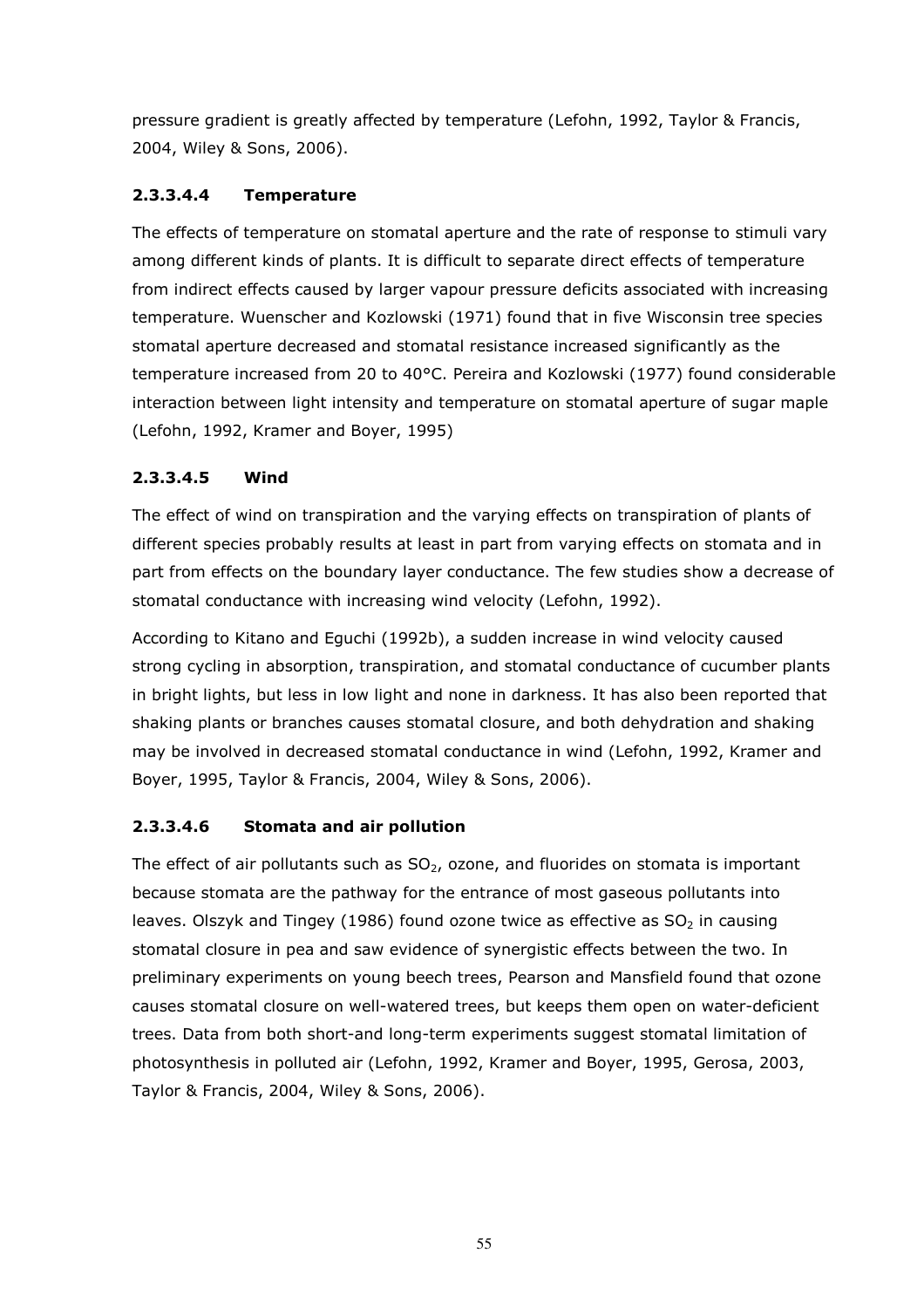# 2.3.3.4.7 Internal factors affecting stomata

Guard cell behaviour and stomatal aperture are affected by internal factors such as leaf water status, internal  $CO<sub>2</sub>$  concentration, and growth regulators, especially ABA and cytokinins.

Experiments involving split root systems and use of pressure to keep the shoots turgid, although part of the root system is water deficient, indicate that signals might include decreases in amino acids, ions, and cytokinins, but an increase in ABA probably is the chief signal. Generally the ABA concentration increases in roots of water-deficient plants, and Davies and Zhang (1991) and Davies et al. (1994) discuss in detail the possible role of roots as detectors of increasing soil water deficit and sources of chemical signals to the shoots that can modify or override the effects of shoot water status. Stomata often fail to reopen immediately after water-deficient plants are re-watered and this has been attributed to persistence of a high concentration of ABA. On the other hand, cytokinins promote opening and interact with ABA.

In their review Mansfield et al. (1990) suggest that calcium ions may also affect stomatal aperture, as  $Ca^{2+}$  ions reduce it on epidermal strips. It is even suggested that such varied stimuli as darkness, ABA, and cytokinins use calcium ions as second messengers. Ehret and Boyer (1979) reported that large losses of  $K^+$  occur from guard cells of leaves on slowly dehydrated plants and suggested that this contributes to loss of guard cell turgor in water-deficient plants (Lefohn, 1992, Kramer and Boyer, 1995, Taylor & Francis, 2004, Wiley & Sons, 2006).

# 2.3.3.5 Anomalous behaviour of stomata

Stomata do not always behave as expected. Opening and closing sometimes continue for several days after plants are placed in continuous darkness and they sometimes cycle during the day. Also, not all of the stomata on a leaf behave in the same manner (Lefohn, 1992, Taylor & Francis, 2004, Wiley & Sons, 2006).

# 2.3.3.5.1 Cycling

Under some circumstances stomata show cycling or oscillation between the open and closed condition. Cycling most commonly occurs in water-stressed plants with relatively high root resistance and can be initiated by a sudden shock such as a short period of darkness, cooling the soil, or changes in humidity or temperature. The cycling has a periodicity ranging from minutes to hours, but most often occurs in range of 15 to 120 min. It has been observed in several kinds of herbaceous plants (Lefohn, 1992, Taylor & Francis, 2004, Wiley & Sons, 2006).

Various leaves on a plant can be at different phases of the oscillation cycle at the same time. Cowan (1972) proposed that cycling optimises the conflicting requirements for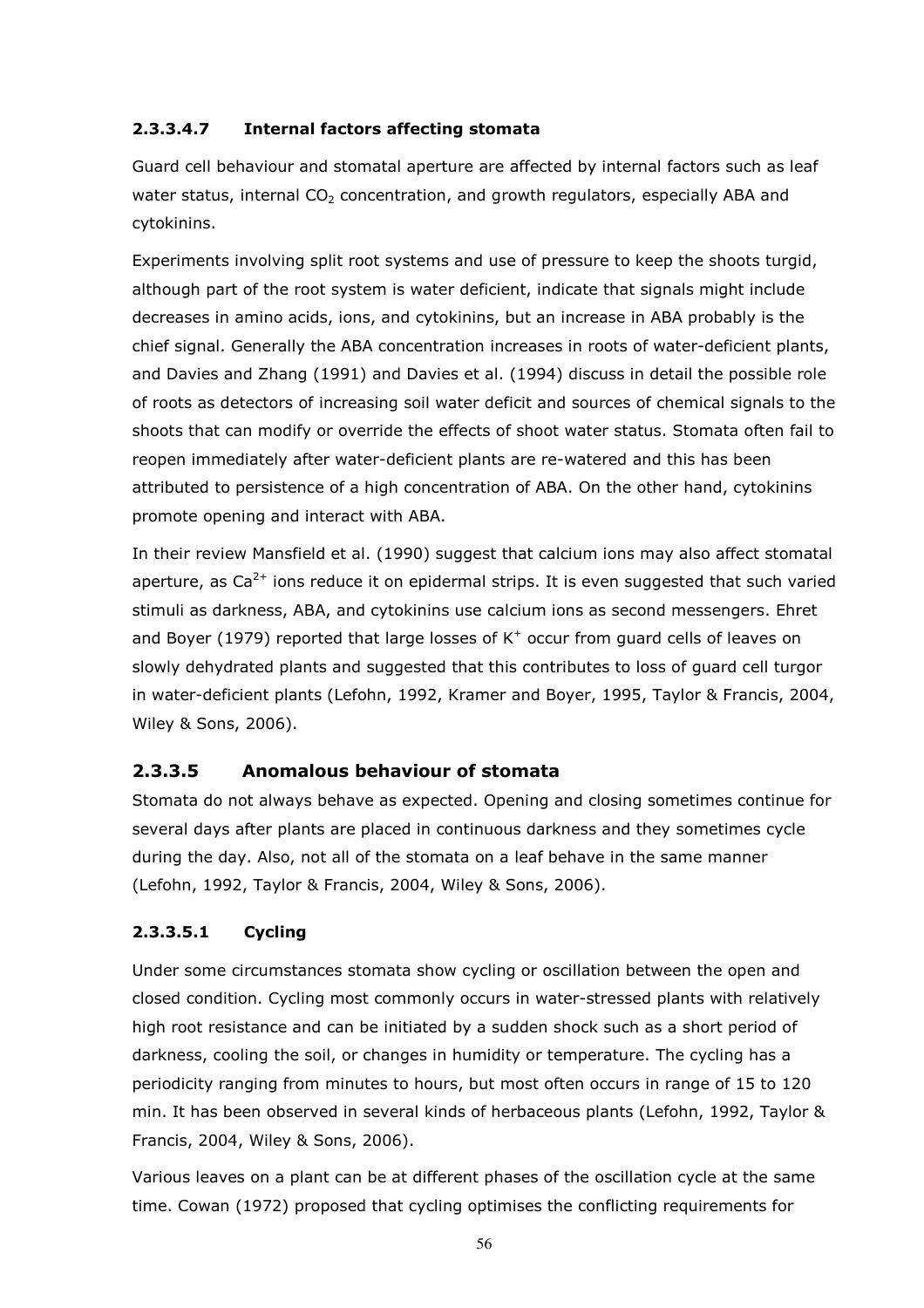carbon dioxide uptake and control of water loss (Lefohn, 1992, Taylor & Francis, 2004, Wiley & Sons, 2006).

These anomalies increase the difficulty of developing a general theory of stomatal behaviour, so that the possible occurrence of short-term cycling and daily rhythms should always be considered (Kramer and Boyer, 1995, Taylor & Francis, 2004, Wiley & Sons, 2006).

# 2.3.3.5.2 Heterogeneity in stomatal response

The stomata on the upper and lower surfaces of leaves sometimes behave differently. The reaction of stomata to environmental factors varies with the age of leaves and their past treatment and it often is difficult to determine how much of the difference among experimental results is intrinsic and how much is caused by differences in methods, age, and previous treatment of the experimental plants.

As leaves grow older the stomata often become less responsive and may open only partly, even at midday (Brown and Pratt, 1965), and Tazaki et al. reported that stomata on older leaves of mulberry do not close. According to Ackerson and Krieg (1977), although stomata of corn and sorghum close when they are water deficient during the vegetative stage, they do not close in similar conditions in the reproductive stage (Lefohn, 1992).

Schulze and Hall (1982) reviewed the effects of environmental factors on stomatal behaviour and urged that short- and long-term effects are differentiated.

The effects of age and past treatment probably account for many of the differences in behaviour found in the literature and increase the difficulty in generalizing about stomatal behaviour (Lefohn, 1992, Kramer and Boyer, 1995, Taylor & Francis, 2004, Wiley & Sons, 2006).

# 2.3.3.6 Measurement of stomatal aperture and conductance

Because of the importance of stomata in controlling water loss,  $CO<sub>2</sub>$  and pollutant uptake, there has been much interest in the measurement of stomatal aperture or the conductance of stomata. Some investigators have expressed the stomatal opening in terms of conductance, others as resistance which is the reciprocal of conductance, resulting in hyperbolic curves (Lefohn, 1992, Kramer and Boyer, 1995, Taylor & Francis, 2004, Wiley & Sons, 2006).

# 2.3.3.6.1 Visual observations

Most of the early observations were made by stripping off bits of epidermis and fixing them in absolute alcohol before observing them under the microscope. This method was used for the classical studies of Loftfield (1921), but it is difficult to strip epidermis from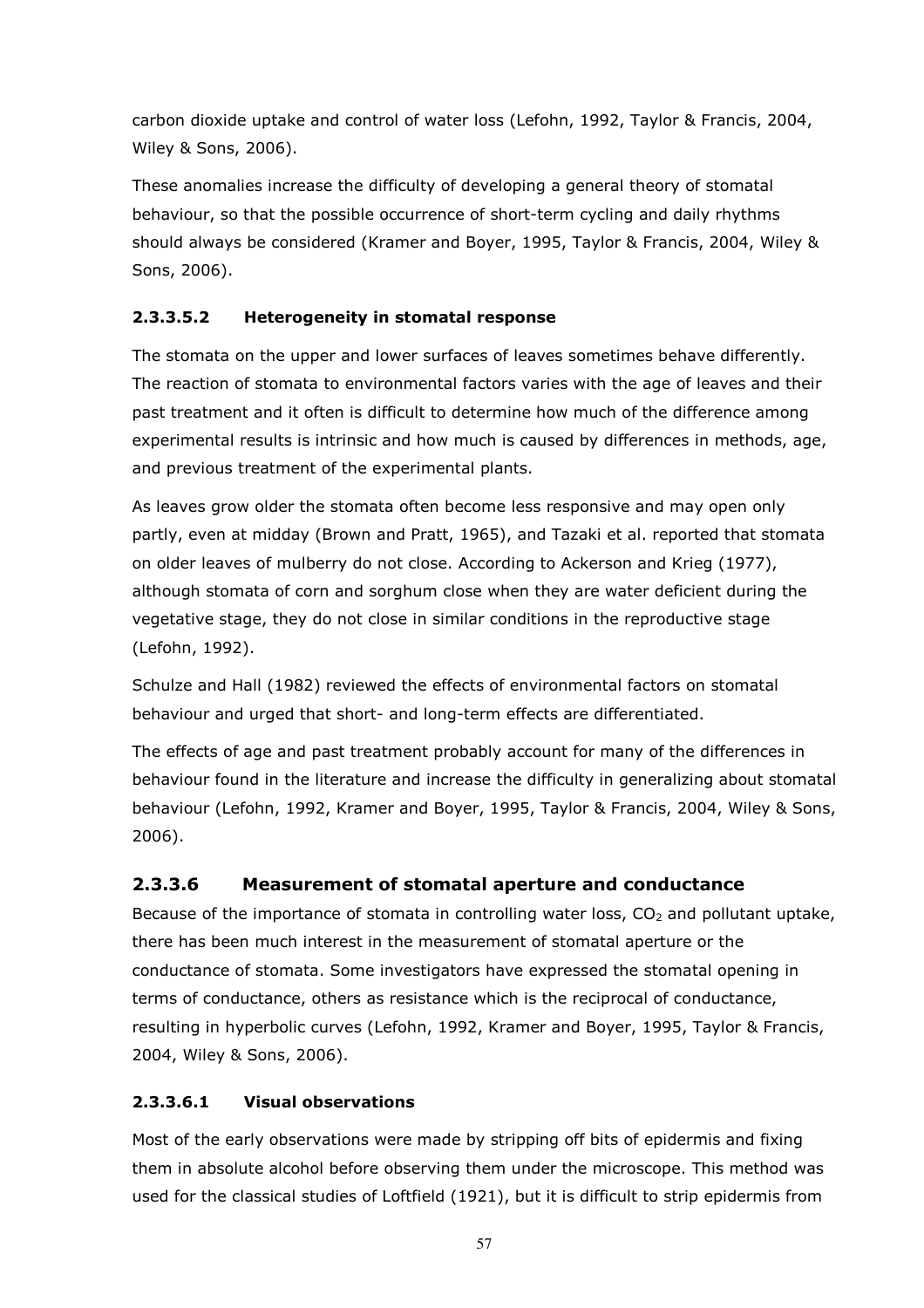some leaves and stripping sometimes causes change in stomatal aperture (Kramer and Boyer, 1995).

Another method is to make impressions of the epidermis of attached leaves in collodion (Clements and Long, 1934), silicone rubber (Zelitch, 1961), or dental paste (Kuraishi et al. in Hashimoto et al., 1990; Weyers and Meidner, 1990), or even nail polish, strip them off, and examine them under the microscope. Vazzana et al. (1988) reported a new technique which creates imprints of the leaf surface on pieces of Cellulose-di-acetate softened by acetone (Lefohn, 1992). Impressions can be sputtered and investigated in the electron-microscope. For examinations under the light-microscope, slide-shaped rectangles should be cut from 2.0 mm thick sheets, which are costly (Meister, 2007).

Meister (2007) found that Perspex (Poly-Methy-MetAcrylate), being offered by many suppliers and at comparably low price, can easily be deployed, which proves to be a considerable advantage especially in field trials. The result is a permanent impression of the epidermis' surface, perfect for long-term storage (Meister 2001). This method is described as follows and also used in this work: Microscopic slides were cut from a 1 mm thick PMMA sheet using a Stanley-knife or a guillotine. Ethyl-methyl-ketone was used instead of acetone to soften the surface of the slide. A drop of solvent was placed on the surface of the Perspex slide. While the surface was left to soften (10-20 seconds), leafdisks (diameter 6-7 mm) were punched out with a cutter (cork borer). Imprints of leaf surface were simply created by gently impressing a leaf disk onto the softened surface (finger tip). To achieve imprints of higher quality, another drop of solvent was placed on the slide before the leaf-disk was impressed on the softened surface by a lead-cylinder (diameter 10 mm, 30g). The leaf-disks were removed after 3-10 minutes, depending on the amount of solvent used.

Modern technology has made better visual observations of stomata possible. Hashimoto et al. (1984), Omasa et al. (1985a) and Hashimoto (1990), described the use of a remote-controlled light microscope, television camera, and image processing system to observe the effects of stresses such as water deficit and air pollutants on stomata in different parts of a leaf. This method showed that stomata in different parts of a leaf sometimes responded differently. They concluded that visual observations under a microscope are desirable to observe the effects of air pollutants on stomata in different parts of a leaf (Kramer and Boyer, 1995, Taylor & Francis, 2004, Wiley & Sons, 2006).

#### 2.3.3.6.2 Porometers

Visual methods have been largely supplemented by porometers that measure the movement of gas out of leaves in such a manner that readings can be converted into diffusion resistance of the leaf in sec $\cdot$ m<sup>-1</sup> or its reciprocal conductance in m $\cdot$ sec<sup>-1</sup>, mmol  $H_2O/m^2$ ·s. This method measures total leaf resistance, but if cuticular resistance is

58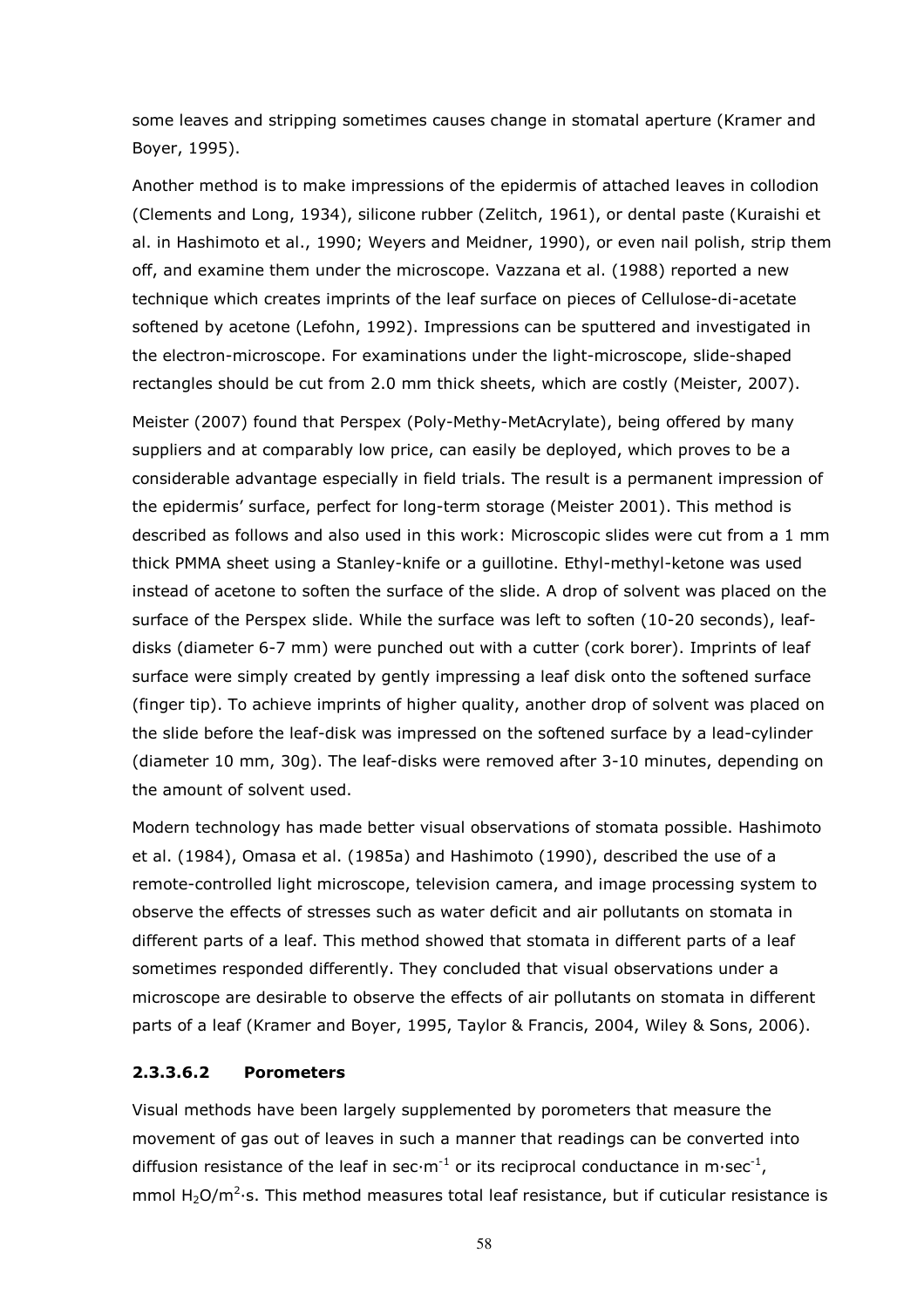high it gives a good approximation of stomatal resistance. There are two types of porometers: pressure or bulk flow, and diffusion porometers.

a. Pressure or bulk flow porometers:

Francis Darwin, the plant physiologist son of Charles Darwin, is credited with developing the porometer and Darwin and Pertz (1911) described a simple pressure flow porometer. Numerous modifications have been made, including recording porometers (Gregory and Pearse, 1934; Wilson, 1947) and portable models such as that developed by Alvim (1965).

Fiscus et al. (1984) and Fiscus (in Hashimoto et al., 1990) described a viscous flow porometer that is computer controlled and can be used to schedule irrigation of a crop. Viscous flow porometers are not suitable for use on leaves with stomata on only one surface (many trees) and with bundle extensions that extend to the epidermis and prevent free lateral movement of gases through the intercellular spaces. Also a pressure greater than 10 cm of water can cause alterations in stomatal aperture (Raschke, 1975). Meidner (1992) discussed some problems with bulk flow porometers. These types of porometers indicate aperture effects rather than diffusion through the leaf, and are highly responsive to changes in aperture (Eckles, R. D., 1982, Lefohn, 1992, Kramer and Boyer, 1995).

b. Diffusion porometers:

These usually are small cuvettes that can be attached to leaves that measure the time required for a predetermined change in humidity to occur. They have undergone many modifications, but most of the earlier ones used a cuvette containing a humidity sensor connected to a meter to read humidity and a timing device.

Beardsell et al. (1972) introduced the zero point porometer that measures the steadystate rate of transpiration of a leaf enclosed in a cuvette into which dry air is blown to maintain a constant humidity. This eliminates some calibration problems and the lag caused by adsorption of water vapour on cuvette walls.

Kaufmann (1981) used ventilated cuvettes, approximately 15 litres in volume and large enough to enclose leafy twigs. They were closed from time to time long enough to measure transpiration. A computer controlled opening and closing and data acquisition and processing. With this apparatus Kaufmann was able to estimate canopy transpiration from measurements of leaf conductance.

In this work, a PMR-1-steady-state porometer from PP-Systems was used to measure the stomatal conductivity. The porometer delivers the actual stomata conductance for water vapour of individual leaves rapidly and allow therefore quantifications of their dependence on environmental plant-endogenous factors.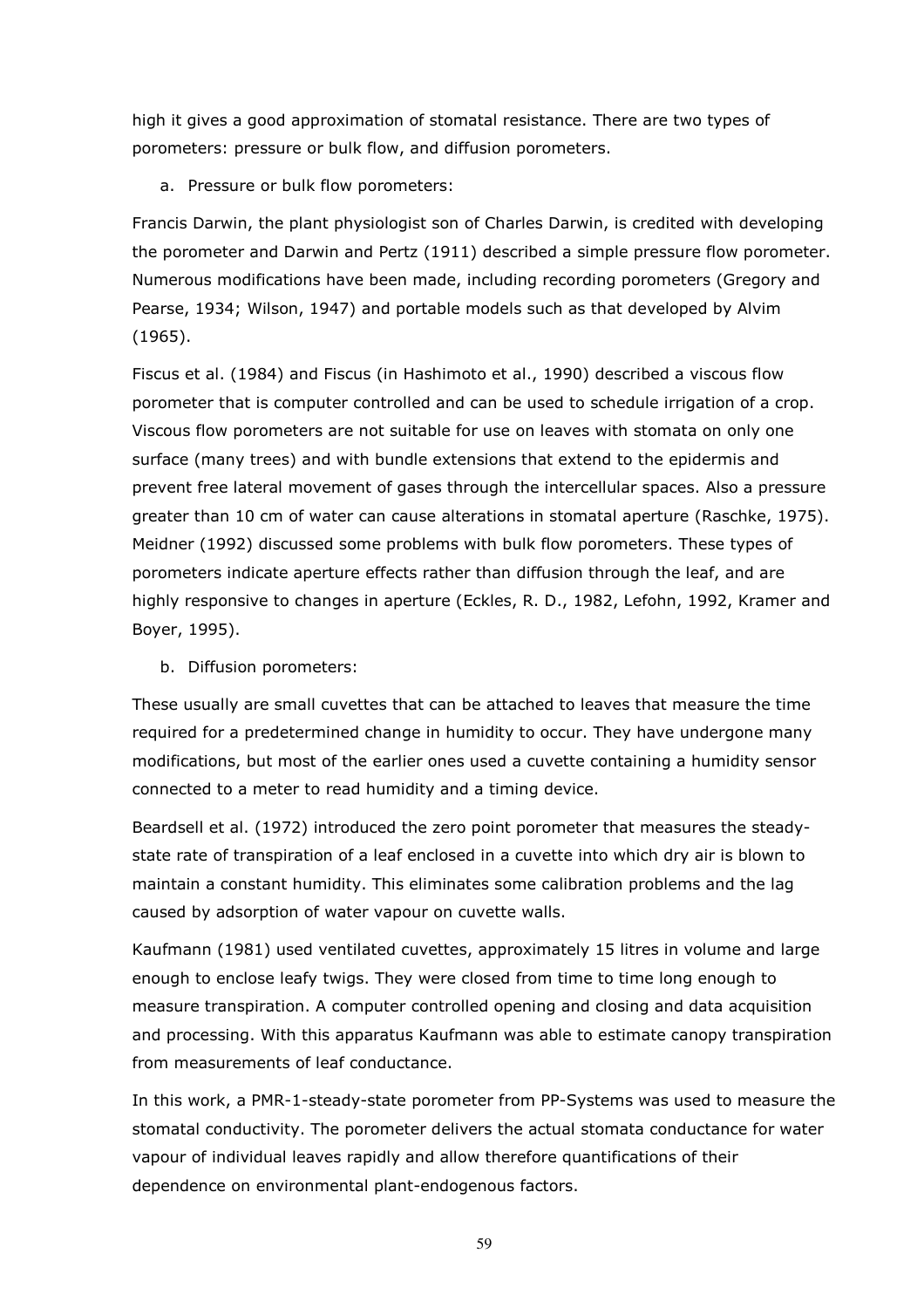One of the limitations on use of diffusion porometers is that they average the behaviour of stomata in a relatively large area of leaf surface, but provide no information concerning the behaviour of individual stomata or differences in different parts of leaves. Thus, for some purposes visual observations may be desirable (Omasa et al., 1985a; and in Hashimoto et al., 1990). However, the data provided by larger samples generally are useful. Diffusion porometers are affected by any factor controlling water loss by leaves; stomatal aperture is only one. Differences in cuticle thickness, leaf thickness, intercellular space dimensions, and other factors can contribute to diffusion differences but do not indicate differences in stomatal aperture (Eckles, R. D., 1982, Lefohn, 1992, Kramer and Boyer, 1995).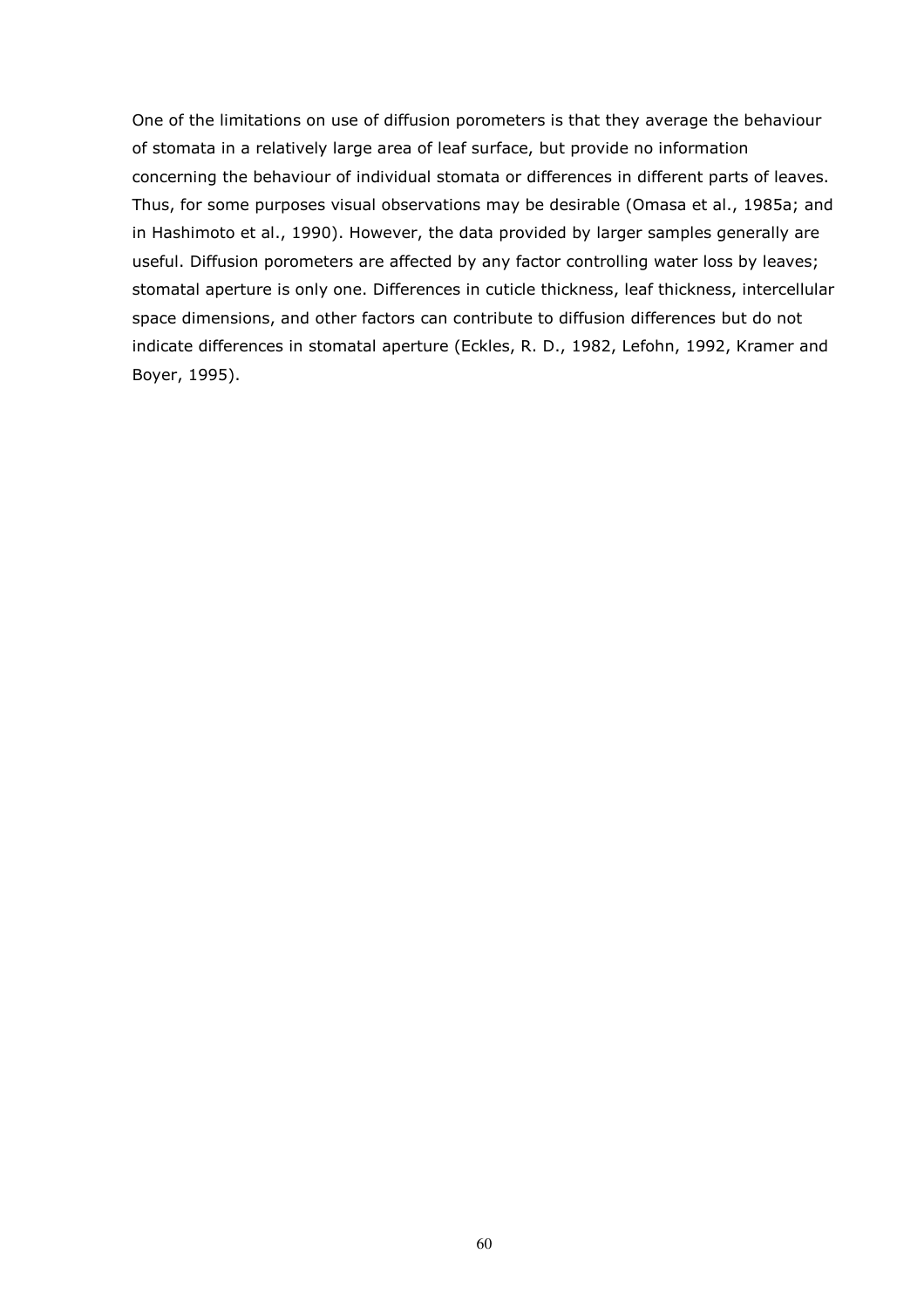# 3 MATERIALS AND METHODS

# 3.1 Accumulated stomatal ozone flux

Stomatal flux-based critical levels (Cle $_f$ ) for ozone take into account the varying influences of temperature, water vapour deficit (VPD), light (irradiance), SMD (soil moisture deficit), ozone concentration and plant development (phenology) on the stomatal flux of ozone and therefore provide an estimate of the critical amount of ozone entering through the stomata and reaching the sites of action inside the plant. This is interesting and important as it shows that the stomatal flux for a given ozone concentration in warm, humid conditions with moist soil can be much greater than that in hot, dry conditions with dry soil because stomata will be more widely open. Exposure based critical levels do not differentiate between such climatic conditions and do not indicate the increased risk of damage in warm, humid conditions (Mapping Manual, 2004).

The hourly mean stomatal flux of ozone based on the projected leaf area (PLA),  $F_{st}$  (in nmol m<sup>-2</sup> PLA s<sup>-1</sup>) is accumulated over a stomatal flux threshold of Y nmol m<sup>-2</sup> s<sup>-1</sup>. The accumulated stomatal flux of ozone above a flux threshold of Y ( $AF<sub>st</sub>Y$ ), is calculated for the appropriate time-window as the sum over time of the differences between hourly mean values of  $F_{st}$  and Y nmol m<sup>-2</sup> PLA s<sup>-1</sup> for the periods when  $F_{st}$  exceeds Y. The stomatal flux-based critical level of ozone, Cle $_f$  mmol m<sup>-2</sup> PLA is then the cumulative stomatal flux of ozone,  $AF_{st}Y$ , above which direct adverse effects may occur (Mapping Manual, 2004).

The ozone fluxes through the stomata of leaves found at the top of the canopy are calculated using a multiplicative algorithm based on the methodology described by Emberson et al. (2000b).

The strongest relationship between yield effects and  $AF_{st}Y$  were obtained using  $Y=6$  nmol  $m^{-2}$  s<sup>-1</sup> (Pleijel, 2002, Danielsson, 2003). Ozone exposure started to contribute to AF<sub>st</sub>Y at an ozone concentration at the top of the crop canopy of approximately 22 ppb. As such, the flux based critical level, Cle<sub>f</sub> of ozone for wheat is an AF<sub>st</sub>6 of 1 mmol O<sub>3</sub> per m<sup>2</sup> projected leaf area, accumulated during an effective temperature sum period starting 270°C days before anthesis and ending 700°C days after anthesis (Mapping Manual, 2004). AF<sub>st</sub>6 relationship has an intercept of unity, indicating that this exposure index can explain the full range of effects (Pleijel, 2006).

The core of the leaf ozone flux model is the stomatal conductance  $(g_{sto})$  multiplicative algorithm which has been developed by Emberson et al. (2000b).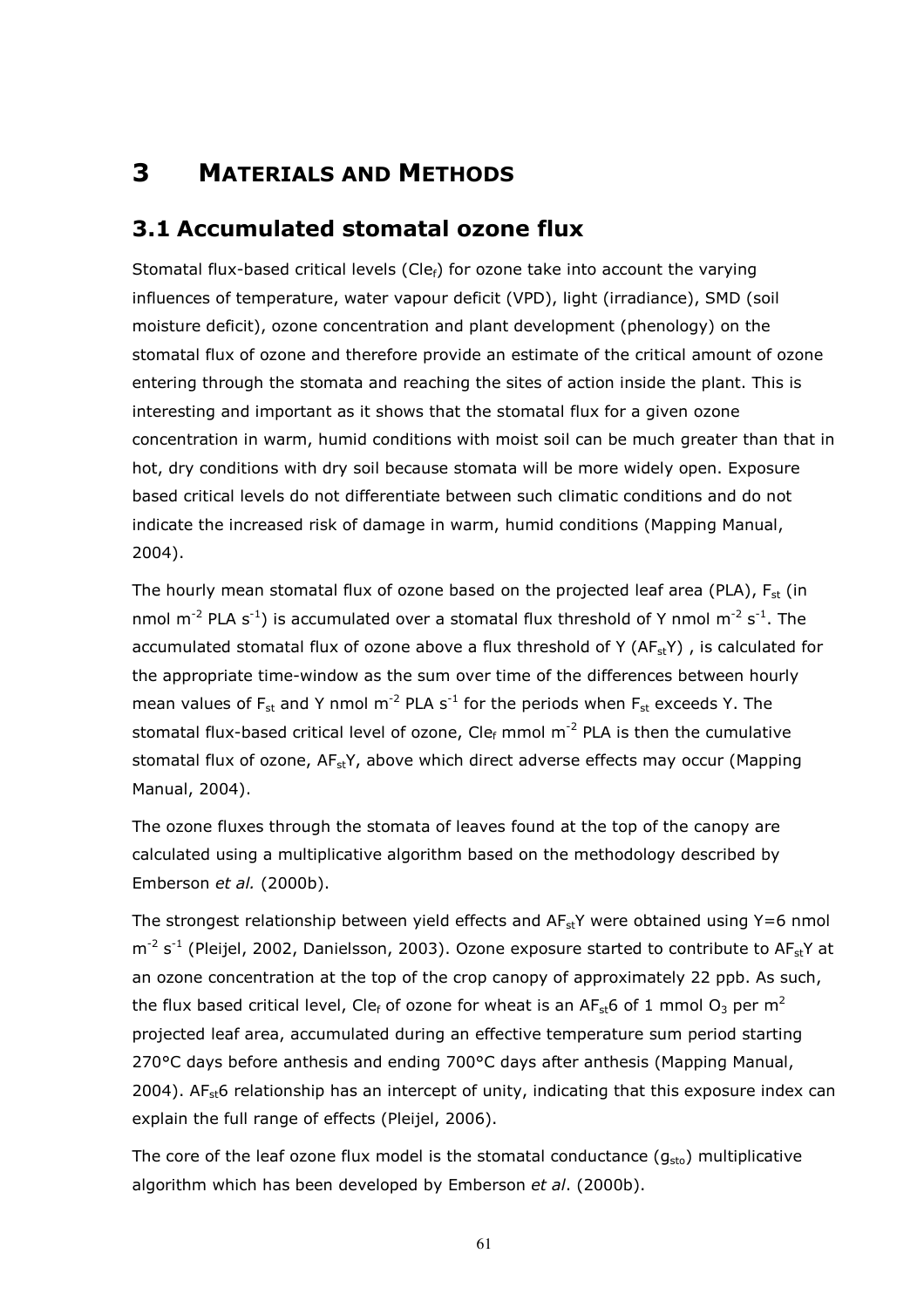All  $g_{sto}$  measurements used to derive  $g_{max}$  and other parameters were made on the flag leaves. Measurements were made during those times of the day and year when  $g_{\text{max}}$ would be expected to occur.

 $g_{sto} = g_{max} * [min(f_{phen}, f_{03})] * f_{light} * max{f_{min}, (f_{temp} * f_{vpd}) * f_{swp}})$ 

where  $g_{sto}$  is the actual stomatal conductance (mmol  $O_3$  m<sup>-2</sup> PLA s<sup>-1</sup>) and  $g_{max}$  is the species-specific maximum stomatal conductance (mmol  $O_3$  m<sup>-2</sup> PLA s<sup>-1</sup>). The parameters  $f_{phen}$ ,  $f_{o3}$ ,  $f_{light}$ ,  $f_{temp}$ ,  $f_{vpd}$  and  $f_{swp}$  are all expressed in relative terms as a proportion of  $g_{max}$ .

# 3.1.1 Parameterisation ( $g_{sto}$  functions) of the stomatal conductance model:

These listed parameters allow for the modifying influence of phenology, ozone, and environmental variables on stomatal conductance to be estimated.

Fig. 7 shows the parameterisation of the stomatal conductance model used for the  $g_{light}$ function, the  $g_{temp}$  function, the  $g_{VPD}$  function, the  $g_{SWP}$  function, and the  $g_{pot}$  function vs time. All data points used are shown as well as the envelopes used to define the boundary lines of the multiplicative  $g_{sto}$  model.







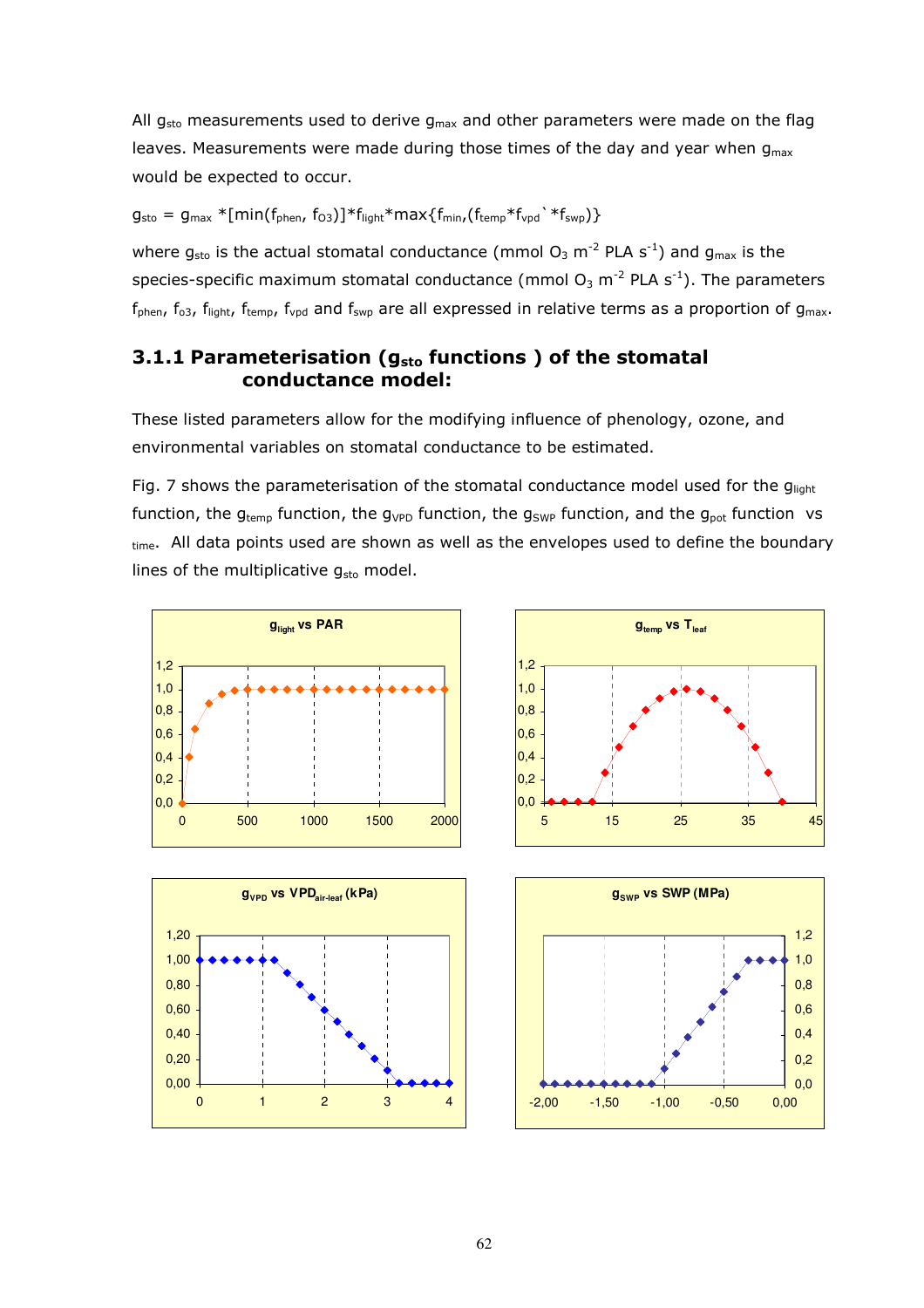



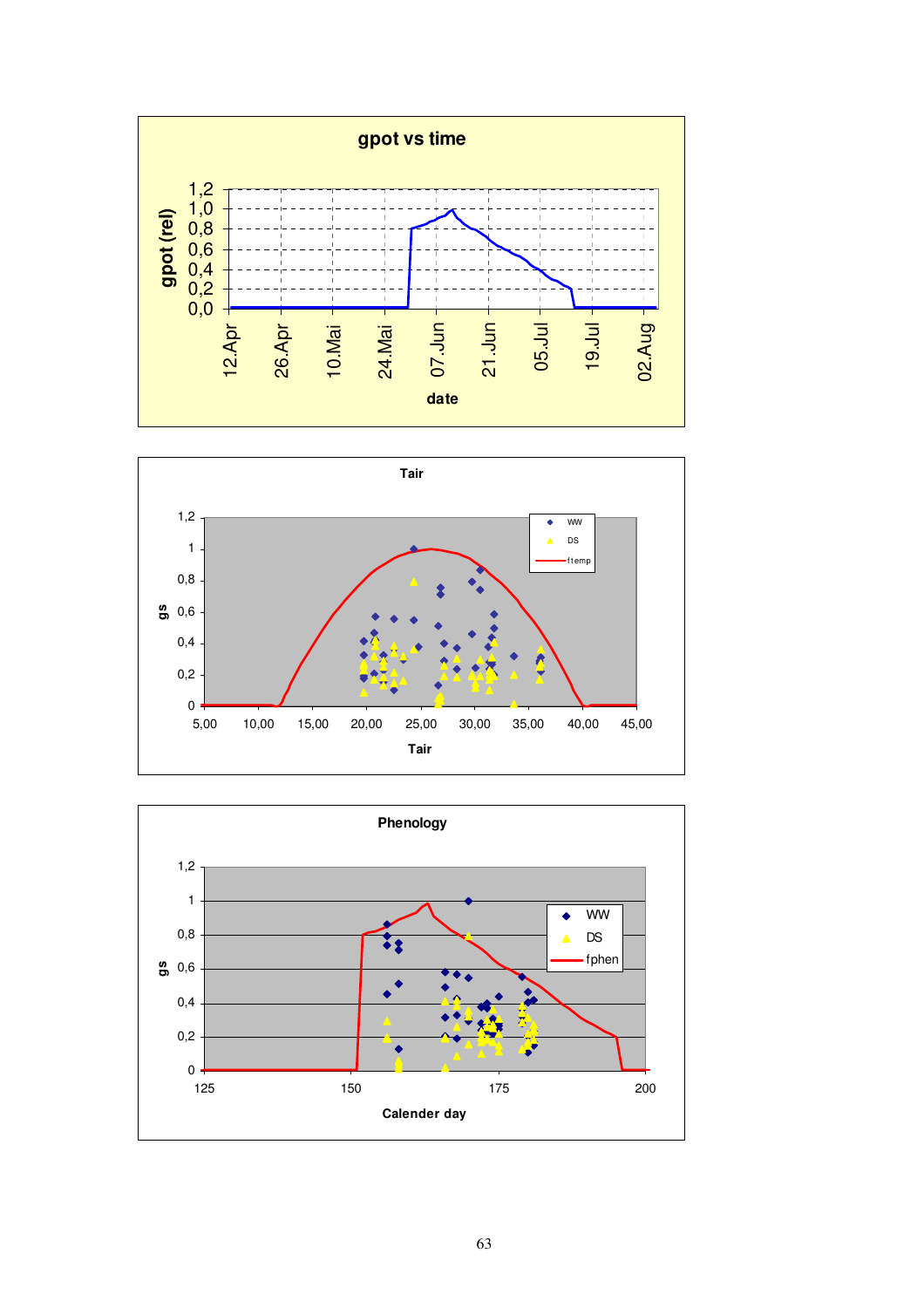

Fig.: 7 Parameterisation of the stomatal conductance model

# 3.1.2 Wheat input parameters

Tab. 4: Wheat input parameters

|                                   | Value                                         | <b>Units</b>                                          |
|-----------------------------------|-----------------------------------------------|-------------------------------------------------------|
| <b>Boundary layer conductance</b> | 4.7339826 mol m <sup>-2</sup> s <sup>-1</sup> |                                                       |
| <b>Stomatal flux</b>              |                                               |                                                       |
| $g_{\text{max}}$                  |                                               | 397 (mmol $O_3$ m <sup>-2</sup> PLA s <sup>-1</sup> ) |
| $f_{\text{min}}$                  | 0.01                                          | fraction                                              |
| SGS (start growing season)        | not used                                      | Julian day                                            |
| EGS (end growing seasons)         | not used                                      | Julian day                                            |
| $f_{\text{phen}\_\alpha}$         |                                               | 0.8 fraction                                          |
| $f_{\text{phen}}$ _ $b$           |                                               | 0.2 fraction                                          |
| $f_{\text{phen}\_\text{C}}$       |                                               | 15 days                                               |
| $f_{\text{phen}\_\text{d}$        |                                               | 40 days                                               |
| $f_{\text{phen}\_\text{e}}$       |                                               | 270 °C days                                           |
| $f_{\text{phen}}$ $f$             |                                               | 700 °C days                                           |
| light_a                           |                                               | 0.0105 constant                                       |
| $T_{min}$                         |                                               | 12 °C                                                 |
| $T_{opt}$                         |                                               | 26 °C                                                 |
| $T_{ma}x$                         |                                               | 40 °C                                                 |
| $b_t$                             | 1.00                                          |                                                       |
| $VPD_{max}$                       |                                               | 1.2 kPa                                               |
| $VPD_{min}$                       |                                               | 3.2 kPa                                               |
| Sum VPD <sub>crit</sub>           | 8                                             | kPa                                                   |
| $SWP_{max}$                       |                                               | $-0.3$ MPa                                            |
| $SWP_{min}$                       |                                               | $-1.1$ MPa                                            |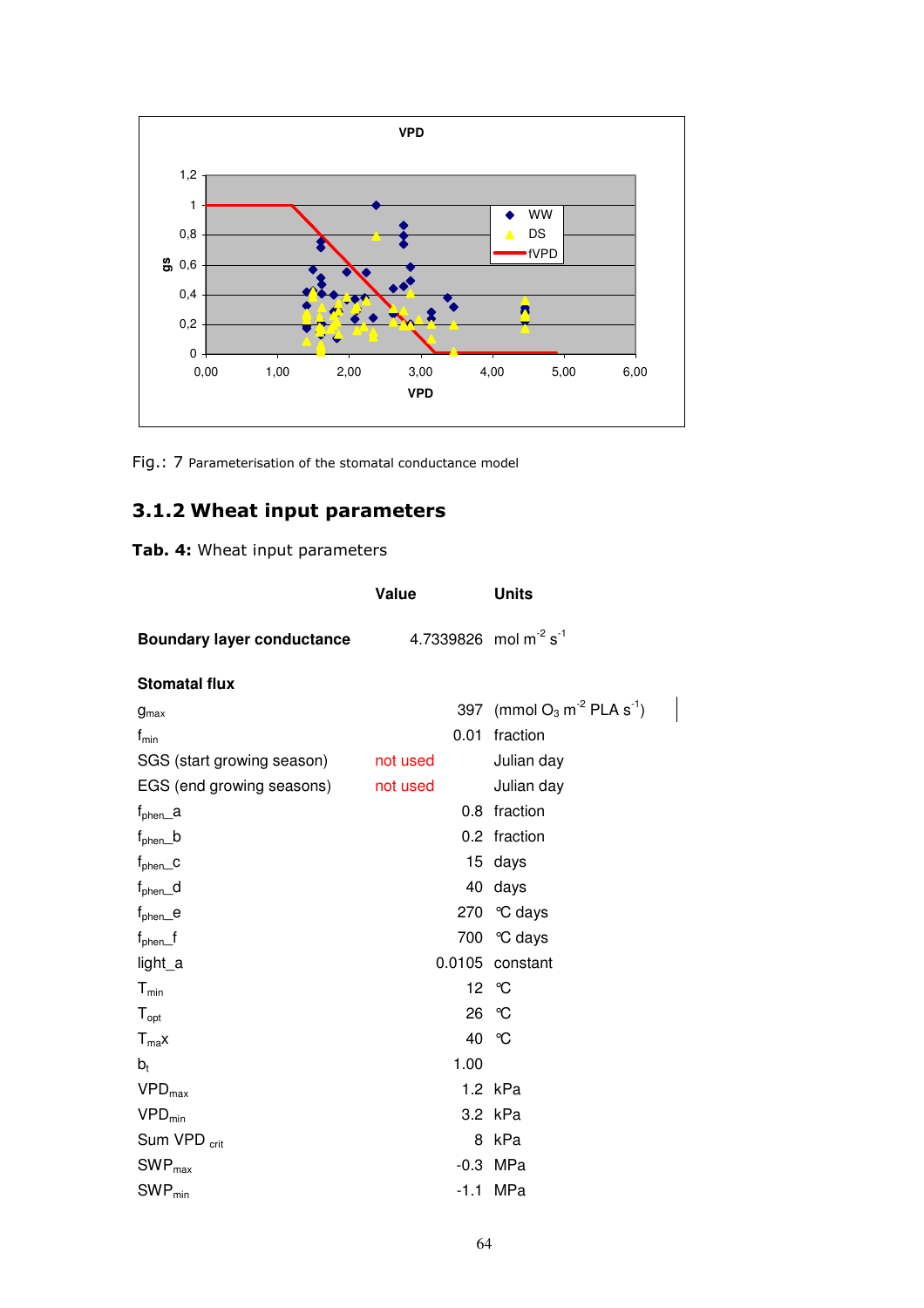#### $G<sub>max</sub>$  and  $f<sub>min</sub>$

Receptor-specific values are provided for  $g_{max}$  and  $f_{min}$  based on stomatal conductance measurements on the experimental site during the two experimental years 2000 and 2001.

#### Fphen

Crop leaves do not attain maximum stomatal conductance until a significant period of development, while stomatal conductance declines later along with senescence (Jones, 1994, Pleijel, 2006). In wheat leaves, higher conductance at anthesis have been reported (Lehnherr et al., 1988, Frederick, 1997, Pleijel, 2006).

The phenology function uses a fixed number of days.

When  $A_{start}$  < yd y  $(A_{start} + f_{when c})$ 

 $F_{\text{phen}} = (1 - f_{\text{phen}} a) * ((yd - A_{\text{start}})/f_{\text{phen}} c) + f_{\text{phen}} a$ 

When  $(A_{start} + f_{phen}c) < yd < (A_{end} - f_{phen}d)$ 

$$
F_{\text{phen}}=1
$$

When  $(A_{end} - f_{then-d}) < yd < A_{end}$ 

 $F_{\text{phen}} = (1 - f_{\text{phen}}) * ((A_{\text{end}} - yd)/f_{\text{phen}}d) + f_{\text{phen}}b$ 

Where yd is the year day;  $A_{start}$  and  $A_{end}$  are the year days fort he start and end of ozone accumulated period respectively.

#### flight

 $f_{light} = 1$  EXP((-light\_a)\*PFD)

where PFD represents the photosynthetic photon flux density in units of  $\mu$ mol m<sup>-2</sup> s<sup>-1</sup>.

#### $f_{temp}$

The main effect of  $f_{temp}$  is to limit stomatal conductance at low temperatures since, high temperatures are commonly associated with high VPD values, which cause very low conductance through the f<sub>vpd</sub> function (Pleijel, 2006).

When  $T_{\text{min}} < T < T_{\text{max}}$  $f_{temp} = \max \{f_{min},[(T-T_{min})/(T_{opt}-T_{min})]^*[(T_{max}-T)/(T_{max}-T_{opt})]^{bt}\}$ when  $T_{min} > T < T_{max}$  $f_{temp} = f_{min}$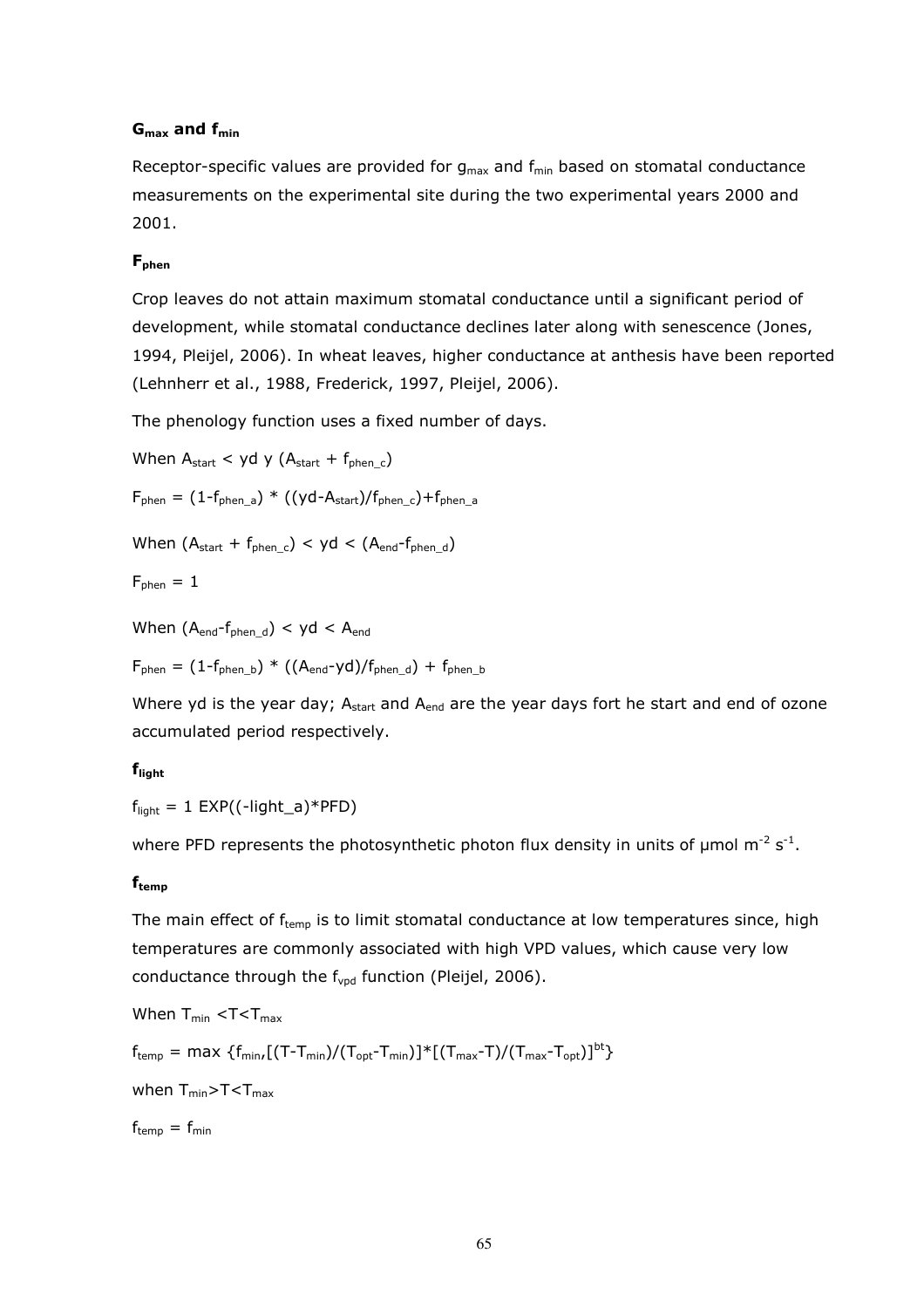Where T is the air temperature in  $\text{°C}$ , T<sub>min</sub> and T<sub>max</sub> are the minimum and maximum temperatures at which stomatal closure occurs to  $f_{min}$ ,  $T_{opt}$  is the optimum temperature and bt is defined as follows:

 $bt = (T_{max}-T_{opt})/(T_{opt}-T_{min})$ 

#### f<sub>VPD</sub>

 $f_{\text{vpd}} = \min \{1, \max\{f_{\min}, ((1 - f_{\min})^*(\text{VPD}_{\min} - \text{VPD}) / (\text{VPD}_{\min} - \text{VPD}_{\max})) + f_{\min}\}\}\$ 

There is more or less instantaneous effect of high VPD levels on stomata resulting in stomatal closure which reduces the high rate of transpiration water vapour flux rates out of the leaf under such conditions. Under dry and hot conditions such limitation of VPD may occur early during the day after the sunrise. If there is a large VPD sum it is likely to be related to a larger amount of transpiration and if the accumulated amount of transpiration during the course of the day exceeds a certain critical level, then stomatal re-opening in the afternoon is assumed not to occur (Pleijel, 2006).

The instantaneous response of the stomata to VPD is described by the  $f_{VPD}$  function.

#### f<sub>SWP</sub>

$$
f_{SWP} = min\{1, max\{f_{min}, ((1 - f_{min}) * (SWP_{min} - SWP) (SWP_{min} - SWP_{max})) + f_{min}\}\}
$$

 $f_{O3}$ 

 $f_{O3} = 1/(1+(AF_{st}0/11.5)^{10})$ 

where  $AF<sub>st</sub>0$  is accumulated from  $A<sub>start</sub>$ .

This function allows the inclusion of ozone concentration on stomatal conductance via the onset of early senescence. This function is used in association with the  $f_{\text{phen}}$  function to estimate  $g_{sto}$ . The  $f_{03}$  function typically operates over a one-month period and only comes into operation if it has a stronger senescence-promoting effect than normal senescence.

Post-anthesis ozone induced decline in stomatal conductance is proportional to ozone induced leaf senescence (Pleijel, 2006).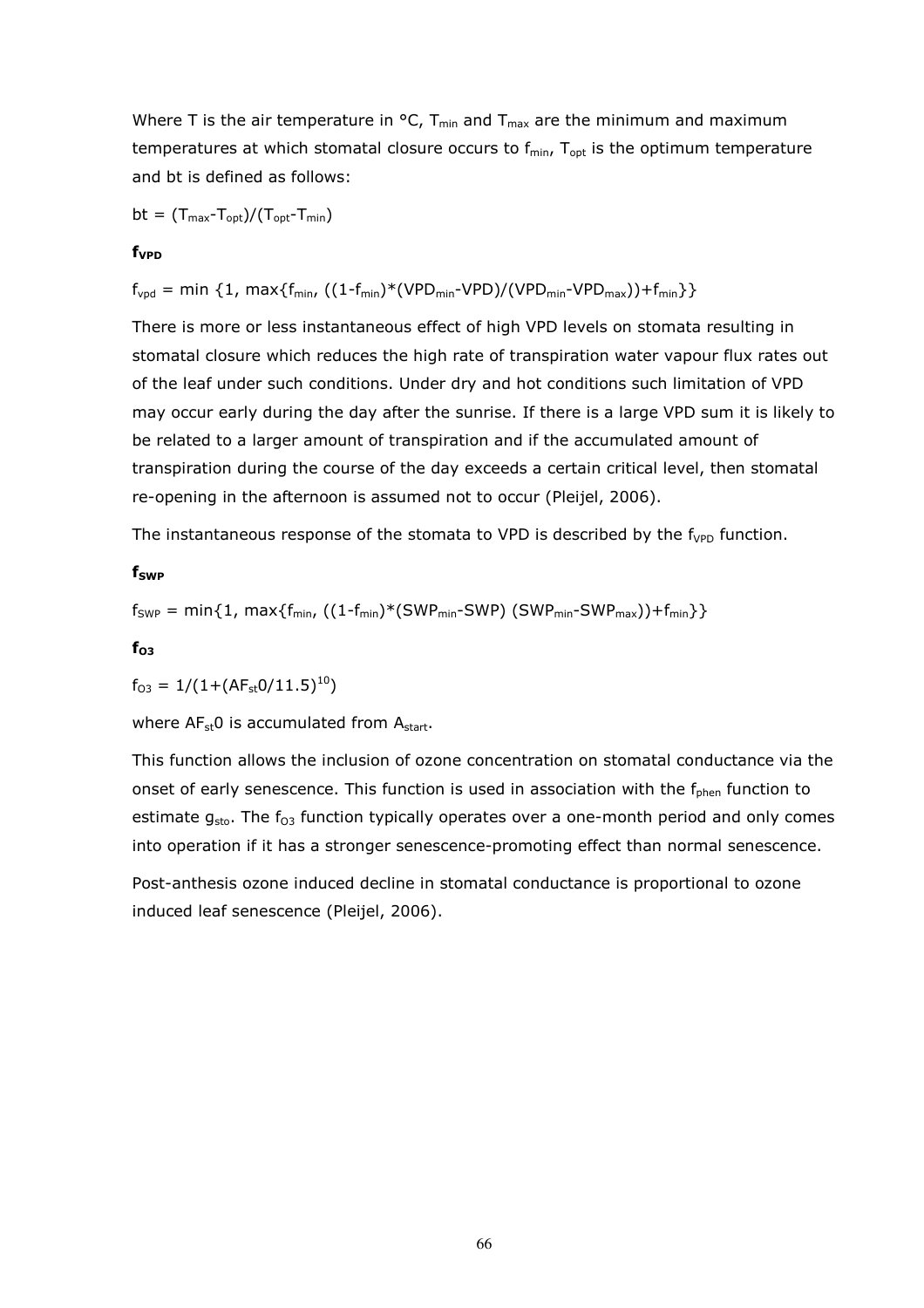# 3.2 Meteorological measurements



# 3.2.1 Climate Data:

Site: Station Seibersdorf:

Altitude above the see: 185.00

Longitude: 163025

Latitude: 475839

Climate observation-times: 6:54, 13:54, 18:54 MEZ

Time difference: 7:00 MEZ=7:06 MOZ

# 3.2.2 Physical climate:

#### Air Temperature

Type: YSI 44020 Producer: Yellow Springs Instr., USA Measuring range: -50 bis +50°C Exactitude: ±0.1°C Time factor: 10s for stagnant air

#### Air Pressure:

Type: Barogeber 317S/Barometer GB1 Producer: Kroneis, Vienna/Meteolabor, CH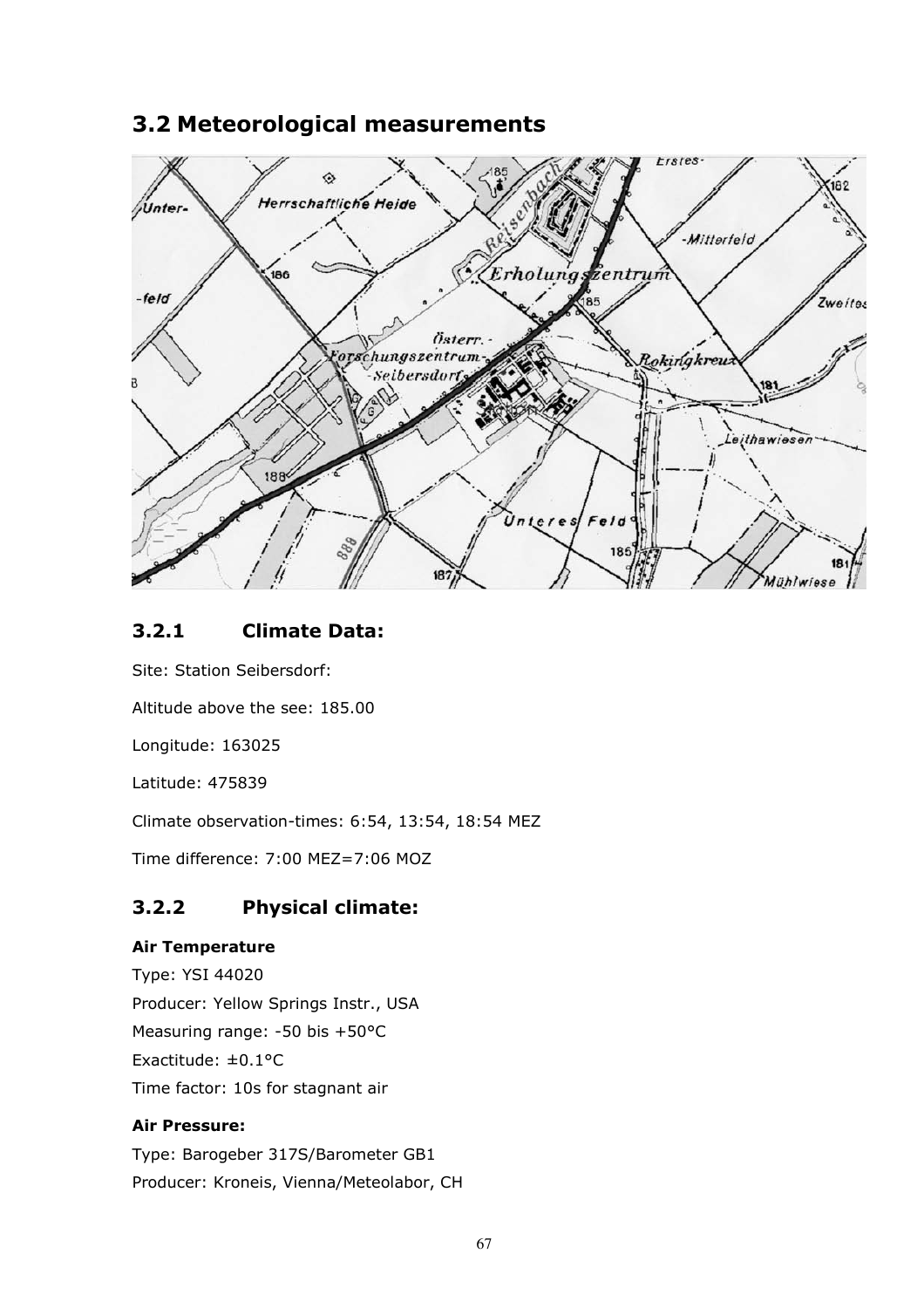Measuring range: 100hP (to choose between 825-1050hP)/630-1060hP Exactitude: ± 0.2hP/ Measuring principle: Pressure capsule (analogue signal 0-2V)/Frequency 15-32 kHz

#### Relative humidity:

Type: Pernix800L100 Producer: Lambrecht KG, BRD Measuring range: 5-100% Exactitude: ±3%

#### Rainfall:

Type: AP23 Producer: Paar, Graz Funnel:  $500 \text{cm}^2$ Analysis: 0.1mm Measuring principle: floating contact

#### Irrigation:

Type: Regensensor Producer: Kroneis, Wien Collection surface: 40cm<sup>2</sup> Analysis: approximately 5min Measuring principle: capacity with floating contact

#### Wind:

Type: 263 PR Producer: Kroneis, Wien Measuring range: 0.5-50 m/s/0-359 Grad Exactitude: WG  $\pm$  0.5 m/s/WR  $\pm$  1 Grad Measuring principle: WG pulse generator/WR Potentiometer

#### Global radiation:

Type: Sternpyranometer 8101 Producer: Schenk, Vienna Measuring range: 300-3000nm Exactitude:  $2.5$  mV/J cm<sup>-2</sup> min<sup>-1</sup> Measuring principle: Thermocouple Mean concentrations of primary pollutants: Site: Stixneusiedl / Lower Austria Approximate distance of weather station from field site: 25km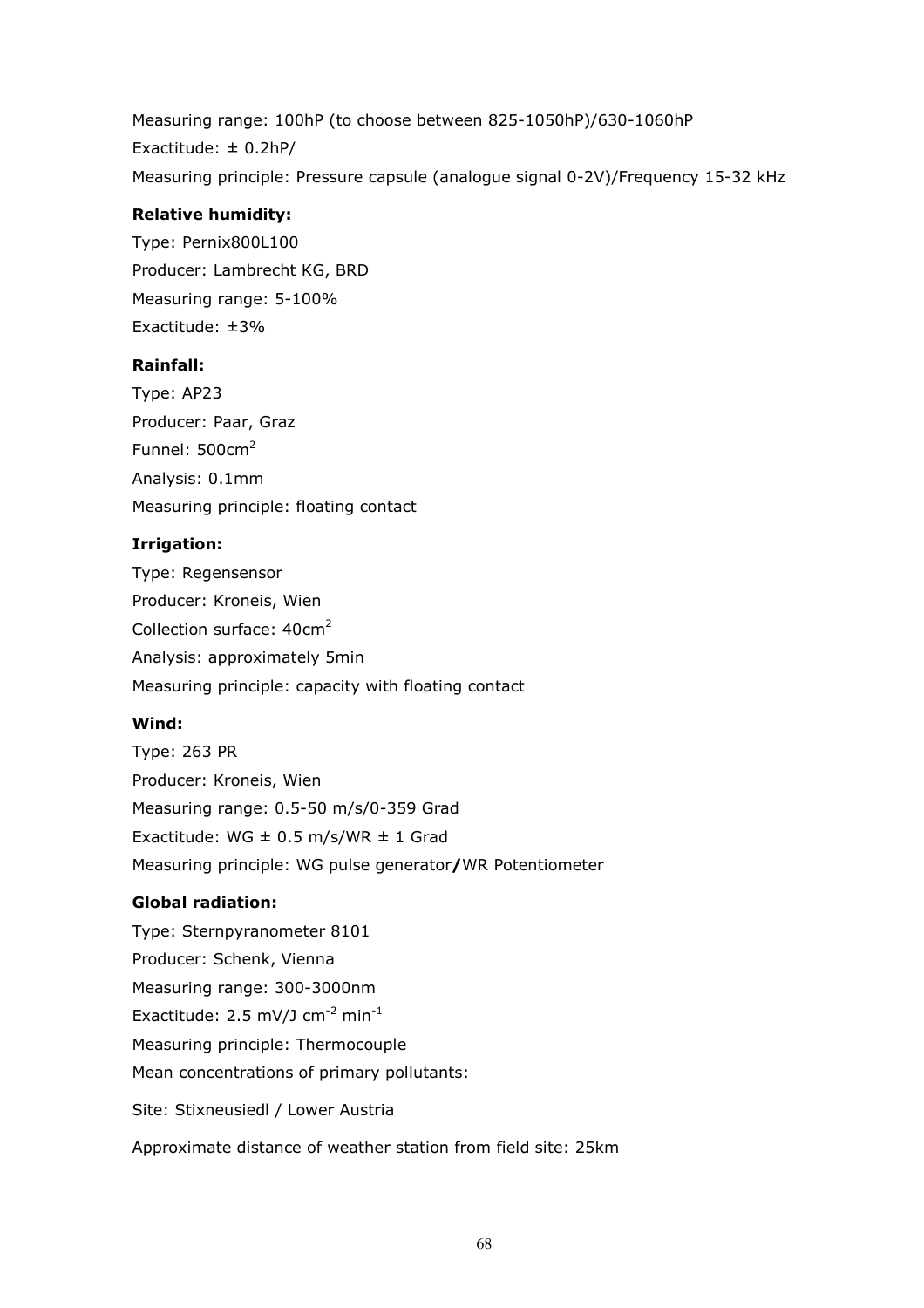# 3.2.3 Environmental conditions during the experiments

Tab. 5: Mean temperature, relative humidity, irradiance and global radiation during the experimental periods 2000/01

|                                               | <b>Mean</b><br>temperature | relative<br>humidity | irradiance | global<br>radiation |
|-----------------------------------------------|----------------------------|----------------------|------------|---------------------|
|                                               | (°C)                       | (9/6)                | ( )        | ( )                 |
| <b>Vegetative growth to</b>                   |                            |                      |            |                     |
| <b>Development of flag leaf</b>               |                            |                      |            |                     |
| 2000: 03.20.-06.02. (75d)                     | 14.2                       | 72.5                 | 0.3        | 231                 |
| 2001: 03.16.-05.24. (70d)                     | 11.4                       | 70.6                 | 0.2        | 200.2               |
| <b>Appearance of flag leaf</b><br>to Anthesis |                            |                      |            |                     |
| 2000:                                         |                            |                      |            |                     |
| 06.03.-06.10.Na/06.16.Ex                      | 21.8/22.5                  | 58/60.3              | 0.5/0.4    | 306.2/295.2         |
| 2001:                                         |                            |                      |            |                     |
| 05.25.-05.30.Na/06.06.Ex                      | 23.6/18.6                  | 65.5/66              | 0.4/0.29   | 314.3/259.5         |
| <b>Onset flowering to</b>                     |                            |                      |            |                     |
| <b>Ripening</b>                               |                            |                      |            |                     |
| 2000:                                         |                            |                      |            |                     |
| 06.11./06.17.-07.15.                          | 20.2/19.6                  | 62.9/62.8            | 0.31/0.3   | 259.7/254.,6        |
| 2001:                                         |                            |                      |            |                     |
| 05.31./06.07.-07.03.                          | 17.7/19.4                  | 65.4/67.4            | 0.26/0.3   | 241.5/262.2         |
| <b>Ripening to Harvest</b>                    |                            |                      |            |                     |
| 2000: 07.16.-08.05.                           | 19.1                       | 71.6                 | 0.2        | 206.3               |
| 2001: 07.04.-07.24.                           | 20.4                       | 68.2                 | 0.3        | 223                 |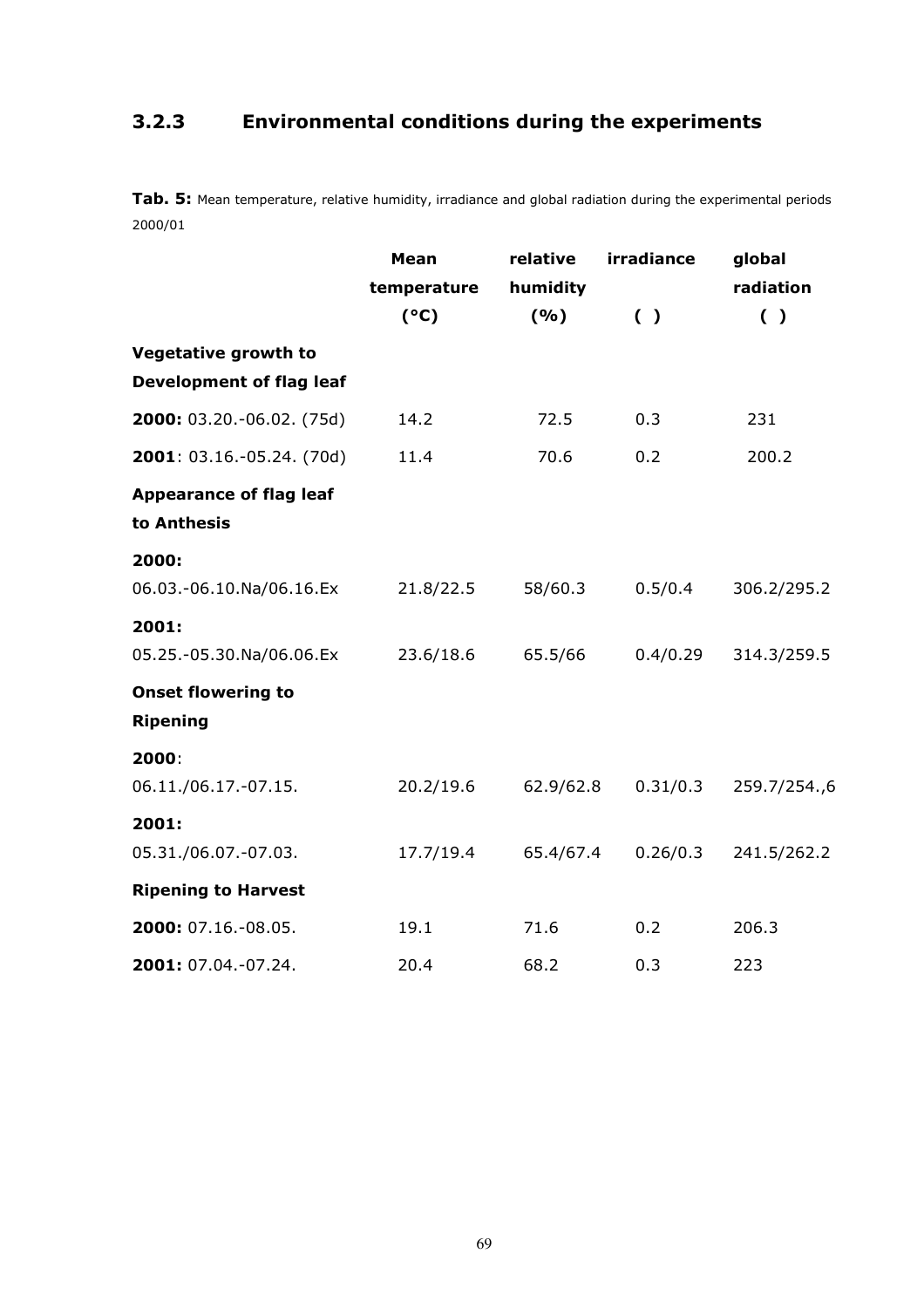**Tab. 6:** Mean concentrations in mg/m<sup>3</sup> of the major air pollutants during the growing periods 2000/2001

|                                                     | <b>NO</b>  | NO <sub>2</sub> | SO <sub>2</sub> |
|-----------------------------------------------------|------------|-----------------|-----------------|
|                                                     | (ppb)      | (ppb)           | $(mg/m^3)$      |
| Vegetative growth to                                |            |                 |                 |
| <b>Development of flag leaf</b>                     |            |                 |                 |
| 2000: 03.20.-06.02. (75d)<br>(data from $04.01.$ )* | 2.74       | 7.38            | 0.01            |
| 2001: 03.16.-05.24. (70d)<br>(data from $04.01.$ )* | 3.83       | 3.98            | 0.005           |
| <b>Appearance of flag leaf</b><br>to Anthesis       |            |                 |                 |
| 2000:                                               |            |                 |                 |
| 06.03.-06.10.Na/06.16.Ex                            | 2.45/2.48  | 6.43/6.72       | 0.01/0.01       |
| 2001:                                               |            |                 |                 |
| 05.25.-05.30.Na/06.06.Ex                            | 6.21/6.16  | 5.03/4.91       | 0.006/0.005     |
| <b>Onset flowering to</b><br><b>Ripening</b>        |            |                 |                 |
| 2000:                                               |            |                 |                 |
| 06.11./06.17.-07.15.                                | 2.51/2.507 | 7.079/7.08      | 0.01/0.01       |
| 2001:                                               |            |                 |                 |
| 05.31./06.07.-07.03.                                | 6.12/6.12  | 4.82/4.83       | 0.005/0.005     |
| <b>Ripening to Harvest</b>                          |            |                 |                 |
| 2000: 07.16.-08.05.                                 | 2.71       | 8.01            | 0.006           |
| 2001: 07.04.-07.24.                                 | 5.46       | 4.04            | 0.003           |

 $^*$ ) In the first three weeks we neglected the uptake of pollutants, as the plants were only in their earliest growth stages. So we started the calculations from the beginning of April. As the sensitivity of wheat towards air pollutant changes as a function of development, the average concentrations during those specific growth stages are listed below.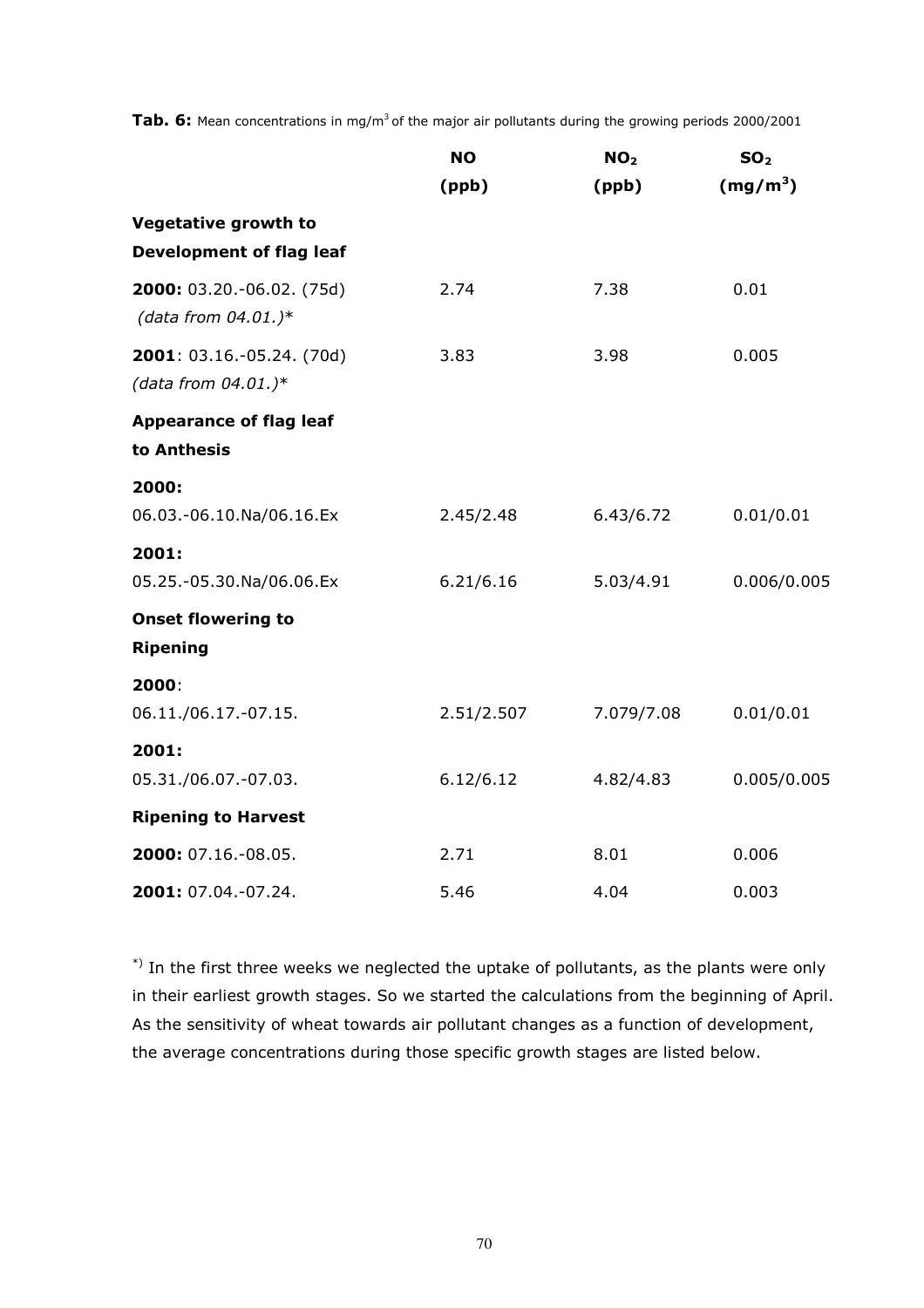Tab. 7: Ozone concentrations during the experiments in 2000/2001 (24-h mean concentration)

|                                                                | 24h mean  | $7^{\circ \circ}$ - 17 $^{\circ \circ}$ |
|----------------------------------------------------------------|-----------|-----------------------------------------|
| <b>Vegetative growth to</b><br><b>Development of flag leaf</b> |           |                                         |
| 2000: 03.20.-06.02. (75d)<br>(data from $04.11.$ )*            | 39.5      | 47.9                                    |
| 2001: 03.16.-05.24. (70d)<br>(data from $04.12.$ )*            | 35.3      | 37.9                                    |
| <b>Appearance of flag leaf</b><br>to Anthesis                  |           |                                         |
|                                                                |           |                                         |
| 2000:<br>06.03.-06.10.Na/06.16.Ex                              | 43.4/49.0 | 53.7/61.3                               |
| 2001:<br>05.25.-05.30.Na/06.06.Ex                              | 45.0/43.5 | 50.5/44.0                               |
| <b>Onset flowering to</b><br><b>Ripening</b>                   |           |                                         |
| 2000:                                                          |           |                                         |
| 06.11./06.17.-07.15.                                           | 38.5/37.0 | 48.9/47.0                               |
| 2001:                                                          |           |                                         |
| 05.31./06.07.-07.03.                                           | 37.8/38.3 | 41.4/42.4                               |
| <b>Ripening to Harvest</b>                                     |           |                                         |
| 2000: 07.16.-08.05.                                            | 35.4      | 43.0                                    |
| 2001: 07.04.-07.24.                                            | 35.5      | 38.2                                    |

# 3.3 The wheat cultivars Extradur and Nandu

In the Austrian cultivar list 1997 (BFL-Bundesamt und Forschungszentrum für Landwirtschaft, Ministry of Environment) one can find the following description of the two wheat cultivars EXTRADUR (Triticum durum) and NANDU (Triticum aestivum) we chose for our experiments:

 $1 =$  favourable

 $9 =$ unfavourable

except baking quality:

 $9 = \text{very high}$ 

 $1 =$  very low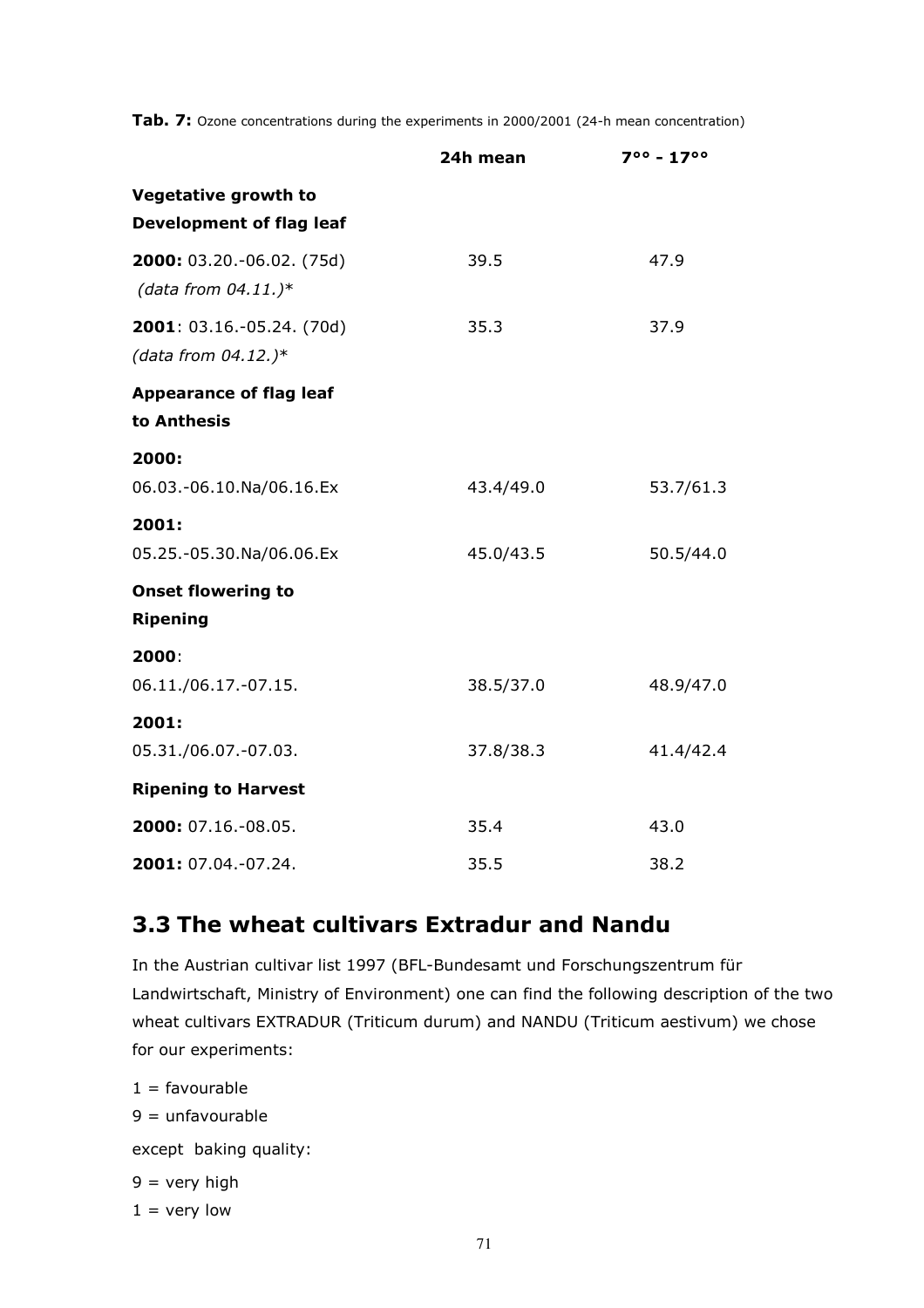|              | Note Heading, Anthesis,     | <b>Growth Height</b>  | Youth development |
|--------------|-----------------------------|-----------------------|-------------------|
|              | <b>Ripening</b>             |                       |                   |
| $\mathbf{1}$ | very early                  | very short            | very good         |
| 2            | early                       | short                 | good/quick        |
| 3            | early to medium             | short to medium       | good to medium    |
| 4            | medium to early             | medium to short       | medium to good    |
| 5            | medium                      | medium                | medium            |
| 6            | medium to late              | medium to tall        | medium to little  |
| 7            | late to medium              | tall to medium        | little to medium  |
| 8            | late                        | tall                  | little to slow    |
| 9            | very late                   | very tall             | slow              |
|              |                             |                       |                   |
|              | Note Storing, out growth    | <b>Yield, Quality</b> | Crude fiber,      |
|              | susceptibility for diseases |                       | Glucosinolat      |
| $\mathbf{1}$ | none, very little           | very high             | very low          |
| 2            | little                      | high                  | low               |
| 3            | little to medium            | high to medium        | low to medium     |
| 4            | medium to little            | medium to high        | medium to low     |
| 5            | medium                      | medium                | medium            |
| 6            | medium to high              | medium to low         | medium to high    |
| 7            | high to medium              | low to medium         | high to medium    |
| 8            | high                        | low                   | high              |

Tab. 8: Austrian cultivar list 1997 (BFL-Bundesamt und Forschungszentrum für Landwirtschaft)

EXTRADUR NANDU

| Year of admission: | 91 | 92 |
|--------------------|----|----|
| Awn/Spadix:        |    | K  |
| Heading:           | 4  | 7  |
| Ripening:          | 6  | 7  |
| Growth height:     | 3  | 5  |
| Storage:           | 3  | 4  |
| Grain loss:        | 2  |    |
| Outgrowth:         | 5  | 5  |
|                    |    |    |
| Mildew:            | 6  | 5  |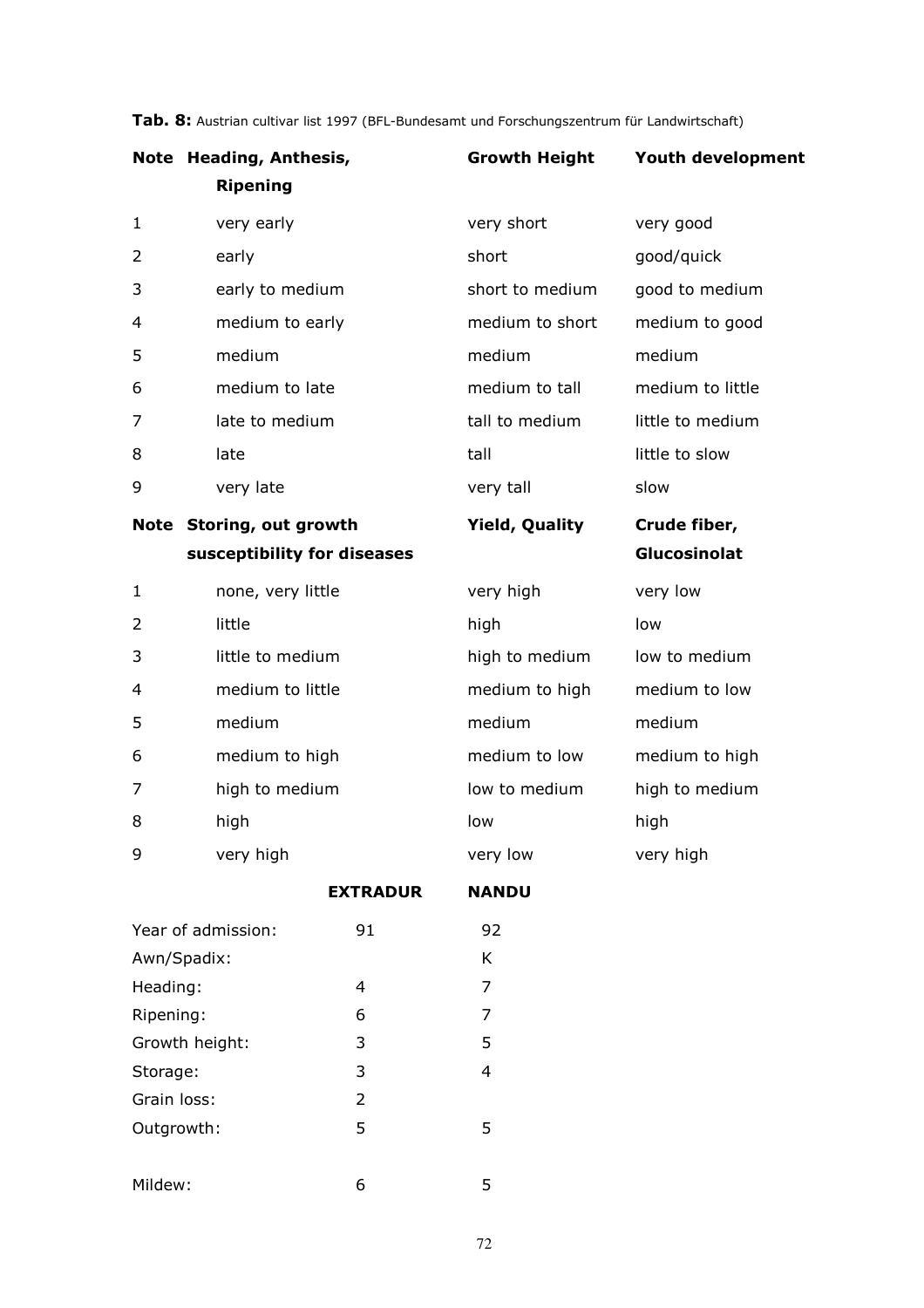| Leag rust:             | 8              | 3        |
|------------------------|----------------|----------|
| Black rust:            | 4              | 5        |
| Septoria Nodorum-leaf: | 7              | 5        |
| Glume blotch:          |                | 6        |
| Ear fusarium rot:      | 7              | 5        |
| Yellow rust:           | 4              |          |
| Yield-dry area:        | 6              |          |
| Yield-wetland:         |                | 5        |
|                        |                |          |
| Cultivation property:  | Τ              |          |
| Thousand grain weight: | 2(49.1g)       | 6(38.8g) |
| Hektolitermasse:       | 5              | 4        |
| Crude protein:         | 2.5            | 4        |
| Wet gluten:            | $\overline{4}$ | 3        |
| Swelling capacity Q0:  | 7              | 5        |
| Sedimentation value:   |                | 4        |
| Falling number:        | 3              | 3        |
| Viscosity (Amyl.):     | $\overline{2}$ |          |
| Pope-yield:            | 5              |          |
| Vitreousity:           | 4              |          |
| Coloring matter:       | 3              |          |
| Baking quality:        | 7              |          |
|                        |                |          |

## 3.4 Experimental requirements

- a) Experimental Plot: The wheat plants were exposed to two different levels of ozone in OTCs. Air was non-filtered (A) and A plus 50ppb addition of ozone (O). Each treatment was replicated three times  $(O_1, O_2, O_3/A_1, A_2, A_3)$ .
- b) Pots and Wicks: The plants in separate chambers were exposed to two different levels of water supply: Dry-treatment: 1x130cm wick of fibreglass; these plants were irrigated insufficiently to show typical symptoms of drought stress (-40% of soil water capacity).

Well watered-treatment: 4x70cm + 1x130cm wicks; these plants were irrigated sufficiently not to show any symptoms of drought stress.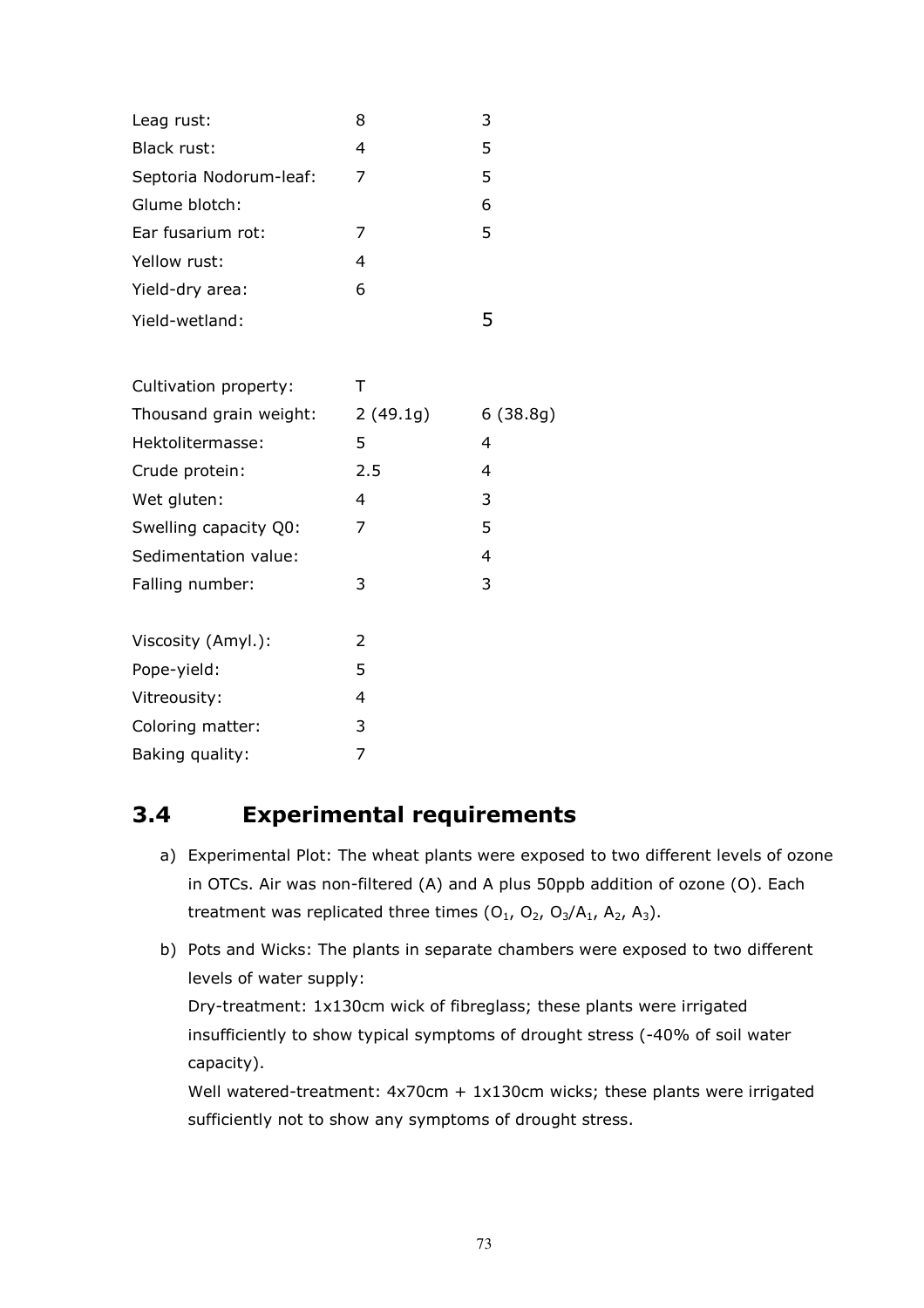

Fig. 7: Water supply of the wheat cultivars

- c) In the experimental year 2000 we exposed both cultivars (Nandu and Extradur) to the two levels of water supply. As the cultivar Nandu had proven to be more sensitive to acute ozone damage during comparative fumigation experiments in closed chambers we decided to expose only this cultivar to both levels of water supply in the second experimental year 2001. The cultivar Extradur was irrigated sufficiently.
- d) Soil mixture and fertilizer: In this study we used a commercial mix of ED 63 (Einheitserde- und Humuswerke, Gebrüder Patzer GmbH Waldsiedlung 4, D-36391 Sinntal-Jossa/pH 5.5-6.5, 50-300 mg/N, 80-300 mg/Phosphor, 80-400mg/K, Salt  $< 1.5g/l$ ).

#### 3.4.1 Establishing the wheat plants

#### a) Planting procedure:

The seeds of spring wheat Nandu and Extradur were sown on the 13.03.01 in 10.6l pots of 24.5cm diameter and 20 cm height after they had been pre-germinated for 48 hours in a dark, warm (20°C) greenhouse. Before germination they had to be soaked in water for 7 hours. After sowing they had been placed immediately in field environment. We planted 15 seeds per pot in three rows.

To avoid the spread of viruses and diseases we kept insects off the plants by using a reticle.

Through fibreglass wicks the plants had access to a water reservoir, whereas the distance between the pot base and the water level had to be approximately 3 cm and the pot base may not have been immersed in water.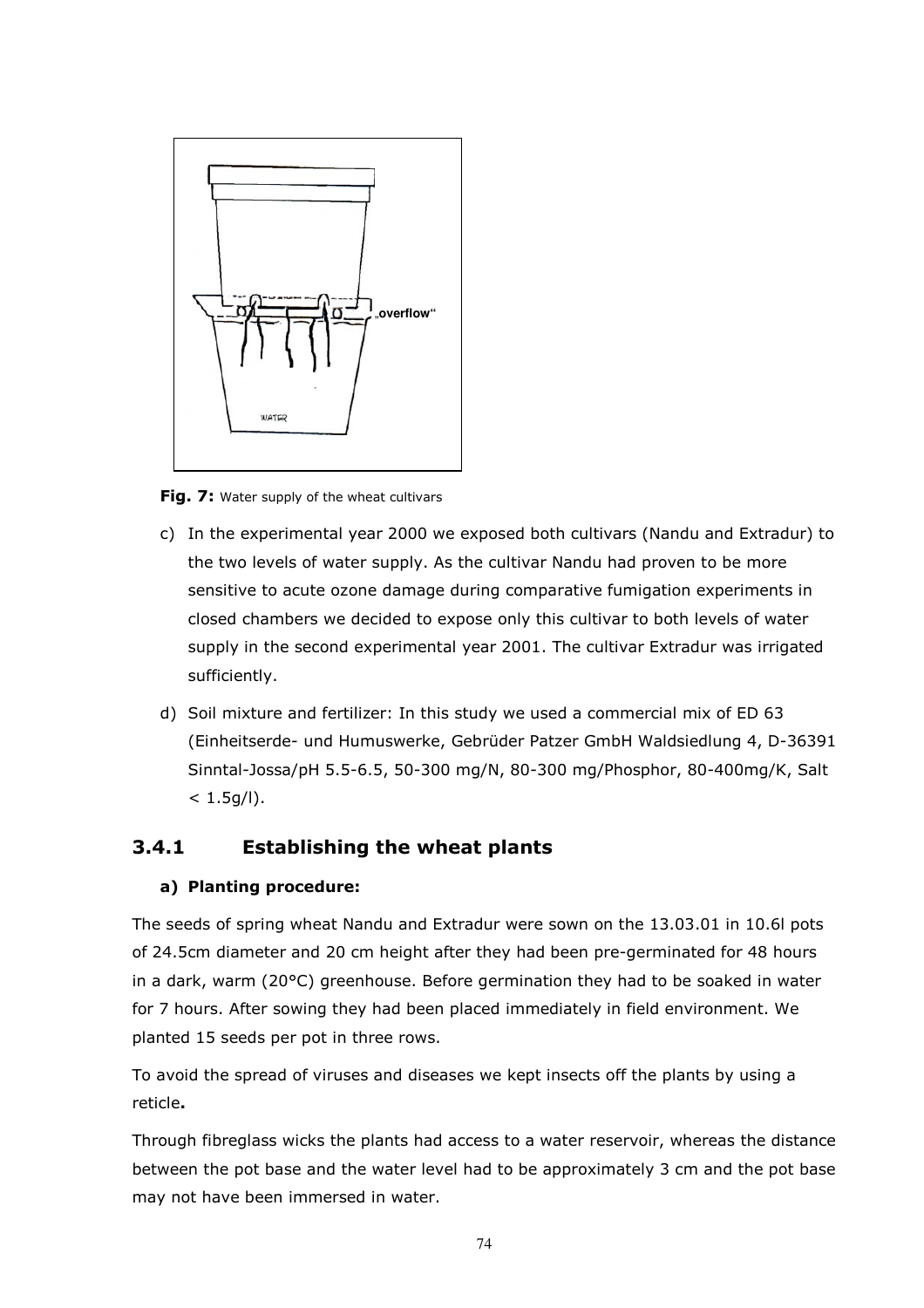On the 05.09.2001 we placed the pots of the two cultivars Nandu and Extradur cultivars in the OTCs and started ozone fumigation.

### 3.4.2 Care of wheat plants

In the experimental year 2000 we sprayed Pronto Plus (250ml/l) twice against Mildew: On the 06.09.2000 and 07.06.2000.

Regularly we removed weeds from the pots and around the pots; we observed the plants carefully for insect pests and sprayed in the experimental year 2001:

06.11.2001: Bulgadis (5ml - 0.1% + 2.5ml wetting agent) because of aphids.

We observed the plants as well for viruses and fungal pathogens and sprayed in the experimental year 2001 three times because of Mildew:

05.10.2001: Pronto Plus (250ml/l).

05.26.2001: Corbel (12.5ml) and Decis (2.5ml + 2.5ml wetting agent).

06.28.2001: Decis (2.5ml + 2.5ml wetting agent) and Corbel (12.5ml).

And we made periodically observations of the wheat plants to record the growth stages:

Tab. 9: Development stages of both cultivars during the experimental years 2000 and 2001

|                             | 2000                  | 2001                  |
|-----------------------------|-----------------------|-----------------------|
|                             | Nandu/Extradur        | Nandu/Extradur        |
| Emergence /11               | 03.20.2000            | 03.16.2001 both       |
| Appearance of flag leaf /49 | 06.02.2000            | 05.24.2001 both       |
| Onset of flowering /61      | 06.10.2000/06.16.2000 | 05.30.2001/06.06.2001 |
| Start of Ripening/91        | 07.15.2000            | 07.03.2001 both       |
| Harvest/97                  | 08.05.2000            | 24.7.2001 both        |

Cereal growth stages after the descriptions of the principal and secondary growth stages:

The decimal code for the growth stages of cereals, devised by Zadoks, Chang & Konzak (1974), is reproduced with stylised drawings of selected stages of wheat, barley and oat plants. Expanded definitions of some of the descriptive phrases are designed to assist the application of the code to agrochemical research, development and use in the UK. Each of the principal stages has provision for sub-division into 10 secondary stages. These are denoted by a second series of digits extending the scale from 00 to 99. Many people and organisations, in particular the ICP-crops, have contributed to the evolution and presentation of this version of the decimal code for cereal growth stages.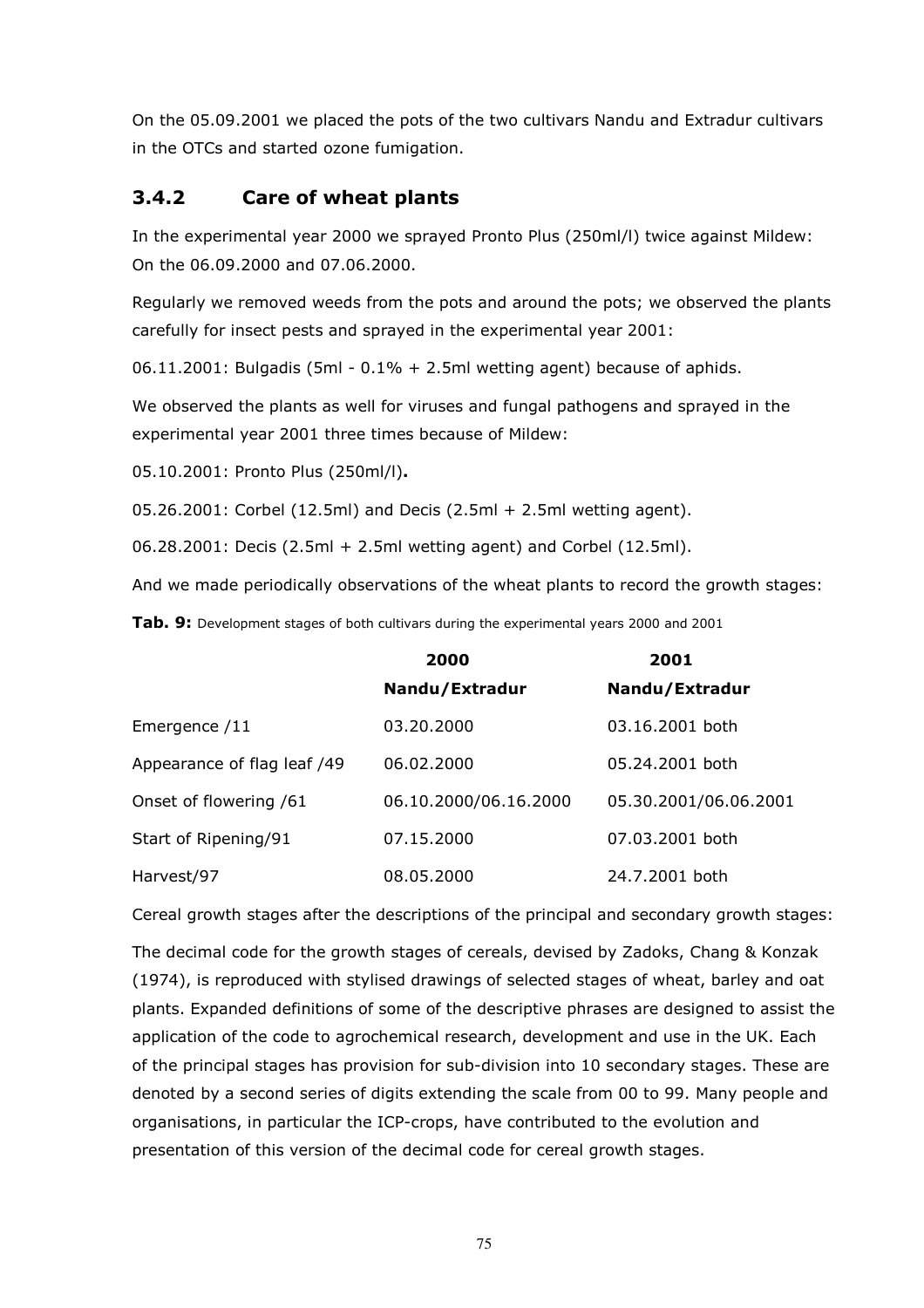#### b) Stomatal conductance measurements:

To enable ozone flux modelling to wheat canopies,  $g_s$  parameters and relationships with environmental conditions need to be made (i.e.  $g_{max}$ ,  $g_{pot}$ ,  $g_{min}$ ,  $g_{light}$ ,  $g_{temp}$ ,  $g_{vpd}$ ). To date, flux modelling had been performed to assess the ozone uptake to a single flag leaf of the upper canopy. To enable estimates to be made of wheat yield loss it is necessary to estimate ozone uptake to the entire wheat canopy. This requires knowledge of how  $q_s$ varies throughout the canopy. The leaf on which  $q_s$  measurements are made is also important, i.e. its position within the canopy.

We had many measurement periods: All over the day on sunny days from appearance of flag leaf (02.06.00/24.05.01) to senescence, and additionally in the morning and afternoon hours, otherwise the input PAR would have been under presented in the doseresponse model.

The measurements were made on both leaf surfaces (upper and lower surface), which represents the total leaf gas exchange.

Additionally we recorded the PAR (in  $\mu$ mol m<sup>-2</sup>s<sup>-1</sup>), as well as the time of the day for each measurement and the associated environmental conditions.

#### c) Destructive harvests:

The final harvest was in the first experimental year 07.05.2000 and in the second experimental year 07.24.2001.

Before harvesting, we counted the numbers of ears, and measured the height of straw per pot and chamber.

After harvesting each pot separately we dried the ears and the straw less than 80°C until weight consistency to determine the dry mass/pot. We weighted the straw and ears per pot.

The ears/pot were threshed and the kernels counted to define the grain yield per pot. Then we defined the thousand grain weight (TGW)/pot, which was given at the water content at harvest.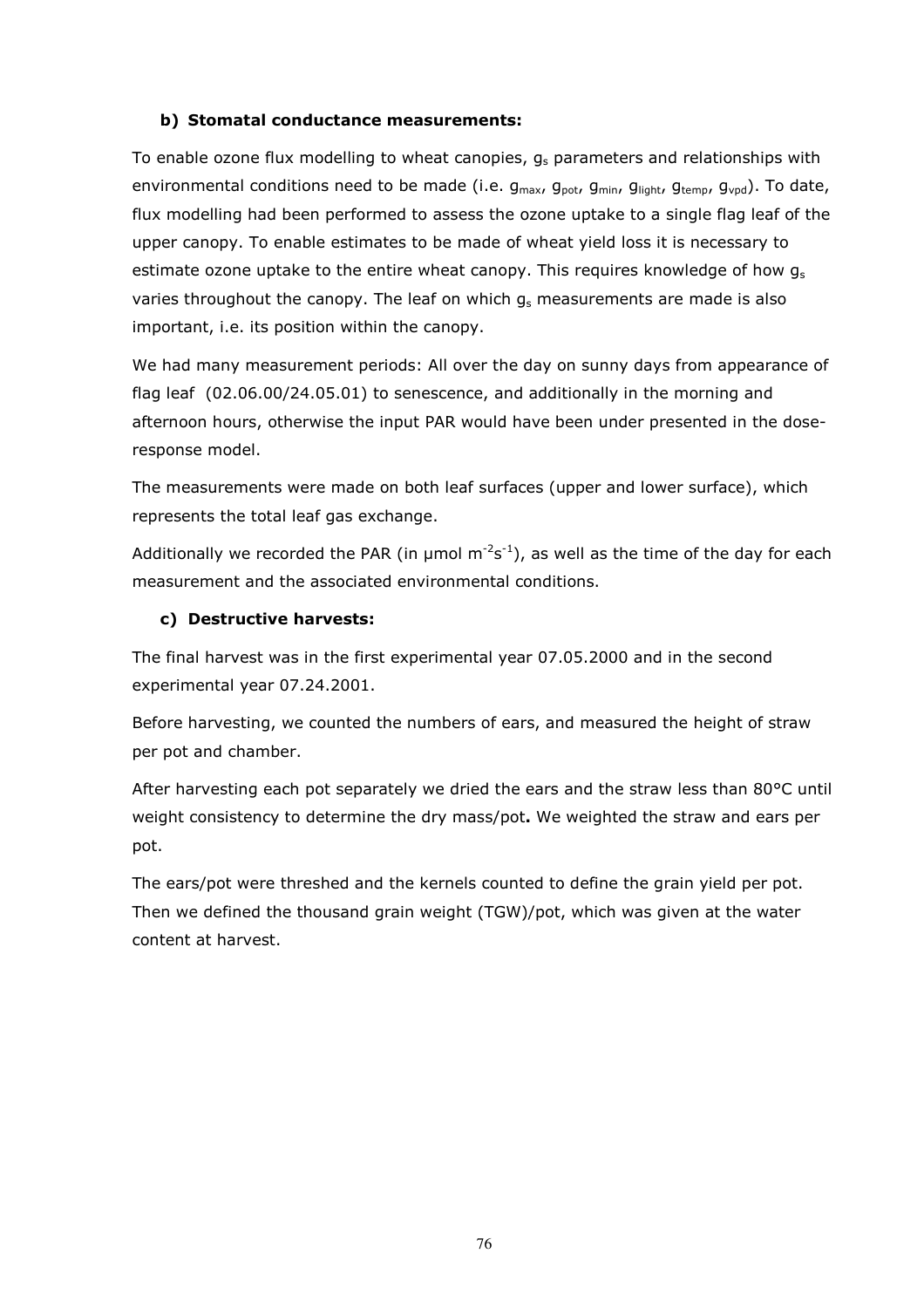### 4 RESULTS

## 4.1.1 Calculation of AF<sub>st</sub>6 mmol m<sup>-2</sup> PLA

Growing season: 970°C days, starting 200°C days before mid-anthesis till 07/14.

Effect: Yield reduction

Tab. 10: Accumulated stomatal flux of ozone based on the projected leaf area above the flux threshold of 6 mmol  $m^{-2}$  s<sup>-1</sup>, calculated as the sum over the vegetation period (April to August) of the differences between hourly mean values of stomatal flux and 6 nmol  $m<sup>2</sup> s<sup>-1</sup>$  projected leaf area for the periods when the stomatal flux exceeds 6.

|      |          |                     |                | $AF_{st}6$ (mmol m <sup>-2</sup> PLA) of NF treatment in growing season 2000         | 3.39 |
|------|----------|---------------------|----------------|--------------------------------------------------------------------------------------|------|
|      | Extradur | watered<br>Well     | $\frac{1}{2}$  | $AF_{st}6$ (mmol m <sup>-2</sup> PLA) of NF+50 ppb treatment in growing season 2000  | 8.84 |
|      |          | Drought<br>stressed |                | $AF_{st}6$ (mmol m <sup>-2</sup> PLA) of NF treatment in growing season 2000         | 1.11 |
| 2000 |          |                     | $\frac{1}{2}$  | $AF_{st}6$ (mmol m <sup>-2</sup> PLA) of NF+50 ppb treatment in growing season 2000  | 5.61 |
|      |          | watered<br>Well     |                | $AF_{st}6$ (mmol m <sup>-2</sup> PLA) of NF treatment in growing season 2000         | 1.00 |
|      | Nandu    |                     | $\frac{1}{2}$  | $AF_{st}6$ (mmol m <sup>-2</sup> PLA) of NF+50 ppb treatment in growing season 2000  | 3.77 |
|      |          | Drought             |                | AF <sub>st</sub> 6 (mmol m <sup>-2</sup> PLA) of NF treatment in growing season 2000 | 0.06 |
|      |          | stressed            | $\frac{6}{4}$  | $AF_{st}6$ (mmol m <sup>-2</sup> PLA) of NF+50 ppb treatment in growing season 2000  | 0.59 |
|      |          |                     |                | $AF_{st}6$ (mmol m <sup>-2</sup> PLA) of NF treatment in growing season 2001         | 2.12 |
|      | Extradur | watered<br>Well     | 450            | $AF_{st}6$ (mmol m <sup>-2</sup> PLA) of NF+50 ppb treatment in growing season 2001  | 5.37 |
| 2001 |          |                     |                | AF <sub>st</sub> 6 (mmol m <sup>-2</sup> PLA) of NF treatment in growing season 2001 | 0,55 |
|      | Nandu    | watered<br>Well     | $\frac{6}{50}$ | $AF_{st}6$ (mmol m <sup>-2</sup> PLA) of NF+50 ppb treatment in growing season 2001  | 2,26 |
|      |          | Drought<br>stressed |                | $AF_{st}6$ (mmol m <sup>-2</sup> PLA) of NF treatment in growing season 2001         | 0,01 |
|      |          |                     | $rac{60}{100}$ | $AF_{st}6$ (mmol m <sup>-2</sup> PLA) of NF+50 ppb treatment in growing season 2001  | 0,27 |

The comparison of the flux maps of both cultivars showed a higher flux into Extradur in both experimental years 2000 and 2001.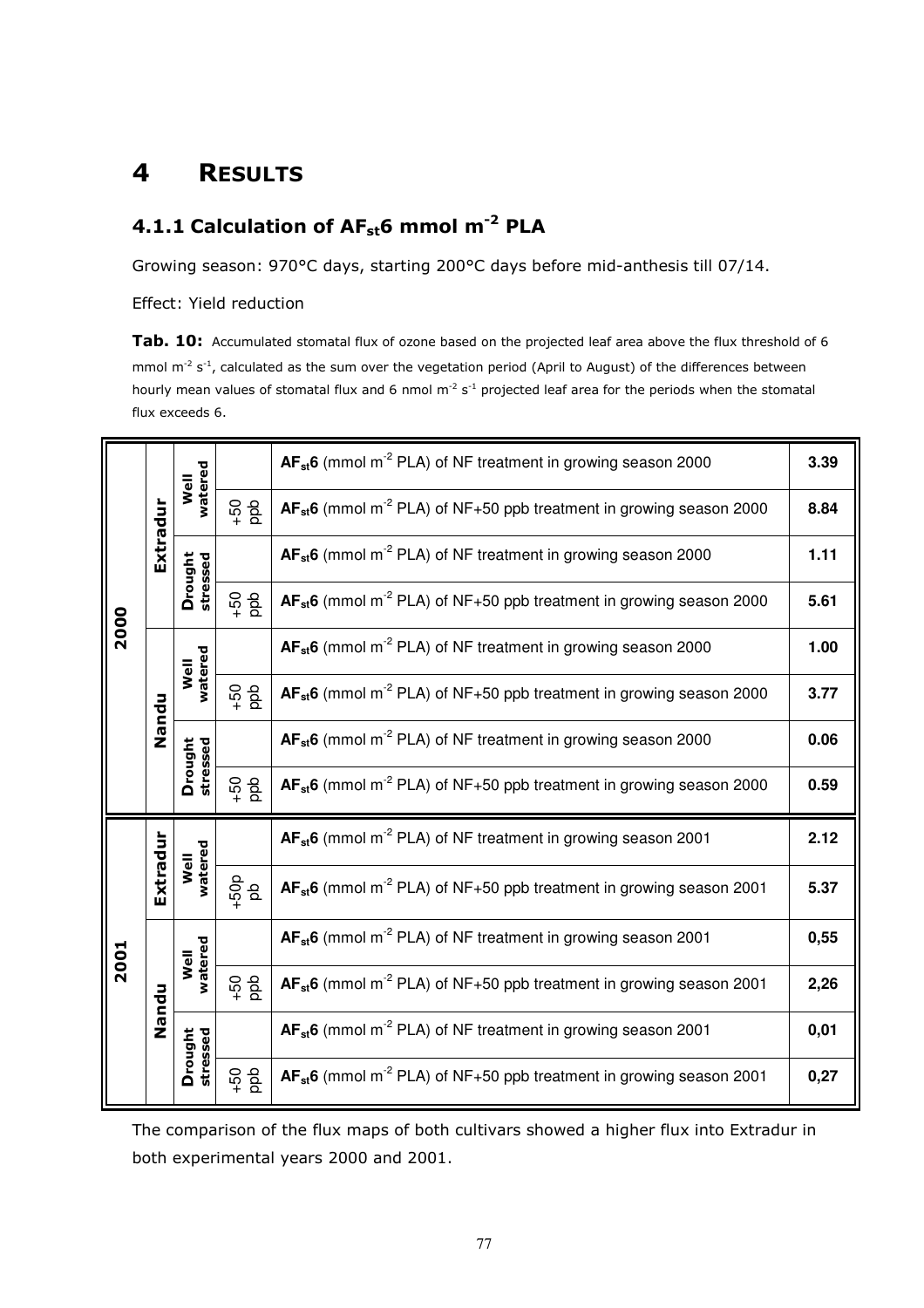One of the main findings from the experiments is the reduced ozone flux into both cultivars under drought stress. This is also more apparent for the ozone sensitive cultivar Nandu. It is apparent that a closure of stomata caused by moderate drought stress reduces ozone uptake through the stomata.

### 4.1.2 Extradur

In the experimental year 2000, the accumulated stomatal flux with the critical threshold of 6 nmol  $m^{-2}$  s<sup>-1</sup> into Extradur under well watered conditions was **3.39** mmol  $m^{-2}$ . The stomatal flux of well watered cultivars under fumigated conditions was 161% higher (8.84 mmol m<sup>-2</sup>). Compared with drought stressed plants, the AF<sub>st</sub>6 value was 67% lower (1.11 mmol  $m^{-2}$ ) than the stomatal flux under well watered conditions (3.39 mmol  $m^{-2}$ ). The accumulated stomatal flux under ozone fumigation was under drought stressed conditions 80% higher than under ozone fumigated and well watered conditions.

In the experimental year 2001, the accumulated stomatal flux of the well watered non fumigated cultivars into Extradur was  $2.12$  mmol m<sup>-2</sup>, which was 37% lower than in 2000. Under fumigated conditions, the  $AF<sub>st</sub>6$  of the well watered plants was in 2001 39% lower than in 2000 (5.37 mmolm<sup>-2</sup>).

### 4.1.3 Nandu:

In the experimental year 2000, the accumulated stomatal flux with the critical threshold of 6 under well watered conditions was  $1.00$  mmol m<sup>-2</sup>, which was 70% lower than the  $AF<sub>st</sub>6$  of Extradur under the same non fumigated and well watered conditions. The ozone sensitive cultivar showed an increase of 276% under fumigated conditions (3.77 mmol  $m^{-2}$ ).

This increase was 1.7 times higher compared with the less ozone sensitive cultivar Extradur.

The drought stressed plants of the cultivar Nandu showed a 94% lower flux value than the well watered plants ( $0.06$  mmol m<sup>-2</sup>) under non fumigated conditions. Compared with the cultivar Extradur this difference was 1.4 times lower. The fumigated and drought stressed treatment showed an increase of the accumulated ozone flux of  $0.59$  mmol m<sup>-2</sup>. The stomatal ozone flux of the non fumigated treatment was 89% lower compared with the fumigated treatment.

In the experimental year 2001, the stomatal flux of ozone into the well watered Nandu plants was 0.55 mmol m<sup>-2</sup> and 2.26 mmol m<sup>-2</sup> under fumigated conditions. This was a very similar result compared with the stomatal ozone flux in the experimental year 2000 and again 1.2 times lower compared with Extradur.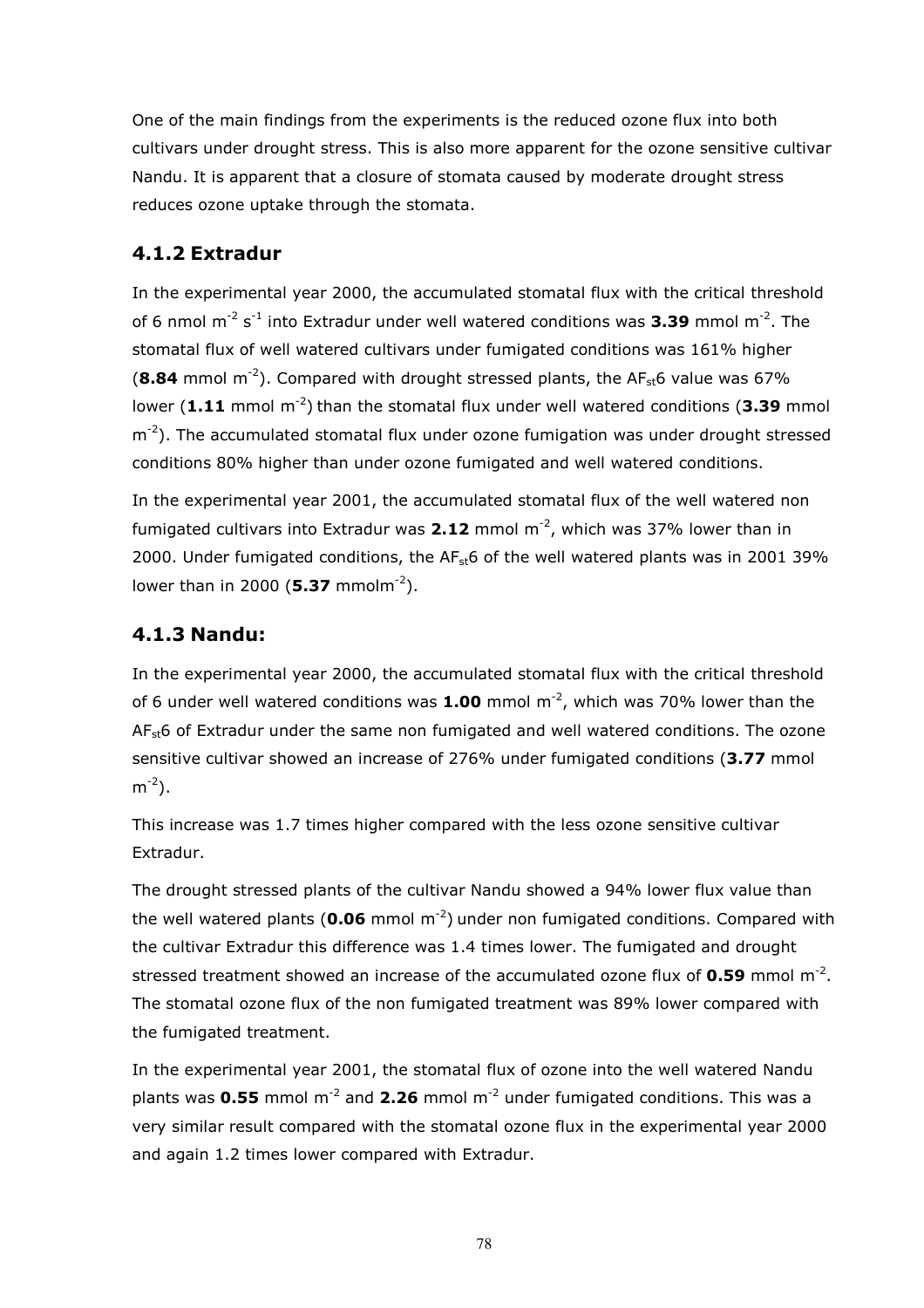The drought stressed and non fumigated treatments in the experimental year 2001 were with  $0.01$  mmol m<sup>-2</sup> 81% lower than in 2000 and 98% lower than the well watered plants. The  $AF<sub>st</sub>6$  of the ozone fumigated plants under drought stress showed a decrease of 88% with  $0.27$  mmol m<sup>-2</sup> compared with the well watered plants.

The stomatal flux curves showed an increase of ozone uptake from appearance of the flag leaf until anthesis and represented the full development of flag leaf.



Fig. 8: Stomatal ozone flux into the cultivar Extradur in the first experimental year 2000.

In Fig. 8 the  $AF<sub>st</sub>6$  into the well watered plants of Extradur under fumigated conditions showed an increase of 57% compared with the fumigated and drought stressed plants, and was nearly 7 times higher than the stomatal ozone flux into the Extradur cultivar compared with the drought stressed plants without fumigation.

The stomatal ozone flux of the well watered treatment without fumigation was two times higher than the drought stressed treatment without fumigation but 66% lower than the drought stressed treatment with fumigation and 62% lower than the well watered treatment with fumigation.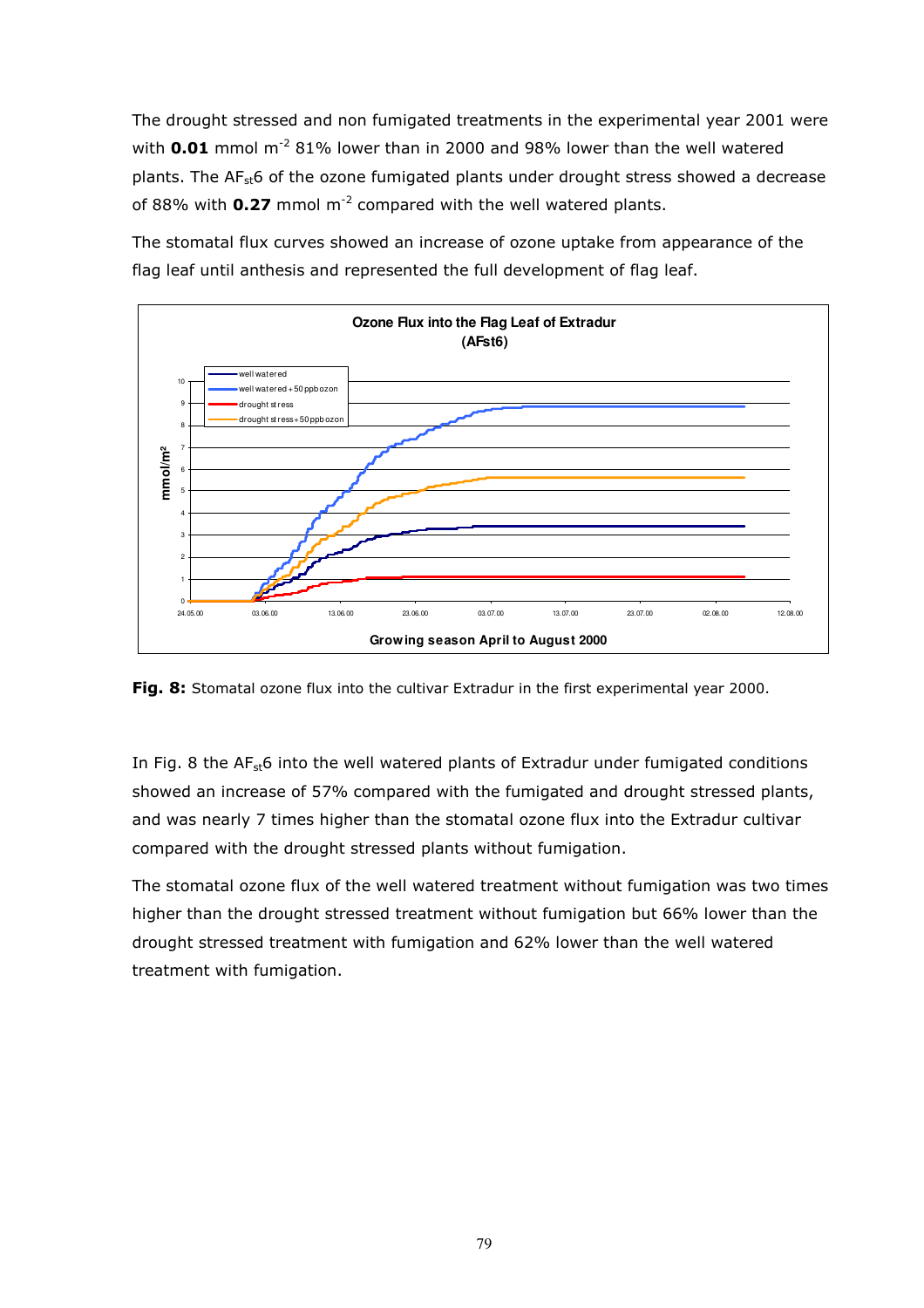

Fig. 9: Ozone flux into Extradur in the experimental year 2001.

In the experimental year 2001 the  $AF<sub>st</sub>6$  of the well watered plants with fumigation was 1.5 times higher than the stomatal flux of the plants without fumigation as can be seen in Fig. 9.



Fig. 10: Stomatal ozone flux into the cultivar Nandu in the experimental year 2000.

As can be seen in Fig. 10, in the experimental year 2000, the  $AF<sub>st</sub>6$  into the well watered plants of Nandu under fumigated conditions was 5.4 times higher than the stomatal ozone flux of the treatment under fumigation and drought stress and 58 times higher compared with the drought stressed plants without fumigation.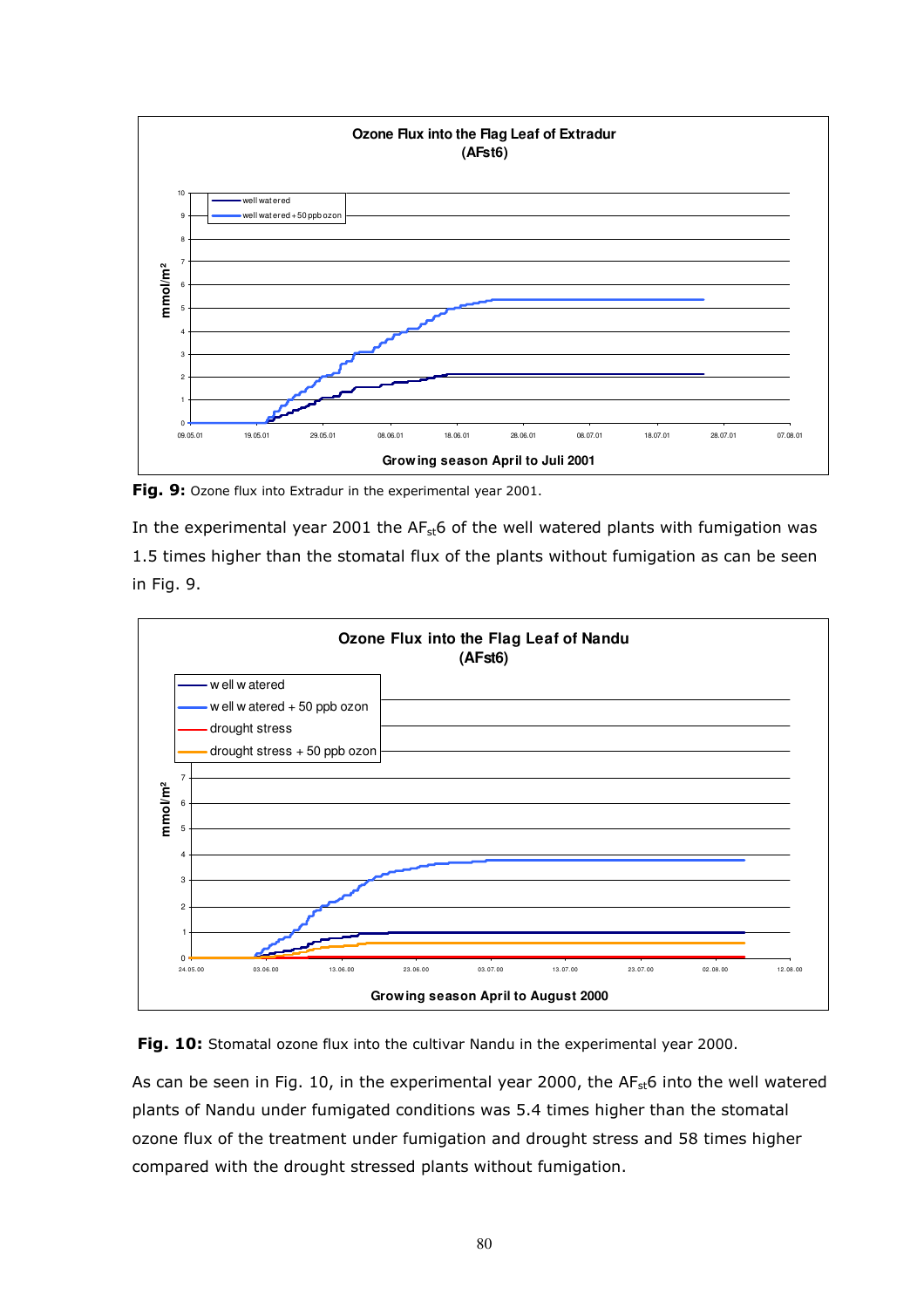The stomatal ozone flux of the well watered treatment without fumigation was 14.6 times higher than the drought stressed treatment without fumigation but 41% lower than the drought stressed treatment with fumigation and 73% lower than the well watered treatment with fumigation.



Fig. 11: Ozone flux into Nandu in the second experimental year 2001.

Fig. 11 shows that the  $AF<sub>st</sub>6$  into the well watered plants of Nandu under fumigated conditions was 7.4 times higher compared with the fumigated and drought stressed plants, and 187 times higher compared with the drought stressed plants without fumigation.

The stomatal ozone flux of the well watered treatment without fumigation was 45 times higher than the drought stressed treatment without fumigation but 52% lower than the drought stressed treatment with fumigation and 75% lower than the well watered treatment with fumigation.

In the experimental year 2000, the accumulated stomatal ozone flux into the cultivar Extradur was higher than  $AF<sub>st</sub>6$  into Nandu as well under well watered conditions without fumigation (2 times higher) and well watered conditions under fumigated conditions (1.3 times higher).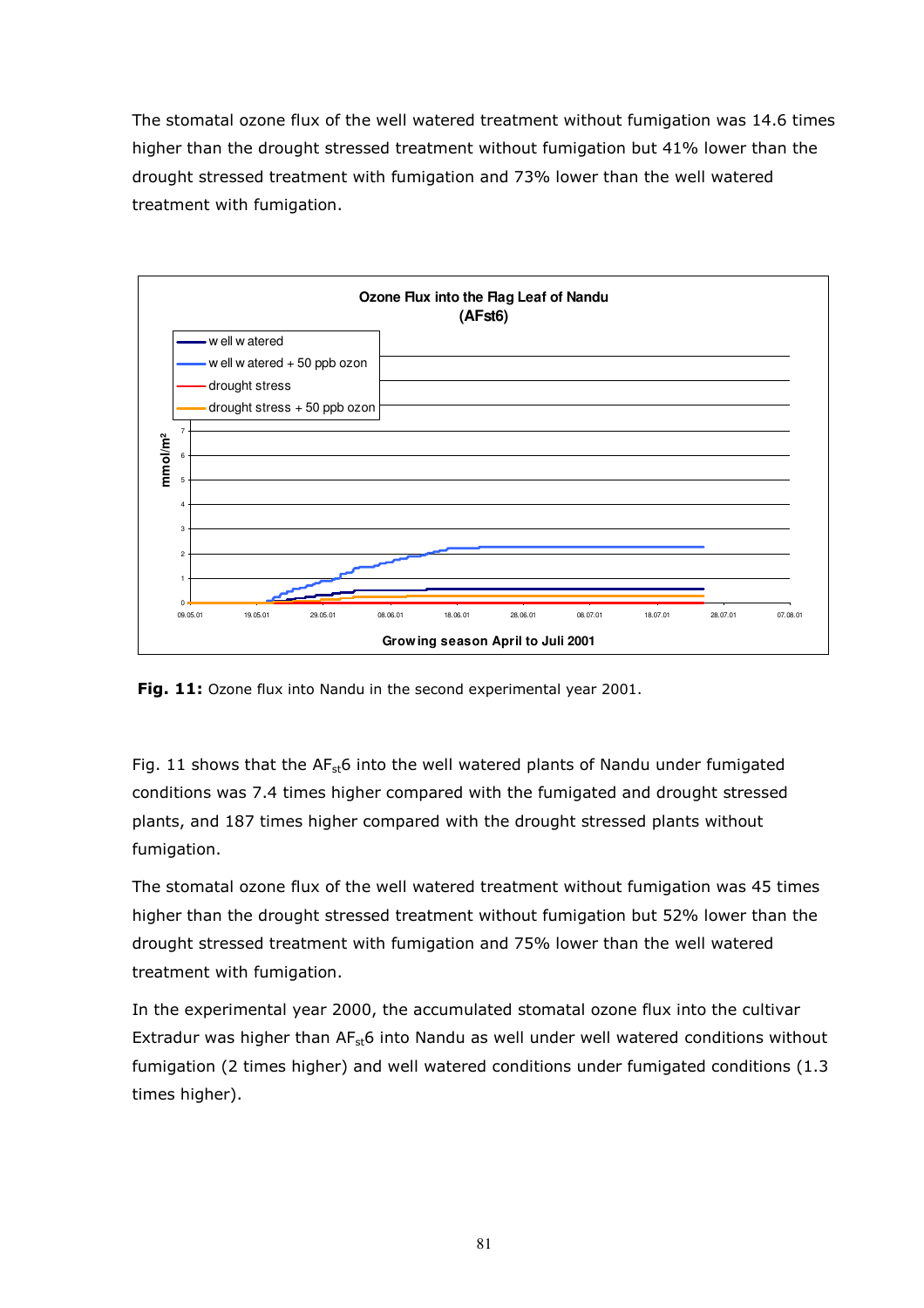

 Fig. 12:Ozone fluxes of both cultivars Extradur and Nandu in the experimental year 2000.



Fig. 13:A comparison of the cultivars Extradur and Nandu in the second experimental year 2001. In the experimental year 2001, the  $AF<sub>st</sub>6$  into the well watered plants of Extradur was 1.4 times higher than the ozone flux into the well watered Nandu cultivars (Fig. 13). Both fluxes were calculated for the fumigated treatment.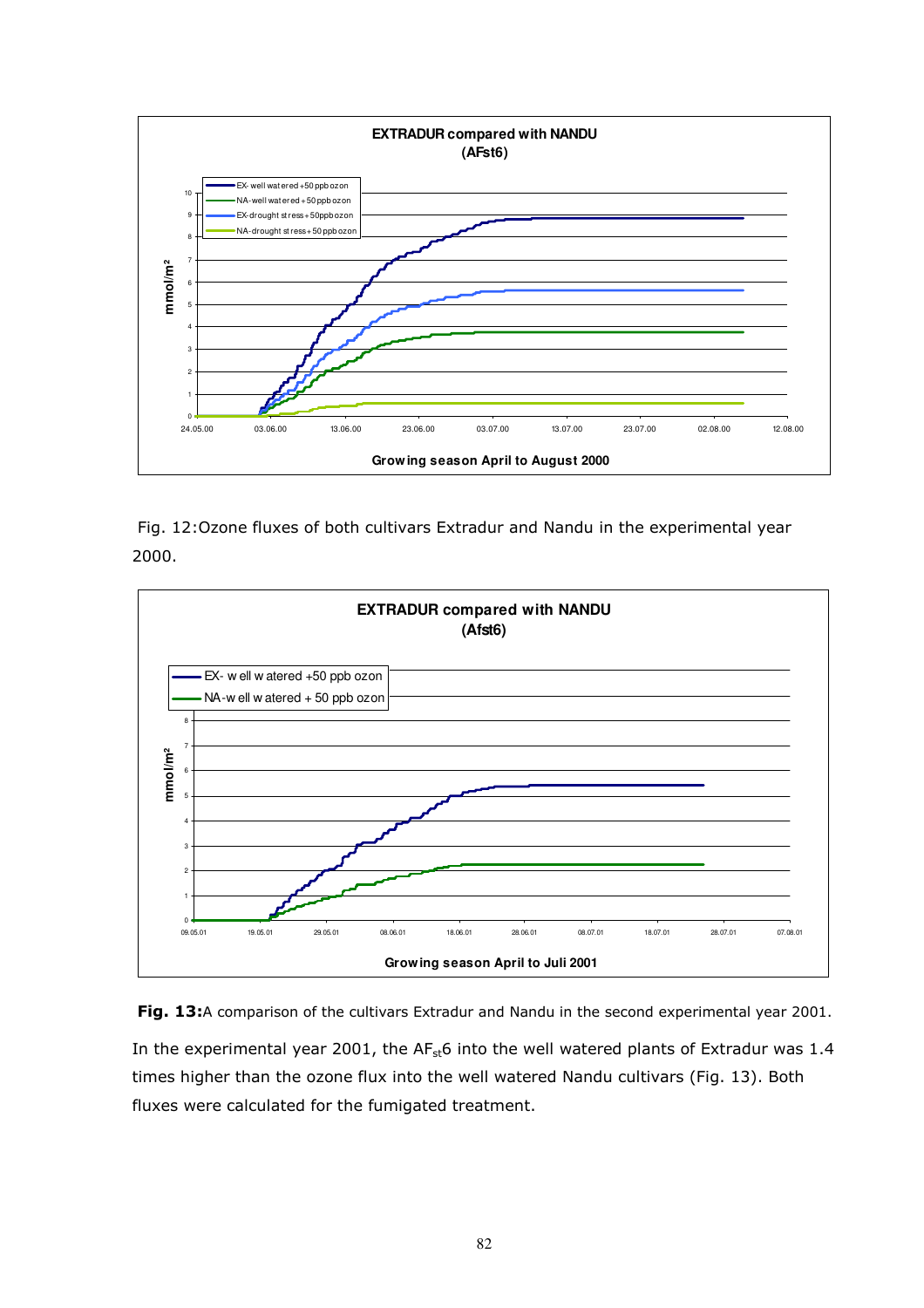## 4.2 Yield Reduction



Fig. 14:Extradur well watered compared with Extradur under drought stress (under ambient conditions).

The yield parameters height, number of ears and straw dry mass of the cultivar Extradur had been compared under well watered as well as drought stressed conditions. The dry treatment was watered though 1x130 cm wicks of fibreglass (-40% soil water capacity), which caused drought stress. The well watered treatment was watered through 4x70 cm plus 1x130 cm wicks of fibreglass, a sufficient water supply over the vegetation period. All well watered treatments showed higher harvesting results. As can be seen in Fig. 14 the height of the well watered treatments was one third higher than the height of the drought stressed one, the number of ears of the well watered cultivars was 60% higher compared with the drought stressed plants and the dry mass of the well watered cultivars was 45% higher than those of the drought stressed ones.



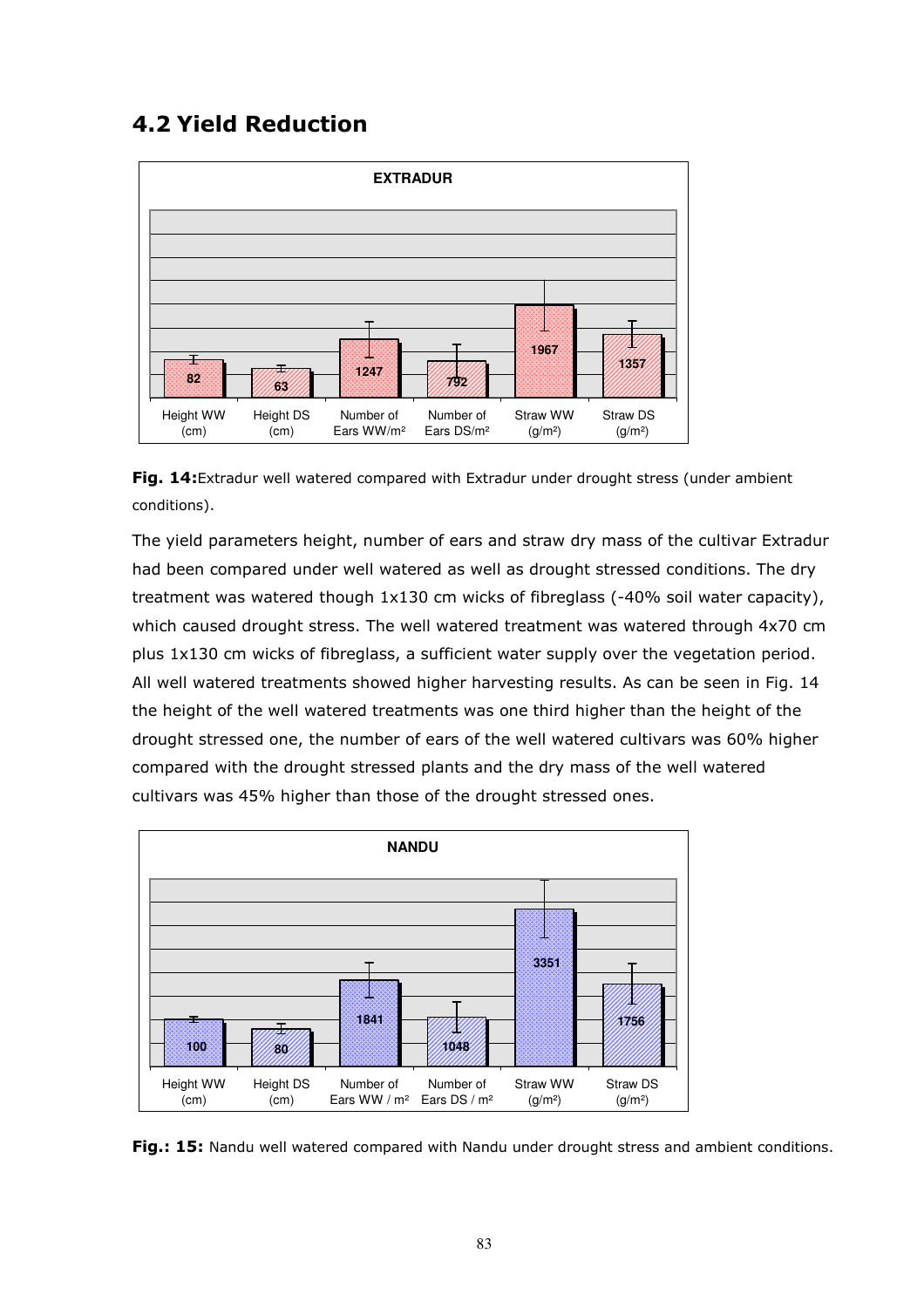The yield parameters height, number of ears and straw dry mass of the cultivar Nandu have been compared under well watered as well as drought stressed conditions. The yield of all well watered treatments was higher compared with the drought stressed cultivars. Fig. 15 shows that the height of the well watered treatments was one fourth higher than the height of the drought stressed one, the number of ears of the well watered cultivars was 80% higher compared with the drought stressed plants and the straw dry mass of the well watered cultivars was 90% higher than those of the drought stressed ones.



Fig. 16: Comparison of the well watered cultivar Nandu and the well watered cultivar Extradur under ambient conditions.

Both cultivars have been compared under well watered conditions. The main finding was a significant higher productivity of the cultivar Nandu. As can be seen in Fig. 16 for all yield parameters of Nandu higher values had been observed compared with Extradur. The height of the Nandu wheat stems was 20% higher than those of Extradur. In particularly straw dry mass was two third higher for the cultivar Nandu compared with Extradur. The number of ears of the cultivar Extradur was half the amount of the cultivar Nandu. The most significant difference was observed for the yield parameter number of ears.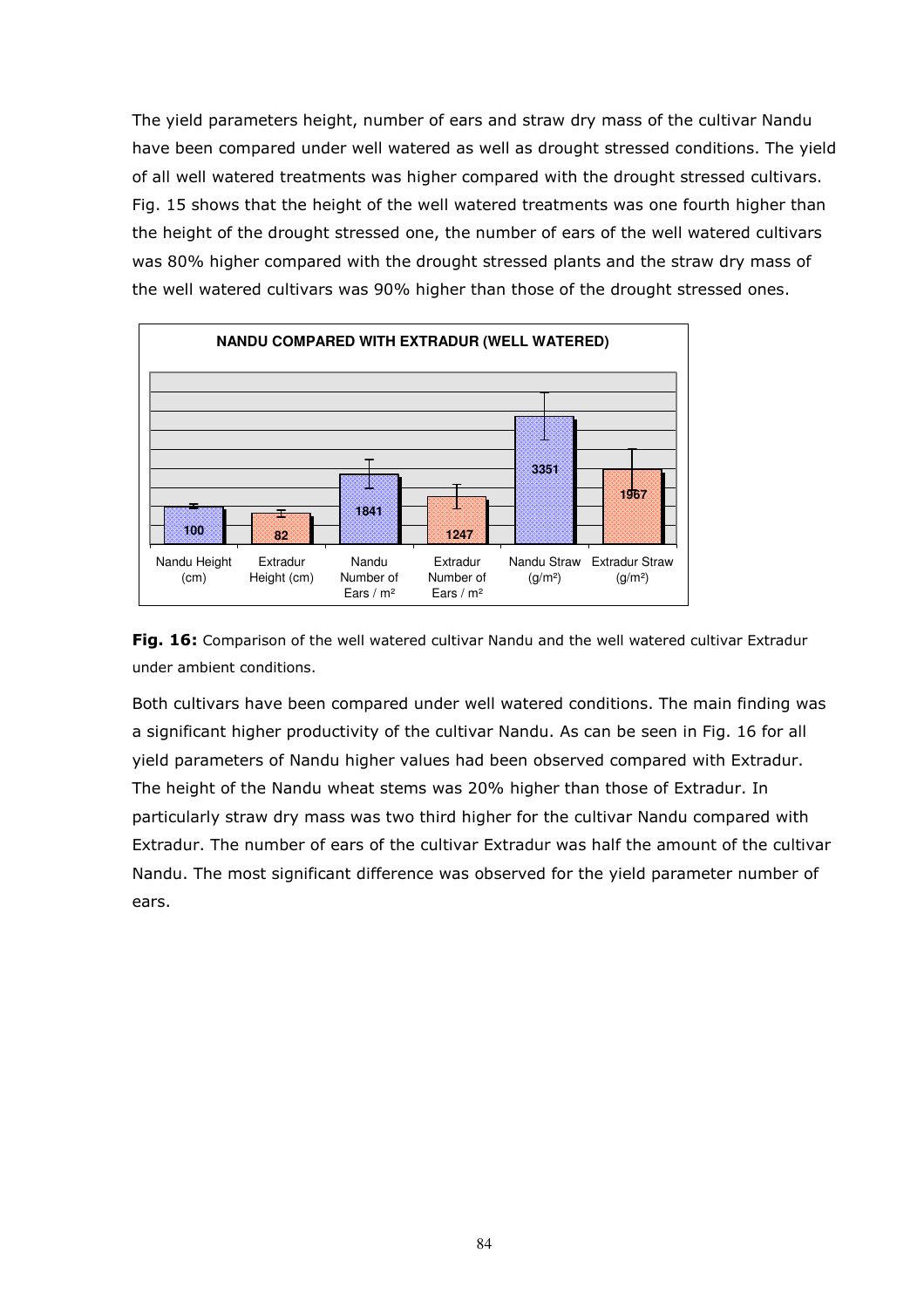



Fig. 17 shows a comparison of both cultivars under drought stress that resulted in a slightly higher yield of all parameters for Nandu. The yield differences under drought stress were reduced for all parameters, particularly for the yield parameter straw dry mass (23%). A smaller reduction was observed for the other parameters (height 27% and number of ears 36%).





As can be seen in Fig. 18 the cultivar Nandu yields higher at elevated ozone. For all yield parameters a higher yield was observed for Nandu under well watered ozone fumigated conditions. Height was 20% higher for Nandu compared with Extradur, number of ears one fourth higher and particularly straw dry mass 55% higher for Nandu compared with the cultivar Extradur. But yield differences between the two cultivars decreased under ozone fumigation, particularly for height and straw (a reduction of straw dry mass by 55% under fumigation compared with 90% by ambient air without fumigation)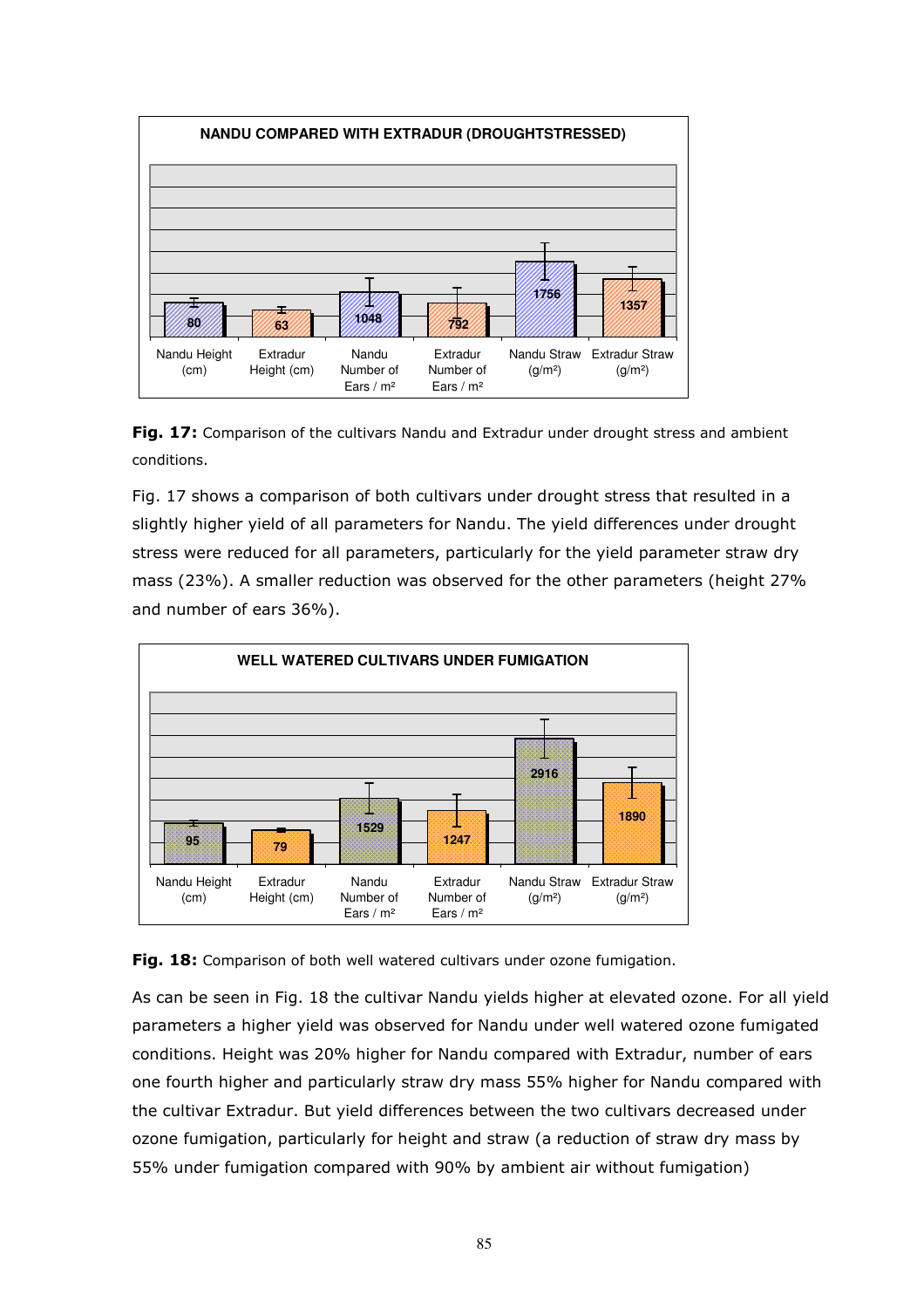

Fig. 19: Comparison of the cultivars Nandu and Extradur under ozone fumigation and drought stress.

The ozone and drought stressed sensitive cultivar Nandu yields slightly higher under ozone fumigated conditions. Fig. 19 shows that straw dry mass was 14% higher for Nandu compared with Extradur, the height of the stems was one third higher for Nandu compared with Extradur and particularly the number of ears was two third higher for Nandu compared with the cultivar Extradur. The most significant reduction of differences could be observed for the yield parameter straw by ozone fumigation and drought stress: Only 14% compared with 90% under well watered ambient conditions, one third under drought stressed ambient conditions and 55% under well watered and fumigated conditions.



Fig. 20: Comparison of the thousand grain yield of both cultivars.

As can be seen in Fig. 20 the thousand grain yield of Extradur was under all treatment conditions higher than the thousand grain yield of Nandu. The thousand grain yield of Nandu was one third lower compared with Extradur under well watered and ambient conditions, and two third lower under well watered but ozone fumigated conditions.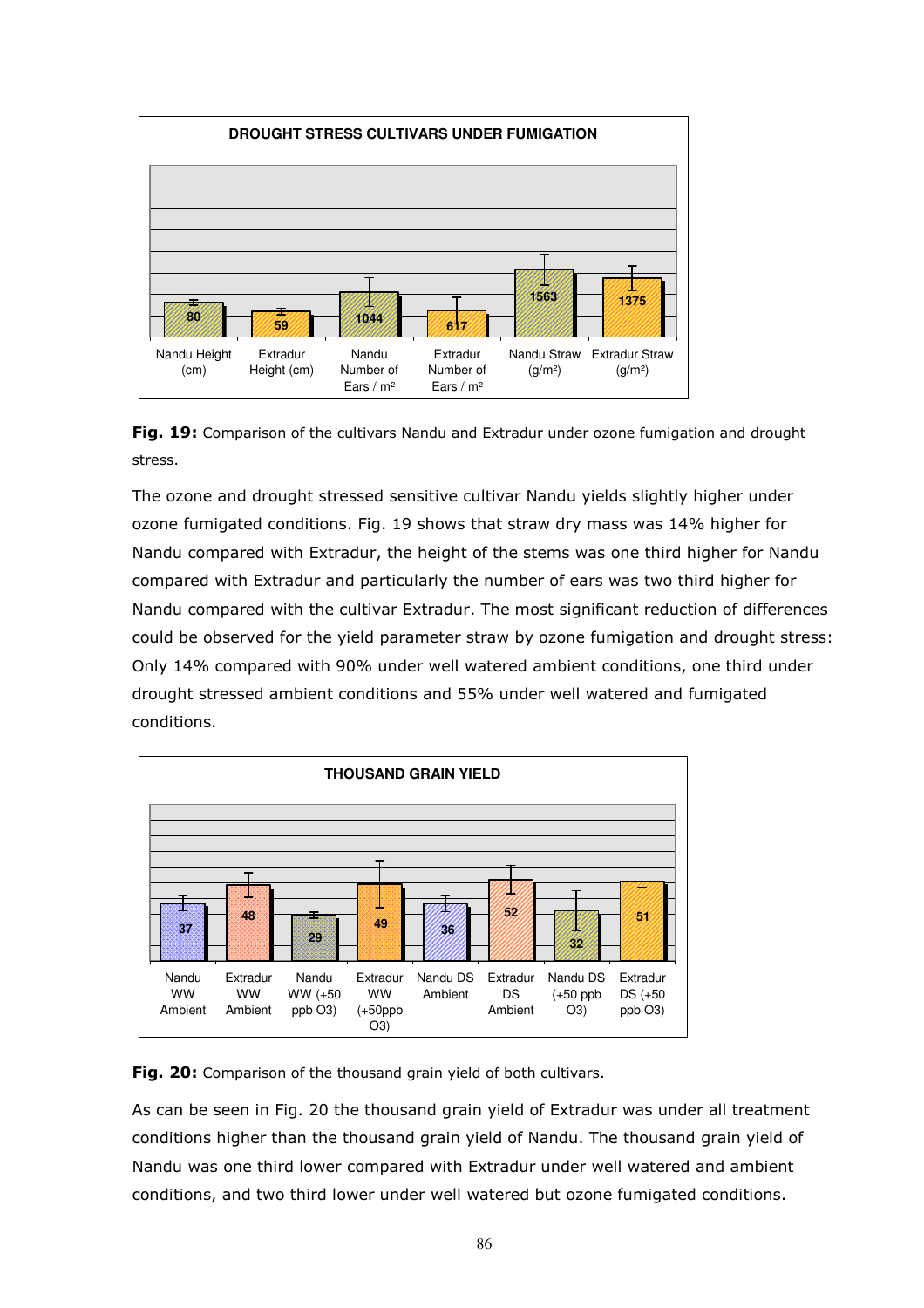Under drought stressed, ambient conditions the thousand grain yield of Nandu was one third lower compared with Extradur, and under ozone fumigated drought stressed conditions 37% . The thousand grain yield of the well watered plants of the cultivar Nandu was 22% reduced by ozone fumigation, and under drought stressed conditions, thousand grain yield was 10% reduced by ozone. No influences of ozone fumigation and drought stress could be observed for the less ozone sensitive cultivar Extradur.





The grain weight of both cultivars had been compared under well watered as well as drought stressed ambient and fumigated conditions. Fig. 21 shows that ozone reduced the grain weight of the well watered Nandu cultivars by 36% compared with the ambient treatment. Under drought stressed conditions ozone reduced the grain weight of Nandu by 11%. The grain weight of the drought stressed Nandu cultivars was 40% lower compared with the well watered cultivars. Under ozone fumigated and drought stressed conditions the grain weight of Nandu was 20% reduced compared with cultivars under ambient conditions. Ozone reduced the grain weight of the cultivar Extradur by 7% compared with the ambient treatment.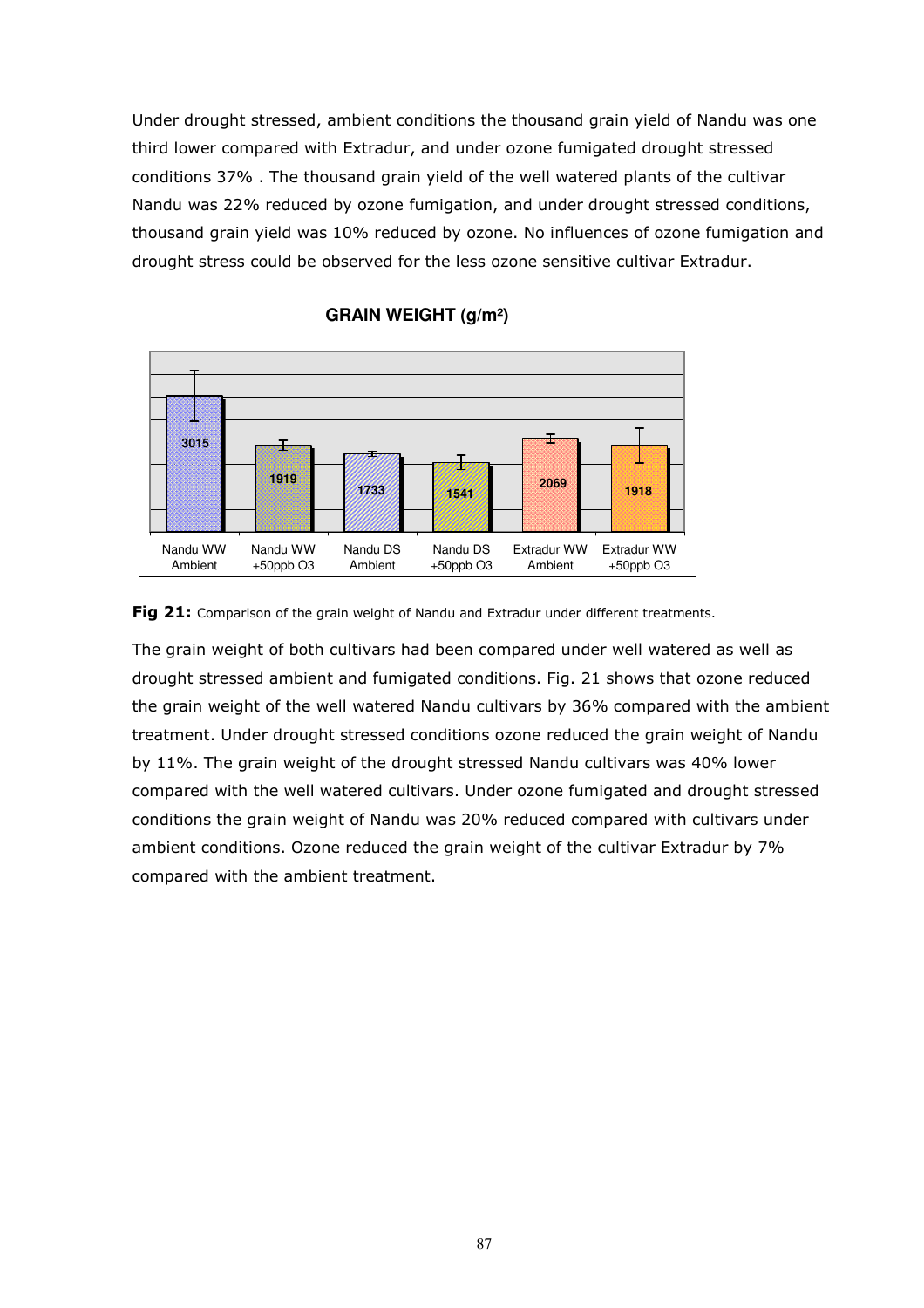



The above ground dry matter of both cultivars had been compared under well watered as well as drought stressed ambient and fumigated conditions. As can be seen in Fig. 22 ozone reduced the above ground dry matter of the well watered Nandu cultivars by 23% compared with the ambient treatment. Under drought stressed conditions ozone reduced the above ground dry matter of Nandu by 2%. The above ground dry matter of the drought stressed Nandu cultivars was 40% lower compared with the well watered cultivars. Under ozone fumigated and drought stressed conditions the above ground dry matter of Nandu was 20% reduced compared with cultivars under ambient conditions. Ozone reduced the above ground dry matter of the cultivar Extradur by 4% compared with the ambient treatment.

### 4.3 Statistical Analysis with SPSS

Height of tillers, number of ears, straw dry mass, thousand grain weight, above ground dry matter and grain weight/m<sup>2</sup> of the two cultivars Nandu and Extradur were analysed under two different ozone fumigation levels as well as under two different water supply levels. The tests were carried out with 3-factorial ANOVA. Normal distribution of the random samples was tested with the Kolmogorow-Smirnow-test and homogeneity of variances after Levene. All tests were carried out with SPSS.

The sensitivity of both cultivars towards ozone as well as drought stress is significant  $(p=<0.001)$ .

#### Height of tillers:

Interactions between drought stress and ozone reduced the final height of the wheat plants marginally significant (p=0.07).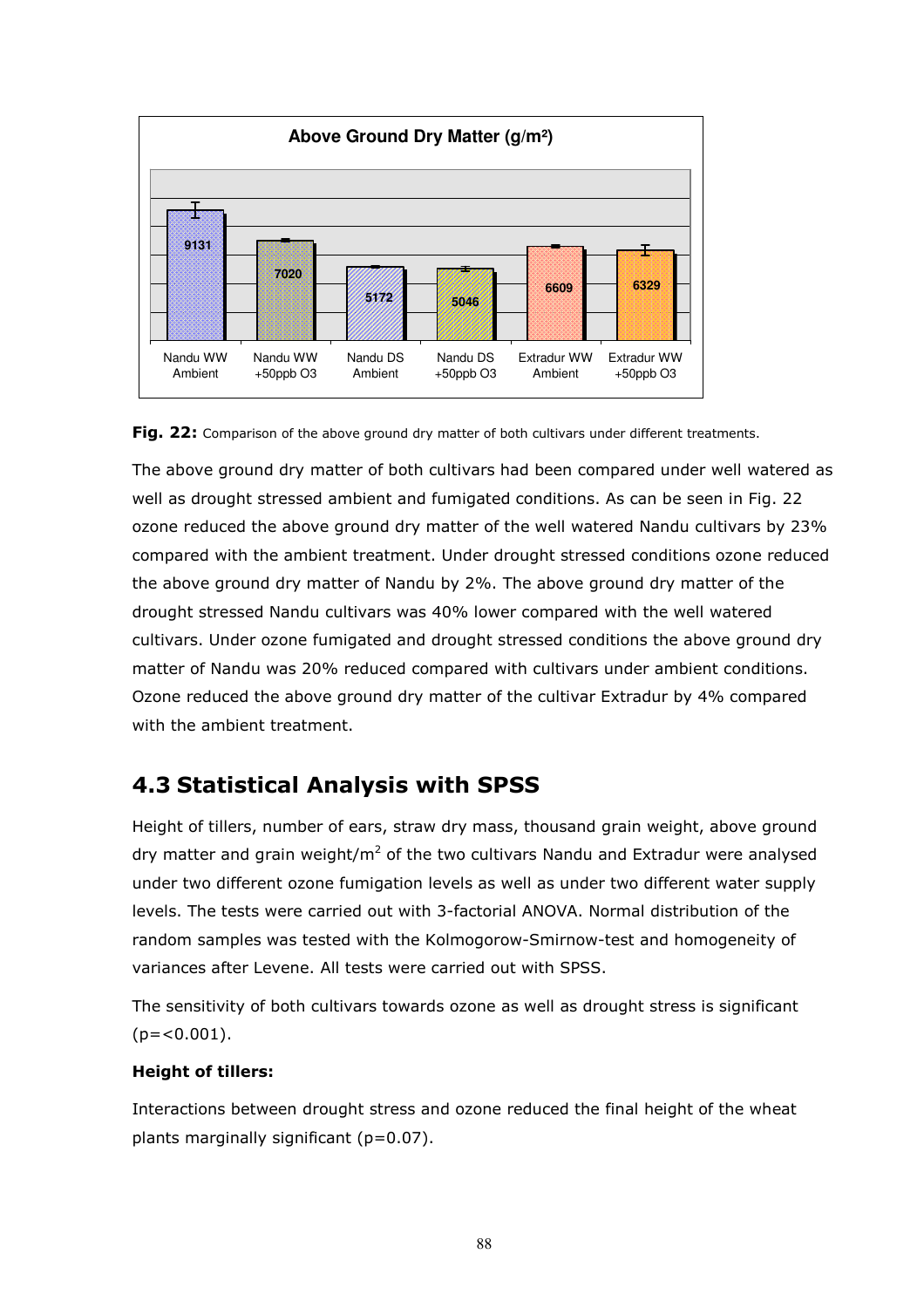#### Number of ears/pot:

Marginally significant interactions between cultivar and drought stress could be observed  $(p=0.061)$ .

#### Straw dry mass:

The variance of cultivars towards decreasing water capacity was mostly affected for the straw dry mass ( $p=0.001$ ). Significant interactions could be observed between cultivars and drought stress ( $p=0.001$ ). Also significant interactions could be observed between ozone and cultivar (p=0.039).

#### Thousand grain weight:

No significant effects of ozone and drought stress could be observed but cultivar difference was significant (p=0.001).

#### Grain weight/m<sup>2</sup>:

Ozone affected the grain weight/m2 significantly (p=0.0002). No significant interactions between drought and ozone could be observed.

#### Above ground dry matter:

Significant effects of ozone could be observed ( $p=0.0007$ ) as well as significant interactions (p=0.02) between drought and ozone.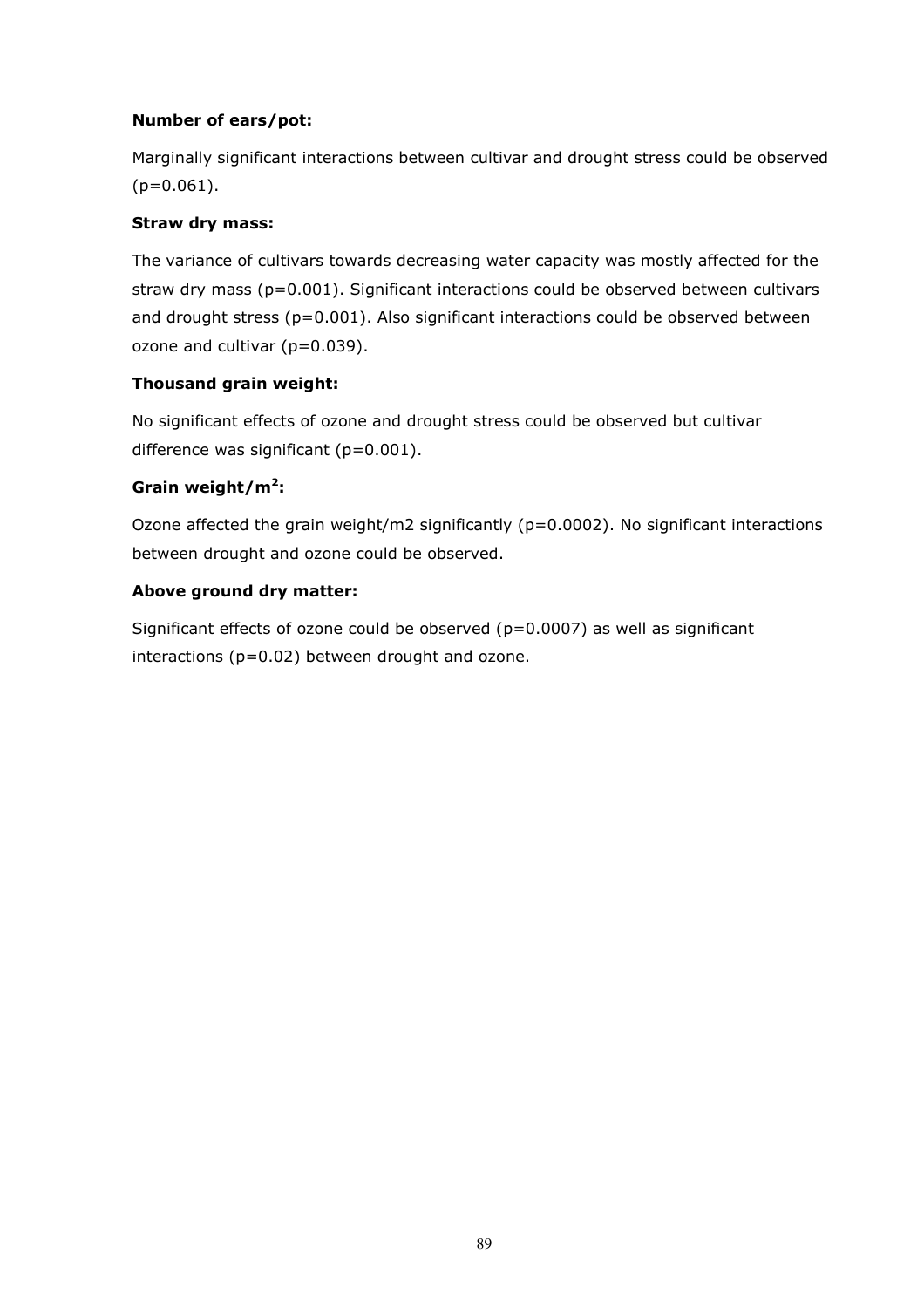| ANOVA-(Height-Cultivar, Drought, O <sub>3</sub> )                                            |                                  |     |                        |             |              |  |
|----------------------------------------------------------------------------------------------|----------------------------------|-----|------------------------|-------------|--------------|--|
| Source                                                                                       | <b>Square Sum</b><br>of Type III | df  | Mean<br><b>Squares</b> | F           | Significance |  |
| <b>Corrected Model</b>                                                                       | 15665.375                        | 7   | 2237.910714            | 42.7809658  | 8.18955E-27  |  |
| Intercept                                                                                    | 611237.7788                      | 1   | 611237.7788            | 11684.71215 | 4.4076E-102  |  |
| Cultivar                                                                                     | 5194.471154                      | 1   | 5194.471154            | 99.29998162 | 1.7688E-16   |  |
| Drought                                                                                      | 8991.240385                      | 1   | 8991.240385            | 171.8808284 | 4.08705E-23  |  |
| Ozone                                                                                        | 1253.086538                      | 1   | 1253.086538            | 23.95459837 | 3.97591E-06  |  |
| Cultivar * Drought                                                                           | 45.77884615                      | 1   | 45.77884615            | 0.8751302   | 0.351886223  |  |
| Cultivar * Ozone                                                                             | 5.086538462                      | 1   | 5.086538462            | 0.097236689 | 0.755847486  |  |
| Drought * Ozone                                                                              | 175.2403846                      | 1   | 175.2403846            | 3.349978555 | 0.070308745  |  |
| Cultivar * Drought * Ozone                                                                   | 0.471153846                      | 1   | 0.471153846            | 0.009006801 | 0.92458876   |  |
| Error                                                                                        | 5021.846154                      | 96  | 52.31089744            |             |              |  |
| Total                                                                                        | 631925                           | 104 |                        |             |              |  |
| <b>Corrected Cumulative</b><br>Variation<br>$R-Square = .757$ (corrected $R-Square = .740$ ) | 20687.22115                      | 103 |                        |             |              |  |

| ANOVA-Number of ears-Cultivar, Drought, O <sub>3</sub>                                       |                                  |     |                        |            |              |  |
|----------------------------------------------------------------------------------------------|----------------------------------|-----|------------------------|------------|--------------|--|
| Source                                                                                       | <b>Square Sum</b><br>of Type III | df  | Mean<br><b>Squares</b> | F          | Significance |  |
| <b>Corrected Model</b>                                                                       | 28268.31914                      | 7   | 4038.33131             | 11.7170323 | 1.1509E-10   |  |
| Intercept                                                                                    | 256759.0685                      | 1   | 256759.068             | 744.97461  | 9.4767E-47   |  |
| Cultivar                                                                                     | 11930.08829                      | 1   | 11930.0883             | 34.6146016 | 5.9966E-08   |  |
| Drought                                                                                      | 9170.526038                      | 1   | 9170.52604             | 26.6078589 | 1.3594E-06   |  |
| Ozone                                                                                        | 2616.261168                      | 1   | 2616.26117             | 7.59096127 | 0.00703175   |  |
| Cultivar * Drought                                                                           | 1235.591858                      | 1   | 1235.59186             | 3.58501286 | 0.06134626   |  |
| Cultivar * Ozone                                                                             | 631.8043881                      | 1   | 631.804388             | 1.83315133 | 0.17896796   |  |
| Drought * Ozone                                                                              | 723.1604547                      | 1   | 723.160455             | 2.09821675 | 0.15076368   |  |
| Cultivar * Drought * Ozone                                                                   | 1828.416601                      | 1   | 1828.4166              | 5.30506655 | 0.02344457   |  |
| Error                                                                                        | 32742.20513                      | 95  | 344.654791             |            |              |  |
| Total                                                                                        | 319211                           | 103 |                        |            |              |  |
| <b>Corrected Cumulative</b><br>Variation<br>$R-Square = .463$ (corrected $R-Square = .424$ ) | 61010.52427                      | 102 |                        |            |              |  |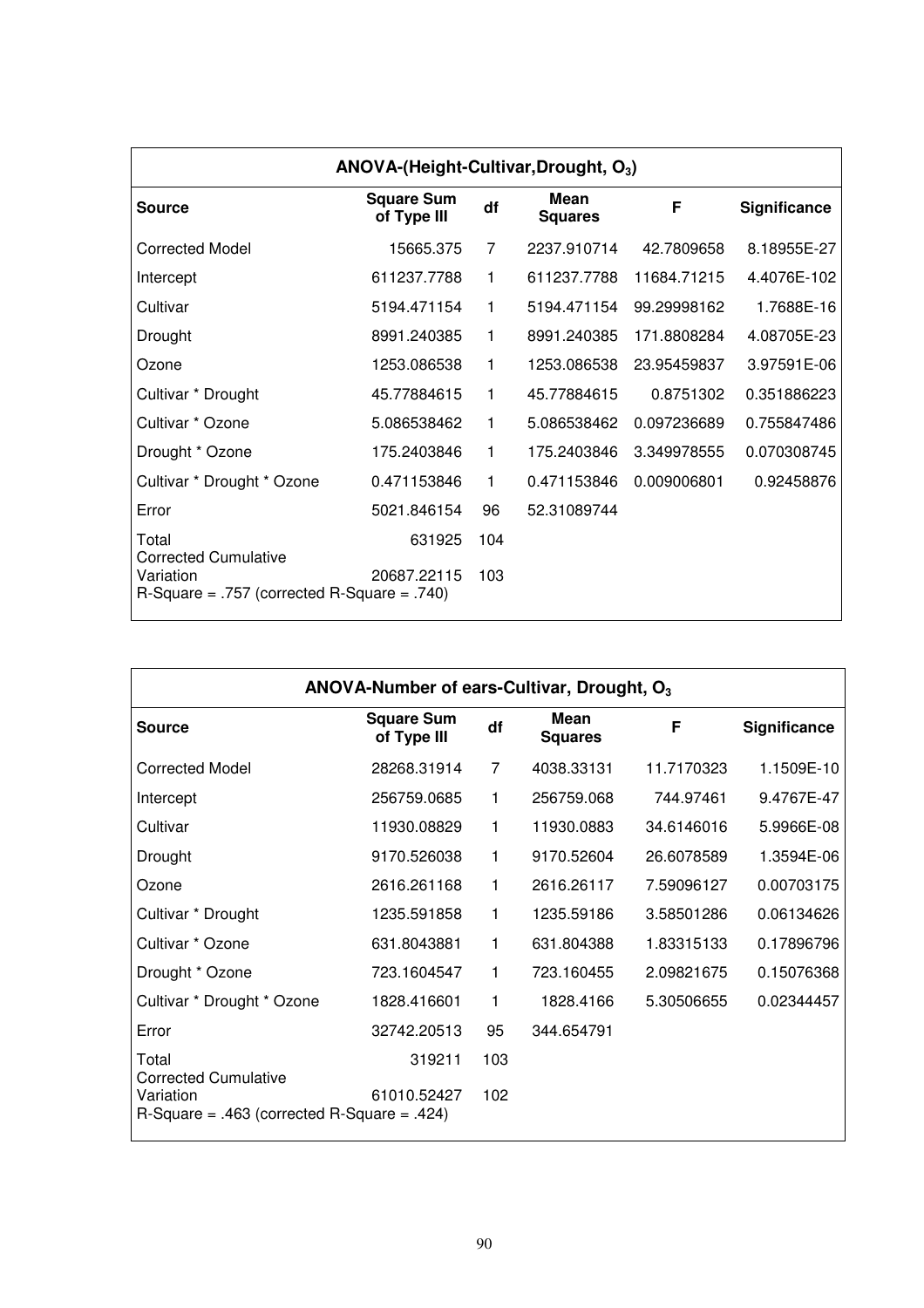| ANOVA- Straw dry mass-Cultivar, Drought, O <sub>3</sub>                                      |                                  |     |                        |            |                     |  |
|----------------------------------------------------------------------------------------------|----------------------------------|-----|------------------------|------------|---------------------|--|
| <b>Source</b>                                                                                | <b>Square Sum</b><br>of Type III | df  | Mean<br><b>Squares</b> | F          | <b>Significance</b> |  |
| <b>Corrected Model</b>                                                                       | 359.9607847                      | 7   | 51.4229692             | 40.7574206 | 4.5811E-26          |  |
| Intercept                                                                                    | 10535.97759                      | 1   | 10535.9776             | 8350.7288  | 3.8025E-95          |  |
| Cultivar                                                                                     | 113.159227                       | 1   | 113.159227             | 89.6890685 | 2.0434E-15          |  |
| Drought                                                                                      | 208.5349021                      | 1.  | 208.534902             | 165.283041 | 1.3623E-22          |  |
| Ozone                                                                                        | 15.54542616                      | 1   | 15.5454262             | 12.3211764 | 0.00068385          |  |
| Cultivar * Drought                                                                           | 14.92686708                      | 1   | 14.9268671             | 11.8309115 | 0.00086358          |  |
| Cultivar * Ozone                                                                             | 5.521436835                      | 1   | 5.52143684             | 4.37624522 | 0.03908242          |  |
| Drought * Ozone                                                                              | 2.085708492                      | 1   | 2.08570849             | 1.65311532 | 0.20162821          |  |
| Cultivar * Drought * Ozone                                                                   | 0.187216951                      | 1.  | 0.18721695             | 0.14838661 | 0.70093414          |  |
| Error                                                                                        | 121.1216258                      | 96  | 1.2616836              |            |                     |  |
| Total                                                                                        | 11017.06                         | 104 |                        |            |                     |  |
| <b>Corrected Cumulative</b><br>Variation<br>$R-Square = .748$ (corrected $R-Square = .730$ ) | 481.0824105                      | 103 |                        |            |                     |  |

| ANOVA-1000 grain weight-Cultivar, Drought, O <sub>3</sub>                                    |                                  |    |                        |            |              |  |
|----------------------------------------------------------------------------------------------|----------------------------------|----|------------------------|------------|--------------|--|
| Source                                                                                       | <b>Square Sum</b><br>of Type III | df | Mean<br><b>Squares</b> | F          | Significance |  |
| <b>Corrected Model</b>                                                                       | 0.000485899                      | 7  | 6.9414E-05             | 13.3423328 | 2.0319E-05   |  |
| Intercept                                                                                    | 0.012940932                      | 1  | 0.01294093             | 2487.42275 | 4.3731E-18   |  |
| Cultivar                                                                                     | 0.00044777                       | 1  | 0.00044777             | 86.0674042 | 1.3283E-07   |  |
| Drought                                                                                      | 6.29502E-08                      | 1  | 6.295E-08              | 0.01209988 | 0.913868     |  |
| Ozone                                                                                        | 7.73166E-06                      | 1  | 7.7317E-06             | 1.48612929 | 0.24164251   |  |
| Cultivar * Drought                                                                           | 8.10963E-06                      | 1  | 8.1096E-06             | 1.55878072 | 0.23097976   |  |
| Cultivar * Ozone                                                                             | 1.11264E-05                      | 1  | 1.1126E-05             | 2.13865108 | 0.16426355   |  |
| Drought * Ozone                                                                              | 1.57137E-06                      | 1  | 1.5714E-06             | 0.30203778 | 0.59069698   |  |
| Cultivar * Drought * Ozone                                                                   | 1.45383E-06                      | 1  | 1.4538E-06             | 0.27944627 | 0.60479868   |  |
| Error                                                                                        | 7.80382E-05                      | 15 | 5.2025E-06             |            |              |  |
| Total                                                                                        | 0.013522919                      | 23 |                        |            |              |  |
| <b>Corrected Cumulative</b><br>Variation<br>$R-Square = .862$ (corrected $R-Square = .797$ ) | 0.000563937                      | 22 |                        |            |              |  |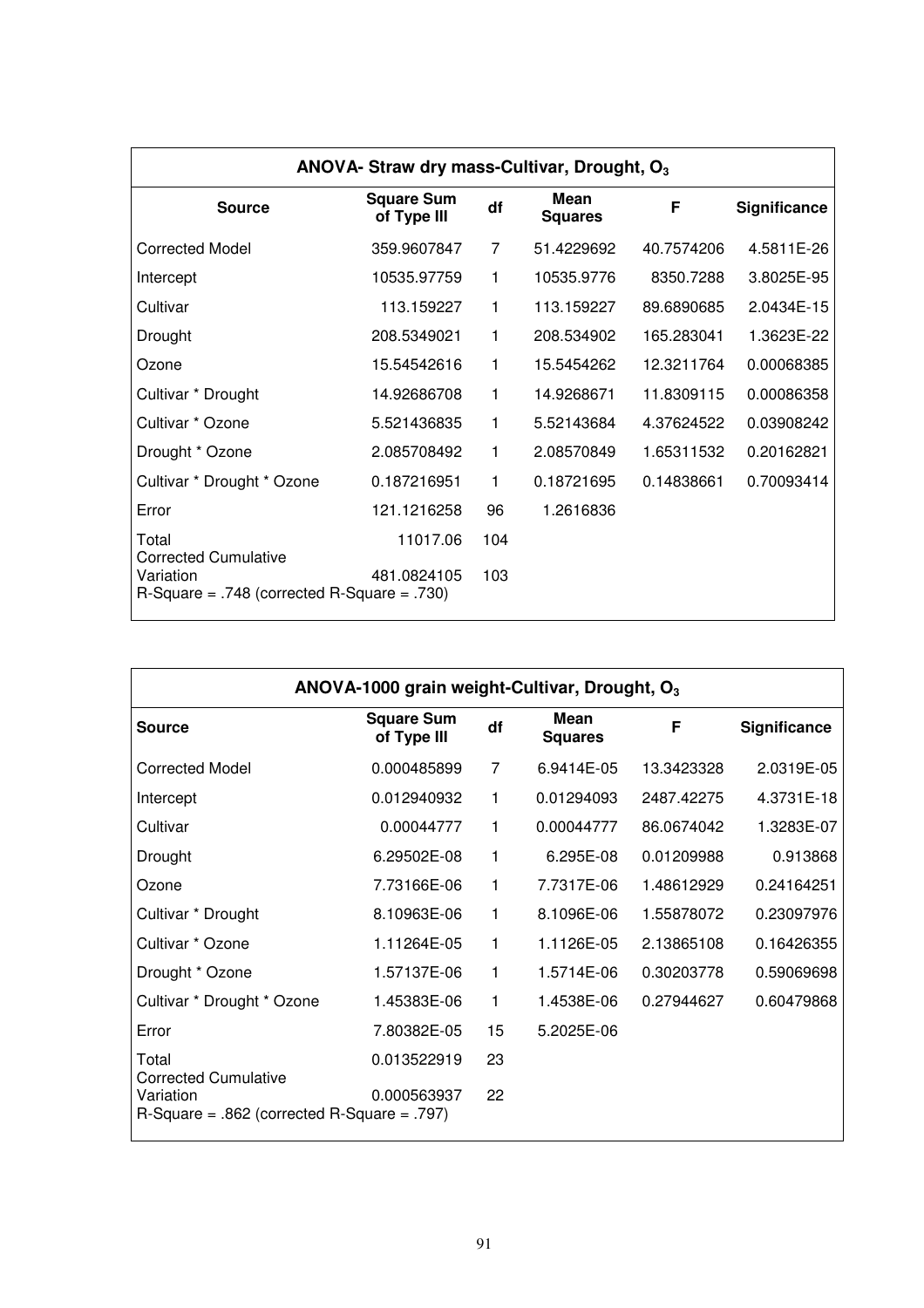| ANOVA- Grain weight/ $m^2$ , Drought, O <sub>3</sub> |                                  |              |                        |            |              |  |  |
|------------------------------------------------------|----------------------------------|--------------|------------------------|------------|--------------|--|--|
| <b>Source</b>                                        | <b>Square Sum</b><br>of Type III | df           | Mean<br><b>Squares</b> | F          | Significance |  |  |
| <b>Corrected Model</b>                               | 5,27134442                       | 3            | 1,75711481             | 21,1133959 | 6,4468E-10   |  |  |
| Intercept                                            | 1585,42097                       | 1            | 1585,42097             | 19050,3322 | 5,0241E-89   |  |  |
| Drought                                              | 3,81105876                       | 1            | 3,81105876             | 45,7934747 | 2,963E-09    |  |  |
| Ozone                                                | 1,22822487                       | 1            | 1,22822487             | 14,7582832 | 0,00026069   |  |  |
| Drought * Ozone                                      | 0,17870074                       | $\mathbf{1}$ | 0,17870074             | 2,1472584  | 0,14717819   |  |  |
| Error                                                | 5,99203778                       | 72           | 0,08322275             |            |              |  |  |
| Total                                                | 1609,30384                       | 76           |                        |            |              |  |  |
| <b>Corrected Cumulative Variation</b>                | 11,2633822                       | 75           |                        |            |              |  |  |
| $R-Square = 0.468$ (corrected $R-Cuadrat = 0.446$ )  |                                  |              |                        |            |              |  |  |
| $R-Square = 0.600$ (corrected R-Square = 0.583)      |                                  |              |                        |            |              |  |  |

| ANOVA- Above ground dry matter, Drought, O <sub>3</sub>                                     |                                  |              |                        |                       |              |  |
|---------------------------------------------------------------------------------------------|----------------------------------|--------------|------------------------|-----------------------|--------------|--|
| <b>Source</b>                                                                               | <b>Square Sum</b><br>of Type III | df           | Mean<br><b>Squares</b> | F                     | Significance |  |
| <b>Corrected Model</b>                                                                      | 689395,818                       | 3            | 229798,606             | 37,4505625            | 1,0763E-14   |  |
| Intercept                                                                                   | 8549932,88                       | 1.           | 8549932,88             | 1393,39312            | 7,4477E-49   |  |
| Drought                                                                                     | 574393,839                       | $\mathbf{1}$ | 574393,839             | 93,6096729            | 1,1698E-14   |  |
| Ozone                                                                                       | 76470,2585                       | 1            |                        | 76470,2585 12,4624524 | 0,00072827   |  |
| Drought * Ozone                                                                             | 32930,8432                       | 1            |                        | 32930,8432 5,36678017 | 0,02337292   |  |
| Error                                                                                       | 441795,758                       | 72           | 6136,05219             |                       |              |  |
| Total                                                                                       | 9940389,8                        | 76           |                        |                       |              |  |
| <b>Corrected Cumulative Variation</b><br>$R-Square = 0.529$ (corrected R-Square = $0.510$ ) | 1131191,58                       | 75           |                        |                       |              |  |
| $R-Square = 0.609$ (corrected R-Square = 0.593)                                             |                                  |              |                        |                       |              |  |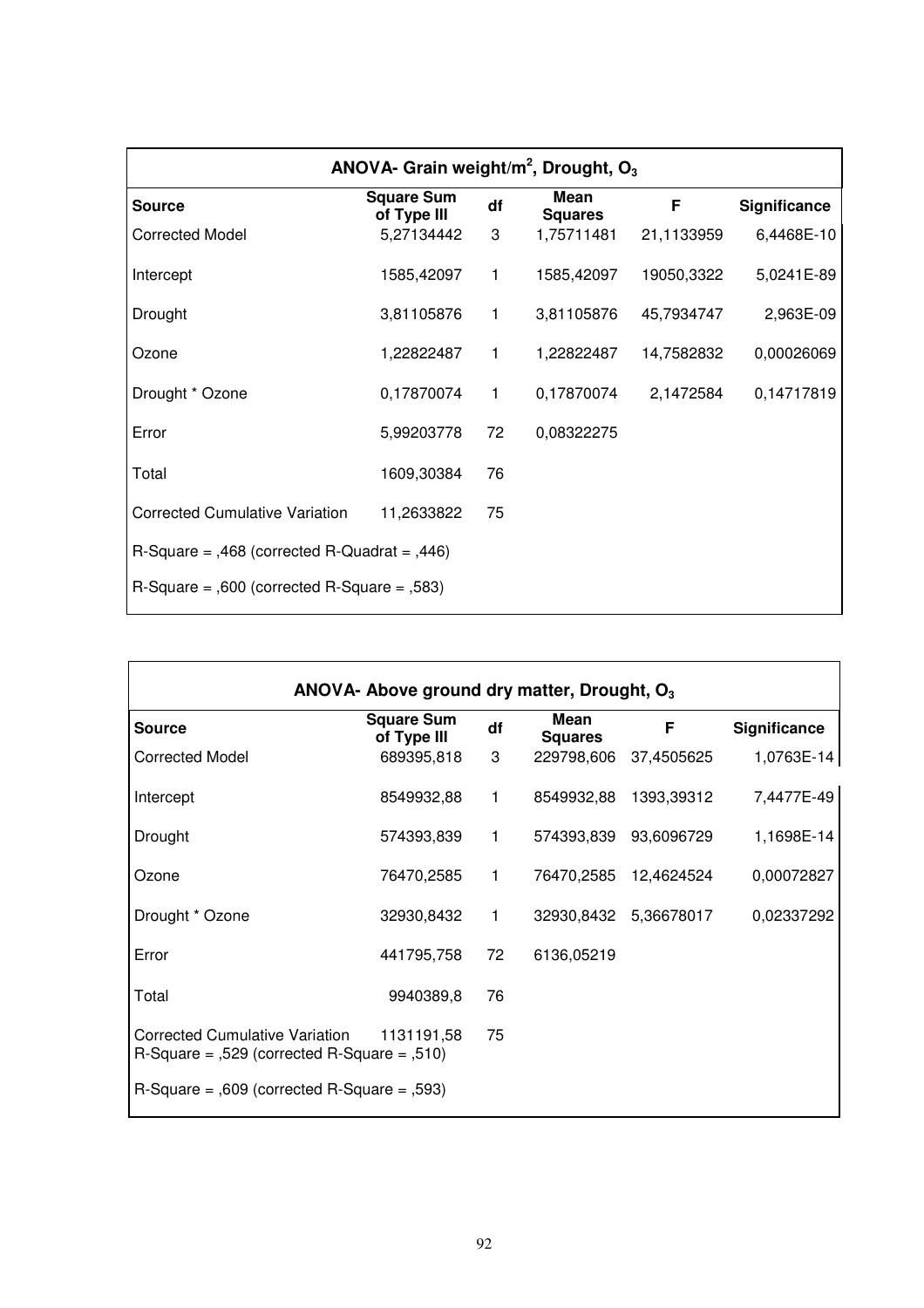## 5 DISCUSSION

The main findings from the introduction of the flux maps were that areas experiencing the highest ozone exposures were frequently not the same as those regions calculated as having the highest ozone fluxes (Emberson et al., 2000).

This study demonstrates an increased stomatal ozone uptake under severe, elevated ozone concentrations (fumigation +50ppb). Stomatal closure was reduced, which increased the uptake of ozone into the leaf. Higher yield loss consequently was observed for the cultivars, which were exposed to elevated ozone fumigation. But yield reduction by severe drought stress was more pronounced than those induced by ozone (Khan and Soja, 2003).

For the cultivar Extradur the findings show an increase (2.6 times) of ozone uptake under ozone fumigation. Ozone uptake of the well watered cultivar was only one third compared with the drought stressed plants. The direct effect of ozone on stomata was a main role in the impairment of photosynthesis (Plazek et al., 2000, Guidi eta l., 2001, Calatayud et al., 2004, Feng, 2007).  $O_3$  also inhibits the synthesis of photosynthetic pigments, decreases the electron transport rate between the photo systems I and II (Calatayud, et al., 2004, Feng, 2007).

Longer-term exposure to  $O_3$  causes stomatal responses to become sluggish (McAinsh et al., 2002, Harmens, 2005). This results in slower, less complete stomatal closure in response to drought, VPD and photosynthetic photon flux density (Paoletti, Paoletti and Grulke, 2005, Harmens, 2005).

Stomatal responses to  $O_3$  are reduced under drought stress. Higher ozone concentrations within the fumigated chambers as well as stomatal responses under drought stressed conditions might have resulted in a higher ozone flux into the plants (5 times higher) under drought stress and ozone fumigation.

Drought stress and high temperatures are among the most important environmental factors that limit net photosynthesis rate (Hassan et al., 1998, Yordanov et al. 1999, 2000, Hassan, 2005). Drought stress is accompanied by decreased stomatal conductance; the stomatal ozone flux into the leaf is reduced, thereby decreasing the effects of ozone in the leaf and for the cultivar (Soja and Soja, 1995).

Drought stress reduced ozone uptake to one third for well watered plants. This seems to be due to the directly limiting influence on  $g_s$ . SMD is the key driver limiting flux under current central European conditions (Harmens, 2005). The control of stomatal aperture by environmental signals depends on coordinated alterations to guard cell turgor (ionic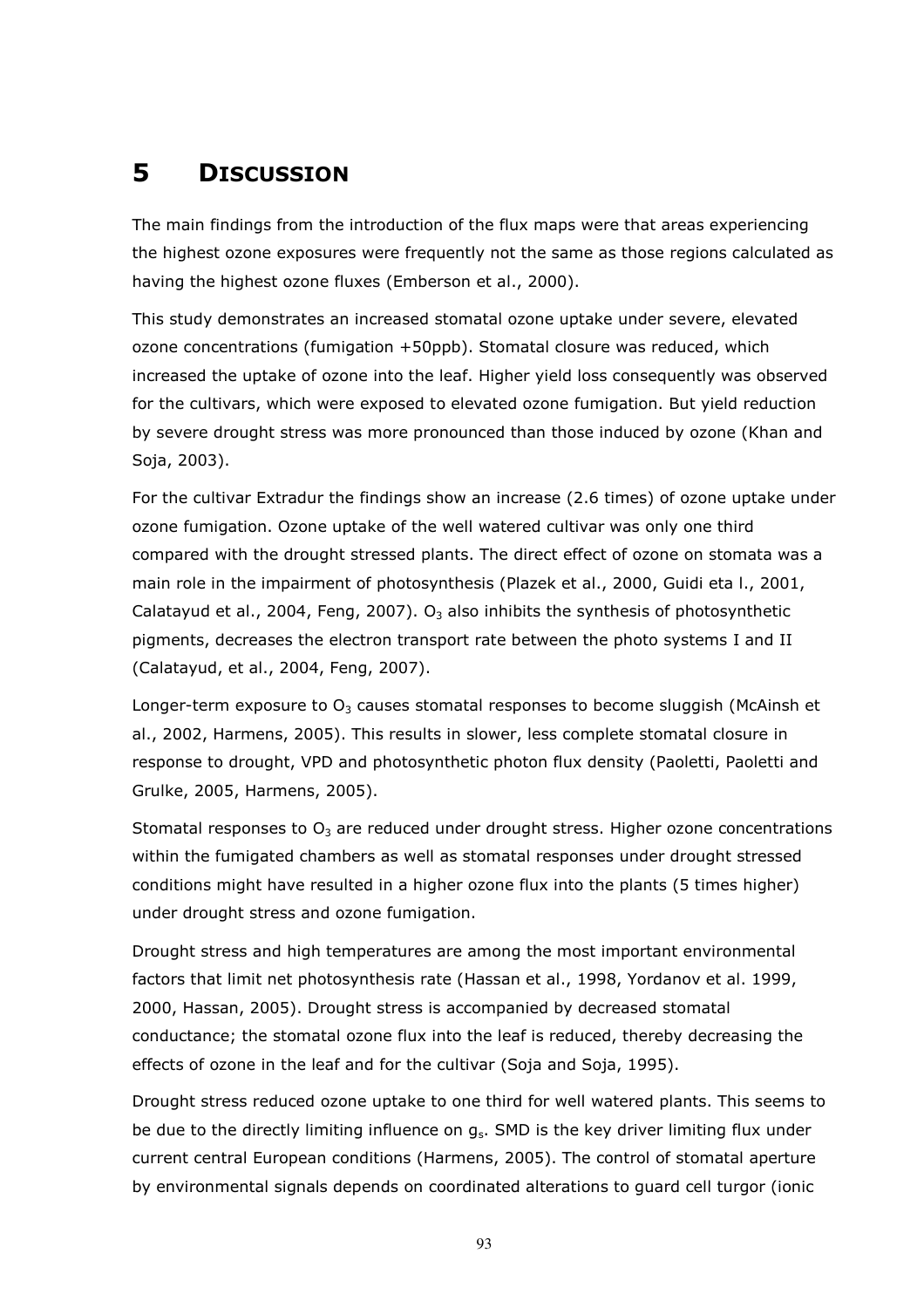fluxes and sugars), cytoskeleton organization, membrane transport and gene expression (Hetherington, 2003). Differences in water supply can select for a wide range of plant responses. Wheat yields are positively correlated with maximum stomatal conductance (Hetherington, 2003).

The more productive cultivar Nandu, a spring wheat species that is generally cultivated at our latitudes under humid conditions, with higher yields for all examined yield parameters, except thousand grain yield, was significantly more ozone sensitive compared with the less productive cultivar Extradur, a summer wheat species that is mainly grown in the Mediterranean area and therefore more adapted to drought than Nandu (Reichenauer, 1998, Herbinger, 2002). Pell et al, (1994), Sellden and Pleijel, 1995 and Franzaring et al., 2000 and Danielsson, 2003 suggest that plants with a high potential growth rates ought to be more sensitive to ozone exposure compared to plants with low growth rate also within the species.

In the experimental year 2001 the influence of fumigation was more obvious than in 2000. The vegetation period in 2001 was cooler, showed more rainfall and reduced ambient ozone concentration. In the second experimental year the ozone uptake was halved compared with 2000. This difference was reduced under ozone fumigation.

Ambient ozone concentrations were lower in the second year. The slow reactions of stomata did not allow the cultivars to adapt to increased fumigation, which might have lead to higher ozone fluxes into the plant.

The cultivar Nandu was more sensitive to ozone as well as drought stress. Ozone fumigation increased the stomatal ozone flux into the plant 3.8 times under well watered conditions and 9.2 times under drought stress. Also for Nandu it was obvious that drought stress reduced stomatal conductance because of the partial closure of the stomata, leading to a reduced flux.

The  $AF_{st}Y$  approach represents a physiologically more relevant representation of the variation that occurs in ozone sensitivity under fluctuating climatic conditions (Pleijel et al., 1998, Soja et al., 2000, Pleijel, 2006).

Yield loss was observed for both cultivars by elevated ozone fumigation and severe drought stress. Drought stress effects were mostly recognized for the overall crop productivity, straw dry mass was strongest affected by increased ozone uptake as well as by drought stress (Khan and Soja, 2003). But also a reduced height of the wheat, a reduction of the number of ears and consequently a reduction of the grain weight and above ground dry matter were observed for ozone stress and drought stress (Fuhrer et al., 1989a, Soja and Soja, 1995, Kobayashi, 1995, Khan and Soja, 2003).

All yield parameters were stronger affected by drought stress than by ozone. Ozone reduced straw dry mass by 27% and 46% (Extradur and Nandu) under well watered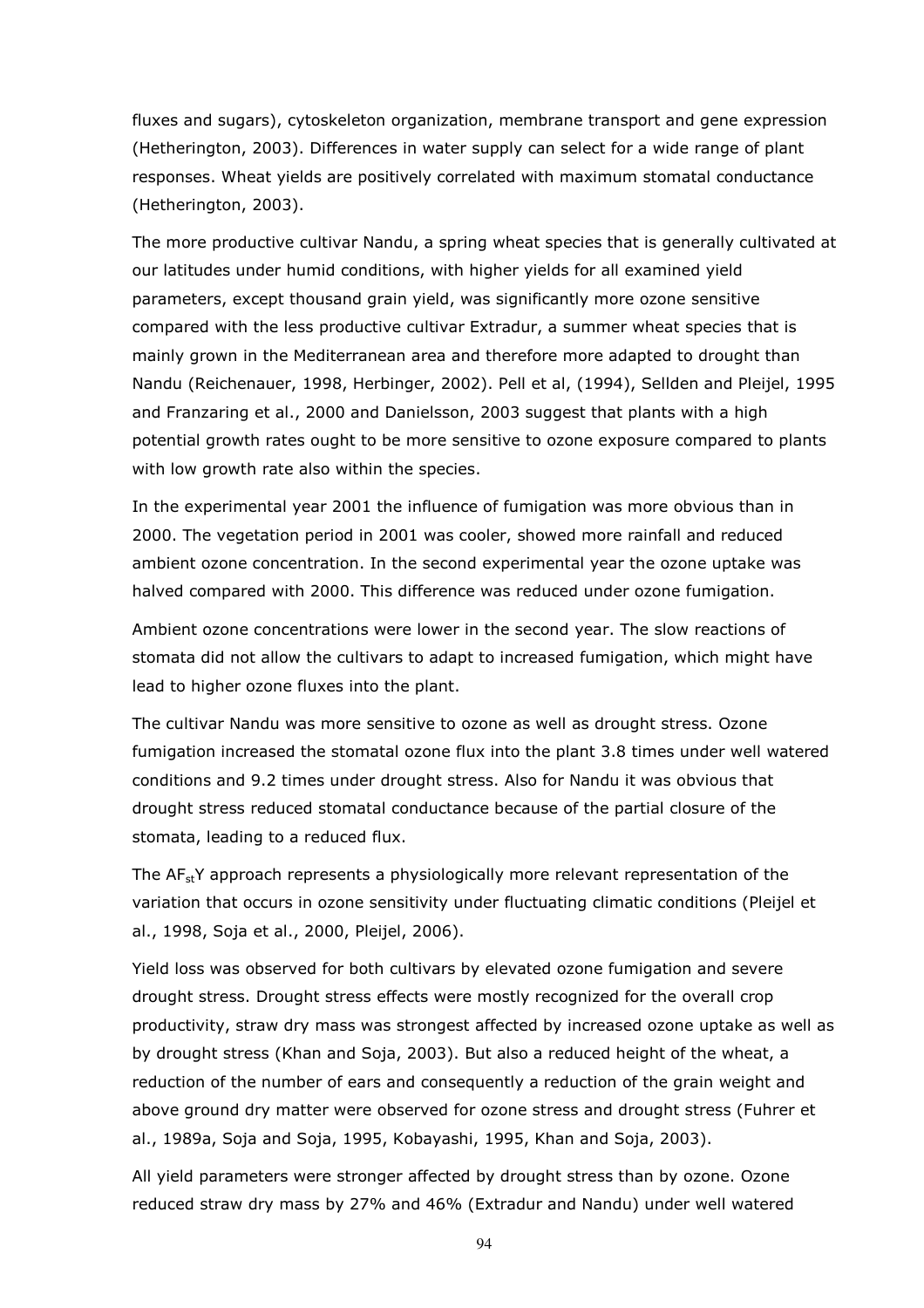conditions and by 47% for Extradur and 42% for Nandu by drought stress. Yield loss was higher for the ozone and drought sensitive cultivar Nandu. The reactions to elevated ozone were mostly pronounced without drought stress. The higher productivity of Nandu decreased in comparison to Extradur and yield differences between the two cultivars decreased because of drought stress and elevated ozone, particularly the yield parameter straw dry mass was mostly affected by stress. A reduction of straw dry mass by 55% was observed under fumigation compared with 89% by ambient air without fumigation, 30% by drought stress and only 14% by drought stress and elevated ozone. The grain weight of Nandu was significantly affected by ozone (36% under well watered conditions) and drought stress (40%), as well as the above ground dry matter (by ozone 23% and by drought 40%). Ozone reduced the grain weight of Extradur by 7% and the above ground dry matter by 4%. The cultivar Nandu was obviously more affected by drought and ozone than the less sensitive cultivar Extradur.

The higher ozone tolerance of Extradur was discussed earlier by Reichenauer, 1998 and Herbinger, 2002, who found a significant lower leaf water potential of Extradur under imposed drought exposure and a better ability of photosynthetically active mesophyll cells to cope with photooxidative stress. Reichenauer (1998) investigated that a higher ozone tolerance of Extradur was not caused by decreased ozone uptake via the stomata as Extradur had the greatest leaf conductivity under control and ozone-treated plants. These findings correspond with the findings in this study. Extradur showed higher stomatal conductivity and consequently higher ozone flux into the flag leaf compared with the more sensitive cultivar Nandu.

For the less sensitive cultivar Extradur the yield parameter thousand grain weight was not affected by drought stress as well as ozone. Ozone effects on thousand grain yield were observed by Finnan et al. 1996, Amundson et al. 1987, Pleijel et al. 1991 and Khan and Soja, 2003. Ozone-induced grain yield were especially pronounced under high water supply. Moderate drought stress did not result in ozone-induced reduction of thousand grain yield (Khan and Soja, 2003). As uptake of ozone is largely controlled by stomata (Kerstiens and Lendzian, 1989), closure of stomata is caused by drought. For the ozone sensitive cultivar Nandu marginal effects of ozone as well as drought stress on the thousand grain yield could be observed. Drought stress reduced the thousand grain yield to a greater extent (one third) than ozone (22%), which was also observed by Finnan et al. (1996), Amundson et al. 1987, Pleijel et al. 1991 and Khan and Soja, 2003. But the thousand grain yield was stronger affected by ozone under high water supply (by 22%) and showed only a decrease of 10% under drought stress. This corresponds with the findings of Khan and Soja, 2003.

The present study did not observe significant interactions between water supply and ozone stress on thousand grain yield. This corresponds with the results of Fangmeier et

95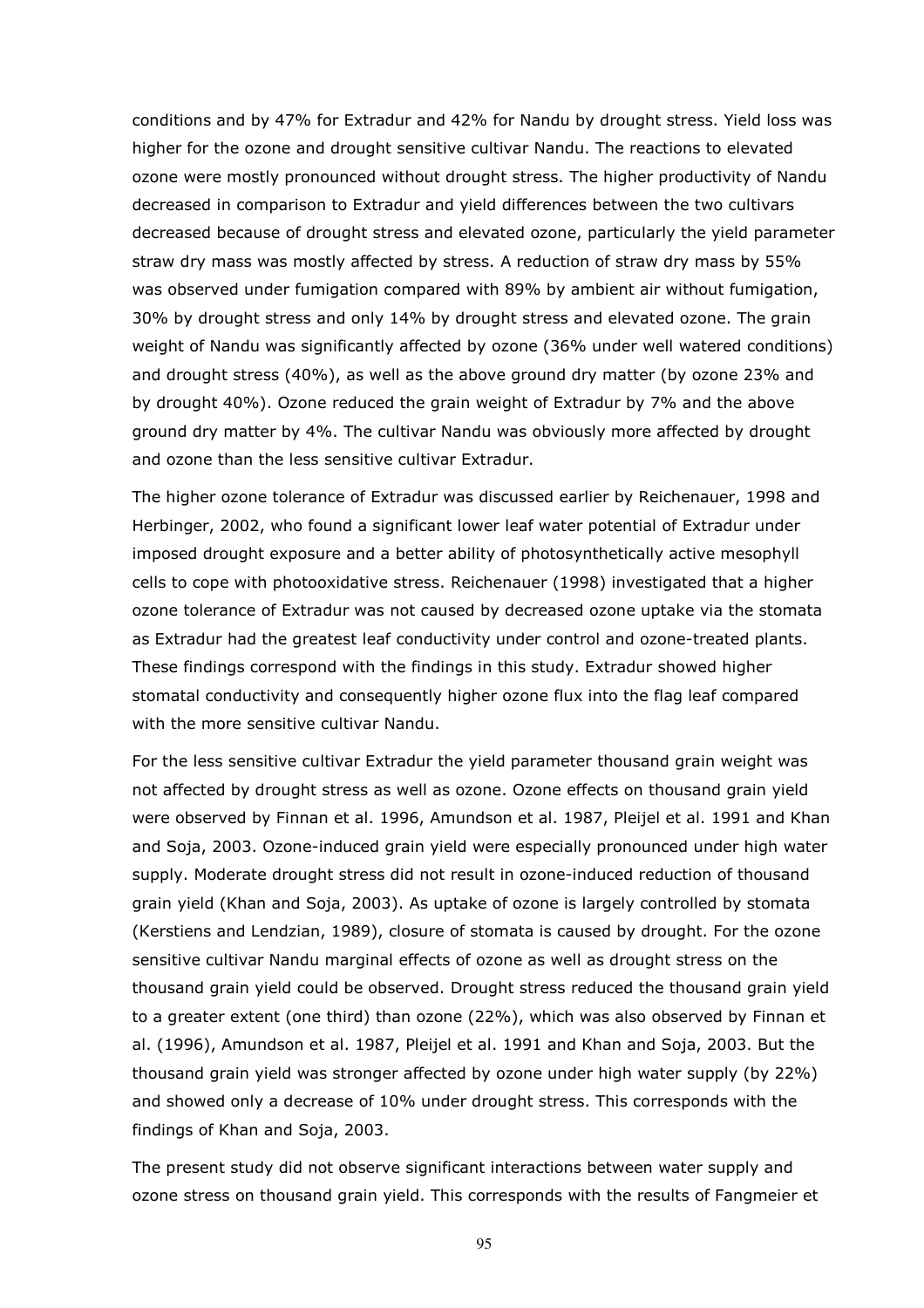al. (1994a), who found that thousand grain weight was not affected by water stress. The reason for these findings might be the choice of the water treatment (Khan and Soja, 2003). Only distinctive higher or lower water supply resulted in either increased or lowered yield reductions due to ozone (Khan and Soja, 2003), and in the medium range no interactions could be observed (Fangmeier et al. 1994a). Water supply in this study might have been in this medium range, where no significant interactions could be observed for thousand grain yield.

The yield results of straw dry mass, number of ears and height of wheat in this study show that water stress is a very potent modifier of ozone injury in wheat. An exact quantification of the influence of different levels of drought stress on ozone injury becomes more important for a realistic assessment of the risk to crop yield in future ozone scenarios, as drought stress may more frequent occur in Central Europe in future climate change scenarios.

## 6 CONCLUSION

There is evidence of increase in global background ozone concentration (Ashmore, 2005), which leads to direct and indirect effects of other changes in the global atmosphere and cause modified plant responses to ozone.

Stomatal flux models provide a basis for future regional policy assessments. In a future climate complex interactions have to be considered. Risk assessment has to include complex effects of ozone, interactions with water availability and species interactions, which leads to a full understanding of the capacity of species to adapt to climate change and reduced water availability.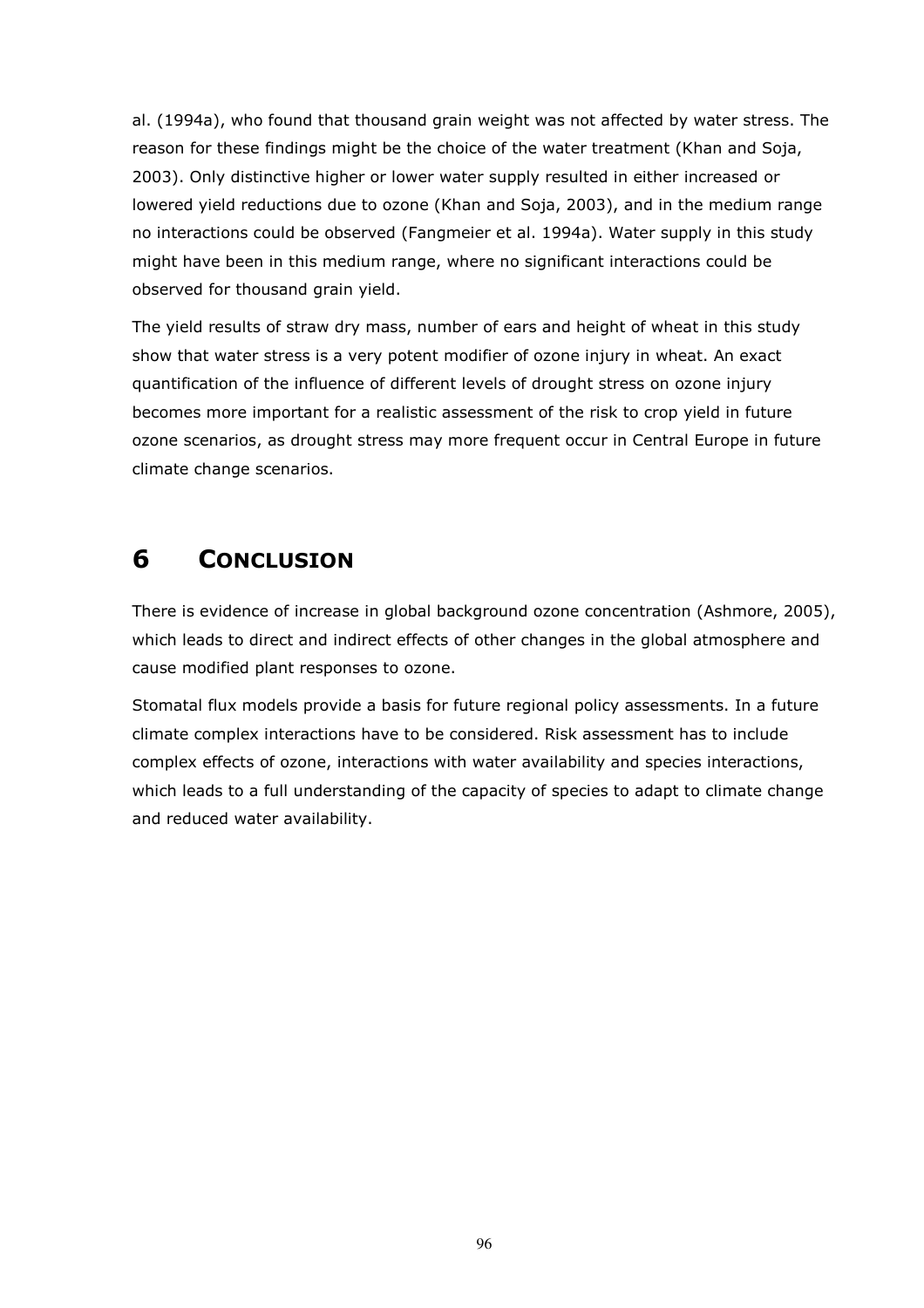# 7 SUMMARY:

The modifying effects of elevated ozone and severe drought stress under fluctuating micro-climatic conditions on the stomatal ozone flux were investigated in 2000 and 2001. Stomatal ozone flux into two wheat cultivars was observed and the resulting yield loss through ozone and drought stress was calculated. The experiments were conducted in East Austria. Plants were grown in Open Top Chambers ventilated with ambient air and elevated ozone (+50ppb).

Based on the Emberson Model (2000, Modelling stomatal ozone flux across Europe)  $q_{sto}$ as a function of leaf phenology and the environmental variables VPD, temperature, light, SMD was calculated using climate data, measured on the site. The drought stressed treatment was watered through 1x130 cm wick of fibreglass according to the treatment protocol of the IC protocol, which caused significant drought stress. The well watered treatment was watered through 4x70 cm plus 1x130 cm wicks. The best correlations between effect and accumulated stomatal flux were obtained (Danielsson, 2003, Pleijel, 2002) when using the stomatal flux based critical level of  $AF<sub>st</sub>6$  (accumulated stomatal flux of ozone above a flux rate threshold of 6 nmol ozone  $m_{2}$  projected sunlit leaf area, based on hourly values of ozone flux), which was used as threshold level for calculating stomatal ozone flux in this study. The calculation of ozone uptake was based on repeated measurements of leaf conductance.

It was confirmed that stomatal ozone flux into wheat was strongly influenced by ozone concentration and drought stress. When compared with ambient air conditions elevated ozone fumigation caused higher ozone uptake into the plant. Drought stress effects had more impact on the overall crop productivity, straw dry mass was strongest affected by increased ozone uptake and by drought stress.

The quantification of the influence of drought stress on ozone injury becomes more important for a realistic assessment of the risk to crop yield loss in future ozone scenarios, as drought stress may more frequently occur in Central Europe in future climate change scenarios.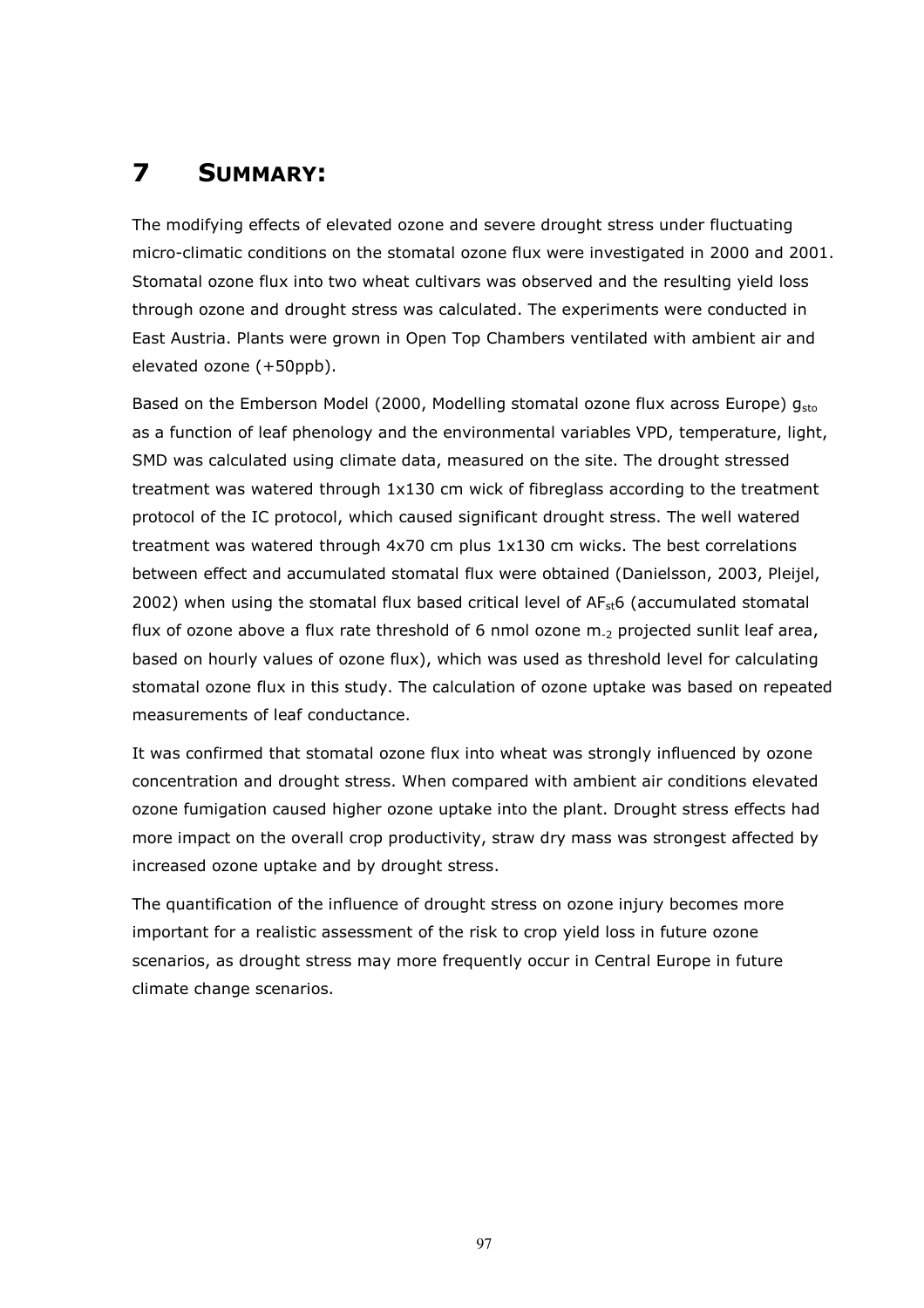### ACKNOWLEDGMENT

First I wish to especially thank A.o. Univ. Prof. Dipl. Ing. Dr. Peter Liebhard for his continuous friendly support over the years.

I want to express my gratitude to Priv. Doz. Dipl. Ing. Dr. Gerhard Soja, who gave me the opportunity to carry out the experimental design at the Austrian Research Centers in Seibersdorf, who guided me through the experiments and corrected the study carefully. Many thanks also to all technical assistants, especially Peter Kostecki, at the Austrian Research Centers for their help in preparing the experiments and caring for the plants.

My special thanks I wish to express to Dr. Lisa Emberson and Dr. Patrick Büker. Without their theoretical support, this thesis would not be possible.

I am very grateful to Mag. Claus Trska, who had many useful ideas and was always available for discussions on this topic.

Last but not least I wish to thank my family for its patience over the years and particularly my husband for his important inputs in this thesis.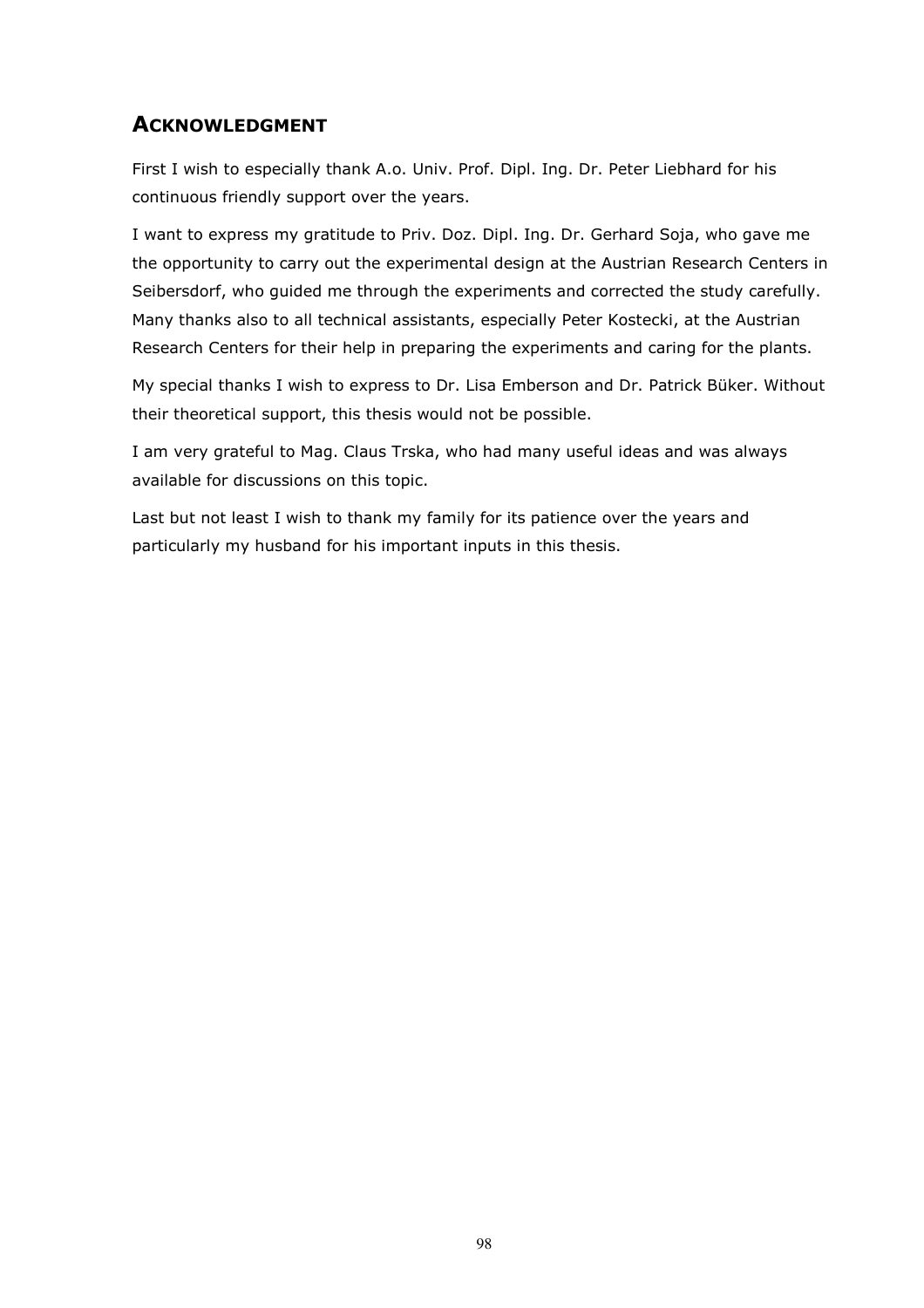### 8 REFERENCES

Acker, K., Wieprecht, W, Möller, D, Mauersberger. G., Naumann und A. OestreichG., 1995: Evidence of ozone destruction in clouds. Naturwiss. 82, 86-89

Agrawal, S. B., Dheeraj R., 2007. Changes in oxidative stress defense system in wheat (Triticum aestivum L.) and mung bean (Vigna radiata L.) cultivars grown with and without mineral nutrients and irradiated by supplemental ultraviolet-B. Environment and Experimental Botany, Vol. 59, Issue 1, pp. 21-33.

Air Pollution Research Report 5, 1986. Microclimate and Plant Growth in Open Top Chambers. Commission of the European Communities, EUR 11257.

Altimir, N., Vesala, T., Aalto, T., Bäck, J., Hart, P., 2008. Stomatal-scale modelling of the competition between ozone sinks at the air leaf interface. Tellus B. doi:10.111/j.1600- 0889.2008.00344

Amundsen, R. C., Kohut, R. J., Schoettle, A. W., Raba, R. M., Reich, P. B., 1987. Correlative reductions in whole-plant photosynthesis and yield of winter wheat caused by ozone. Phytopathology 77, 75-79.

Ashmore, M.R., 2005. Assessing the future global impacts of ozone on vegetation. Plant, Cell and Environment 28, 949-964.

Ashmore, M. R., Emberson, L. D., 1999. Development of flux models for Level II mapping of ozone. In: Fuhrer, J., Achermann,B. (Eds.), Critical Levels for Ozone – Level II. Environmental Documentation 115. Swiss Agency for the Environment, Forests and Landscape, Bern, Switzerland, pp. 37-40.

Ashmore, M.R., 2005. Assessing the future global impacts of ozone on vegetation. Plant, Cell and Environment 28, 949-964.

Arora, V.A., 2003. Simulating energy and carbon fluxes over winter wheat using coupled land surface and terrestrial ecosystem models. Agricultural and Forest Meteorology 118, 21-47.

Baldocchi, P.D., Hicks B.B., Camara, P., 1987. A canopy stomatal resistance model for gaseous deposition to vegetated surfaces, Atmospheric Environment, Vol. 21, no. 1, pp. 91-101.

Barnes, J.D., Zheng, Y., Lyons, T.M., 2002. Plant resistance to ozone: the role of ascorbate. In: Osama, K., Saji, H., Youssefian, S., Kondo, N. (Eds.), Air Pollution and Plant Biotechnology. Springer, Tokyo, pp. 235-252.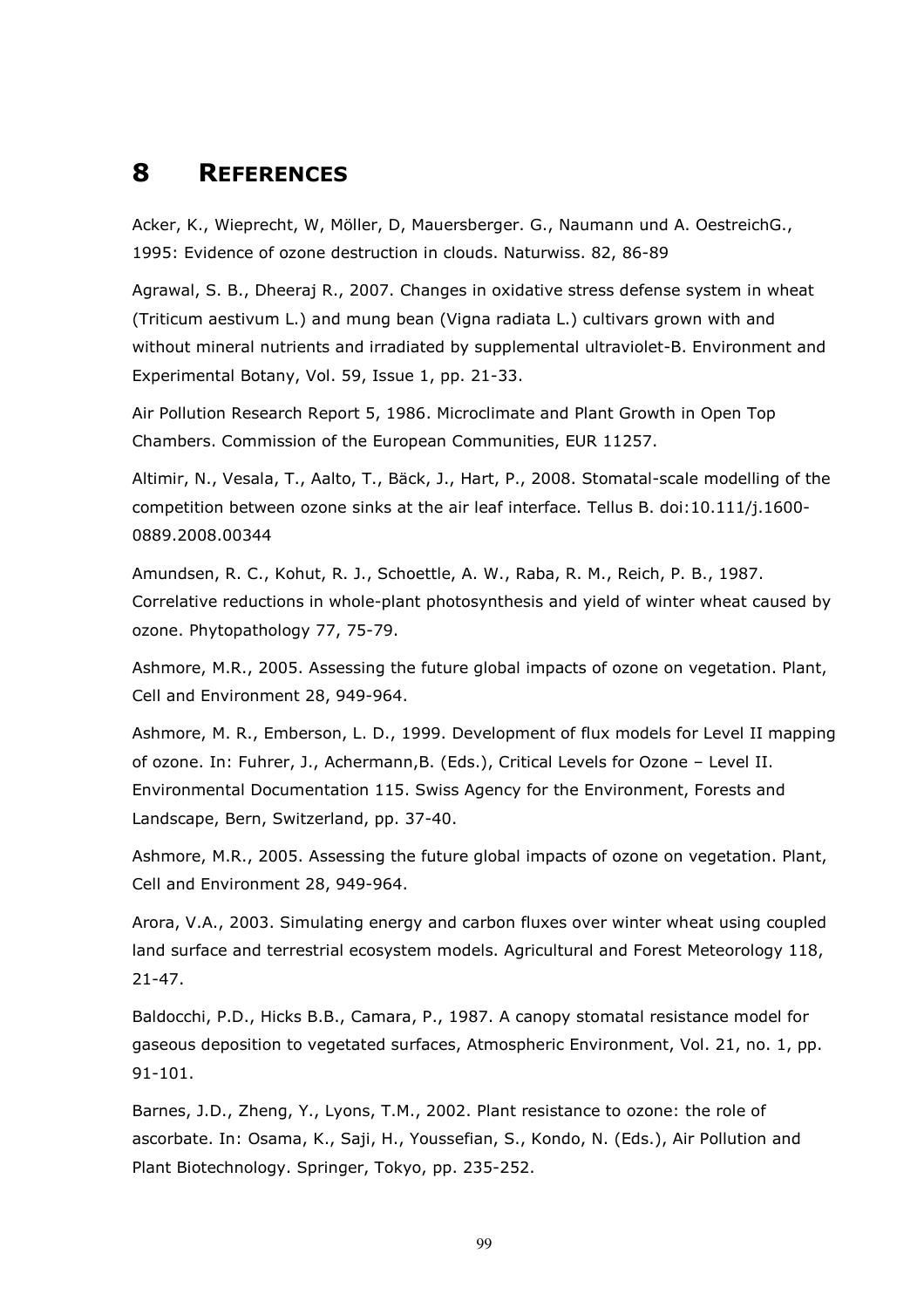Bassin, S., Calanca, P., Weidinger, T., Gerosa, G., Fuhrer, J., 2004. Modelling seasonal ozone fluxes to grassland and wheat: model improvement, testing, and application. Atmospheric Environment 38, 2349-2359.

Becker, H.K., 2000: Mechanismen der Ozonbildung

Beilke, S., 2000: Langzeitentwicklung der Ozonbelastung im globalen, nationalen und regionalen Masstab

Bender, J. Hertstein, U., Black, C.R., 1999. Growth and yield responses of spring wheat to increasing carbon dioxide, ozone and physiological stresses: a statistical analysis of ESPACE-wheat results. European Journal of Agronomy 10, 185-195.

Benton, J., Fuhrer, J., Gimeno, B., Skärby, L., Palmer-Brown, D., Broadknight, C., Sanders-Mills, G., 1996. The critical levels of ozone for visible injury on crops and natural vegetation (ICP-Crops). In Critical Levels for Ozone in Europe: Testing and Finalising the Concepts. UNECE Workshop Report, eds L. Kärenlampi and L. Skärby, pp. 44-57. University of Kuopio, Department of Ecology and Environmental Science, Kuopio, Finland.

Benton, J., Fuhrer, J., Gimeno, B.S., Skärby, L., Palmer-Brown, D., Ball, G., Roadknight, C., Mills, G., 2000. An international cooperative programme indicates the widespread occurrence of ozone injury on crops. Agric. Ecosys. Environ. 78, 19-30.

Black, V. J., Black, C. R., Roberts, J. A., Stewart, C. A., 2000. Impact of ozone on the reproductive development of plants. New Phytol. 147, pp. 421-447.

Büker, P., Emberson, L. D., Ashmore, M. R., Cambridge, H. M., Jacobs, C. M. J., Massman, W. J., Müller J., Nikolov, N., Novak, K., Oksanen, E., Schaub, M., Torre de la, D., 2007. Comparison of different stomatal conductance algorithms for ozone flux modelling. Environmental Pollution 146, 726-735.

Bull, K. R., 1991. The critical loads/levels approach to gaseous pollutant emission control. Environmental Pollution 69, 105-123.

Bunce, J.A., 2000. Responses of stomatal conductance to light, humidity and temperature in winter wheat and barley grown at three concentrations of carbon dioxide in the field. Global Change Biology 6, 371-382.

Bunce, J.A., Ziska, L.H., 2000. Crop ecosystem responses to climatic change: crop/weed interactions. In: Reddy, K.R., Hodges, H.F. (Eds.), Climate Change and Global Crop Productivity. CABI Publishing, Wallingford, UK, pp. 333-352.

Bunce, J., 2004. Carbon Dioxide effects on stomatal responses to the environment and water use by crops under field conditions. Oecologia 140: 1-10.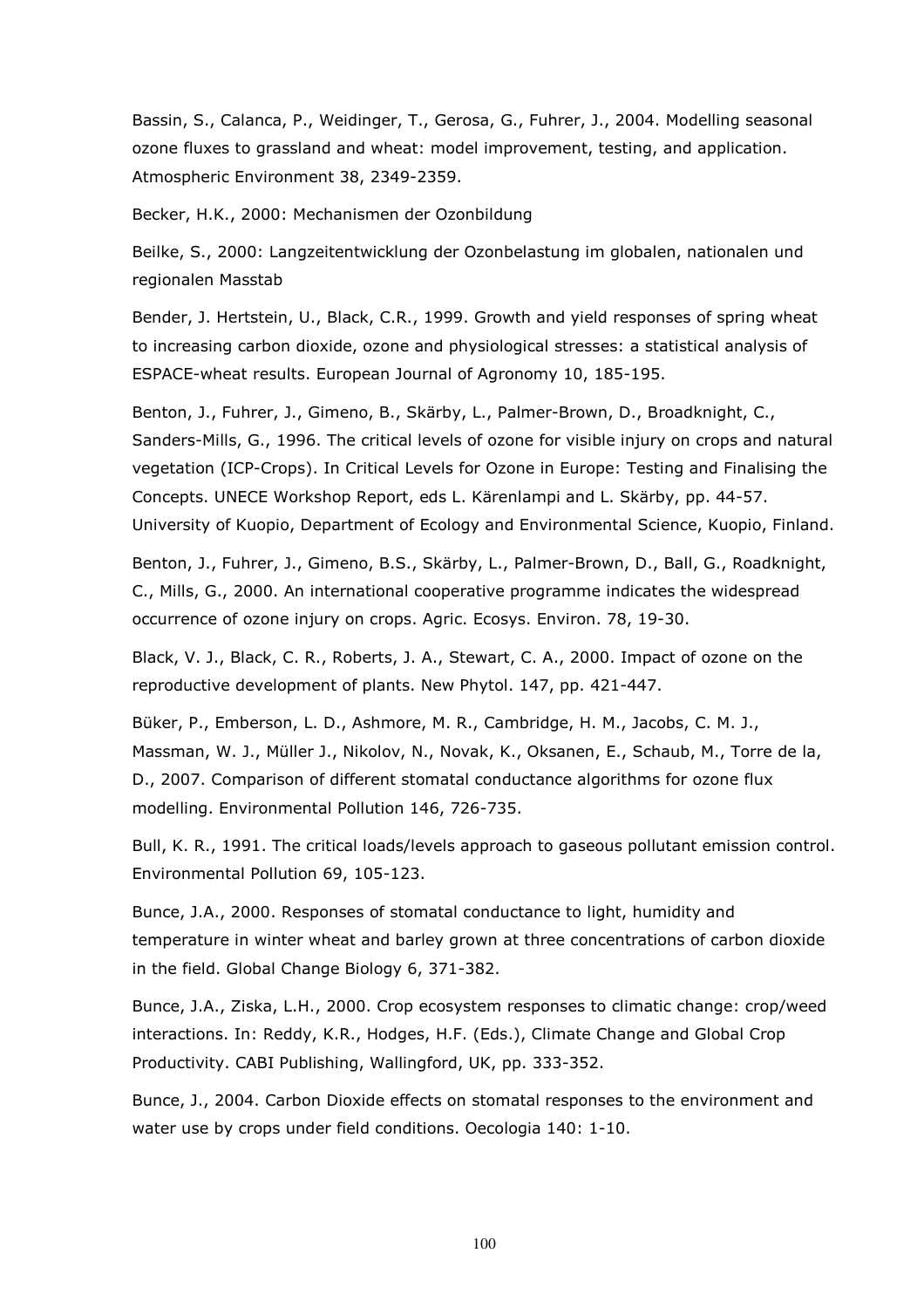Cape, J. N., Bassin, S., Fuhrer, J., Gerosa, G., Alonso, R., Gimeno, B., Grünhage, L., Mikkelsen, T. N., Mills, G., 2008. Challenges in understanding the risk to natural and semi-natural vegetation from ozone-exposure. Italian Journal of Agronomy, in press.

Chen, Z., Gallie, D. R., 2005. Increasing tolerance to ozone by elevating foliar ascorbic acid confers greater protection against ozone than increasing avoidance. Plant Physiology 138 (3), pp. 1673-1689.

Cousson, A., 2002. Carbon dioxide and ferricyanide parallel each other to inhibit commelina. Stomatal opening in a putative  $Ca^{2+}$ -independent fashion. Journal of Plant Physiology, Vol. 159, Issue 3, pp. 281-291.

Coyle, M., Fowler, D., Ashmore, M.R., 2003. Implications of increasing troposheric background ozone concentrations for vegetation. Atmospheric Environment 37, 153-154.

Crutzen, P., 1998: Global problems of atmospheric chemistry- The story of man's impact on atmospheric ozone. In: Atmospheric Environmental Research-Critical Decisions between Technological Progress and Preservation of Nature (Hrsg. D.Möller), Springer, pp.5-35

Danielsson, H., Karlsson, G. P., Karlsson, P. E., Pleijel, H., 2002. Ozone uptake modelling and flux-response relationships – an assessment of ozone-induced yield loss in spring wheat. Atmospheric Environment 37, 475-485.

Danielsson, H., Phil Karlsson, G., Karlsson, P.E., Pleijel, H., 2003. Ozone uptake modelling and flux-response relationships-an assessment of ozone-induced yield loss in spring wheat. Atmospheric Environment 37, 475-485.

Davies, W.J., Zhang, J., 1991. Root signals and the regulation of growth and development of plants in drying soil. Annual Review of Plant Physiology and Plant Molecular Biology, Vol: 42, pp. 55-76.

De Temmerman, L., Vandermeiren, K., Guns, M., 1992. Effects of air filtration on spring wheat grown in open-top chambers at a rural site. I. Effect on growth yield and dry matter partitioning. Environmental Pollution 77, 1-5.

Dervent, R.G., Davies, T.J., 1994: Modelling the impact of NOx or hydrocarbon control on photochemical ozone in Europe. Atmos. Environ. 28, 2039-2052

Downing, T.E., Harrison, P.A., Butterfield, R.E., Lonsdale, K.G. (Eds.), 2000. Climate Change, Climatic Variability and Agriculture in Europe: An Integrated Assessment. Research report no. 21. Environmental Change Institute, University of Oxford, UK, p. 445.

Eckes, R. D., 1982. Porometer and method for stomatal measurements. United States Patent, LI COR INC 4312218. http://www.freepatentonline.com/4312218.html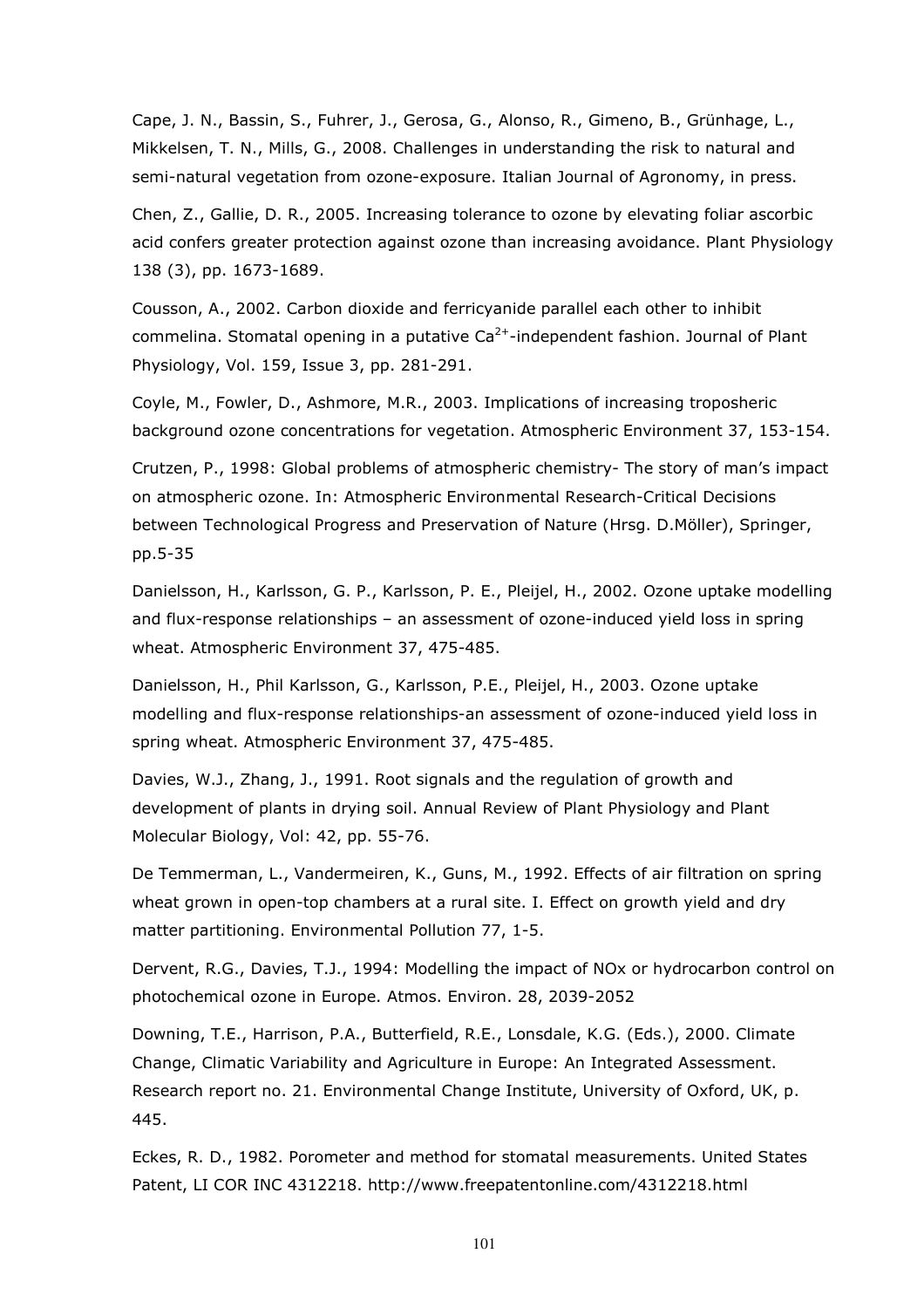Ellington, K., Gauss, M., Van Dingenen, R., Dentener, F. J., Emberson, L., Fiore, A. M., Schultz, M. G., Stevenson, D. S., Ashmore, M. R., Atherton, C. S., Bergmann, D. J., Bey, I., Butler, T., Drevet, J., Eskes, H., Hauglustaine, D. A., Isaksen, I. S. A., Horowitz, L. W., Krol, M., Lamarque, J. F., Lawrence, M. G., Van Noije, T., Pyle, J., Rost, S., Rodriguez, J., Savage, N., Strahan, S., Sudo, K., Szopa, S., Wild, O., 2008. Global Ozone and air quality: a multi-model assessment of risks to human health and crops. Atmos. Chem. Phys., Discuss. 8, pp., 2163-2223.

Elstner, E.J., Hippeli, S., Schadstoffe aus der Luft.

Emberson, L. D., Ashmore, M. R., Cambridge, H. M., Simpson, D., Tuovinen, J.-P., 2000. Modelling stomatal ozone flux across Europe. Environmental Pollution 109, 403-413.

Emberson, L. D., Wieser, G., Ashmore, M. R., 2000. Modelling of stomatal conductance and ozone flux of Norway spruce: Comparison with field data. Environmental Pollution 109, 393-402.

Emberson, L. D., Simpson, D., Tuovinen, J.-P., Ashmore, M. R., Cambridge, H. M., 2000b. Towards a model of ozone deposition and stomatal uptake over Europe. EMEP/MSC-W Note 6/2000. Available as PDF at http://www.emep.int.

Emberson., L. D., Wieser, G., Ashmore, M. R., 2000c. Modelling of stomatal conductance and ozone flux of Norway spruce: comparison of field data. Environmental Pollution 109, 393-402.

Emberson, L. D., Ashmore, M., Simpson, D., Tuovinen, J.-P., Cambridge, H. M., 2001. Modelling and mapping ozone deposition in Europe. Water, Air and Soil Pollution 130, 577-582.

Emberson, L.D., Ashmore, M.R., Simpson, D., Tuovinen, J.-P., Cambridge, H.M., 2001. Modelling and mapping ozone deposition in Europe. Water, Air and Soil Pollution 130, 577-582.

Emberson, L.D., Massman, W.J., Büker, P., Soja, G., van de Sand, Il, Mills, G., Jacobs, C., 2005b. The development, evaluation and application of  $O_3$  flux and flux-response models for additional agricultural crops. In: Wieser, G., et al., (Eds.), Critical Levels for Ozone: Further Applying and Developing the Flux-based Concept, Innsbruck, Austria.

Erisman, J.W., Van Pul, A., Wyers, P., 1994. Parameterization of surface resistance for the quantification of atmospheric deposition of acidifying pollutants and ozone. Atmospheric Environment, Vol. 28, no. 16, pp. 2595-2608.

Ewert, F., Porter, J.R., 2000. Ozone effects on wheat in relation to  $CO<sub>2</sub>$ : modelling shortterm and long-term responses of leaf photosynthesis and leaf duration. Global Change Biol. 6, 735-750.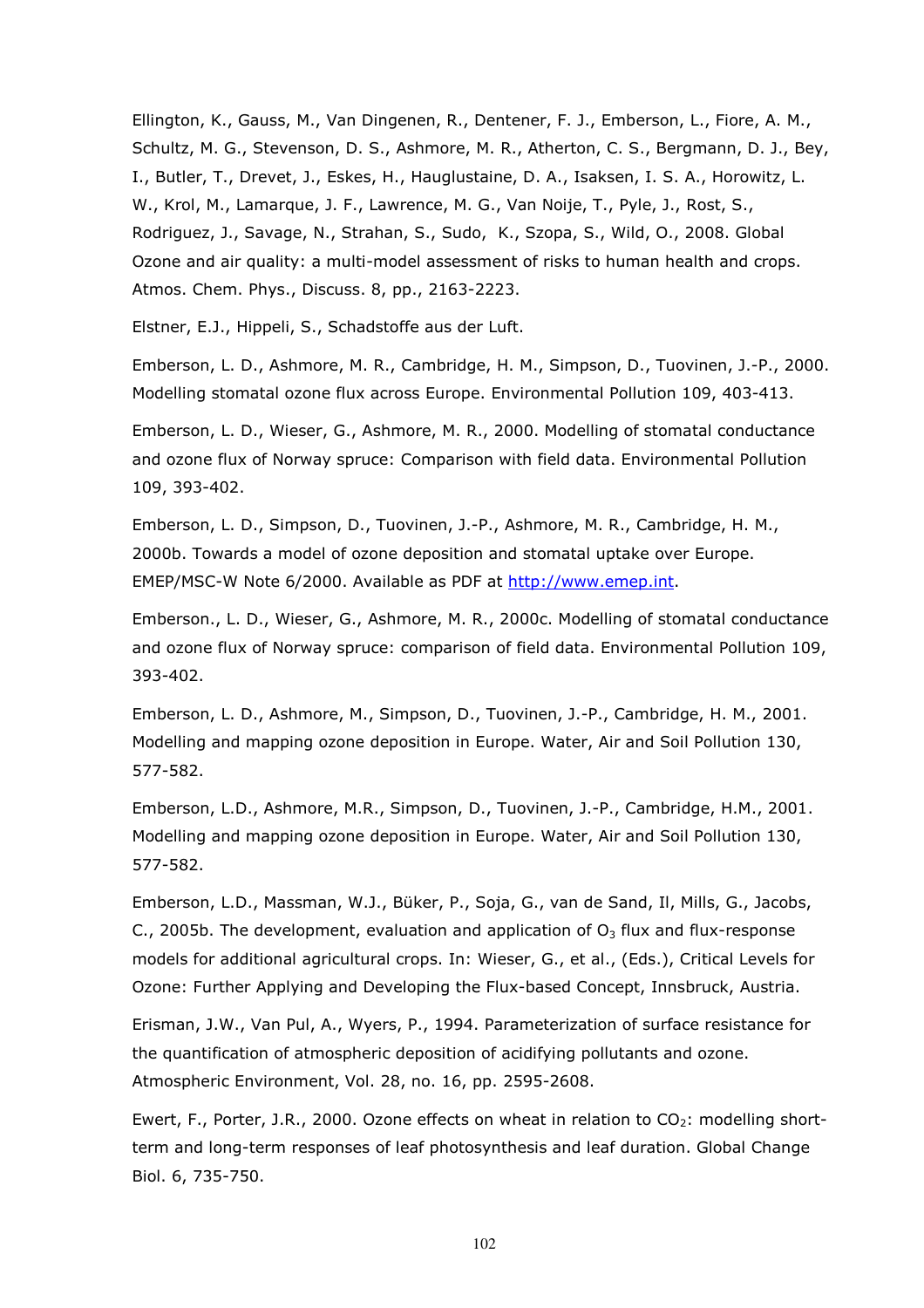Ewert, F., Rodriguez, D., Jamieson, P., Semenov, M. A., Mitchell, R .A. C., Goudriaan, J., Porter, J. R., Kimball, B. A., Pinter Jr., P. J., Manderscheid, R., Weigel, H. J., Fangmeier, A., Fereres, E., Villalobos, F., 2002. Effects of elevated  $CO<sub>2</sub>$  and drought on wheat: testing crop simulation models for different experimental and climatic conditions. Agriculture, Ecosystems and Environment 93, 249-266.

Fabian, P., 1984: Atmosphäre und Umwelt, Springer.

Fagnano, M., Merola, G., Forlani, A., Postiglione, L., Fuhrer, J., 2004. Monitoring yield loss from ozone pollution in a mediterranean environment: A comparison of methods. Water, Air and Soil Pollution 155, 383-398.

Fangmeier, A., Brunschön, S., Jäger, H.J., 1994a. Time course of oxidant stress biomarkers in flag leaves of wheat exposed to ozone and drought stress. New Phytol., 126, pp. 63-69.

Fangmeier, A., Brockerhoff, U., Grüters, U., Jäger H.-J., 1994b. Growth and yield responses of spring wheat (Triticum aestivum L. cv. Turbo) grown in open-top chambers to ozone and water stress. Environmental Pollution 83, pp. 317-325.

Fangmeier, A., De Temmerman, L., Mortensen, L., Kemp, K., Burke, J., Mitchell, R., Van Oijen, M., Weigel, H.J., 1999. Effects on nutrients and on grain quality in spring wheat crops grown under elevated CO2 concentrations and stress conditions in the European,multiple-site experiment "Espace-wheat". Eur. J. Agron. 10, 215-229.

Feng, Z.-Z., Yao, F.-F., Chen, Z., Wang, X.-K., Zheng, Q.-W., Feng, Z.-W., 2007. Response of gas exchange and yield components of field-grown Triticum aestivum L. to elevated ozone in China. Photosynthetica 45 (3), 441-446.

Finnan, J.M., Jones, M.B., Burke, J.I., 1996. A time concentration study on the effects of ozone on spring wheat (Triticum aestivum L.). 1. Effects on yield. Agriculture. Ecosyst. Environment, 57, pp. 159-167.

Finnan, J. M., Burke, J. I., Jones, M. B., 1997. An evaluation of indices that descrive the impact of ozone on the yield of spring wheat (Triticum aestivum L.). Atmospheric Environment 31, 2685-2693.

Fiscus, E. L., Fitzgerald, L. B., Kent, O. B., 2005. Crop responses to ozone: uptake, modes of action, carbon assimilation and partitioning. Plant, Cell and Environment 28, pp. 997-1011.

Fricke, W., 2000: Charakteristika der räumlich-zeitlichen Ozonverteilung in der Atmosphäre.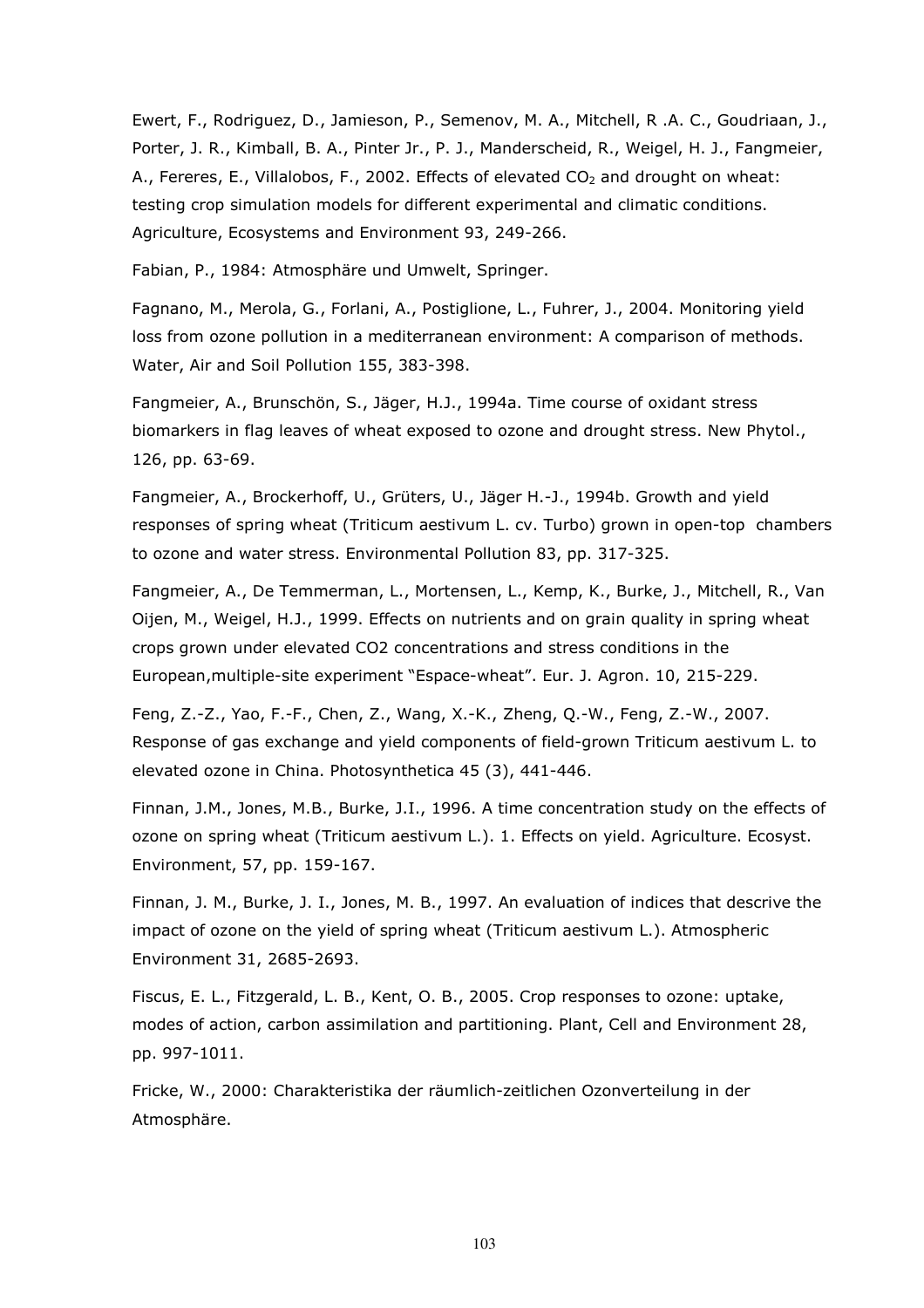Fuhrer, J., Egger, E., Lehnherr, B., Grandjean, A., Tschannen, W., 1989. Effects of ozone on the yield of spring wheat (Triticum aestivum L., cv Albis) grown in open-top chambers. Environmental Pollution 60, 273-289.

Fuhrer, J., Grandjean Grimm A., Tschannen W., Shariat-Madari, H., 1992. The response of spring wheat (Triticum aestivum L.) to ozone at higher elevations. New Phytologist 121, 211-219.

Fuhrer, J. (Editor), 1993. Critical levels for ozone: A UN-ECE workshop report. Schriftenreihe der Les cahiers de la FAC Liebefeld.

Fuhrer, J.: Critical Levels for Ozone to Protect Agricultural Crops in Europe In: Tropospheric Ozone: Critical Issues in the Regulatory Process (Jaroslav J. Vostal, Ed.). Proceedings of a Specialty Conference by the Air & Waste Management Association, Orlando, Florida May 11-13, 1994. AWMA, Pittsburgh, PA. pp. 243-255, 1996.

Fuhrer, J., 2000. Introduction to the special issue on ozone risk analysis for vegetation in Europe. Environmental Pollution 109, 359-360.

Fuhrer, J., 2003. Agroecosystem responses to combinations of elevated  $CO<sub>2</sub>$ , ozone, and global climate change. Agriculture, Ecosystems and Environment 97, 1-20.

Fuhrer, J., Booker, F., 2003. Ecological issues of ozone: agricultural issues. Environ. Int. 29, 141-154.

Gelang, J., Pleijel, H., Sild, E., Danielsson, H., Younis, S., Sellden, G., 2000. Rate and duration of grain filling in relation to flag leaf senescence and grain yield in spring wheat (Triticum aestivum) exposed to different concentrations of ozone. Physiologia Plantarum 110, 366-375.

Gerosa, G., Cieslik, S., Ballerin-Denti, A., 2003. Micrometeorological determination of time-integrated stomatal ozone fluxes over wheat: a case study in Northern Italy. Atmospheric Environment, Vol. 37, Issue 6, pp. 777-788.

Goodman, B. A., Reichenauer, Th. G., 2003. Formation of paramagnetic products in leaves of wheat (Triticum aestivum) as a result of ozone-induced stress. Journal of the Science of Food and Agriculture, Vol. 83, Issue 12, pp. 1248-1255.

Goldstein, R. and Ferson, S., 1994. Response of plants to interacting stresses (ROPIS): program rationale, design, and implications. Journal of Environmental Quality 23, 407- 411.

Grandjean, A., Fuhrer, J., 1989. Growth and leaf senescence in spring wheat Triticum aestivum grown at different ozone concentrations in open-top field chambers. Physiol. Plant. 77, 389-394.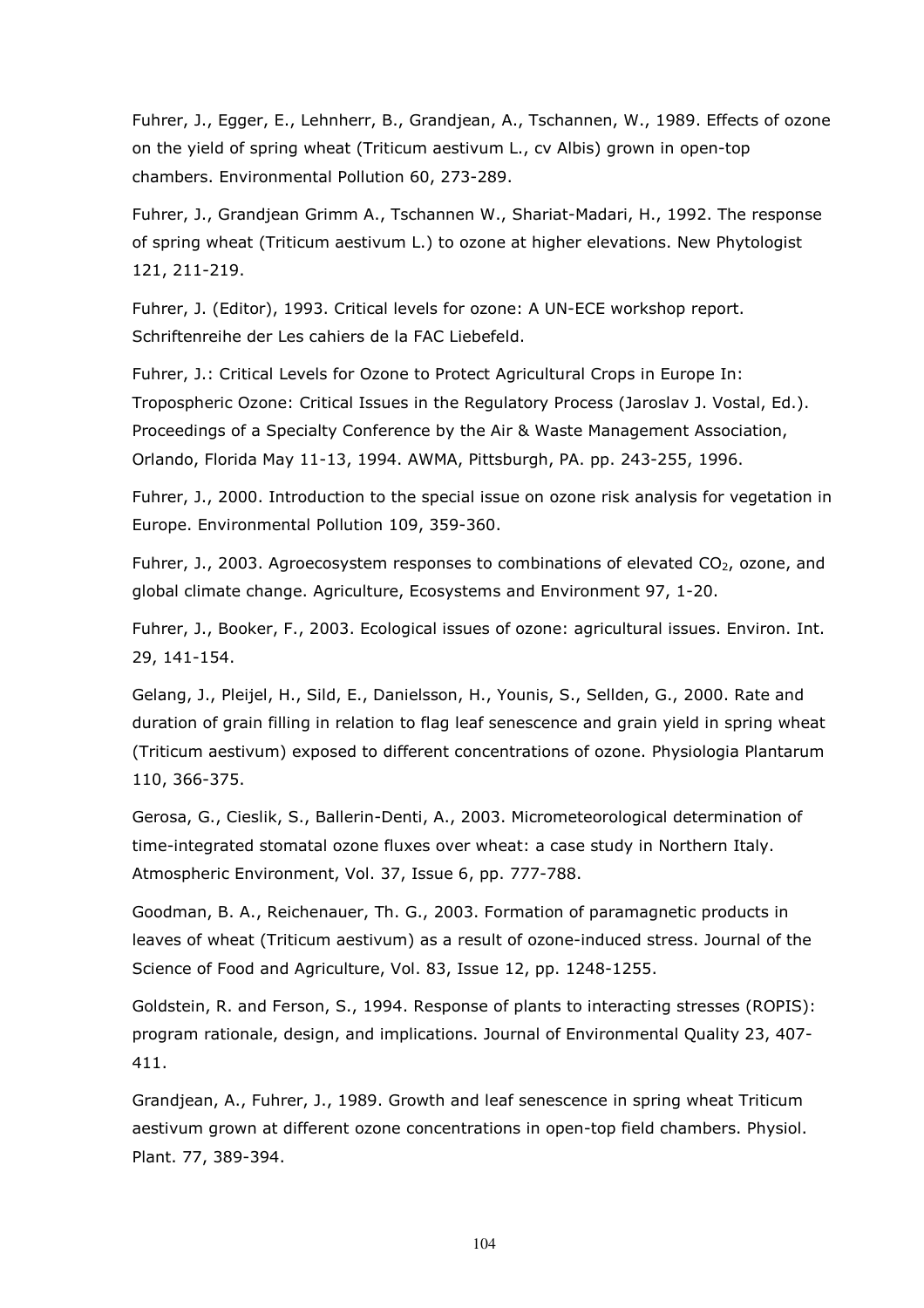Grünhage, L. and Jäger, H. J., 1994. Influence of the atmospheric conductivity on the ozone exposure of plants under ambient conditions: considerations for establishing ozone standards to protect vegetation. Environmental Pollution 85, 125-129.

Grünhage, L., 1997. PLATIN II : Co-occurance of high ambient ozone concentrations and factors limiting plant absorbed dose, pp. 51-60.

Grünhage L. and Haenel, S., 1997. PLATIN I: A model of plant-atmosphere interaction for estimating absorbed doses of gaseous air pollutants. Environmental Pollution, Vol. 98, Issue 1, 97, pp. 37-50.

Grünhage L. , 2000. The exchange of ozone between vegetation and atmosphere: micrometeorological measurements, techniques and models. Environmental Pollution, Vol. 109, issue 3, pp. 373-392

Grünhage, L., Jäger, H.-J., 2001. Austausch von Stoffen zwischen Atmosphäre und Biosphäre. In: Guderian, R., (Ed.), Handbuch der Umweltveränderungen und Ökotoxikologie. Band 2a: Terrestrische Ökosysteme: Immissionsökologische Grundlagen – Wirkungen auf Boden – Wirkungen auf Pflanzen. Springer, Berlin, pp. 227-271.

Grünhage, L, 2002. An  $O_3$  flux based risk management for wheat. UNECE Workshop "Establishing Critical Levels II", Göteborg, Sweden, 19-22 November 2002.

Grünhage, L., Jäger, H.-J., 2003. From critical levels to critical loads for ozone: a discussion of a new experimental and modelling approach for establishing flux-response relationships for agricultural crops and native plant species. Environmental Pollution 125, 99-110.

Grüters, U., Fangmeier, A., Jäger, H.-J., 1995. Modelling stomatal responses of spring wheat (Triticum aestivum L. cv. Turbo) to ozone and different levels of water supply. Environmental Pollution 87, pp. 141-149.

Guderian, R., Tingey D.T., Rabe, R., 1983; Wirkungen von Photooxidantien auf Pflanzen, In: Umweltbundesamt (Hrsg.) Luftqualitätskriterien für photochemische Oxidantien. Erich Schmidt, Berlin, Berichte 5/83:205-427.

Guderian, R. (ed.), 1985. Air pollution by photochemical oxidants: Formation, transport, control and effects on plants. Springer Verlag, New York.

Harmens, H., Mills, G., Hayes, F., Williams, P. and the participants of the ICP Vegetation, 2004. Air pollution and vegetation. UNECE ICP Vegetation annual report 2003/2004. Centre for Ecology and Hydrology, UK.

Harmens, H., Mills, G., Emberson, L. D., Ashmore, M. R., 2007. Implications of climate change for the stomatal flux of ozone: A case study for winter wheat. Environmental Pollution 146, 763-770.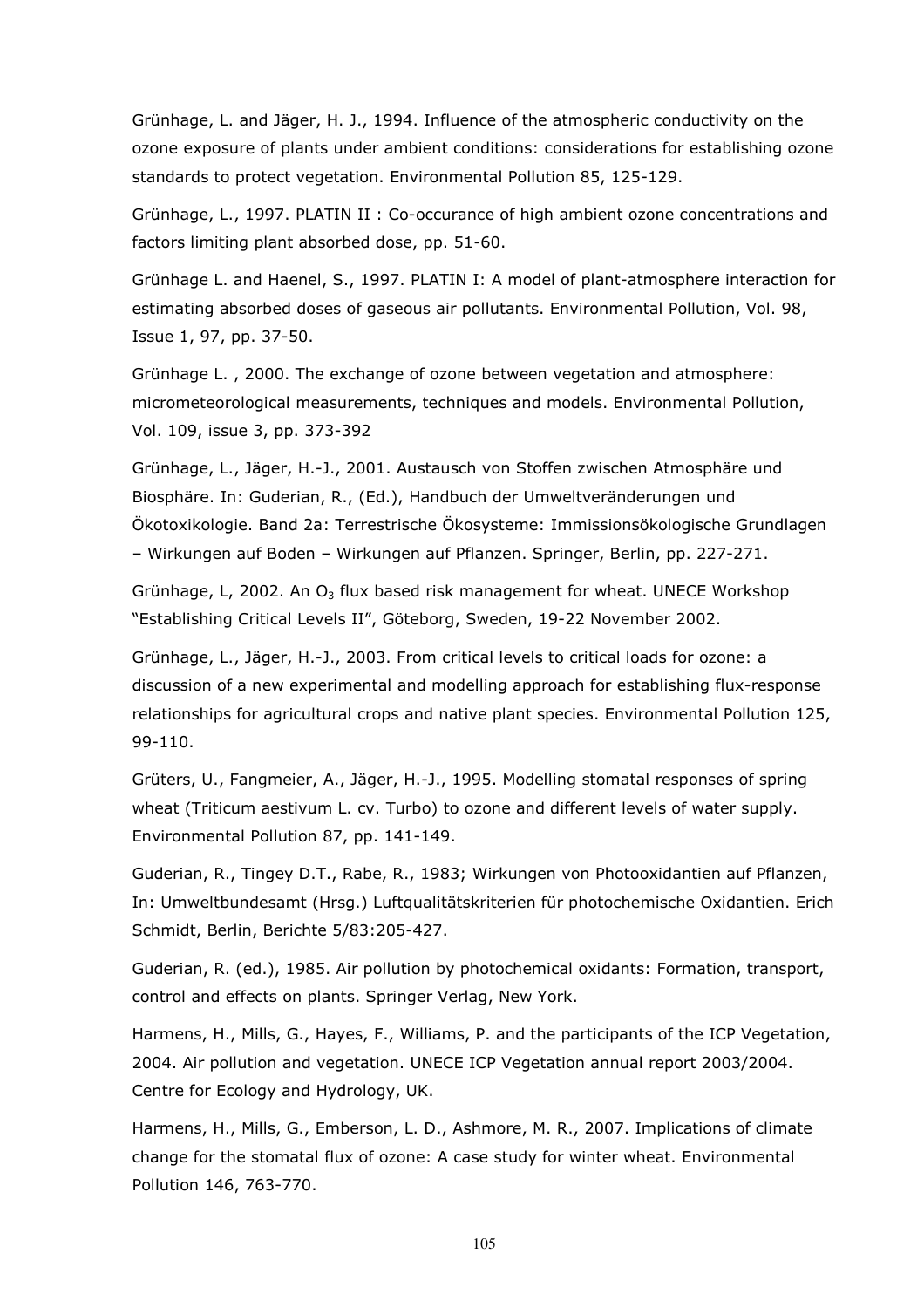Harrington, R., Woidwood, I., Sparks, T., 1999. Climate change and trophic interactions. TREE 14, 146-150.

Hassan, I.A., 2004. Interactive effects of salinity and ozone pollution on photosynthesis, stomatal conductance, growth, and assimilate partitioning of wheat (Triticum aestivum L.). Photosynthetica 42, 111-116.

Hassan, I. A., 2006. Effects of water stress and high temperature on gas exchange and chlorophyll fluorescence in Triticum Aestivum L. Photosynthetica 44 (2), 312-315.

Hay, R., Porker, J., 2006. The Physiology of crop yield. 314 p. Blackwell Publishing, ISBN: 9781405108591.

Heagle, A. S., Miller, J. F., Pursley, W. A., 2000. Growth and yield responses of winter wheat to mixtures of ozone and carbon dioxide. Crop Science 40, pp. 1656-1664.

Heck, W.W., Taylor, O.C., Tingey, D.T. (Eds.), 1988. Assessment of crop loss from air pollutants. Elsevier Applied Science, Belfast.

Hetherington, A. M., Woodward, F. I., 2003. The role of stomata in sensing and driving environmental change. Nature Vol. 424, 901-908.

Impacts of ozone on vegetation in a changing climate, twenty-fifth session, 2006. Economic and Social Council, United Nations Economic Commission for Europe.

IPCC, 2001. Climate change 2001: The scientific basis. In: Houghton, J.T., Ding, Y., Griggs, D.J., Nouger, M., van der Linden, P.J., Dai, X., Maskell, K., Johnson, C.A. (Eds.), Contribution of Working Group 1 to the Third Assessment Report of the Intergovernmental Panel on Climate Change. Cambridge University Press, Cambridge and New York.

Jenkin, M. E., Kevin, C. C., 2000. Ozone and other secondary photochemical pollutants: Chemical processes govering their formation in the planetary boundary layer. Atmospheric Environment, Vol. 34, No. 16, pp. 2499-2527.

Johnson, J.E., Isaksen, I.S.A., 1993: Tropospheric ozone chemistry: the impact of cloud chemistry. J.Atmos.Chem. 19, 99-122

Kärenlampi L., Skärby L. (Editors), 1996: Critical Levels for Ozone in Europe: Testing and Finalizing the Concepts, UN-ECE Workshop Reports; University of Kuopio, Departement of Ecology and Environmental Sciences, Gothenburg

Karlsson, P.E., Sellden, G., Pleijel, H., 2003. Establishing ozone critical levels II. UNECE Workshop Report. IVL report B 1523. IVL Swedish Environmental Research Institute, Gothenburg, Sweden. www.ivl.se

Kerstiens, G., Lendzian, K.J., 1989. Interactions between ozone and plant cuticles. 1. Ozone deposition and permeability. New Phytol., 112, pp. 13-19.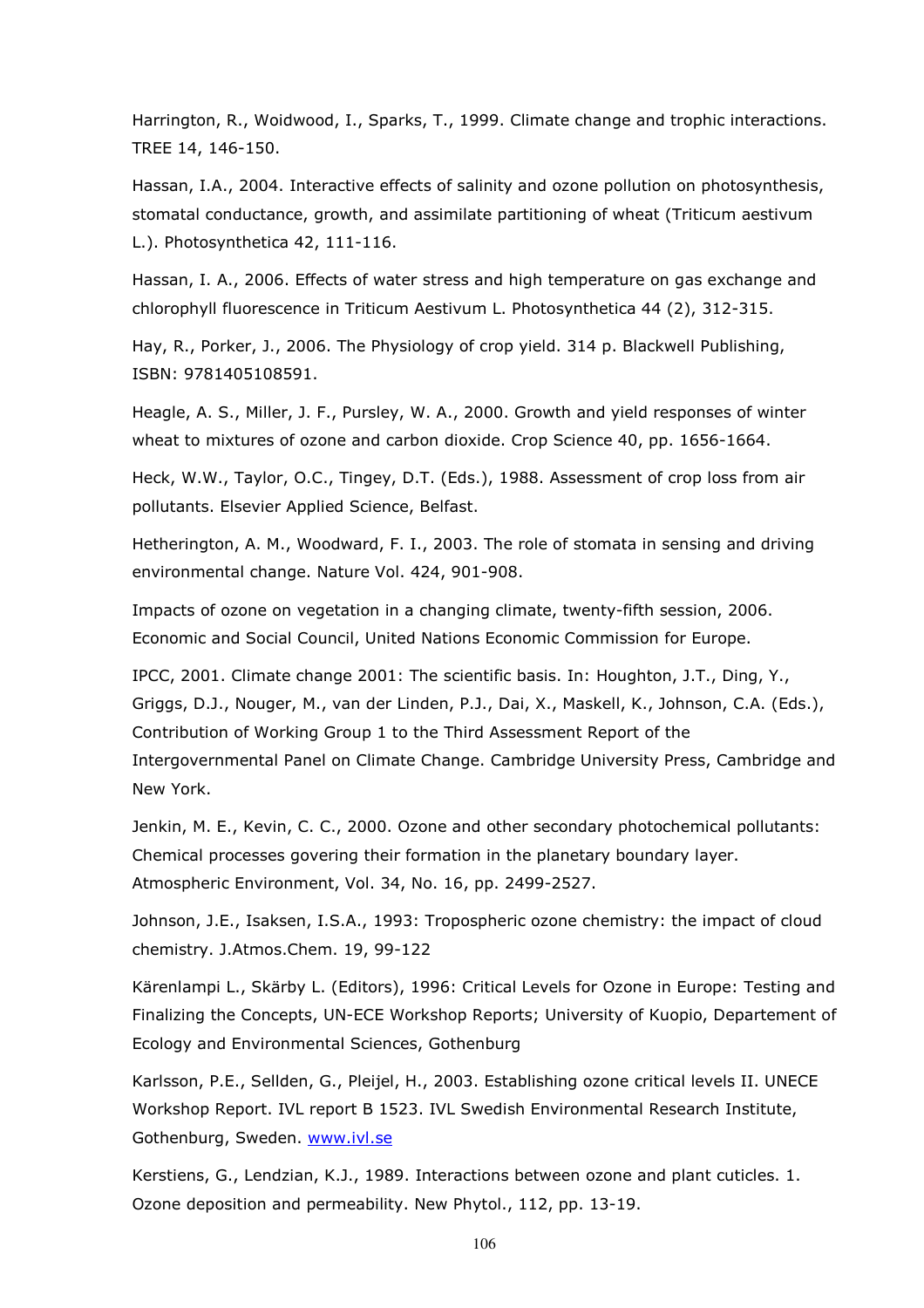Khan, S., 2005. Modification of ozone effects on photosynthetic capacity of winter wheat (Triticum Aestivum L. CV. Perlo) at different levels of water availability. Water, Air and Soil Pollution 160, 197-211.

Kobayashi, K., 1997. Variation in the relationship between ozone exposure and crop yield as derived from simple models of crop growth and ozone impact. Atmospheric Environment Vol. 31, No. 5. pp., 703-714.

Kohut, R., 2007. Assessing the risk of foliar injury from ozone on vegetation in parks in the U.S. National Park Service's vital signs network. Environmental Pollution, Vol. 149, Issue 3, pp. 348-357.

Kollist, H., Moldau, H., Mortensen, L., Rasmussen, S.K., Jorgensen, L.B., 2000. Ozone flux to plasmalemma in barley and wheat is controlled by stomata rather than by direct reactions of ozone with cell wall ascorbate. J. Plant Physiol. 156, 645-651.

Köllner, B., Lamprecht, S., Krause, G., 2001. Direkte und indirekte Wirkungen von Ozon auf den Ertrag landwirtschaftlicher Kulturen. Landesumweltamt NRW.

Körner, C., 1995. Carbon limitation on trees. Journal of Ecology, 91 (1), pp. 4-17.

Kramer, P. J., Boyer, J. S., 1995: Water Relations of Plants and Soils. Academic Press, San Diego, CA, U.S.A.

Krupa, S. V., Grünhage, L., Jäger, H.-J., Nosal, M., Manning, W. J., Legge, A. H., Hanewald, K., 1995. Ambient ozone and adverse crop response: A unified view of cause and effect. Environmental Pollution 87, 119-126.

Larcher, W., 2003. Physiological Plant Ecology, 4<sup>th</sup> Edition. Springer, Berlin, Heidelberg, New York, 506pp.

Lefohn, A. S., 1992. The characterization of ambient ozone exposures. In: Lefohn, A. S., Surface Level Ozone Exposures and their Effects on Vegetation. Lewis Publishers, Chelsea, US.

Lemmerich J., 1990: Die Entdeckung des Ozons und die ersten 100 Jahre der Ozonforschung.

Lerner, R. A. T., Eschenmoser, A., 2003. Ozone in biology. Proc NatlAcad Sci. USA, 100 (6), pp. 3013-3015.

Loreto, F., Velikova, V., 2001. Isoprene produced by leaves protects the photosynthetic apparatus against ozone damage, quenches ozone products, and reduced lipid peroxidation of cellular membranes. Plant Pysiol. 127 (4), pp. 1781-1787.

Loreto, F., Fares, S., 2007. Is Ozone Flux inside leaves only a damage indicator? Clues from Volatile Isoprenoid Studies. Plant Physiology 143 (3), pp. 1096-1100.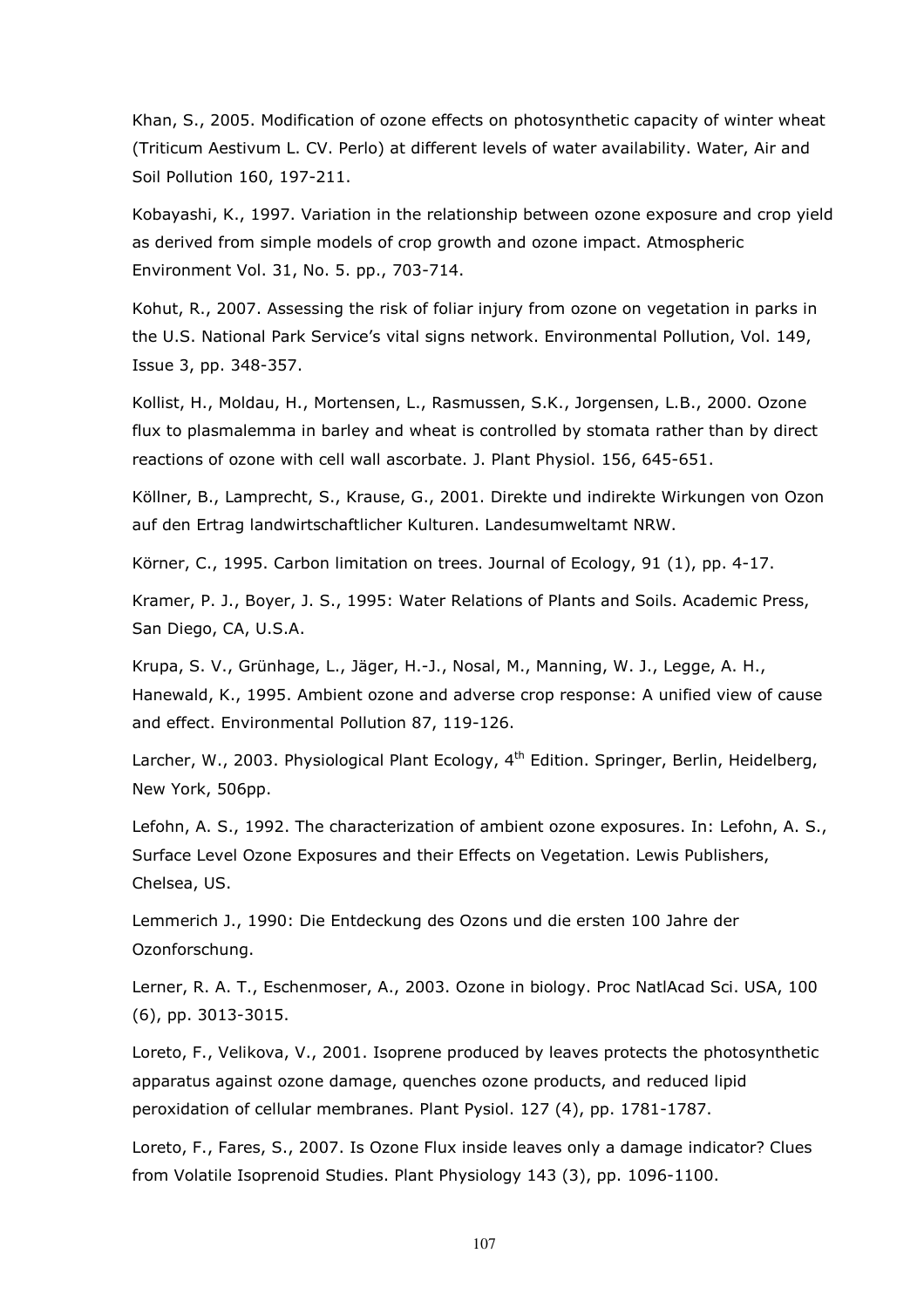LRTAP Convention, 2004. Manual on methodologies and criteria for modelling and mapping critical loads and levels and air pollution effects, risks and trends. Convention on Long-range Transboundary Air Pollution. Mapping Manual 2004, Mapping Critical Levels for Vegetation.

Madhoolika, A., Deepak, S. S., 2003. Physiological and biochemical responses of two cultivars of wheat to elevated levels of  $CO<sub>2</sub>$  and  $SO<sub>2</sub>$ , singly and in combination. Environmental Pollution, Vol. 121, Issue 2, pp. 189-197.

Massmann, W. J., Musselmann, R. C., Lefohn, A. S., 2000. A conceptual ozone doseresponse model to develop a standard to protect vegetation. Atmospheric Environment 34, 745-759.

Massman, W. J., 2004. Towards an ozone standard to protect vegetation based on effective dose: a review of deposition resistances and a possible metric. Atmospheric Environment, this issue, doi:10.1016/j.atmosenv.2003.09.079.

Mauzerall, D.L., Wang, X., 2001. Protecting agricultural crops from the effects of tropospheric ozone exposure: reconciling science and standard setting in the United States, Europe and Asia. Annual Review of Energy and the Environment 26, 237-268.

McAinsh, M.R., Evans, N.H., Montgomery, L.T., North, K.A., 2002. Calcium signalling in stomatal responses to pollutants. New Phytologist 153, 441-447.

McKee, I.E., Eiblmeier, M., Polle, A., 1997. Enhanced ozone-tolerance in wheat grown at an elevated  $CO<sub>2</sub>$  concentration: ozone exclusion and detoxification. New Phytologist 137, 275-284.

McKee, I. E., Long, S. I., 2001. Plant Growth Regulators Control Ozone Damage to Wheat Yield. New Phytologist, Vol. 152, No. 1, pp. 41-51.

McLaughlin, S.B., Taylor, G.E., 1981. Relative humidity: important modifier of pollutant uptake by plants. Science 211, 167-169.

McMichael, A.J., 2001. Impact of climatic and other environmental changes on food production and population health in coming decades. Proc. Nutr. Soc. 60, 195-201.

Megie G., 1989: Atmosphäre aus dem Gleichgewicht.

Meister, M. H., Bolhar-Nordenkampf, H. R., 2007. An new and quick method to count stomata and epidermis cells. Springer Netherlands, p. 235-250. doi:10.1007/0-306- 48057-3\_17.

Meyer, U., Kollner, B., Willenbrink, J., Krause, G.H.M., 2000. Effects of different ozone exposure regimes on photosynthesis, assimilates and thousand grain weight in spring wheat (Triticum aestivum L.). J. exp. Bot. 48, 113-122.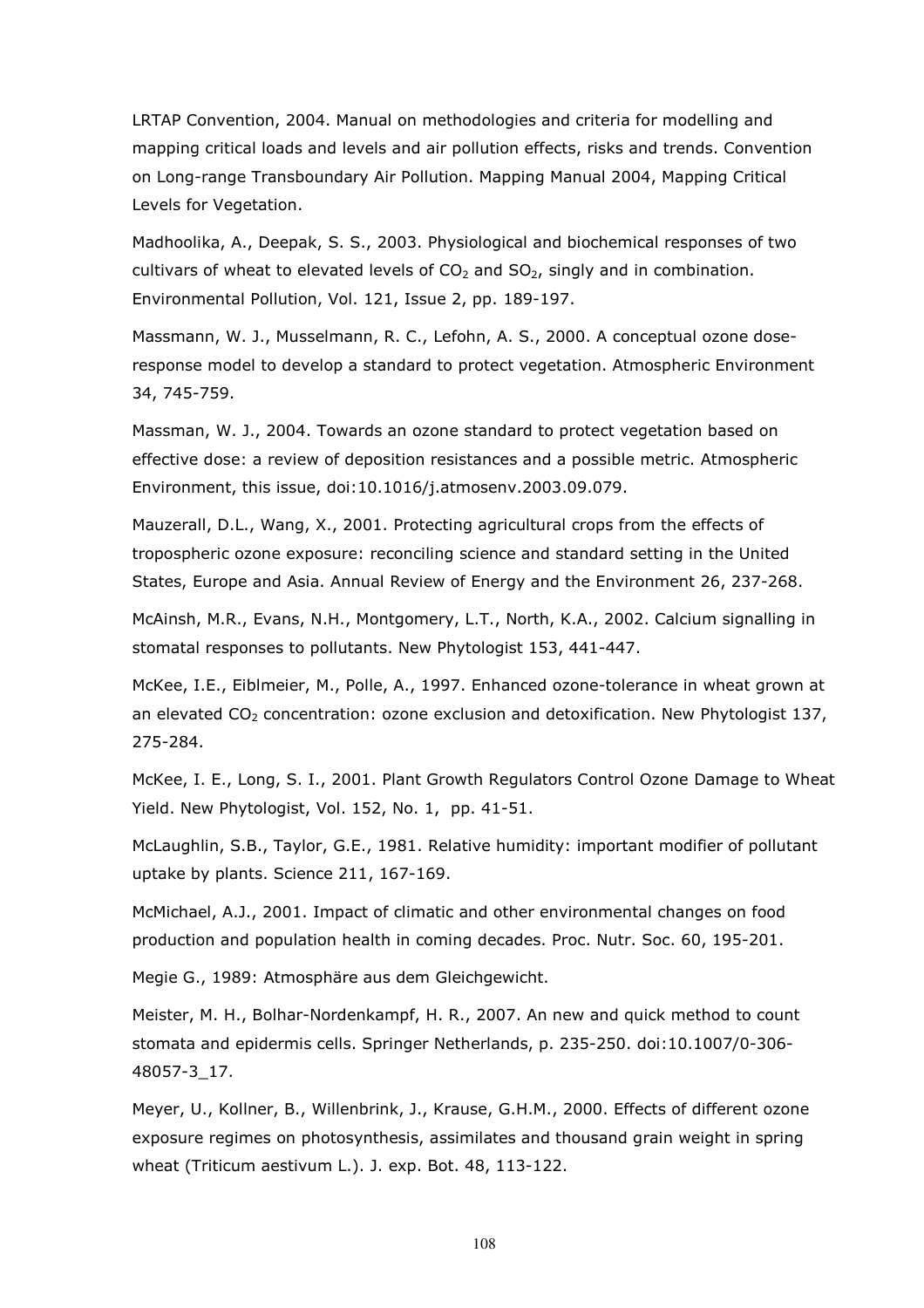Mitchell, R.A.C., Mitchell, V.J., Lawlor, D.W., 2001b. Response of wheat canopy  $CO<sub>2</sub>$  and water gas exchange to soil water content under ambient and elevated  $CO<sub>2</sub>$ . Global Change Biol. 7, 599-611.

Möller, D., Mauersberger, G., 1992: Cloud chemistry effects on tropospheric photooxidants in polluted atmosphere. J. Atmos. Chem. 14, 153-165.

Möller, D., 1995: Sulfate aeorosol and their atmospheric precursors. In: Aerosol Forcing of Climate (Hrsg. R.J. Charlson und J. Heintzenberg), John Wiley &Sons Ltd., pp.79-90

Möller, D., 2000: Qellen und Senken troposphärischen Ozons: eine Budgetbetrachtung

Moldau, H., Bichele, I., Hüve, K., 1998. Park-induced ascorbate deficiency in leaf celll walls increases plasmalemma injury under ozone. Planta, Springer Verlag, Vol. 207, No. 1.

Mortensen, L. M., 1990. Effects of Ozone on Triticum aestivum L. at two temperature and water regimes. Norwegian Journal of Agricultural Sciences 4, 330-336.

Mortensen, L., Engvield, K. C., 1995. Effects of ozone on 14C translocation velocity and growth of spring wheat (Triticum aestivum L.) exposed in open-top chambers. Environmental Pollution 87, 135-140.

Mulholland, B. J., Craigon, J., Black, C. R., Colls, J. J., Atherton, J., Landon, G., 1998. Growth, light interception and yield responses of spring wheat (Triticum aestivum L.) grown under elevated  $CO<sub>2</sub>$  and  $O<sub>3</sub>$  in open-top chambers. Global Change Biology 4, 121-130.

Musselmann, R. C., Massman, W. J., 1999. Ozone flux to vegetation and ist relationship to plant response and ambient air quality standards. Atmospheric Environment 33, 65- 73.

Musselman, R.C., Lefohn, A.S., Massman, W.J., Heath, R.L., 2006. A critical review and analysis of the use of exposure- and flux-based ozone indices for predicting vegetation effects. Atmospheric Environment 40, 1869-1888.

Nussbaum, S., Geissmann, M. and Fuhrer, J., 1995. Ozone-exposure relationships for mixtures of perennial ryegrass and white clover depend on ozone exosure patterns. Atmospheric Environment, 29, pp. 989-995.

Nussbaum, S. and Fuhrer, J. 2000. Different ozone uptake in grassland species between open top chambers and ambient air. Environmental Pollution, 109, 463-471.

Nussbaum, S., Remund, J., Rihm, B., Mieglitz, K., Gurtz, J., Fuhrer, J., 2003. High resolution spatial analysis of stomatal ozone uptake in arable crops and pastures. Environment International 29, 385-392.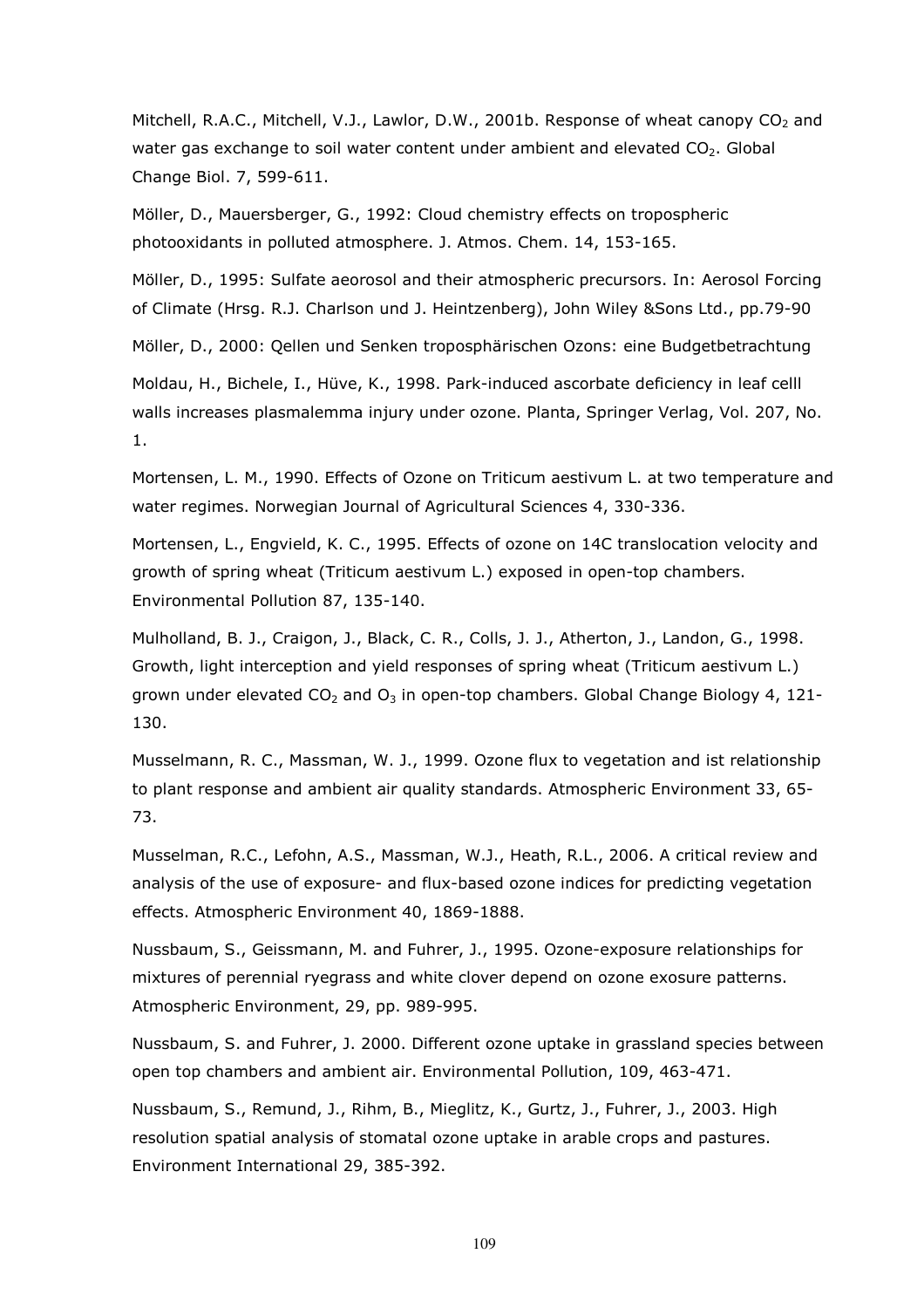Nali, C., Pucciariello, C., Lorenzini, G., 2002. Ozone distribution in central Italy and its effect on crop productivity. Agriculture, Ecosystems & Environment, Vol. 90, Issue 3, pp. 277-289.

Pell, E. J., Temple, P.J., Friend, A. L., Mooney, H. A., Winner, W. E., 1994. Compensation as a plant response to ozone and associated stresses: an analysis of ROPIS experiments. Journal of Environmental Quality 23, 429-436.

Pleijel, H., Skärby, L., Wallin, G., Sellden, G., 1991. Yield and grain quality of spring wheat (Triticum aestivum L., cv. Drabant) exposed to different concentrations of ozone in open-top chambers. Environmental Pollution 69, 151-168.

Pleijel, H., Danielsson, H., Gelang, J., Sild, E., Sellden, G., 1998. Growth stage dependence of the grain yield response to ozone in spring wheat (Triticum aestivum L.). Agriculture Ecosystems and Environment 70, 61-68.

Pleijel, H., Danielsson, H., Phil Karlsson, G., Gelang, J., Karlsson, P.E., Sellden, G., 2000a. An ozone flux-response relationship for wheat. Environmental Pollution 109, 453- 462.

Pleijel, H., Gelang, J., Sild, E., Danielsson, H., Younis, S., Karlsson, P.E., Wallin, G., Skärby, L., Sellden., G., 2000b. Effects of elevated carbon dioxide, ozone and water availability on spring wheat growth and yield. Physiologia Plantarum 108, 61-70.

Pleijel, H., Gelang, J., Sild, E., Danielsson, H., Younis, S., Karlsson, P.-E., Wallin, G., Skärby, L., Sellden, G., 2000. Effects of elevated carbon dioxid, ozone and water availability on spring wheat growth and yield. Physiologia Plantarum 108, 61-70.

Pleijel, H., Danielsson, H., Ojanperä, K., De Temmerman, L., Högy, P., Badiani, M., Karlsson, P. E., 2004. Relationship between ozone exposure and yield loss in European wheat and potato – a comparison of concentration- and flux- based exposure indices. Atmospheric Environment 38, 2259-2269.

Pleijel, H., Berglen Eriksen, A., Danielsson, H., Bondesson, N., Sellden, G., 2006. Differential ozone sensitivity in an old and a modern Swedish wheat cultivar – grain yield and quality, leaf chlorophyll and stomatal conductance. Environmental and Experimental Botany 56, 63-71.

Pleijel, H., Danielsson, H., Emberson, L., Ashmore, M. R., Mills, G., 2007. Ozone risk assessment for agricultural crops in Europe: Further development of stomatal flux and flux-response relationships for European wheat and potato. Atmospheric Environment 41, 3022-3040.

Polley, H.W., 2002. Implications of atmospheric and climatic change for crop yield. Crop Sci. 42, 131-140.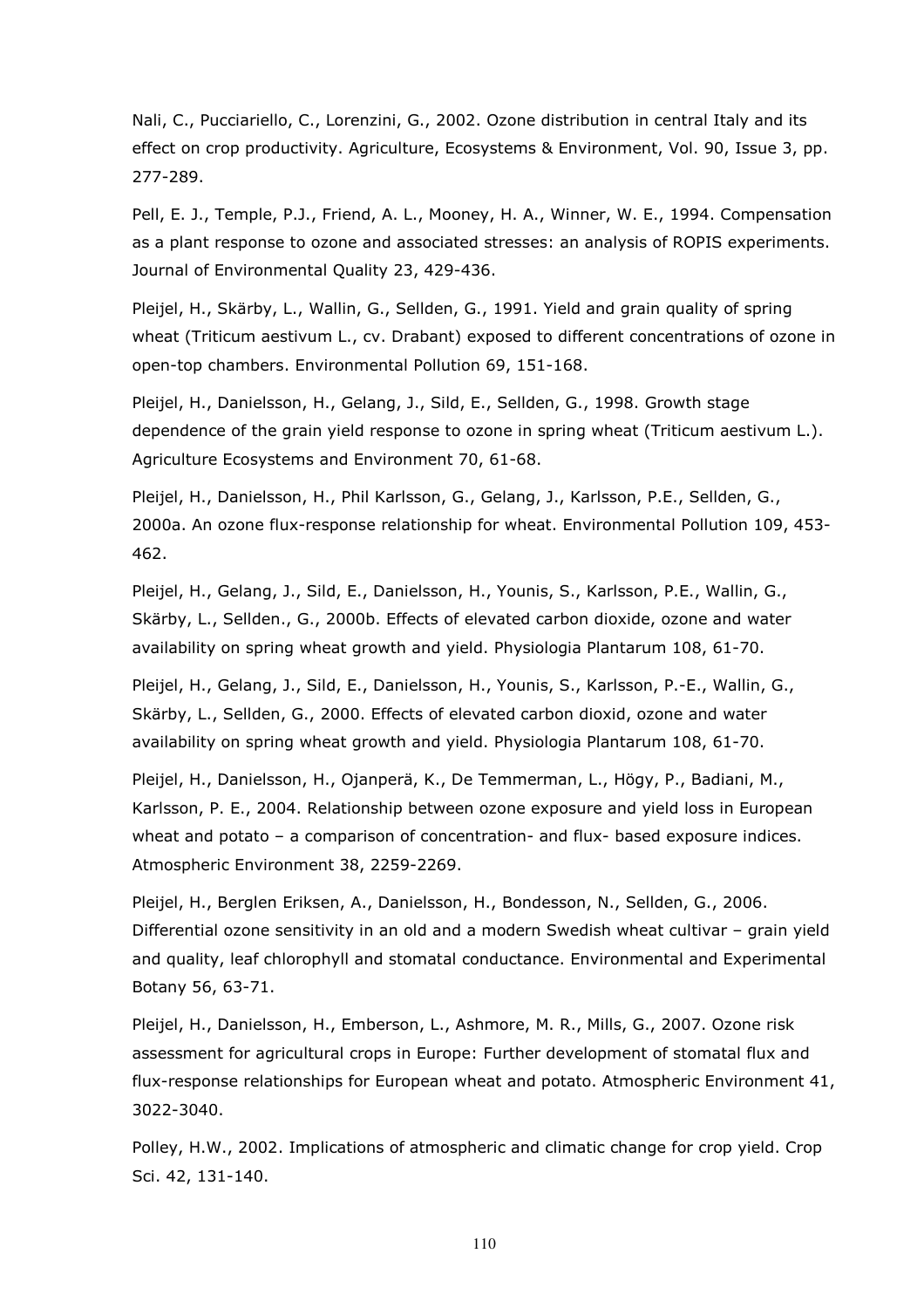Posch, M. Fuhrer, J., 1999. Mapping Level-II exceedance of ozone critical levels for crops on a European scale: the use of correction factors. In: Fuhrer, J., Achermann, B. (Eds.), Critical Levels for Ozone – Level II. UN/ECE workshop, Gerzensee, Switzerland, 11-15. April 1999, pp. 49-53.

Pospisilova, J., 2003. Participation of phytohormones in the stomatal regulation of gas exchange during water stress. Biologia Plantarum 46, 491-506.

Reilly, J.M., Schimmelpfennig, D., 1999. Agricultural impact assessment, vulnerability, and the scope for adaptation. Climatic Change 43, 745-788.

Report of the workshop on critical levels of ozone: Further applying and developing the flux-based concept, twenty-fifth sessions, 2006. Economic and Social Council, United Nations Economic Commission for Europe.

Rötter, R., van de Geijn, S.C., 1999. Climate change effects on plant growth, crop yield and livestock. Climatic Change 43, 651-681.

Runeckles, V. C., 1992. Uptake of ozone by vegetation. In: Lefohn, A. S. Suface Level Ozone Exposures and their Effects on Vegetation. Lewis Publishers, Chelsea, US.

Sanders, G.E., Skärby, L., Ashmore, M.R., Fuhrer, J., 1995. Establishing critical levels for the effects of air polllution on vegetation. Water, Air and Soil Pollution, 85, pp. 189-200.

Schlee, D. Wirkung von Luftschadstoffen auf den pflanzlichen Organismus

Shatar, T.M., McBratney, A.B., 2004. Boundary-line analysis of field-scale yield response to soil properties. Journal of Agricultural Science 142, 553-560.

Sild, E., Pleijel, H., Sellden, G., 2002. Elevated ozone alters carbohydrate metabolism during grainfilling in wheat (Triticum aestivum L.). Agriculture, Ecosystems & Environment, Vol. 92, Issue 1, pp. 71-81.

Simpson, D., Fagerli, H., Jonson, J.E., Tsyro, S., Wind, P., Tuovinen, J.-P., 2003. Transboundary Acidification, Eutrophication and Ground Level Ozone in Europe, Part I. Unified EMEP Model description. EMEP Status Report 1/2003. Norwegian Meteorological Institute, Oslo, 74pp. + app. Available from: www.emep.int

Simpson, D., Tuovinen, J.-P., Emberson, L., Ashmore, M.R., 2003. Characteristics of an ozone deposition module II: sensitivity analysis. Water, Air and Soil Pollution 143, 123- 137.

Skärby, L., Sellden, G., Mortensen, L., Bender, J., Jones, M., De Temmerman, L., Wenzel, A., Fuhrer, J., 1993. Responses of cereals exposed to air pollutants in open-top chambers. In: Jäger, H. J., Unsworth, M., De Temmerman, L., Mathy, P. (Eds.), Proc. CEC Conf. On Air Pollution and Crop Responses in Europe. Tervuren, Belgium, 23-25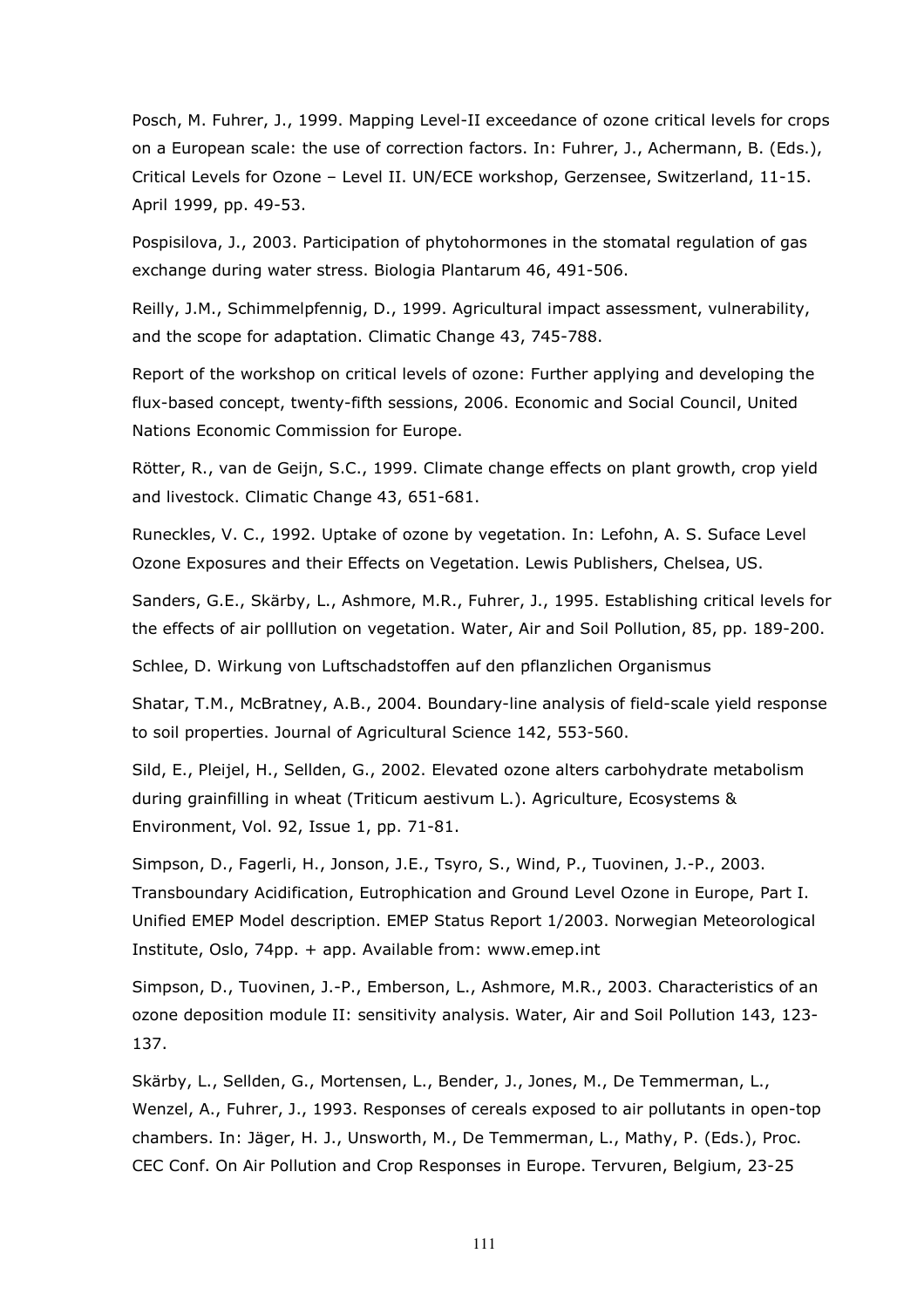November 1992. Commission of the European Communities, Air Pollution Research Report 46.

Smirnoff Nicholas, 2007. Antioxidants and Reactive Oxygen Species in Plants. Print ISBN: 9781405125291, online ISBN: 9780410988565.

Soja, G., Barnes, J. D., Posch, M. Vandermeiren, K., Pleijel, H., Mills, G., 2000. Phenological weighting of ozone exposures in the calculation of critical levels for wheat, bean and plantain. Environmental Pollution 109, 517-524.

Soja, G., Khan, S., 2003. Yield Responses of wheat to ozone exposure as modified by drought-induced differences in ozone uptake. Water, Air and Soil Pollution 147, 299-315.

Soja, G., Soja, A.-M., 1995. Ozone effects on dry matter partitioning and chlorophyll fluorescence during plant development of wheat. Water, Air, Soil Pollution 85, 1461- 1466.

Soja, G., Soja, A.-M., 1995. Wheat as an ozone sensitive crop. Acta Phytopathologica et Entomologica Hungarica 30 (1-2), 59-70.

Stedman, D., 2004. Photochemical Ozone Formation. Environ. Chem. 1, pp. 65-66.

Stevenson, D.S., Dentener, F.J., Schultz, M.G., Ellingsen, K., van Noije, T.P.C., Wild, O., Zeng, G., Amann, M., Atherton, C.S., Bell, N., Bergmann, D.J., Bey, I., Butler, T., Cofala, J., Collins, W.J., Derwent, R.G., Doherty, R.M., Drevet, J., Eskes, H.J., Fiore, A.M., Gauss, M., Hauglustaine, D.A., Horowitz, L.W., Isaksen, I.S.A., Krol, M.C., Lamarque, J.- F., Lawrence, M.G., Montanaro, V., Müller, J.-F., Pitari, G., Prather, M.J., Pyle, J.A., Rast, S., Rodriguez, J.M., Sandersson, M.G., Savage, N.H., Shindell, D.T., Strahan, S.E., Sudo, K., Szopa, S., 2006. Multimodel ensemble simulations of present-day and near-future tropospheric ozone. Journal of Geophysical Research 111, D08301, doi:10.1029/2005JD006338.

Taylor & Francis (Editor), 2004. Encyclopedia of Plant and Crop Science. ISBN: 978-0- 8247-0944-0. ISBN electronic: 978-0-8247-0943-3.

Tingey, D. T., Hogsett, W. E., 1985. Water stress reduces ozone injury via a stomatal mechanism. Plant Physiology 77, 944-947.

Tottman, D. R., Makepeace, R. J., 1979. An explanation of the decimal code for the growth stages of cereals, with illustrations. Ann. Appl. Biol. 93, 221-234.

Tuovinen, J.-P., 2000. Assessing vegetation exposure to ozone: properties of the AOT40 index and modifications by deposition modelling. Environmental Pollution 109, 361-372.

UNECE, 2001. Mapping critical levels for vegetation. In: Gregor, H.-D., Werner, B., Spranger, T. (Eds.), Manual on Methodologies and Criteria for Mapping Critical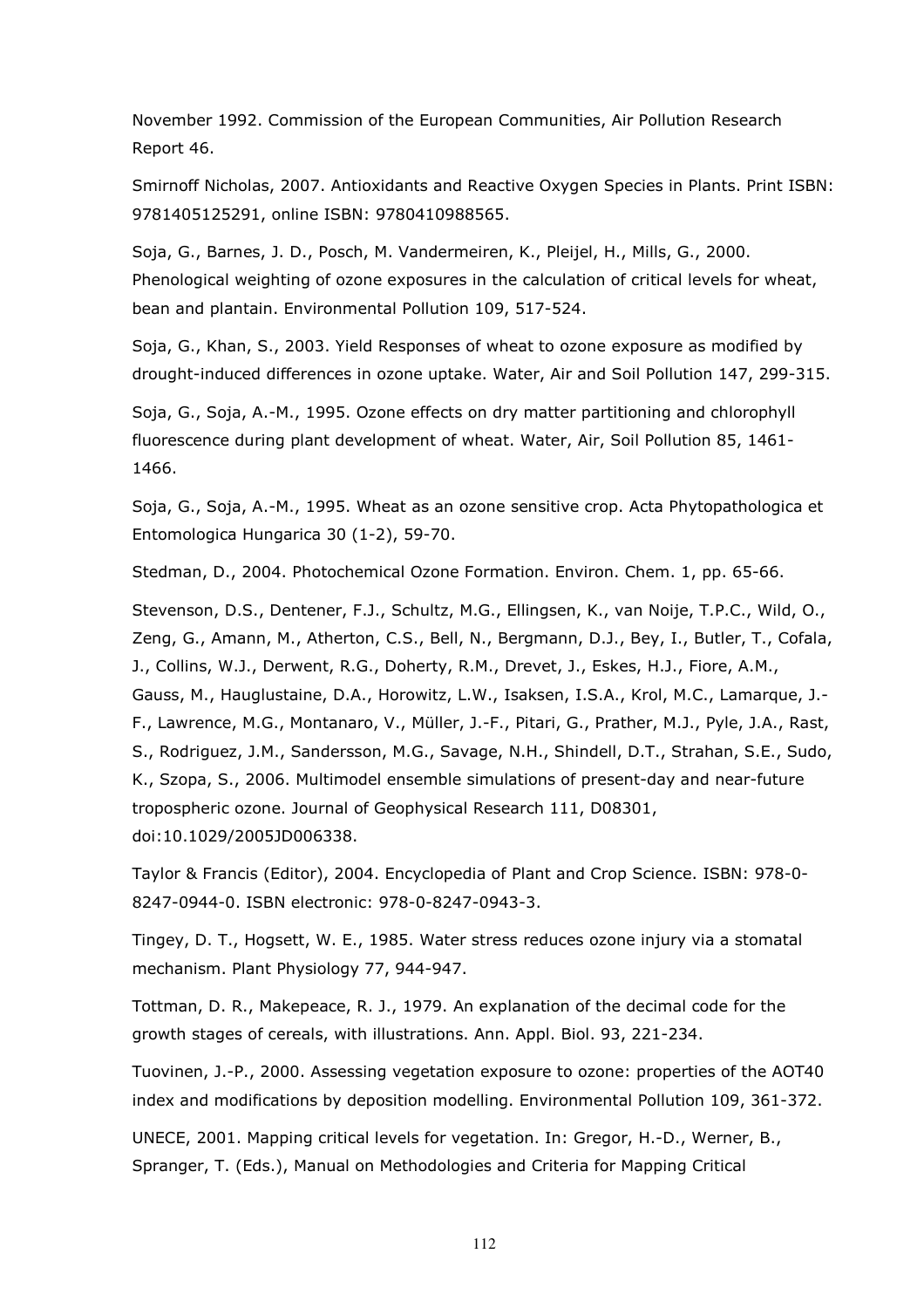Levels/Loads and areas where they are exceeded. Federal Environmental Agency (Umweltbundesamt), pp. 45-58, ISSN 0722-186X, 1996.

UNECE, 2004. Revised manual on methodologies and criteria for mapping critical levels/loads and geographical areas where they are exceeded. Umweltbundesamt, Berlin, Germany, www.icpmapping.org/pub/manual\_2004/

UNEP, 2000. Environmental Effects of ozone depletion, Interim Summary.

VanderHeyden, D., Shelly, J., Innes, J., Hug, C., Zhang, J., Landholt, W., Bleuker, P., 2001. Ozone exposure thresholds and foliar injury on forest plants in Switzerland. Environmental Pollution, Vol. 111, Issue 2, pp. 321-331.

VDI 2310 sheet 6, 2002. Maximum Immission Values to Protect Vegetation. Maximum Immission Concentrations for Ozone. Beuth, Berlin.

Vingarzan, R., 2004. A review of surface ozone background levels and trends. Atmospheric Environment 38, 3431-3442.

Volz-Thomas, A. et al., 1997: Photochemical ozone production rates at different TOR sites. In: Tropospheric Ozone Research Vol. 6 EUROTRAC, (Hrsg. O.Hov.), Springer, Berlin, pp. 65-94.

Weigel, H-J., Bender. J., 2000: Wirkungen von Ozon auf landwirtschaftliche Pflanzen und Wildpflanzenarten.

Wellburn, A., 1997: Luftverschmutzung und Klimaänderung, Auswirkungen auf Flora, Fauna und Mensch, Springer.

Wesely, M.L., 1989. Parameterization of surface resistances to gaseous dry deposition in regional-scale numeric models. Atmospheric Environment, Vol. 23, no. 6, pp. 1293-1304.

WHO – World Health Organization – Regional Office for Europe, 2000. Air Quality Guidelines for Europe, second ed. WHO Regional Publications, European Series No. 91.

Wiley, J. & Sons (Editor), 2006. Encyclopedia of Life Science.

Doi:101038/npg.els.0006101

Working Group on Effects, Convention on Long-range Transboundary Air Pollution, 2004. Review and assessment of air pollution effects and their recorded trends. Working Group on Effects, Convention on Long-range Transboundary Air Pollution. Natural Environment Research Council, UK. ISBN 1 870393 77 5.

Xu, H., Biswas, D. K., Li, W.-D., Chen, S.-B., Zhang, L., Jiang, C.-M., Li, Y.-G., 2007. Photosynthesis and yield responses of ozone-polluted winter wheat to drought. Photosynthetica, Vol. 45, No. 4, pp. 582-588.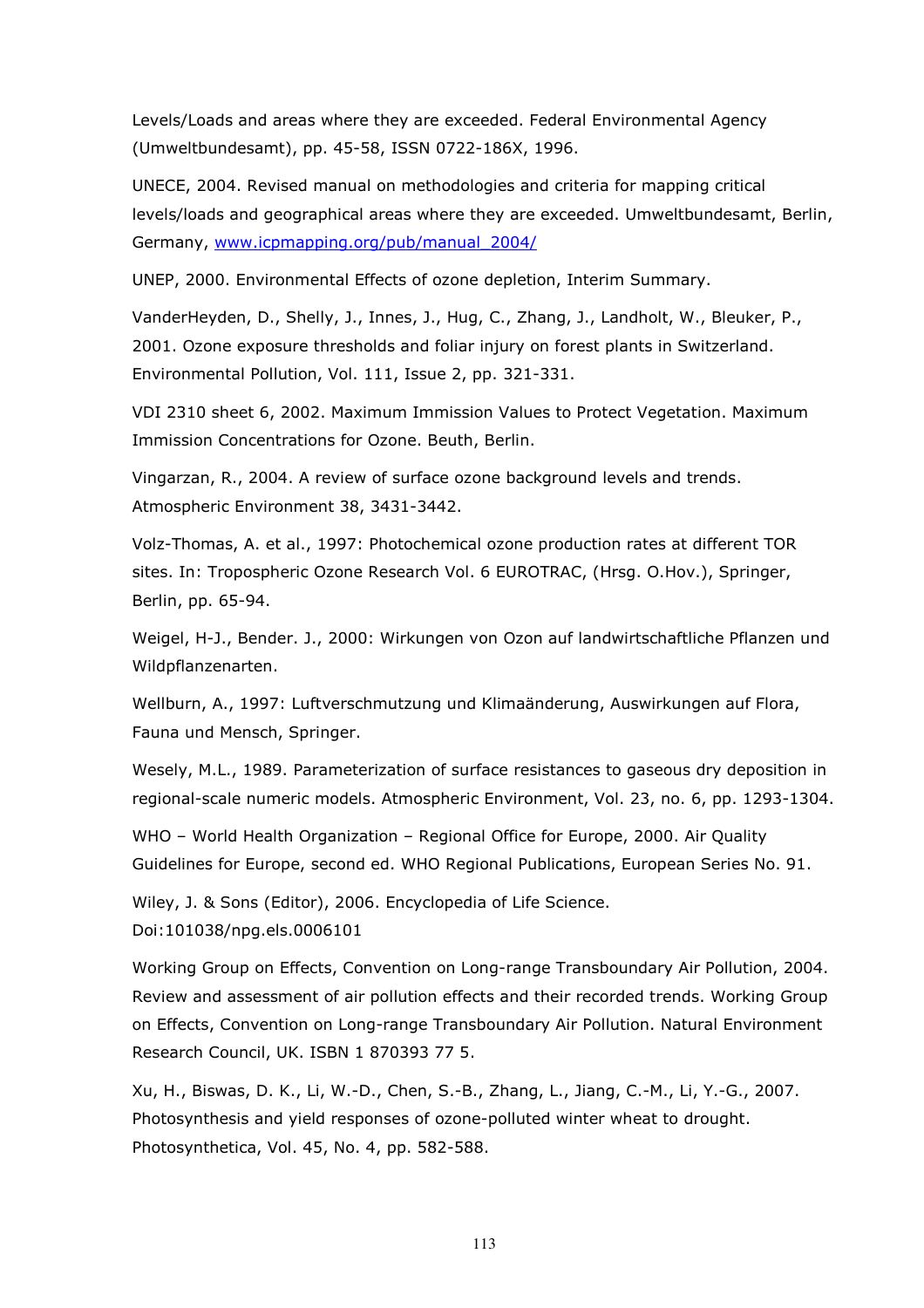Yordanov, I., Velikova, V., Tsonev, T., 2000. Plant responses to drought, acclimation, and stress tolerance. Photosynthetica 38, 171-186.

Younglove, T., McCool, P.M., Musselman, R.C., Kahl, M.E., 1994. Growth-stage dependent crop yield response to ozone exposure. Environmental Pollution 86, 287-295.

Zhang, L., Vet, R., Brook, J.R., Legge, A.H., 2006. Factors affecting stomatal uptake of ozone by different canopies and a comparison between dose and exposure. Sci Total Environment, 370(1), pp. 117-132.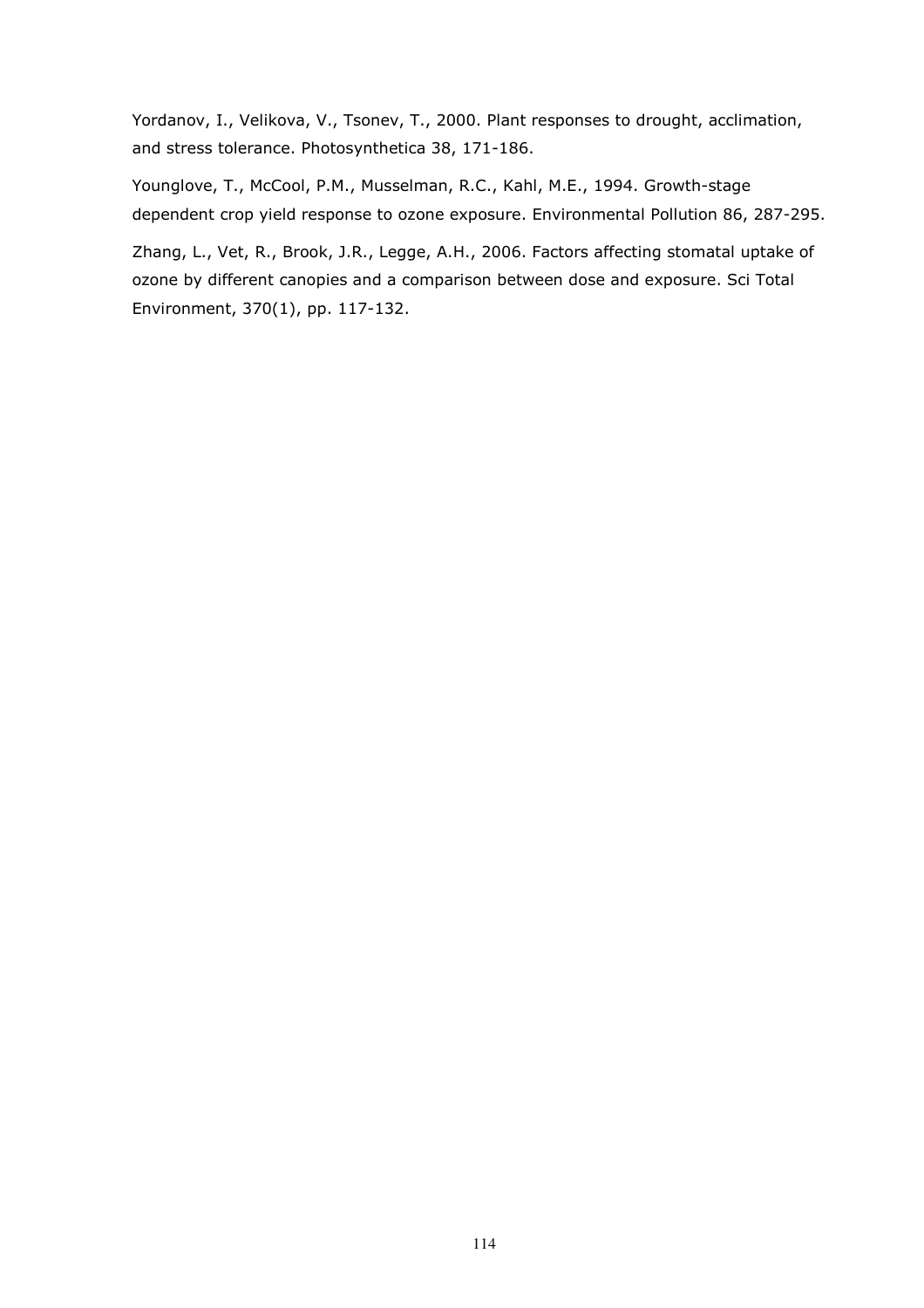## 9 APPENDIX

## 9.1 Tables

| Tab. 1: Rate Constants for the Reaction of Ozone with Biological Compounds in vitro                                                                                                                                                                                                                                                                                                             |
|-------------------------------------------------------------------------------------------------------------------------------------------------------------------------------------------------------------------------------------------------------------------------------------------------------------------------------------------------------------------------------------------------|
| Tab. 2: Some Advantages and Disadvantages of the Use of Open-Top-Chambers (OTCs)                                                                                                                                                                                                                                                                                                                |
|                                                                                                                                                                                                                                                                                                                                                                                                 |
|                                                                                                                                                                                                                                                                                                                                                                                                 |
| Tab. 5: Mean temperature, relative humidity, irradiance and global radiation during the                                                                                                                                                                                                                                                                                                         |
| Tab. 6: Mean concentrations in mg/m <sup>3</sup> of the major air pollutants during the growing                                                                                                                                                                                                                                                                                                 |
| Tab. 7: Ozone concentrations during the experiments in 2000/2001 (24-h mean                                                                                                                                                                                                                                                                                                                     |
| Tab. 8: Austrian cultivar list 1997 (BFL-Bundesamt und Forschungszentrum für                                                                                                                                                                                                                                                                                                                    |
| Tab. 9: Development stages of both cultivars during the experimental years 2000 and                                                                                                                                                                                                                                                                                                             |
| Tab. 10: Accumulated stomatal flux of ozone based on the projected leaf area above the<br>flux threshold of 6 mmol $m^{-2}$ s <sup>-1</sup> , calculated as the sum over the vegetation period<br>(April to August) of the differences between hourly mean values of stomatal flux and<br>6 nmol $m^{-2}$ s <sup>-1</sup> projected leaf area for the periods when the stomatal flux exceeds 6. |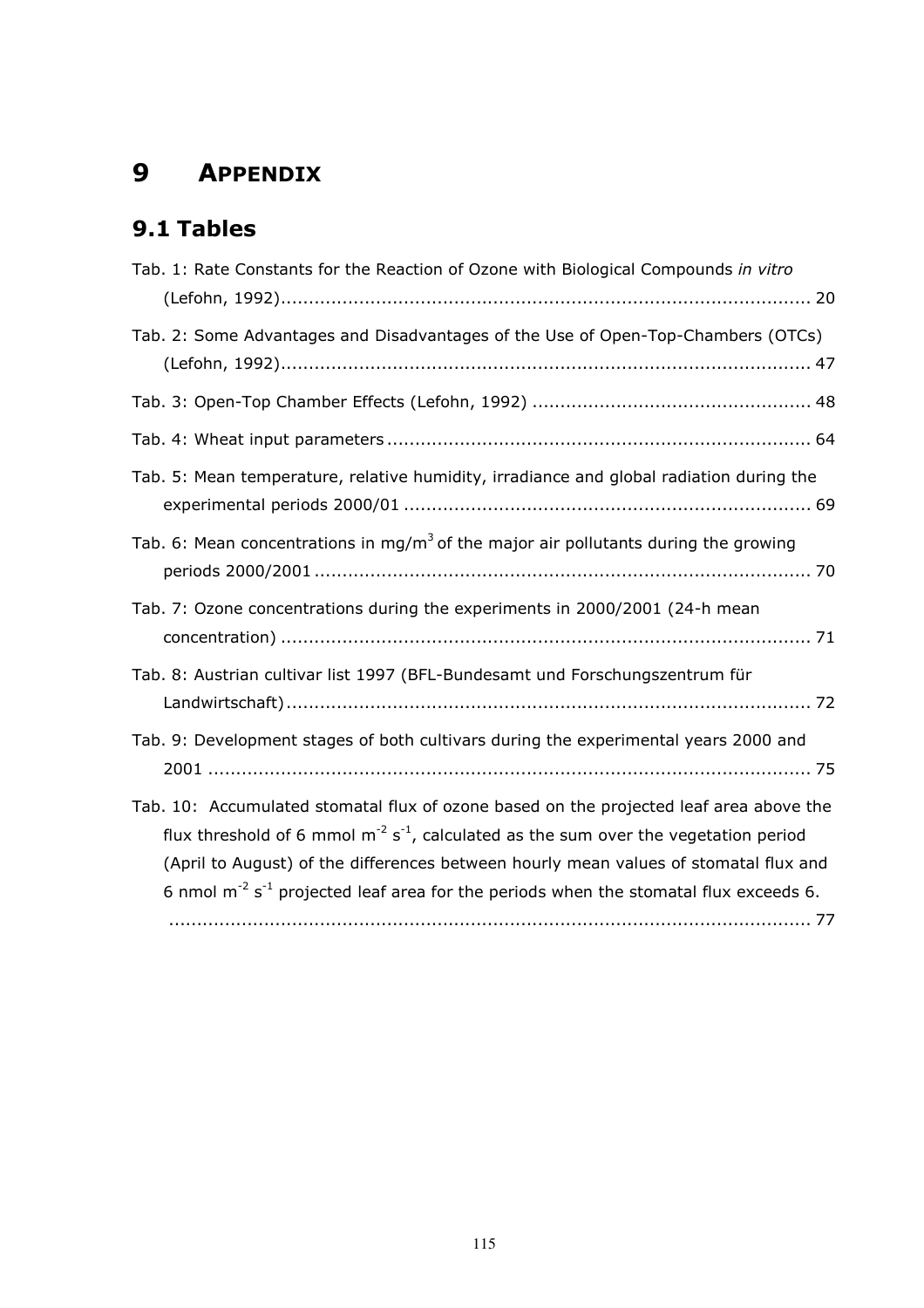## 9.2 Figures

Fig. 1: Overall scheme of gaseous pollutant uptake and deposition (Lefohn, 1992). ..... 10

| Fig. 2: Schematic model representing interactive processes involved in an ozone-induced<br>steady-state inhibition of net photosynthesis $O_{3 ext}$ =ambient ozone concentration |
|-----------------------------------------------------------------------------------------------------------------------------------------------------------------------------------|
| external to the leaf; $O_{3 \text{ int}}$ =intercellular leaf ozone concentration; Ox= ozone or                                                                                   |
| metabolites that inhibit $P_N$ ; $P_N$ <sub>amb</sub> = net photosynthetic rate in ambient air containing                                                                         |
| no ozone; $g_s$ =stomatal conductance to ozone; $k_n$ =net accumulation rate of ozone or                                                                                          |
| toxic metabolites; $k_r$ =inhibition rate of Ox on $P_N$ ; T=time; (0) subscripts represent                                                                                       |
| initial events in ozone fumigation; (s) subscripts represent steady-state events                                                                                                  |
|                                                                                                                                                                                   |
| Fig. 3: Conceptual degree of uncertainty in flux-based $O3$ risk assessments for crops,                                                                                           |
| natural and semi natural vegetation using measured data (Grünhage, 2002) 32                                                                                                       |
| Fig. 4: Conceptual model for ozone risk analysis (Fuhrer, 1993)  40                                                                                                               |
| Fig. 5: Discontinuous and continuous weighting of ozone concentrations (UBA, 1996) 41                                                                                             |
| Fig.: 6 Schematic picture of an Open Top Chamber (Air Pollution Research Report 5,                                                                                                |
|                                                                                                                                                                                   |
|                                                                                                                                                                                   |
| Fig. 8: Stomatal ozone flux into the cultivar Extradur in the first experimental year 2000.                                                                                       |
|                                                                                                                                                                                   |
| Fig. 9: Ozone flux into Extradur in the experimental year 2001.  80                                                                                                               |
| Fig. 10: Stomatal ozone flux into the cultivar Nandu in the experimental year 2000 80                                                                                             |
| Fig. 11: Ozone flux into Nandu in the second experimental year 2001.  81                                                                                                          |
| Fig. 12:Ozone fluxes of both cultivars Extradur and Nandu in the experimental year                                                                                                |
|                                                                                                                                                                                   |
| Fig. 13:A comparison of the cultivars Extradur and Nandu in the second experimental                                                                                               |
|                                                                                                                                                                                   |
| Fig. 14: Extradur well watered compared with Extradur under drought stress (under                                                                                                 |
|                                                                                                                                                                                   |
| Fig.: 15: Nandu well watered compared with Nandu under drought stress and ambient                                                                                                 |
|                                                                                                                                                                                   |
| Fig. 16: Comparison of the well watered cultivar Nandu and the well watered cultivar                                                                                              |
|                                                                                                                                                                                   |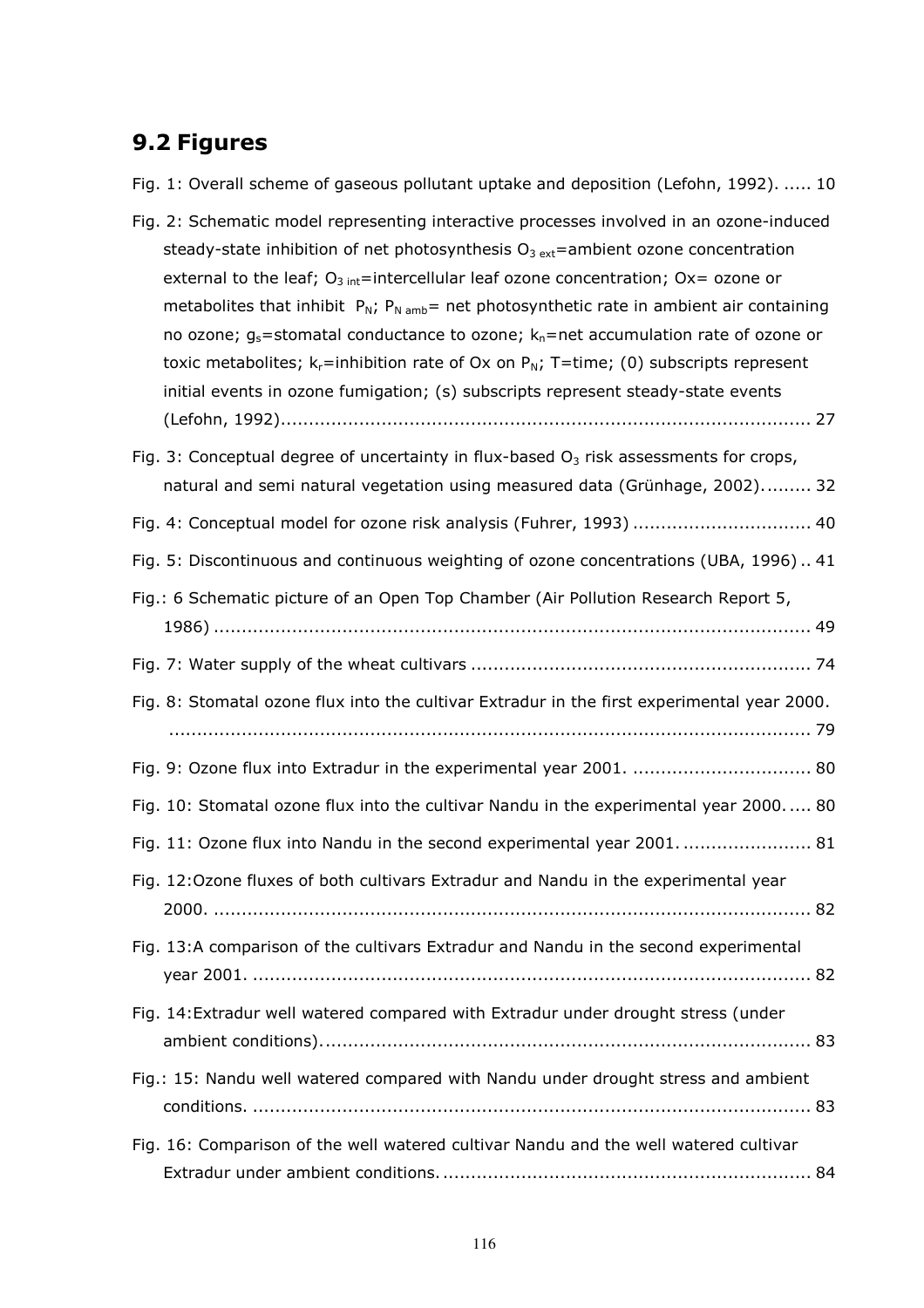| Fig. 17: Comparison of the cultivars Nandu and Extradur under drought stress and     |  |
|--------------------------------------------------------------------------------------|--|
|                                                                                      |  |
| Fig. 18: Comparison of both well watered cultivars under ozone fumigation.  85       |  |
| Fig. 19: Comparison of the cultivars Nandu and Extradur under ozone fumigation and   |  |
|                                                                                      |  |
| Fig. 20: Comparison of the thousand grain yield of both cultivars.  86               |  |
| Fig 21: Comparison of the grain weight of Nandu and Extradur under different         |  |
|                                                                                      |  |
| Fig. 22: Comparison of the above ground dry matter of both cultivars under different |  |
|                                                                                      |  |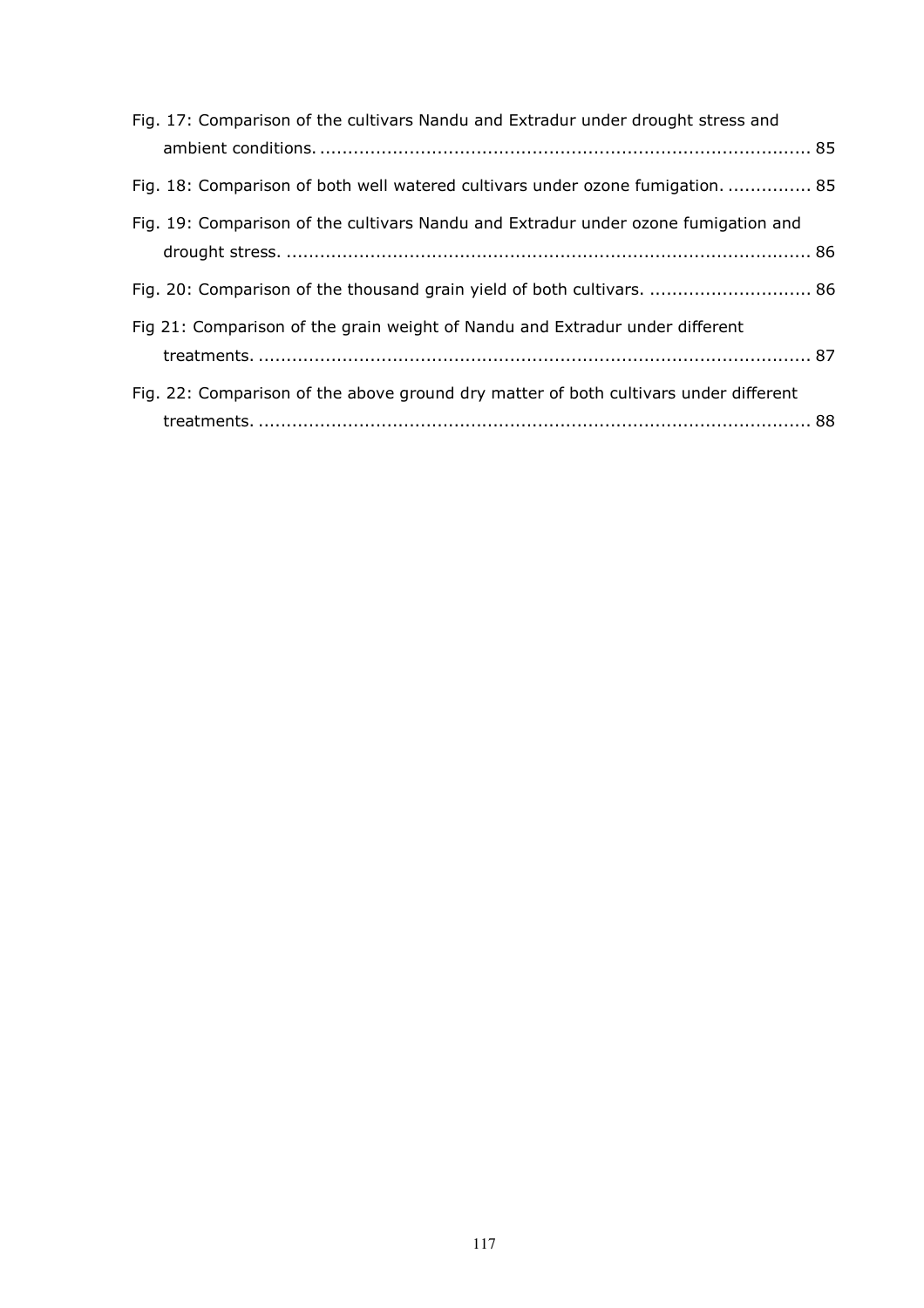| U)     |
|--------|
| с      |
| Ξ      |
|        |
| į      |
|        |
|        |
|        |
|        |
|        |
| Ū      |
| Ì      |
|        |
|        |
|        |
|        |
|        |
|        |
| ľ<br>ŗ |
|        |
| п<br>I |

700.00

Aend

 $-200.00$ 

Astart

1184,0  $1241,0$ **Saturated vapour pressure, Air T°C**  208,2 241,0 216,3  $1121,8$ 1091,8 1144,8  $1114,2$ 1200,1 1291,7 1464,5 573,6 1778,9 1848,4 1848,4 1920,4 2032,9 1309,0 1160,4  $1114,2$ 1062,5 1040,9 Astart -200,00 -200,00 Aend 700,00 Saturated vapour pressure, Air T°C 103,04 12.04.2000 01:00 34,0 30,6 30,6 0,0 9,40 93,00 1184,0 103,08 12.04.2000 02:00 32,2 29,0 29,0 0,0 9,70 93,00 1208,2 103,13 12.04.2000 03:00 31,7 28,5 28,5 0,0 10,10 87,00 1241,0 103,17 12.04.2000 04:00 35,2 31,7 31,7 0,0 9,80 88,00 1216,3 103,21 12.04.2000 05:00 33,8 30,4 30,4 0,0 10,10 85,00 1241,0 1232,7 103,25 12.04.2000 06:00 33,3 30,0 30,0 24,8 10,00 88,00 1232,7 103,29 12.04.2000 07:00 33,9 30,5 30,5 175,1 10,70 88,00 1291,7 103,33 12.04.2000 08:00 34,1 30,7 30,7 593,9 12,60 81,00 1464,5 103,38 12.04.2000 09:00 38,4 34,5 84,5 955,7 13,70 71,00 1573,6 1836,7 103,42 12.04.2000 10:00 42,6 38,3 88,3 1282,6 16,10 57,00 1836,7 103,46 12.04.2000 11:00 43,9 39,5 89,5 1149,8 15,60 55,00 1778,9 103,50 12.04.2000 12:00 45,2 40,7 90,7 1003,9 16,20 55,00 1848,4 103,54 12.04.2000 13:00 44,7 40,2 90,2 642,0 16,20 52,00 1848,4 103,58 12.04.2000 14:00 48,5 43,7 93,7 496,1 16,80 48,00 1920,4 103,63 12.04.2000 15:00 50,8 45,7 95,7 382,3 17,70 43,00 2032,9 103,67 12.04.2000 16:00 39,4 35,4 85,4 253,9 10,90 64,00 1309,0 103,71 12.04.2000 17:00 47,8 43,0 93,0 194,1 9,10 77,00 1160,4 103,75 12.04.2000 18:00 47,3 42,5 42,5 45,2 8,60 78,00 1121,8 103,79 12.04.2000 19:00 46,7 42,1 42,1 7,3 8,20 79,00 1091,8 103,83 12.04.2000 20:00 45,2 40,7 40,7 0,0 8,90 70,00 1144,8 103,88 12.04.2000 21:00 44,7 40,2 40,2 0,0 8,50 73,00 1114,2 103,92 12.04.2000 22:00 41,4 37,3 37,3 0,0 8,50 72,00 1114,2 103,96 12.04.2000 23:00 34,2 30,8 30,8 0,0 7,80 82,00 1062,5 104,00 13.04.2000 00:00 34,2 30,8 30,8 0,0 7,50 87,00 1040,9103,00 12.04.2000 00:00 34,6 31,1 31,1 0,0 9,60 90,00 1200,1 **(met)**  (ppb) (ppb) (ppb) (umol m<sup>-2</sup> s<sup>-1</sup>) (°C)  $\%$  (Pa) (Pa) 87,00 88,00 85,00 88,00<br>88,00 81,00 71,00 57,00 55,00 55,00 52,00 48,00 43,00 64,00 77,00 78,00 79,00 70,00 90,00 93,00 93,00 73,00 72,00 32,00 37,00 **Air RH, Met**   $\delta$  $16,10$ 13,70 15,60  $9,10$ 8,90 **temperature,**  9,60<br>9,40 9.70  $0,10$  $9,80$  $10, 10$ 10,00  $10,70$ 12,60  $16,20$ 16,20  $16,80$ 17,70 10,90 8,60 8,20 8,50 8,50  $7,80$ 7,50 temperature, **OTC Air**   $\widetilde{Q}$  $0,0$  $0,0$  $0,0$ 24,8 593,9 955,7 282,6 1149,8 003,9 642,0 496,1 382,3 253,9 45,2 7,3  $0,0$  $0,0$  $0,0$  $0,0$  $0,0$  $\frac{0}{0}$  $\overline{0}$ 75,1  $194,1$ (umol m $^2$  s<sup>-1</sup>) **Irradiance (PPFD)**  Ozone Ozone Ozone<br>concentration concentration concentration 84,5 **concentration**  30,6 28,5  $30.4$ 30,0 30,5 30,7 88,3 89,5<br>90,7  $90,2$ 93,7 95,7 85,4 93,0 42,5 40,7 40,2 37,3  $30,8$ 30,8 29,0  $31,7$ 42,1  $31,1$ **+ 50 ppb Ozone**   $(qdp)$ 30,6 29,0 28,5 0.<br>0.007<br>0.00 34,5<br>38,3  $39,5$ <br>40,7 40,2 40,7 **concentration**   $31,1$  $30,4$ 43,7 45,7 35,4 43,0 42,5 42,1 40,2 **Ozone**  (ddd)  $\frac{u}{Z}$ **concentration**  34,6  $34,0$ 32,2  $31,7$ 35,2 33,8 33,9<br>33,9 34,1 38,4 42,6 43,2<br>45,2 44,7 48,5 50,8  $39,4$ 47,3<br>47,3 46,7 45,2 44,7 41,4 34,2  $34,2$  $(qdp)$ **AA**  12.04.2000 10:00 12.04.2000 11:00 12.04.2000 13:00 12.04.2000 14:00 12.04.2000 15:00 12.04.2000 18:00 12.04.2000 19:00 2.04.2000 00:00 2.04.2000 01:00 2.04.2000 02:00 2.04.2000 03:00 2.04.2000 04:00 12.04.2000 05:00 12.04.2000 06:00 2.04.2000 07:00 12.04.2000 08:00 12.04.2000 09:00 2.04.2000 12:00 12.04.2000 16:00 2.04.2000 17:00 12.04.2000 20:00 2.04.2000 21:00 2.04.2000 22:00 2.04.2000 23:00 3.04.2000 00:00 **day Date - time**  Date - time 03,08 03,13 103,25 03,29  $03,33$ 03,38 103,42 03,46 03,50 03,54 03,58 103,63 03,79 103,00 03,04  $03,17$ 103.21 03,67 103,71 103,75 03,83 03,88 03,92 03,96 04,00 **Year**dav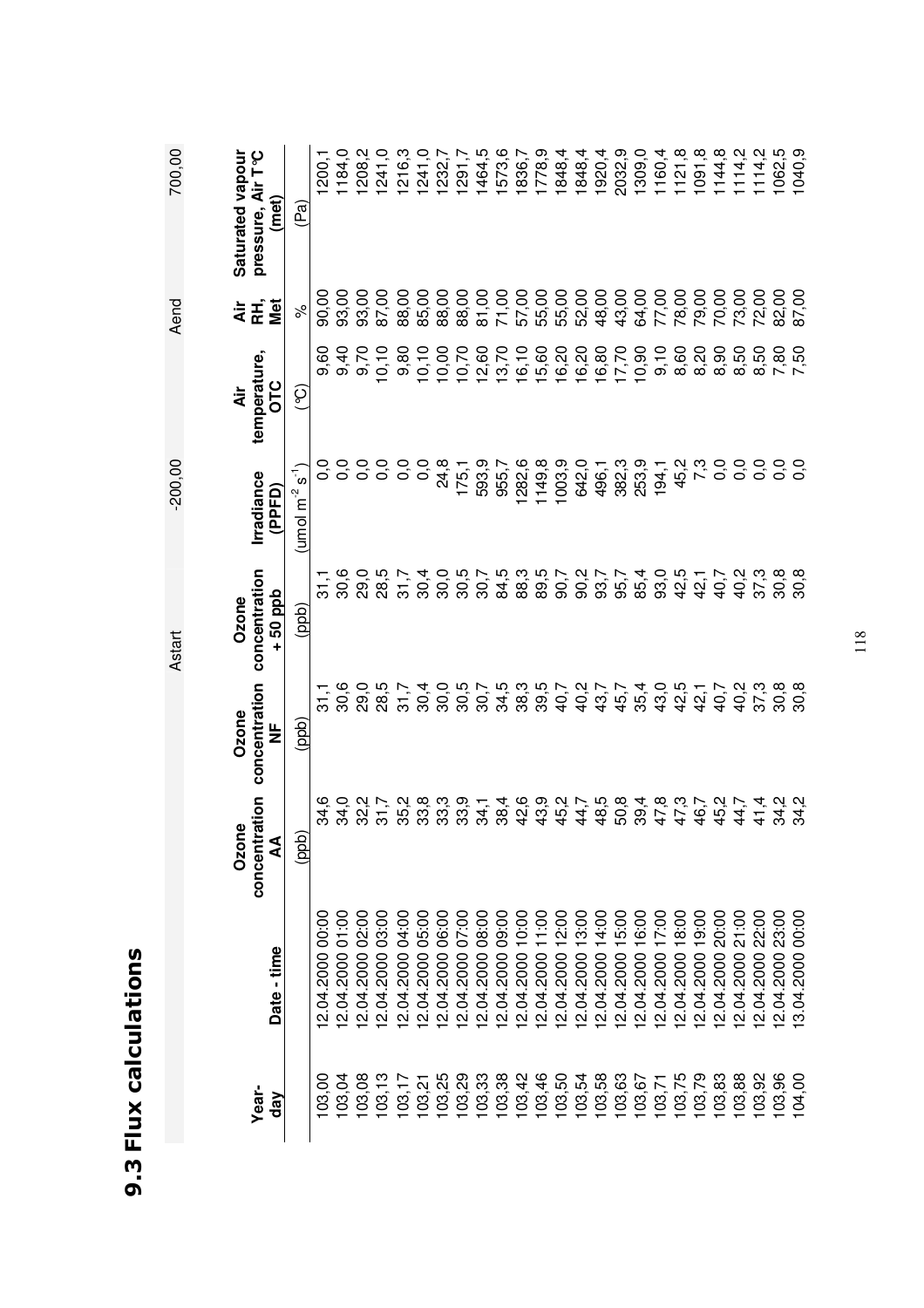|                                                     |                |                                        |                         |                                 |                         | $Max$ 0,9865 |             |                 |                |                 |                 |
|-----------------------------------------------------|----------------|----------------------------------------|-------------------------|---------------------------------|-------------------------|--------------|-------------|-----------------|----------------|-----------------|-----------------|
| pressure<br>Vapour<br>RH (met)<br>(met)<br>.<br>⊲וֹ | VPD            | Volumetric<br>content<br>water<br>Soil | Soil water<br>potential | temperature<br>Effective<br>sum | $g_{max}$               |              |             |                 |                |                 |                 |
| (kPa)                                               | (kPa)          | $(m^3/m^3)$                            | MPa                     | °C days)                        | $(mmol H2O m-2 PLA s-1$ |              | tphen       | $t_{\rm light}$ | $f_{\rm temp}$ | $t_{\rm vep}$   | $t_{SMP}$       |
| 8Ò                                                  |                | 0,000                                  | 0,000                   | $-1030,954$                     |                         | 450          | 0,01        | 0,000           | 5<br>0.0       | Š               | OO.             |
| $\tilde{\mathcal{L}}$                               | 0,08           | 0,000                                  | 0,000                   | $-1030,954$                     |                         | 450          | 0,01        | 0,000           | 0,01           | Š               | Š,              |
| $\tilde{c}$                                         | 0,08           | 0,000                                  | 0,000                   | $-1030,954$                     |                         | 450          | 0,01        | 0,000           | 0,01           | OC.             | S.              |
| $50^{\circ}$                                        | 0,16           | 0,000                                  | 0,000                   | $-1030,954$                     |                         | 450          | 0,01        | 0,000           | 5.0            | 50              | 00 <sub>1</sub> |
| Š                                                   | 능              | 0,000                                  | 0,000                   | $-1030,954$                     |                         | 450          | 0,01        | 0,000           | 5.0            | 00,1            | 00              |
| 9.                                                  | $\overline{c}$ | 0,000                                  | 0,000                   | $-1030,954$                     |                         | 450          | 0,01        | 0,000           | 0,01           | 00, 1           | 00 <sub>1</sub> |
| 8                                                   | 0,15           | 0,000                                  | 0,000                   | $-1030,954$                     |                         | 450          | 0,01        | 0,229           | 5.0            | 00,1            | 00 <sub>1</sub> |
| $\frac{4}{1}$                                       | 0,16           | 0,000                                  | 0,000                   | $-1030,954$                     |                         | 450          | 0,01        | 0,841           | 0,01           | 00 <sub>1</sub> | 00 <sub>1</sub> |
| င္                                                  | 0,28           | 0,000                                  | 0,000                   | $-1030,954$                     |                         | 450          | 0,01        | 0,998           | 0,08           | 00,1            | 00 <sub>1</sub> |
| $\frac{1}{2}$                                       | 0,46           | 0,000<br>0,000                         | 0,000                   | $-1030,954$                     |                         | 450          | 0,01        | 1,000           | 0,23           | 00,1            | 00 <sub>1</sub> |
| 1,05                                                | 0,79           |                                        | 0,000                   | $-1030,954$                     |                         | 450          | 0,01        | 1,000           | 0,50           | 00 <sub>1</sub> | 00 <sub>1</sub> |
|                                                     |                |                                        | 0,000                   | $-1030,954$                     |                         | 450          | 0,01        | 1,000           | 0,45           | 00 <sub>1</sub> | OC'             |
|                                                     |                |                                        | 0,000                   | $-1030,954$                     |                         | 450          | 0,01        | 1,000           | 0,51           | 00,1            | 00              |
|                                                     |                |                                        | 0,000                   | $-1030,954$                     |                         | 450          | 0,01        | 0,999           | 0,51           | 00,1            | 50 <sub>1</sub> |
|                                                     |                |                                        | 0,000                   | $-1030,954$                     |                         | 450          | 0,01        | 0,995           | 0,57           | 00 <sub>1</sub> | 00              |
|                                                     | 7,16           | 0,000<br>0,000<br>0,000                | 0,000                   | $-1030,954$                     |                         | 450          | 0,01        | 0,982           | 0,65           | 00,1            | 00 <sub>1</sub> |
|                                                     | 00000<br>00000 |                                        | 0,000                   | $-1030,954$                     |                         | 450          | 0,01        | 0,930           | 0,01           | 00,1            | 50 <sub>1</sub> |
|                                                     |                |                                        | 0,000                   | $-1030,954$                     |                         | 450          | 0,01        | 0,870           | 0,01           | 00,1            | 00              |
|                                                     |                | 0,000                                  | 0,000                   | $-1030,954$                     |                         | 450          | 0,01        | 0,378           | 0,01           | 00 <sub>1</sub> | 00,1            |
|                                                     |                | 0,000                                  | 0,000                   | $-1030,954$                     |                         | 450          | 0,01        | 0,074           | 0,01           | 00 <sub>1</sub> | 00              |
| 0,80                                                | 0,34           | 0,000                                  | 0,000                   | $-1030,954$                     |                         | 450          | 0,01        | 0,000           | 0,01           | 00,1            | 00,1            |
| 0,81                                                | 0,30           | 0,000                                  | 0,000                   | $-1030,954$                     |                         | 450          | 0,01        | 0,000           | 0,01           | 00.1            | 00 <sub>1</sub> |
| 0,80                                                | 0,31           | 0,000                                  | 0,000                   | $-1030,954$                     |                         | 450          | 0,01        | 0,000           | 0,01           | 00,1            | 00 <sub>1</sub> |
| 0,87                                                |                | 0,000                                  | 0,000                   | $-1030,954$                     |                         | 450          | <b>0,01</b> | 0,000           | 5.01           | 00              | 50 <sub>1</sub> |
| 5<br>0,91                                           |                | 0,000                                  | 0,000                   | $-1019,504$                     |                         | 450          | 0,01        | 0,000           | 0,01           | Š               | Š               |

 $\overline{r}$ Max 0.9865

 $\overline{a}$ 

ł.

 $\cdot$ 

119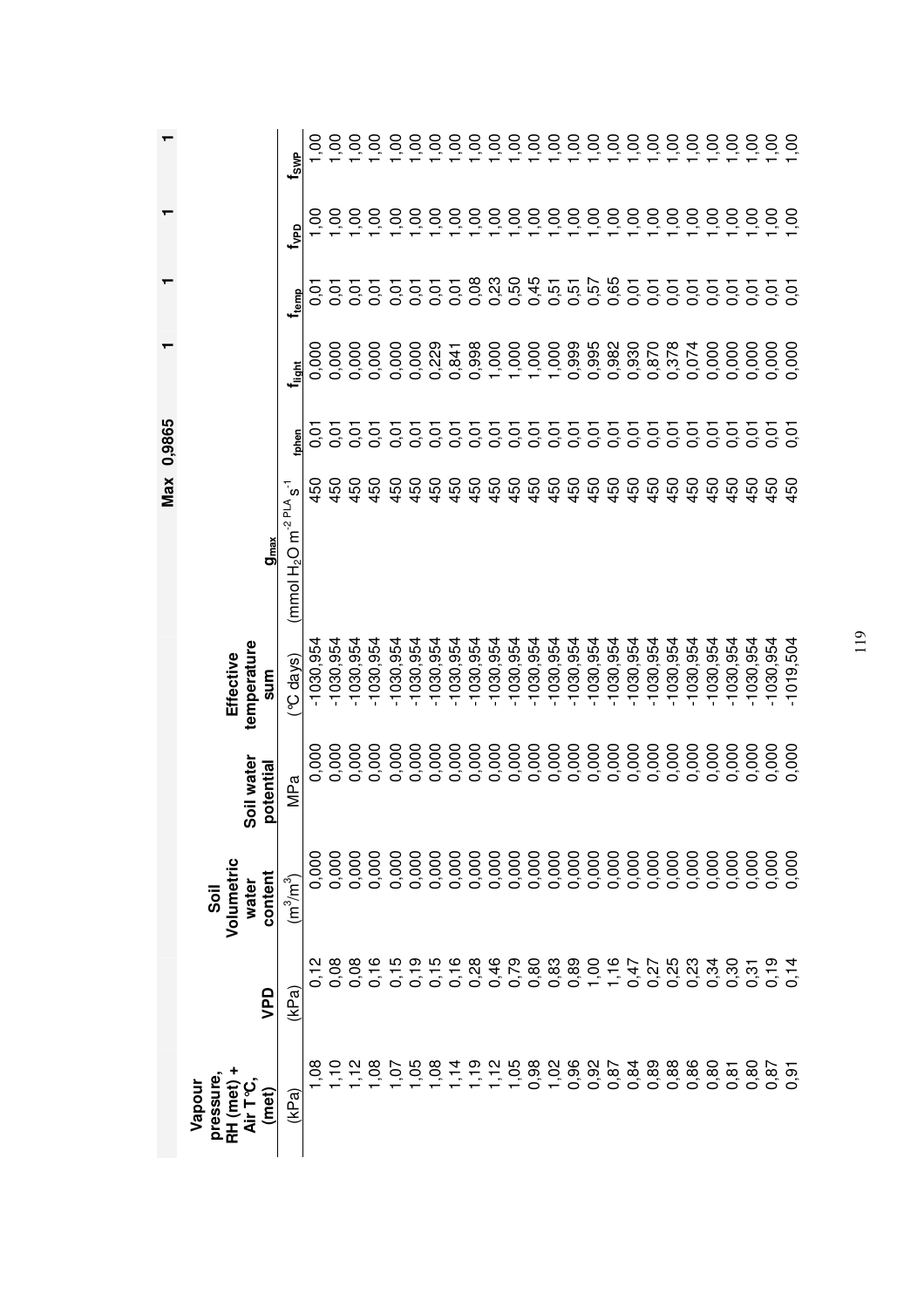| 0,910041717 | 409,5187728                                                      | 0,009988263                                                   |                                                 |                                 | 0,009163792               | 375,715465                               |
|-------------|------------------------------------------------------------------|---------------------------------------------------------------|-------------------------------------------------|---------------------------------|---------------------------|------------------------------------------|
| relative g  | Stomatal conductance<br>$(\mathbf{g}_\text{sto}\, \mathbf{O}_3)$ | Stomatal conductance<br>$(\mathbf{g}_\text{sto}\mathbf{O}_3)$ | resistance<br>boundary<br>layer<br>Leaf<br>(rb) | resistance (rc)<br>Leaf surface | <b>g</b> <sub>total</sub> | <b>g</b> <sub>total</sub>                |
| fraction    | ົາ $\tilde{\epsilon}$<br>$(mmol O3 m-2 PLA$                      | $\Omega$<br>(m/s)                                             | m<br>s                                          | m/s                             | m/s                       | $\tilde{t}$<br>$(mmol \, m^{-2} \, PLA)$ |
| 0           | 0.00                                                             | 0,0000                                                        | 8,66                                            | 2500,00                         | 0                         | $\circ$                                  |
|             | 0,00                                                             | 0,0000                                                        | 8,66                                            | 2500,00                         | 0                         | $\circ$                                  |
| c           | 0,00                                                             | 0,0000                                                        | 8,66                                            | 2500,00                         | o                         | $\circ$                                  |
| 0           | 0,00                                                             | 0,0000                                                        | 8,66                                            | 2500,00                         | 0                         | $\circ$                                  |
| 0           | 0,00                                                             | 0,0000                                                        | 8,66                                            | 2500,00                         | 0                         | 0                                        |
| 0           | 0,00                                                             | 0,0000                                                        | 8,66                                            | 2500,00                         | $\circ$                   | 0                                        |
| 0,002292568 | 0.03                                                             | 0,0000                                                        | 8,66                                            | 2352,04                         | 2,507E-05                 | ,027870614                               |
| 0,008409336 | 3,78                                                             | 0,0001                                                        | 8,66                                            | 2031,29                         | 9,19057E-05               | 3,768134909                              |
| 0,009980415 | 4,49                                                             | 0,0001                                                        | 8,66                                            | 1962,55                         | 0,00010906                | 4,471454315                              |
| 0,009999562 | 4,50                                                             | 0,0001                                                        | 8,66                                            | 1961,74                         | 0,000109269               | 4,480024105                              |
| 0,009999986 | 4,50                                                             | 0,0001                                                        | 8,66                                            | 961,72                          | 0,000109274               | 4,480213988                              |
| 0,009999943 | 4,50                                                             | 0,0001                                                        | 8,66                                            | 961,72                          | 0,000109273               | 4,480194758                              |
| 0,009999736 | 4,50                                                             | 0,0001                                                        | 8,66                                            | 1961,73                         | 0,000109271               | 4,480101983                              |
| 0,009988185 | 4,49                                                             | 0,0001                                                        | 8,66                                            | 1962,22                         | 0,000109145               | 4,47493211                               |
| 0,009945325 | 1,48                                                             | 0,0001                                                        | 8,66                                            | 964,03                          | 0,000108677               | 4,45574777                               |
| 0,009819396 | 4,42                                                             | 0,0001                                                        | 8,66                                            | 1969,38                         | 0,000107302               | 4,399380936                              |
| 0,009304586 | 4,19                                                             | 0,0001                                                        | 8,66                                            | 1991,54                         | 0,000101681               | 4,168934008                              |
| 0,008696719 | თ<br>თ<br>                                                       | 0,0001                                                        | 8,66                                            | 2018,36                         | 9,5044E-05                | 3,896802273                              |
| 0,003780113 | 1,70                                                             | 0,0000                                                        | 8,66                                            | 2265,06                         | 4,1331E-05                | 1,69457136                               |
| 0,00073678  | 0,33                                                             | 0,0000                                                        | 8,66                                            | 2450,46                         | 8,05813E-06               | 0,330383147                              |
| 0           | 0,00                                                             | 0,0000                                                        | 8,66                                            | 2500,00                         | 0                         | 0                                        |
| $\circ$     | 0,00                                                             | 0,0000                                                        | 8,66                                            | 2500,00                         | 0                         | $\circ$                                  |
| 0           | 0,00                                                             | 0,0000                                                        | 8,66                                            | 2500,00                         | 0                         | $\circ$                                  |
| $\circ$     | <b>O.O.</b>                                                      | 0,0000                                                        | 8,66                                            | 2500,00                         | $\circ$                   | $\circ$                                  |
|             | 0,00                                                             | 0,0000                                                        | 8,66                                            | 2500,00                         | 0                         | $\circ$                                  |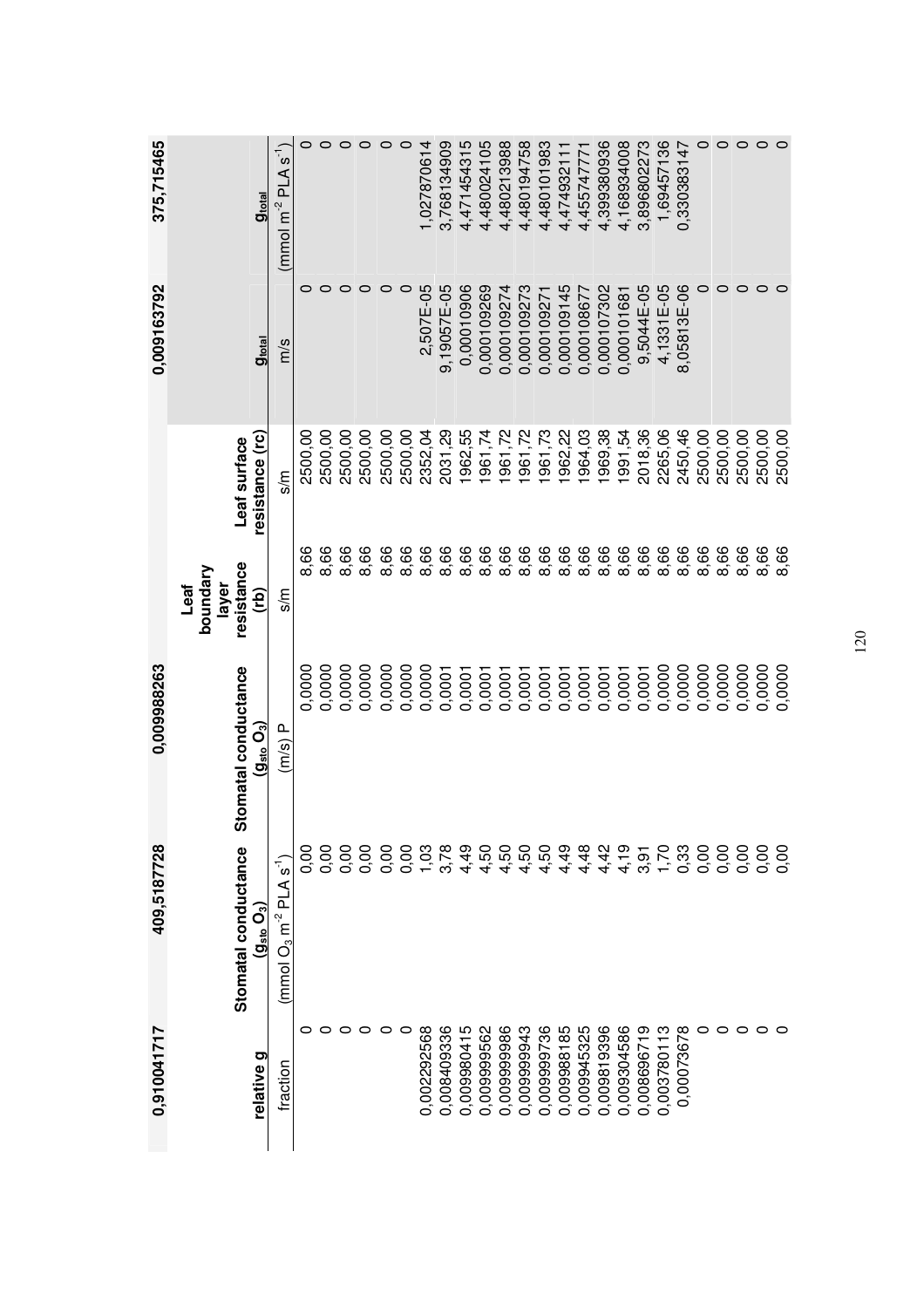| 15,2751449  | Stomatal ozone<br><b>NF Acumulated</b><br>flux $(\mathsf{AF}_{\mathsf{st}})$ | $\frac{(mmol m-2)}{m-2}$                       | $\circ$ | $\circ$ | $\circ$ | $\circ$ | $\circ$ | $\circ$ | 0,000111032 | 0.000524665 | 0,0010181    | 0,00157477  | 0,002193002 | 0,002830538  | 0,003486785 | 0.0041343   | 0,00483462  | 0,005558581 | 0,006090095 | 0,006693601 | 0,006953133  | 0,007003154 | 0,007003154 | 0,007003154 | 0,007003154 | 0,007003154 | 0,007003154 |
|-------------|------------------------------------------------------------------------------|------------------------------------------------|---------|---------|---------|---------|---------|---------|-------------|-------------|--------------|-------------|-------------|--------------|-------------|-------------|-------------|-------------|-------------|-------------|--------------|-------------|-------------|-------------|-------------|-------------|-------------|
| 15275144.9  | Stomatal ozone flux<br>NF Acumulated<br>$(\mathsf{AF}_\mathsf{st})$          | (mol <sub>m</sub> <sup>2</sup> )               |         |         | 0       | 0       | 0       | 0       | 111,0322283 | 524,6649191 | 1018, 109577 | 1574,770492 | 2193,002389 | 2830, 537687 | 3486,784818 | 4134,300334 | 4834,620905 | 5558,581272 | 6090,095345 | 6693,600906 | 6953, 132644 | 7003, 15437 | 7003, 15437 | 7003, 15437 | 7003,15437  | 7003, 15437 | 7003,15437  |
|             | NF Stomatal ozone flux<br>$(AF_{st})$                                        | $(mol\ m^2)$                                   |         | 0       | 0       | 0       | $\circ$ | $\circ$ | 111,0322283 | 413,6326908 | 493,4446581  | 556,6609152 | 618,2318966 | 637,5352982  | 656,2471305 | 647,5155166 | 700,320571  | 723,960367  | 531,5140724 | 603,5055616 | 259,5317378  | 50,0217264  | 0           | $\circ$     | $\circ$     | $\circ$     | 0           |
| 30,29364215 | $\mathsf{F}_{\mathsf{st}}$ 6 NF + 50 ppb                                     | $\tilde{\mathfrak{c}}^{-1}$<br>$(mol m-2 PLA)$ |         |         | 0       |         |         | 0       | 0           | $\circ$     | 0            | $\circ$     | $\circ$     | $\circ$      | 0           | 0           | $\circ$     | $\circ$     | $\circ$     | $\circ$     | $\circ$      | O           | $\circ$     | $\circ$     | $\circ$     | $\circ$     | 0           |
| 12,43807571 | $F_{st}$ 6 NF                                                                | $A S-1$<br>(mol m <sup>2</sup> Pl)             |         |         |         |         |         | $\circ$ | $\circ$     | $\circ$     | $\circ$      | $\circ$     | $\circ$     | $\circ$      | 0           | O           | $\circ$     | $\circ$     | $\circ$     | $\circ$     | $\circ$      | $\circ$     | $\circ$     | $\circ$     | $\circ$     | $\circ$     |             |
| 36,29364215 | $F_{st}$ NF + 50 ppb                                                         | (nmol m <sup>-2</sup> PLA s <sup>-1</sup> )    |         |         | 0       |         |         |         | 0.030842286 | 0.11489797  | 0,137067961  | 0,378629237 | 0,395741782 | 0,401102876  | 0,406295969 | 0,403612027 | 0,417320881 | 0,421069149 | 0,356089498 | 0,362480547 | 0,072092149  | 0,013894924 | 0           | $\circ$     | 0           | $\circ$     |             |
| 18,43807571 | $F_{st}$ NF                                                                  | $(mol m2 PLAS-1)$                              |         |         | 0       | O       | O       | 0       | 0.030842286 | 0.11489797  | 0,137067961  | 0,154628032 | 0,171731082 | 0,177093138  | 0,18229087  | 0,17986542  | 0,194533492 | 0,201100102 | 0,147642798 | 0,167640434 | 0,072092149  | 0,013894924 |             | $\circ$     | $\circ$     | $\circ$     | O           |

121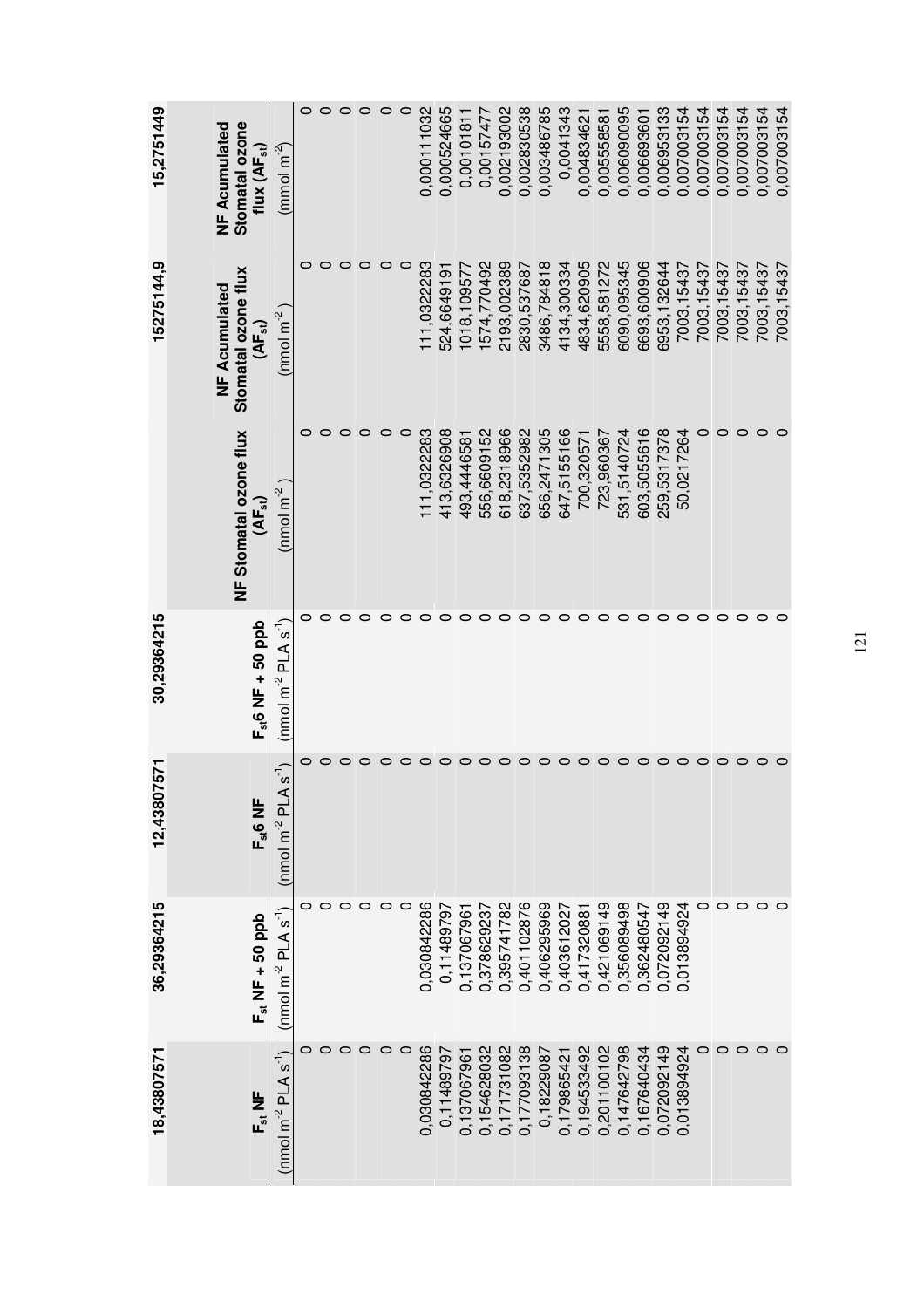|             | NF +50ppb Stomata<br>ozone flux (AF <sub>st</sub> 6                                                                       | $\frac{(nm)}{m}$              | 0 | $\circ$ | $\circ$ | $\circ$ | $\circ$ $\circ$ |         | $\circ$     | $\circ$     | $\circ$      | $\circ$      | $\circ$     | $\circ$ $\circ$ |             | $\circ$     | $\circ$     | $\circ$     | $\circ$     | $\circ \circ \circ$ |             |             | $\circ$     | $\circ$     | $\circ$ $\circ$ |             | $\circ$     |
|-------------|---------------------------------------------------------------------------------------------------------------------------|-------------------------------|---|---------|---------|---------|-----------------|---------|-------------|-------------|--------------|--------------|-------------|-----------------|-------------|-------------|-------------|-------------|-------------|---------------------|-------------|-------------|-------------|-------------|-----------------|-------------|-------------|
| 4,578394803 | Stomatal ozone<br><b>NF Acumulated</b><br>flux $(AF_{st}6)$                                                               | $\frac{(mmo1 m^{-2})}{(m^2)}$ |   |         |         |         |                 | o       | ○           | O           |              | o            | O           | $\circ$         | O           | O           | O           | $\circ$     | O           | O                   | $\circ$     | 0           | $\circ$     | $\circ$     | O               | $\circ$     |             |
| 4578394,803 | Stomatal ozone flux<br><b>NF Acumulated</b><br>(AF <sub>st</sub> 6)                                                       | (nmol m $^{2}$                |   |         | 0       | $\circ$ | $\circ$         | $\circ$ | $\circ$     | $\circ$     | $\circ$      | O            | $\circ$     | $\circ$         | $\circ$     | $\circ$     | $\circ$     | $\circ$     | O           | $\circ$             | $\circ$     | 0           | $\circ$     | $\circ$     | $\circ$         | $\circ$     | ○           |
|             | <b>NF Stomatal ozone</b><br>flux $(AFst6)$                                                                                | (nmol m $^{-2}$               |   |         | 0       | 0       | $\circ$         | 0       | 0           | 0           | $\circ$      | O            | 0           | $\circ$         | 0           | 0           | $\circ$     | $\circ$     | 0           | 0                   | $\circ$     | 0           | $\circ$     | $\circ$     | $\circ$         | $\circ$     | o           |
| 32,66776413 | atal ozone<br>Acumulated<br>dddgg+<br>flux $(\mathsf{AF}_{\text{st}})$<br>$\frac{\mathsf{L}}{\mathsf{L}}$<br><b>Stoma</b> | $(m \text{mol m}^{-2})$       |   | 0       | 0       | $\circ$ | $\circ$         | $\circ$ | 0.000111032 | 0.000524665 | 0,00101811   | 0,002381175  | 0,003805845 | 0.005249816     | 0,006712481 | 0,008165484 | 0,00966784  | 0,011183688 | 0,012465611 | 0.013770541         | 0.014030072 | 0,014080094 | 0,014080094 | 0.014080094 | 0,014080094     | 0,014080094 | 0,014080094 |
| 32667764,13 | Stomatal ozone flux<br>+50ppbAcumulated<br>$(AF_{st})$<br>$\frac{\mu}{\mathbf{z}}$                                        | $(mol\ m^2)$                  |   | 0       | 0       | 0       | 0               | 0       | 111,0322283 | 524,6649191 | 1018, 109577 | 2381, 174831 | 3805,845246 | 5249,8156       | 6712,481088 | 8165,484384 | 9667,839554 | 11183,68849 | 12465,61068 | 13770,54065         | 14030,07239 | 14080,09412 | 14080,09412 | 14080,09412 | 14080,09412     | 14080,09412 | 14080,09412 |
|             | NF +50ppb Stomatal<br>ozone flux $(\mathsf{AF}_{\mathsf{st}})$                                                            | $\frac{(nm_0)}{m^2}$          |   |         |         | 0       |                 |         | 111,0322283 | 413,6326908 | 493,4446581  | 1363,065254  | 1424,670415 | 1443, 970355    | 1462,665487 | 1453,003297 | 1502,35517  | 515,848935  | 1281,922194 | 1304,929971         | 259,5317378 | 50,0217264  | 0           | 0           | 0               | 0           | 0           |